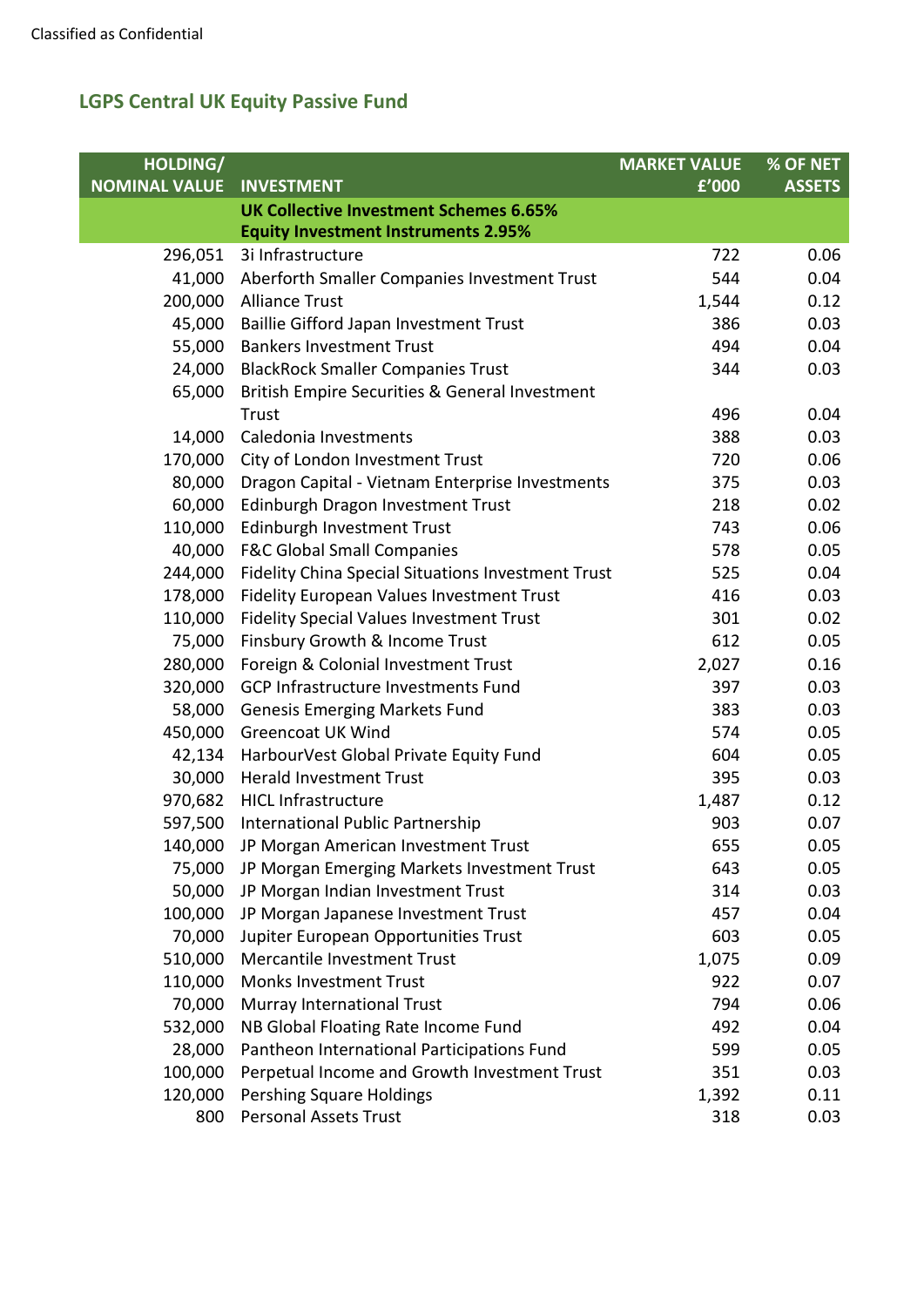| HOLDING/             |                                                       | <b>MARKET VALUE</b> | % OF NET      |
|----------------------|-------------------------------------------------------|---------------------|---------------|
| <b>NOMINAL VALUE</b> | <b>INVESTMENT</b>                                     | f'000               | <b>ASSETS</b> |
|                      | <b>UK Collective Investment Schemes (continued)</b>   |                     |               |
|                      | <b>Equity Investment Instruments (continued)</b>      |                     |               |
| 70,000               | Polar Capital Technology Trust                        | 931                 | 0.07          |
| 70,000               | <b>RIT Capital Partners</b>                           | 1,428               | 0.11          |
| 22,000               | <b>Riverstone Energy</b>                              | 281                 | 0.02          |
| 50,000               | Schroder Asia Pacific Fund                            | 215                 | 0.02          |
| 46,000               | <b>Scottish Investment Trust</b>                      | 398                 | 0.03          |
| 730,000              | Scottish Mortgage Investment Trust                    | 3,951               | 0.33          |
| 250,000              | Sequoia Economic Infrastructure Income                | 275                 | 0.02          |
| 45,454               | Sequoia Economic Infrastructure Income Fund<br>Rights | $\overline{2}$      |               |
| 196,593              | Syncona                                               | 556                 | 0.04          |
| 30,000               | Temple Bar Investment Trust                           | 380                 | 0.03          |
| 138,000              | <b>Templeton Emerging Markets Investment Trust</b>    | 981                 | 0.08          |
| 136,000              | TR Property Investment Trust                          | 555                 | 0.04          |
| 70,000               | VinaCapital Vietnam Opportunity Fund                  | 244                 | 0.02          |
| 100,000              | <b>Witan Investment Trust</b>                         | 1,104               | 0.09          |
| 24,000               | Worldwide Healthcare Trust                            | 694                 | 0.06          |
|                      |                                                       | 36,786              | 2.95          |
|                      |                                                       |                     |               |
|                      | <b>Non-equity Investment Instruments 3.67%</b>        |                     |               |
| 210,500              | iShares MSCI UK Small Cap UCITS ETF GBP Acc           | 45,805              | 3.67          |
|                      |                                                       |                     |               |
|                      | Real Estate Investment & Services 0.03%               |                     |               |
| 255,000              | <b>F&amp;C Commercial Property Trust</b>              | 356                 | 0.03          |
|                      | <b>UK Equities 92.18%</b>                             |                     |               |
|                      | <b>Aerospace &amp; Defence 1.95%</b>                  |                     |               |
|                      | 1,645,000 BAE Systems                                 | 10,360              | 0.82          |
| 1,237,999            | Cobham                                                | 1,445               | 0.12          |
| 260,000              | QinetiQ                                               | 744                 | 0.06          |
| 859,000              | Rolls-Royce                                           | 8,482               | 0.68          |
| 185,000              | Senior                                                | 578                 | 0.05          |
| 32,000               | <b>Ultra Electronics</b>                              | 508                 | 0.04          |
|                      |                                                       | 24,360              | 1.95          |
|                      |                                                       |                     |               |
|                      | <b>Automobiles &amp; Parts 0.01%</b>                  |                     |               |
| 50,000               | TI Fluid Systems                                      | 124                 | 0.01          |
|                      |                                                       |                     |               |
|                      | <b>Banks 10.08%</b>                                   |                     |               |
| 19,000               | <b>Bank of Georgia</b>                                | 325                 | 0.03          |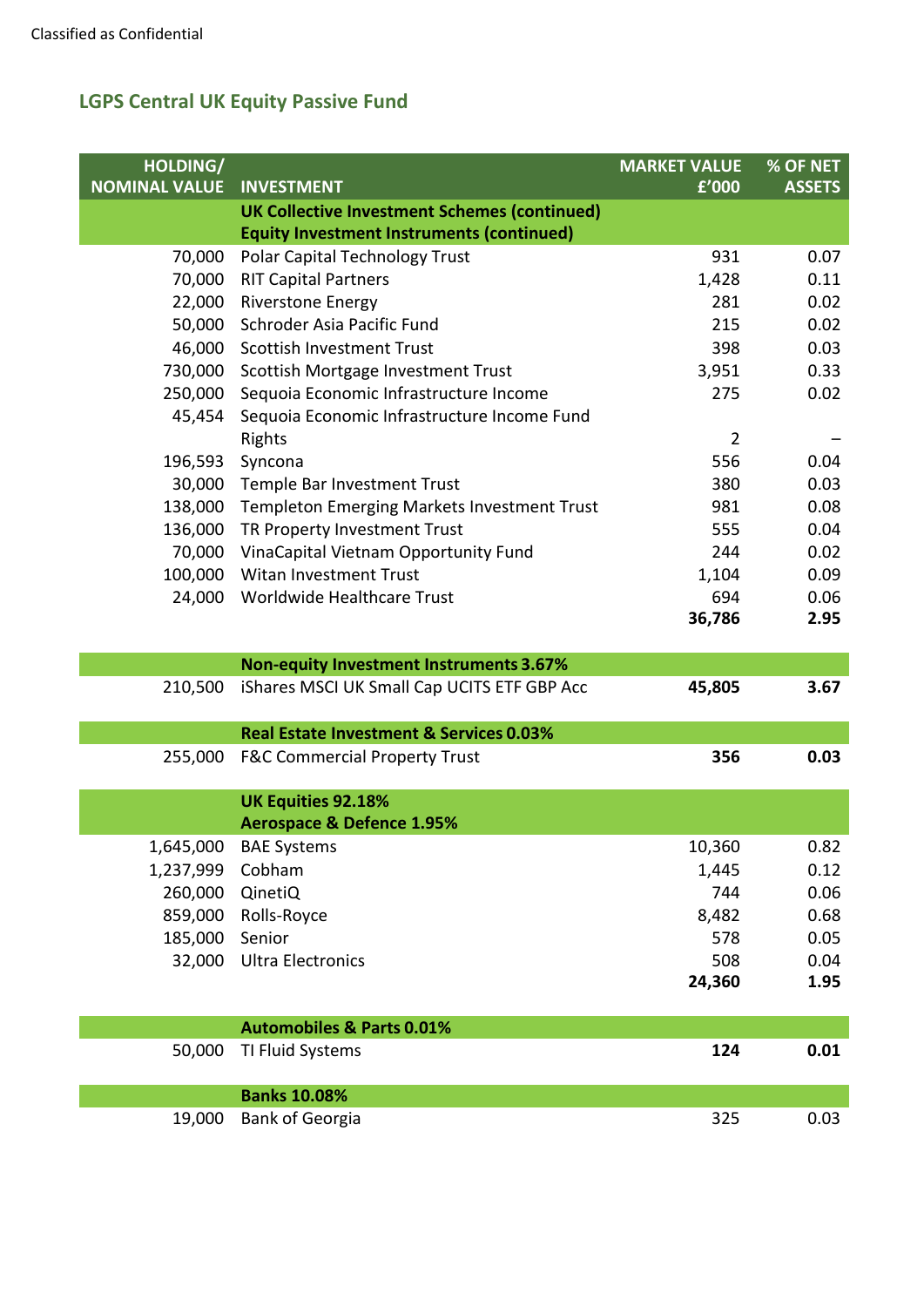| HOLDING/             |                                           | <b>MARKET VALUE</b> | % OF NET      |
|----------------------|-------------------------------------------|---------------------|---------------|
| <b>NOMINAL VALUE</b> | <b>INVESTMENT</b>                         | £'000               | <b>ASSETS</b> |
|                      | <b>UK Equities (continued)</b>            |                     |               |
|                      | <b>Banks (continued)</b>                  |                     |               |
| 8,774,000            | <b>Barclays</b>                           | 15,072              | 1.21          |
| 74,000               | <b>Close Brothers</b>                     | 1,171               | 0.09          |
| 455,000              | <b>CYBG</b>                               | 1,471               | 0.12          |
| 10,340,000           | <b>HSBC</b>                               | 69,258              | 5.55          |
| 36,925,000           | Lloyds Banking                            | 21,885              | 1.75          |
| 46,000               | Metro Bank                                | 1,368               | 0.11          |
| 2,320,000            | Royal Bank of Scotland                    | 5,798               | 0.46          |
| 1,400,000            | <b>Standard Chartered</b>                 | 8,910               | 0.71          |
| 10,000               | <b>TBC Bank</b>                           | 168                 | 0.01          |
| 120,000              | Virgin Money                              | 460                 | 0.04          |
|                      |                                           | 125,886             | 10.08         |
|                      |                                           |                     |               |
|                      | <b>Beverages 3.03%</b>                    |                     |               |
| 36,000               | A.G. Barr                                 | 259                 | 0.02          |
| 136,000              | <b>Britvic</b>                            | 1,064               | 0.09          |
| 105,000              | Coca-Cola HBC                             | 2,744               | 0.22          |
| 1,243,000            | Diageo                                    | 33,797              | 2.70<br>3.03  |
|                      |                                           | 37,864              |               |
|                      | <b>Chemicals 0.81%</b>                    |                     |               |
| 65,000               | Croda International                       | 3,380               | 0.27          |
| 240,000              | Elementis                                 | 644                 | 0.05          |
| 95,000               | Johnson Matthey                           | 3,380               | 0.27          |
| 2,316,000            | <b>Sirius Minerals</b>                    | 647                 | 0.05          |
| 133,000              | Synthomer                                 | 720                 | 0.06          |
| 42,000               | Victrex                                   | 1,402               | 0.11          |
|                      |                                           | 10.173              | 0.81          |
|                      |                                           |                     |               |
|                      | <b>Construction &amp; Materials 0.62%</b> |                     |               |
| 370,000              | <b>Balfour Beatty</b>                     | 1,014               | 0.08          |
| 200,000              | Ibstock                                   | 471                 | 0.04          |
| 40,000               | Keller                                    | 406                 | 0.03          |
| 42,857               | Kier                                      | 388                 | 0.03          |
| 80,000               | Marshalls                                 | 332                 | 0.03          |
| 2,459,000            | Melrose Industries                        | 4,916               | 0.39          |
| 87,000               | Polypipe                                  | 310                 | 0.02          |
|                      |                                           | 7,837               | 0.62          |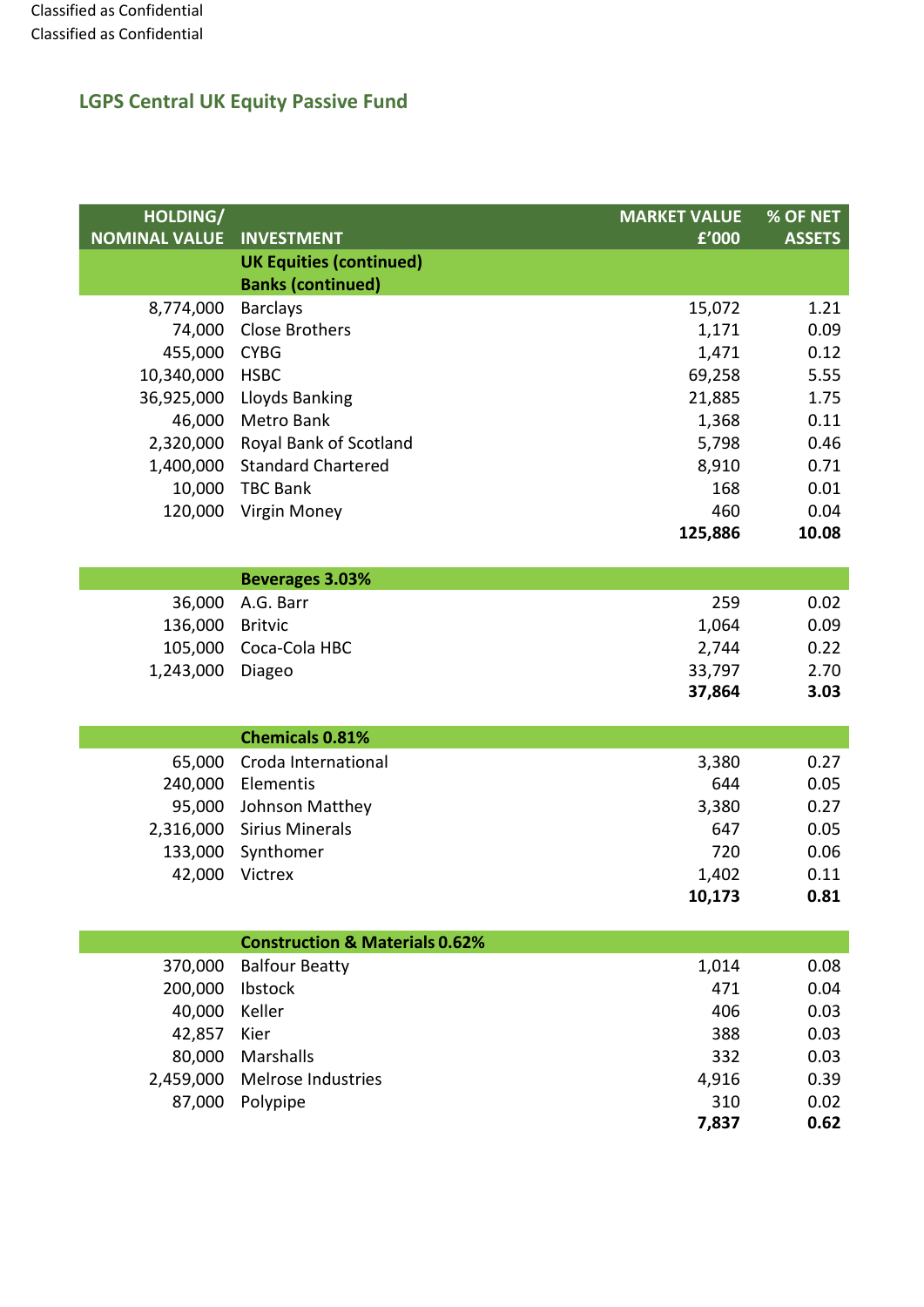| HOLDING/             |                                                    | <b>MARKET VALUE</b> | $%$ OF NET    |
|----------------------|----------------------------------------------------|---------------------|---------------|
| <b>NOMINAL VALUE</b> | <b>INVESTMENT</b>                                  | f'000               | <b>ASSETS</b> |
|                      | <b>UK Equities (continued)</b>                     |                     |               |
|                      | <b>Electricity 0.60%</b>                           |                     |               |
| 90,000               | ContourGlobal                                      | 180                 | 0.01          |
| 209,000              | <b>Drax</b>                                        | 811                 | 0.06          |
| 450,000              | Renewables Infrastructure                          | 505                 | 0.04          |
| 528,000              | <b>SSE</b>                                         | 6,051               | 0.49          |
|                      |                                                    | 7,547               | 0.60          |
|                      |                                                    |                     |               |
|                      | <b>Electronic &amp; Electrical Equipment 0.44%</b> |                     |               |
| 195,000              | Halma                                              | 2,818               | 0.22          |
| 141,000              | <b>Morgan Advanced Materials</b>                   | 468                 | 0.04          |
| 17,000               | Renishaw                                           | 806                 | 0.06          |
| 61,000               | Spectris                                           | 1,446               | 0.12          |
|                      |                                                    | 5,538               | 0.44          |
|                      |                                                    |                     |               |
|                      | <b>Financial Services 3.07%</b>                    |                     |               |
| 500,000              | 3i                                                 | 4,706               | 0.38          |
| 175,000              | Ashmore                                            | 637                 | 0.05          |
| 129,000              | <b>Brewin Dolphin</b>                              | 442                 | 0.04          |
| 56,000               | <b>Charter Court Financial Services</b>            | 187                 | 0.01          |
| 19,000               | Georgia Capital                                    | 212                 | 0.02          |
| 135,000              | Hargreaves Lansdown                                | 3,017               | 0.24          |
| 200,000              | IG                                                 | 1,266               | 0.10          |
| 110,000              | IntegraFin                                         | 391                 | 0.03          |
| 150,000              | Intermediate Capital                               | 1,635               | 0.13          |
| 335,000              | Investec                                           | 1,807               | 0.14          |
| 511,000              | IP                                                 | 654                 | 0.05          |
| 274,906              | John Laing                                         | 859                 | 0.07          |
|                      | 206,000 Jupiter Fund Management                    | 835                 | 0.07          |
| 162,000              | London Stock Exchange                              | 7,428               | 0.60          |
| 800,000              | Man                                                | 1,410               | 0.11          |
| 171,427              | <b>NEX</b>                                         | 1,704               | 0.14          |
| 115,000              | <b>OneSavings Bank</b>                             | 467                 | 0.04          |
| 130,000              | Paragon                                            | 622                 | 0.05          |
| 48,000               | <b>Plus500</b>                                     | 640                 | 0.05          |
| 131,536              | <b>Provident Financial</b>                         | 794                 | 0.06          |
| 911,000              | Quilter                                            | 1,223               | 0.10          |
| 22,000               | <b>Rathbone Brothers</b>                           | 528                 | 0.04          |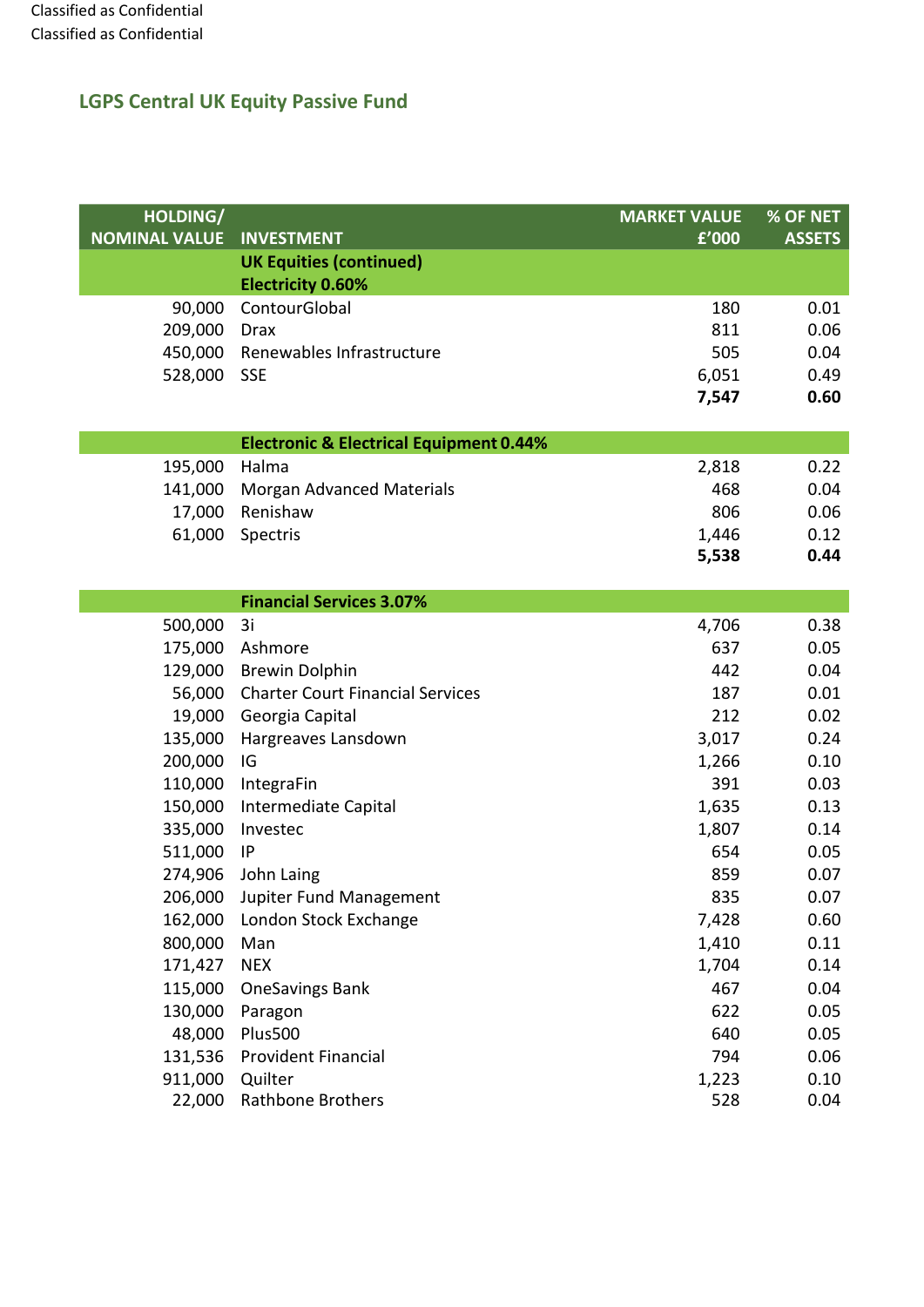| HOLDING/             |                                                    | <b>MARKET VALUE</b> | % OF NET      |
|----------------------|----------------------------------------------------|---------------------|---------------|
| <b>NOMINAL VALUE</b> | <b>INVESTMENT</b>                                  | £'000               | <b>ASSETS</b> |
|                      | <b>UK Equities (continued)</b>                     |                     |               |
|                      | <b>Financial Services (continued)</b><br>Schroders |                     |               |
| 55,000<br>1,433,780  | <b>Standard Life</b>                               | 1,699<br>4,386      | 0.14<br>0.35  |
| 290,000              | <b>TP ICAP</b>                                     | 775                 | 0.06          |
|                      |                                                    | 38,324              | 3.07          |
|                      |                                                    |                     |               |
|                      | <b>Fixed Line Telecommunications 0.84%</b>         |                     |               |
| 4,293,000            | <b>BT</b>                                          | 9,672               | 0.78          |
|                      | 345,000 Talktalk Telecom                           | 425                 | 0.03          |
| 31,457               | <b>Telecom Plus</b>                                | 328                 | 0.03          |
|                      |                                                    | 10,425              | 0.84          |
|                      |                                                    |                     |               |
|                      | Food & Drug Retailers 1.61%                        |                     |               |
| 43,000               | Greggs                                             | 454                 | 0.04          |
| 840,000              | J Sainsbury                                        | 2,701               | 0.22          |
| 222,000              | Ocado                                              | 1,995               | 0.16          |
| 4,971,000            | Tesco                                              | 11,920              | 0.95          |
| 1,160,000            | Wm Morrison Supermarkets                           | 3,008               | 0.24          |
|                      |                                                    | 20,078              | 1.61          |
|                      | <b>Food Producers 0.63%</b>                        |                     |               |
| 179,000              | <b>Associated British Foods</b>                    | 4,096               | 0.33          |
| 74,000               | Bakkavor                                           | 125                 | 0.01          |
| 25,000               | Cranswick                                          | 845                 | 0.07          |
| 65,000               | Dairy Crest                                        | 297                 | 0.02          |
| 360,000              | Greencore                                          | 666                 | 0.05          |
| 28,000               | <b>Hilton Food</b>                                 | 270                 | 0.02          |
|                      | 235,000 Tate & Lyle                                | 1,605               | 0.13          |
|                      |                                                    | 7,904               | 0.63          |
|                      |                                                    |                     |               |
|                      | Forestry & Paper 0.32%                             |                     |               |
| 191,000              | Mondi                                              | 4,017               | 0.32          |
|                      |                                                    |                     |               |
|                      | Gas, Water & Multiutilities 1.94%                  |                     |               |
| 2,825,000            | Centrica                                           | 4,373               | 0.35          |
| 1,715,000            | <b>National Grid</b>                               | 13,571              | 1.09          |
| 213,000              | Pennon                                             | 1,519               | 0.12          |
| 122,000              | Severn Trent                                       | 2,256               | 0.18          |
| 353,000              | <b>United Utilities</b>                            | 2,485               | 0.20          |
|                      |                                                    | 24,204              | 1.94          |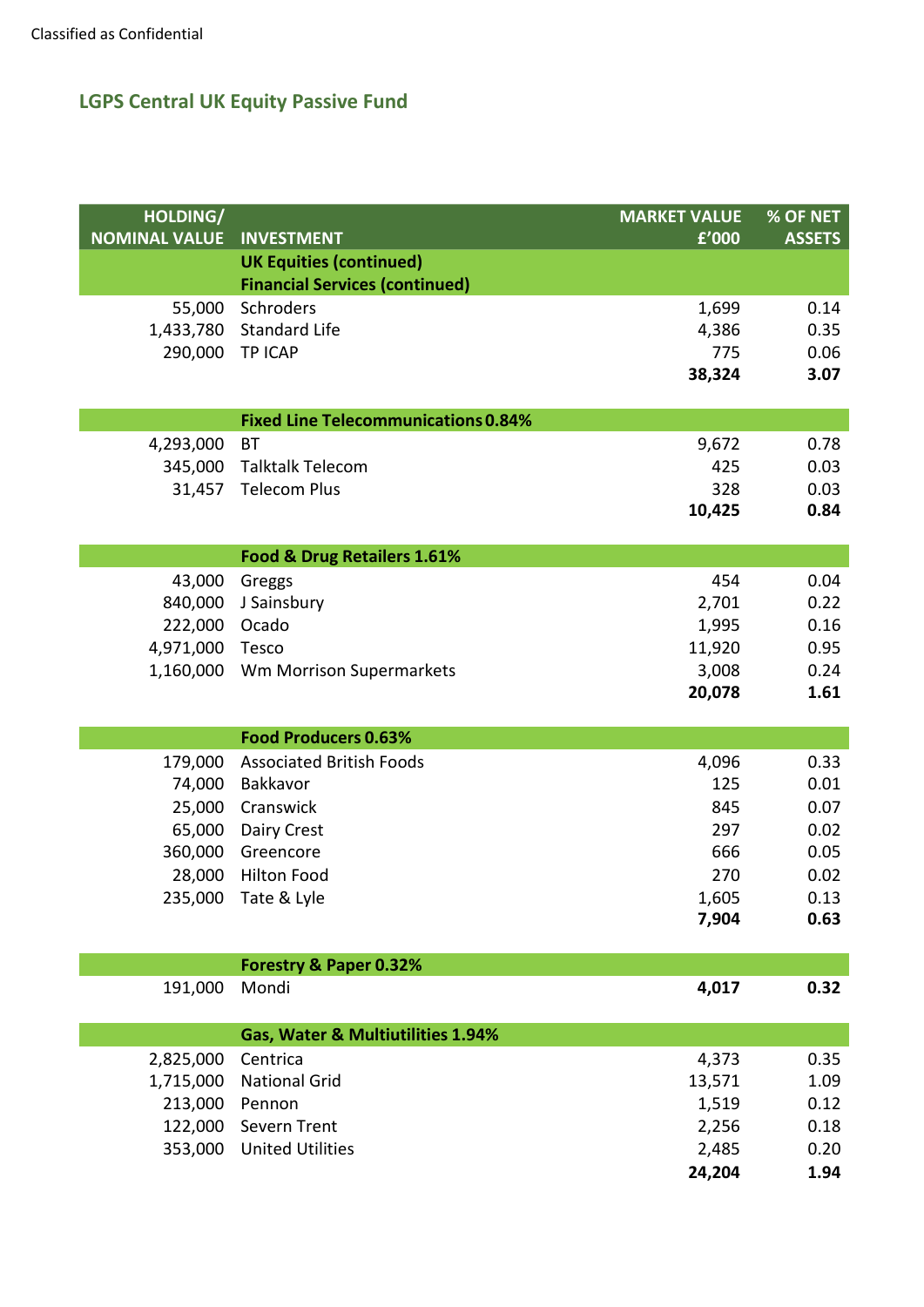| HOLDING/             |                                                      | <b>MARKET VALUE</b> | % OF NET      |
|----------------------|------------------------------------------------------|---------------------|---------------|
| <b>NOMINAL VALUE</b> | <b>INVESTMENT</b>                                    | £'000               | <b>ASSETS</b> |
|                      | <b>UK Equities (continued)</b>                       |                     |               |
|                      | <b>General Industrials 0.75%</b>                     |                     |               |
| 700,000              | Coats                                                | 577                 | 0.05          |
| 654,000              | <b>DS Smith</b>                                      | 3,127               | 0.25          |
| 218,750              | <b>RPC</b>                                           | 1,739               | 0.14          |
| 203,000              | Smiths                                               | 3,035               | 0.24          |
| 130,000              | Vesuvius                                             | 839                 | 0.07          |
|                      |                                                      | 9,317               | 0.75          |
|                      | <b>General Retailers 1.54%</b>                       |                     |               |
| 438,000              | <b>B&amp;M European Value Retail</b>                 | 1,694               | 0.14          |
| 165,000              | Card Factory                                         | 327                 | 0.03          |
| 515,000              | <b>Dixons Carphone</b>                               | 874                 | 0.07          |
| 45,000               | Dunelm                                               | 246                 | 0.02          |
| 98,000               | Halfords                                             | 310                 | 0.02          |
| 210,000              | Inchcape                                             | 1,404               | 0.11          |
| 181,000              | JD Sports Fashion                                    | 831                 | 0.07          |
| 296,000              | Just Eat                                             | 1,984               | 0.16          |
| 1,100,000            | Kingfisher                                           | 2,838               | 0.23          |
| 840,000              | Marks & Spencer                                      | 2,425               | 0.19          |
| 72,000               | <b>Next</b>                                          | 3,953               | 0.32          |
| 600,000              | Saga                                                 | 785                 | 0.06          |
| 107,000              | <b>Sports Direct International</b>                   | 365                 | 0.03          |
| 56,000               | WH Smith                                             | 1,155               | 0.09          |
|                      |                                                      | 19,191              | 1.54          |
|                      | <b>Health Care Equipment &amp; Services 0.92%</b>    |                     |               |
| 745,000              | ConvaTec                                             | 1,731               | 0.14          |
| 190,000              | <b>Mediclinic International</b>                      | 814                 | 0.07          |
| 48,000               | <b>NMC Health</b>                                    | 1,629               | 0.13          |
| 448,000              | Smith & Nephew                                       | 6,270               | 0.50          |
| 120,000              | Spire Healthcare                                     | 171                 | 0.01          |
| 125,000              | <b>UDG Healthcare</b>                                | 851                 | 0.07          |
|                      |                                                      | 11,466              | 0.92          |
|                      |                                                      |                     |               |
|                      | <b>Household Goods &amp; Home Construction 3.18%</b> |                     |               |
| 510,000              | <b>Barratt Developments</b>                          | 2,886               | 0.23          |
| 64,000               | Bellway                                              | 1,928               | 0.15          |
| 64,000               | Berkeley                                             | 2,354               | 0.19          |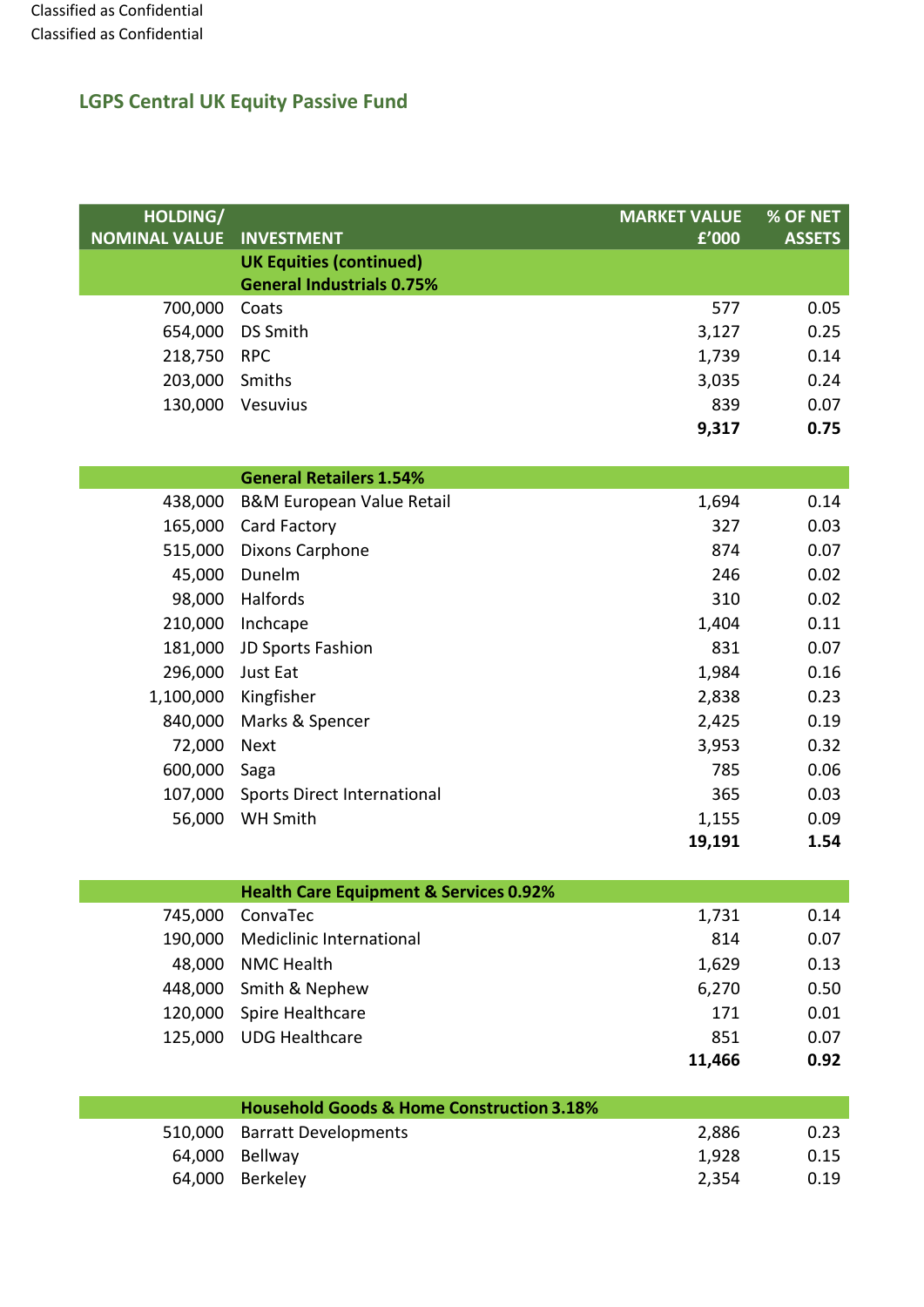| HOLDING/             |                                                            | <b>MARKET VALUE</b> | % OF NET      |
|----------------------|------------------------------------------------------------|---------------------|---------------|
| <b>NOMINAL VALUE</b> | <b>INVESTMENT</b>                                          | £'000               | <b>ASSETS</b> |
|                      | <b>UK Equities (continued)</b>                             |                     |               |
|                      | <b>Household Goods &amp; Home Construction (continued)</b> |                     |               |
| 69,000               | <b>Bovis Homes</b>                                         | 740                 | 0.06          |
| 228,000              | <b>Countryside Properties</b>                              | 789                 | 0.06          |
| 128,000              | Crest Nicholson                                            | 448                 | 0.04          |
| 56,000               | <b>Galliford Try</b>                                       | 566                 | 0.05          |
| 163,000              | Persimmon                                                  | 3,855               | 0.31          |
| 321,000              | <b>Reckitt Benckiser</b>                                   | 22,522              | 1.81          |
| 110,000              | Redrow                                                     | 642                 | 0.05          |
| 1,695,000            | <b>Taylor Wimpey</b>                                       | 2,912               | 0.23          |
|                      |                                                            | 39,642              | 3.18          |
|                      |                                                            |                     |               |
|                      | <b>Industrial Engineering 0.80%</b>                        |                     |               |
| 99,000               | Bodycote                                                   | 896                 | 0.07          |
| 35,000               | Hill & Smith                                               | 345                 | 0.03          |
| 135,000              | IMI                                                        | 1,481               | 0.12          |
| 12,000               | RHI Magnesita                                              | 563                 | 0.05          |
| 500,000              | Rotork                                                     | 1,653               | 0.13          |
| 40,000               | Spirax-Sarco Engineering                                   | 2,920               | 0.23          |
| 123,000              | Weir                                                       | 2,168               | 0.17          |
|                      |                                                            | 10,026              | 0.80          |
|                      |                                                            |                     |               |
|                      | <b>Industrial Metals &amp; Mining 0.14%</b>                |                     |               |
| 236,000              | Evraz                                                      | 1,337               | 0.11          |
| 200,000              | Ferrexpo                                                   | 400                 | 0.03          |
|                      |                                                            | 1,737               | 0.14          |
|                      |                                                            |                     |               |
|                      | <b>Industrial Transportation 0.37%</b>                     |                     |               |
| 580,000              | <b>BBA Aviation</b>                                        | 1,742               | 0.14          |
| 19,000               | James Fisher & Sons                                        | 361                 | 0.03          |
| 449,000              | Royal Mail                                                 | 2,142               | 0.17          |
| 135,000              | Stobart                                                    | 335                 | 0.03          |
|                      |                                                            | 4,580               | 0.37          |
|                      |                                                            |                     |               |
|                      | <b>Leisure Goods 0.05%</b>                                 |                     |               |
| 15,000               | Games Workshop                                             | 567                 | 0.05          |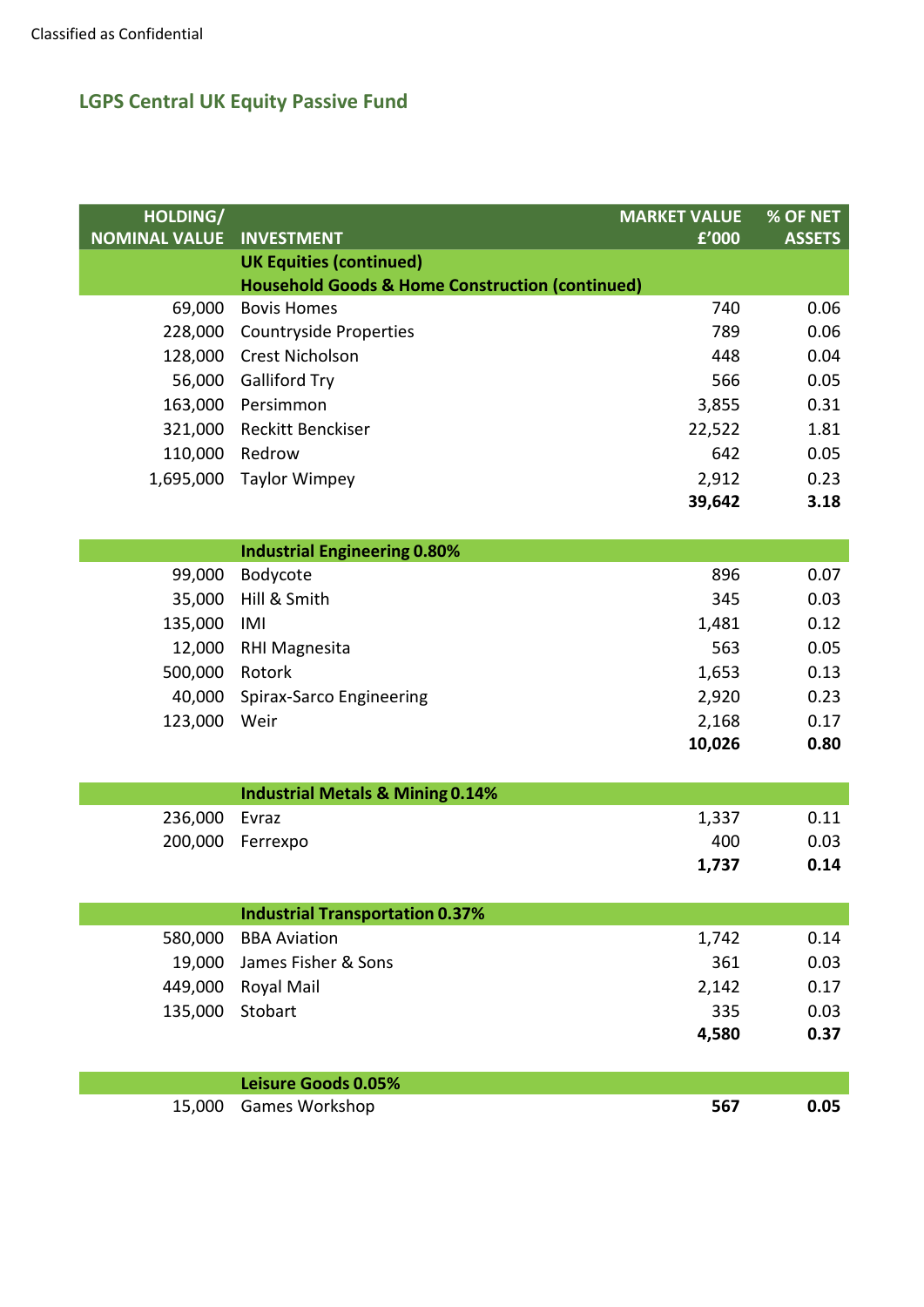| HOLDING/<br><b>NOMINAL VALUE</b> | <b>INVESTMENT</b>                 | <b>MARKET VALUE</b><br>f'000 | % OF NET<br><b>ASSETS</b> |
|----------------------------------|-----------------------------------|------------------------------|---------------------------|
|                                  | <b>UK Equities (continued)</b>    |                              |                           |
|                                  | Life Insurance 3.76%              |                              |                           |
| 2,043,500                        | Aviva                             | 10,003                       | 0.80                      |
| 435,000                          | Just                              | 385                          | 0.03                      |
| 3,035,000                        | Legal & General                   | 7,958                        | 0.64                      |
| 301,888                          | Phoenix                           | 2,041                        | 0.16                      |
|                                  | 1,333,000 Prudential              | 23,454                       | 1.88                      |
|                                  | 269,000 St. James's Place Capital | 3,077                        | 0.25                      |
|                                  |                                   | 46,918                       | 3.76                      |
|                                  |                                   |                              |                           |
|                                  | <b>Media 4.03%</b>                |                              |                           |
| 205,000                          | Ascential                         | 857                          | 0.07                      |
|                                  | 475,000 Auto Trader               | 2,121                        | 0.17                      |
|                                  | 169,000 Entertainment One         | 698                          | 0.06                      |
| 20,000                           | Euromoney Institutional Investor  | 269                          | 0.02                      |
| 638,185                          | Informa                           | 4,864                        | 0.39                      |
| 1,938,000                        | <b>ITV</b>                        | 3,059                        | 0.25                      |
| 251,000                          | Moneysupermarket.com              | 699                          | 0.06                      |
| 410,000                          | Pearson                           | 3,649                        | 0.29                      |
| 980,000                          | RELX (Registered)                 | 15,823                       | 1.26                      |
| 460,000                          | Rightmove                         | 2,167                        | 0.17                      |
| 526,000                          | Sky                               | 9,092                        | 0.73                      |
| 625,000                          | <b>WPP</b>                        | 7,025                        | 0.56                      |
|                                  |                                   | 50,323                       | 4.03                      |
|                                  |                                   |                              |                           |
|                                  | <b>Mining 6.13%</b>               |                              |                           |
| 515,000                          | Anglo American                    | 8,871                        | 0.71                      |
| 175,000                          | Antofagasta                       | 1,496                        | 0.12                      |
| 1,064,000                        | <b>BHP Billiton (Registered)</b>  | 17,782                       | 1.42                      |
| 500,000                          | Centamin                          | 531                          | 0.04                      |

|                    |                                 | 76,540     | 6.13 |
|--------------------|---------------------------------|------------|------|
| 48,000             | <b>Randgold Resources</b>       | 2,615      | 0.21 |
|                    | 128,000 Polymetal International | 786        | 0.06 |
|                    | 119,000 KAZ Minerals            | 654        | 0.05 |
|                    | 106,000 Hochschild Mining       | 174        | 0.01 |
| 6,008,000 Glencore |                                 | 19,923     | 1.60 |
| 592,000 GAM        |                                 | 22,969     | 1.85 |
| 90,000             | Fresnillo                       | 739        | 0.06 |
|                    | <b>JUU,UUU LEIILAIIIIII</b>     | <b>JJI</b> | v.v4 |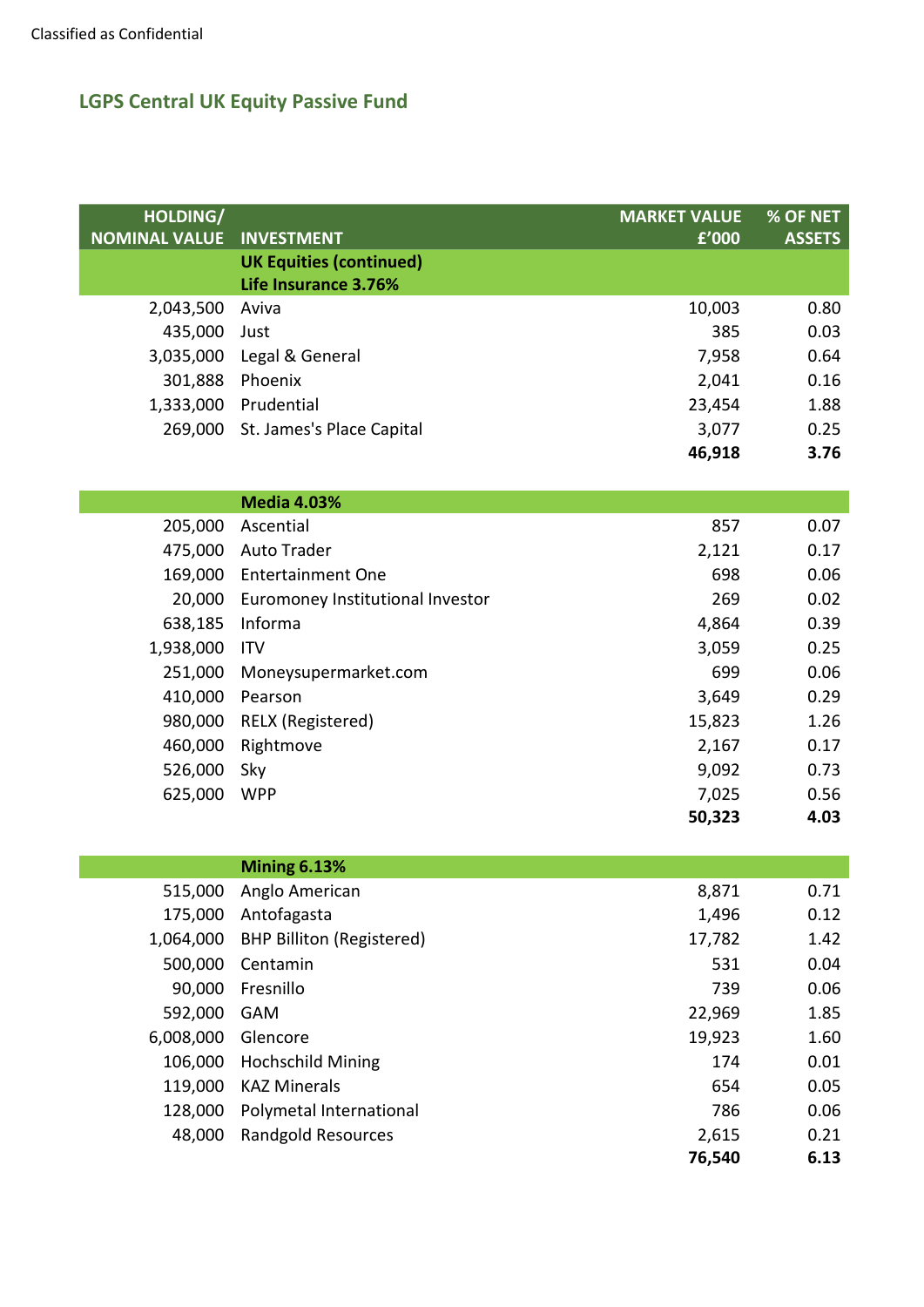| HOLDING/             |                                              | <b>MARKET VALUE</b> | % OF NET      |
|----------------------|----------------------------------------------|---------------------|---------------|
| <b>NOMINAL VALUE</b> | <b>INVESTMENT</b>                            | f'000               | <b>ASSETS</b> |
|                      | <b>UK Equities (continued)</b>               |                     |               |
|                      | <b>Mobile Telecommunications 1.90%</b>       |                     |               |
| 221,000              | Inmarsat                                     | 1,105               | 0.09          |
| 13,735,000           | Vodafone                                     | 22,594              | 1.81          |
|                      |                                              | 23,699              | 1.90          |
|                      |                                              |                     |               |
|                      | <b>Non-life Insurance 1.12%</b>              |                     |               |
| 110,000              | Admiral                                      | 2,288               | 0.18          |
| 259,000              | Beazley                                      | 1,479               | 0.12          |
| 750,000              | Direct Line                                  | 2,429               | 0.19          |
| 120,000              | esure                                        | 333                 | 0.03          |
| 192,349              | Hastings                                     | 498                 | 0.04          |
| 140,000              | Hiscox                                       | 2,302               | 0.18          |
| 60,000               | Jardine Lloyd Thompson                       | 1,136               | 0.09          |
| 98,000               | Lancashire                                   | 594                 | 0.05          |
| 510,000              | RSA Insurance                                | 2,933               | 0.24          |
|                      |                                              | 13,992              | 1.12          |
|                      |                                              |                     |               |
|                      | Oil & Gas Producers 14.15%                   |                     |               |
| 10,049,000           | <b>BP</b>                                    | 59,219              | 4.74          |
| 298,000              | Cairn Energy                                 | 691                 | 0.06          |
| 20,000               | Energean Oil & Gas                           | 115                 | 0.01          |
| 384,000              | Premier Oil                                  | 532                 | 0.04          |
| 2,367,000            | Royal Dutch Shell 'A' shares                 | 62,393              | 5.00          |
| 1,929,000            | Royal Dutch Shell 'B' shares                 | 51,871              | 4.16          |
| 664,489              | <b>Tullow Oil</b>                            | 1,746               | 0.14          |
|                      |                                              | 176,567             | 14.15         |
|                      |                                              |                     |               |
|                      | Oil Equipment, Services & Distribution 0.32% |                     |               |
| 72,000               | Hunting                                      | 562                 | 0.05          |
| 347,500              | John Wood                                    | 2,681               | 0.21          |
| 123,000              | Petrofac                                     | 797                 | 0.06          |
|                      |                                              | 4,040               | 0.32          |
|                      |                                              |                     |               |
|                      | <b>Personal Goods 2.35%</b>                  |                     |               |
| 220,000              | Burberry                                     | 4,433               | 0.36          |
| 128,000              | PZ Cussons                                   | 299                 | 0.02          |
| 23,000               | Superdry                                     | 250                 | 0.02          |
| 14,000               | <b>Ted Baker</b>                             | 324                 | 0.03          |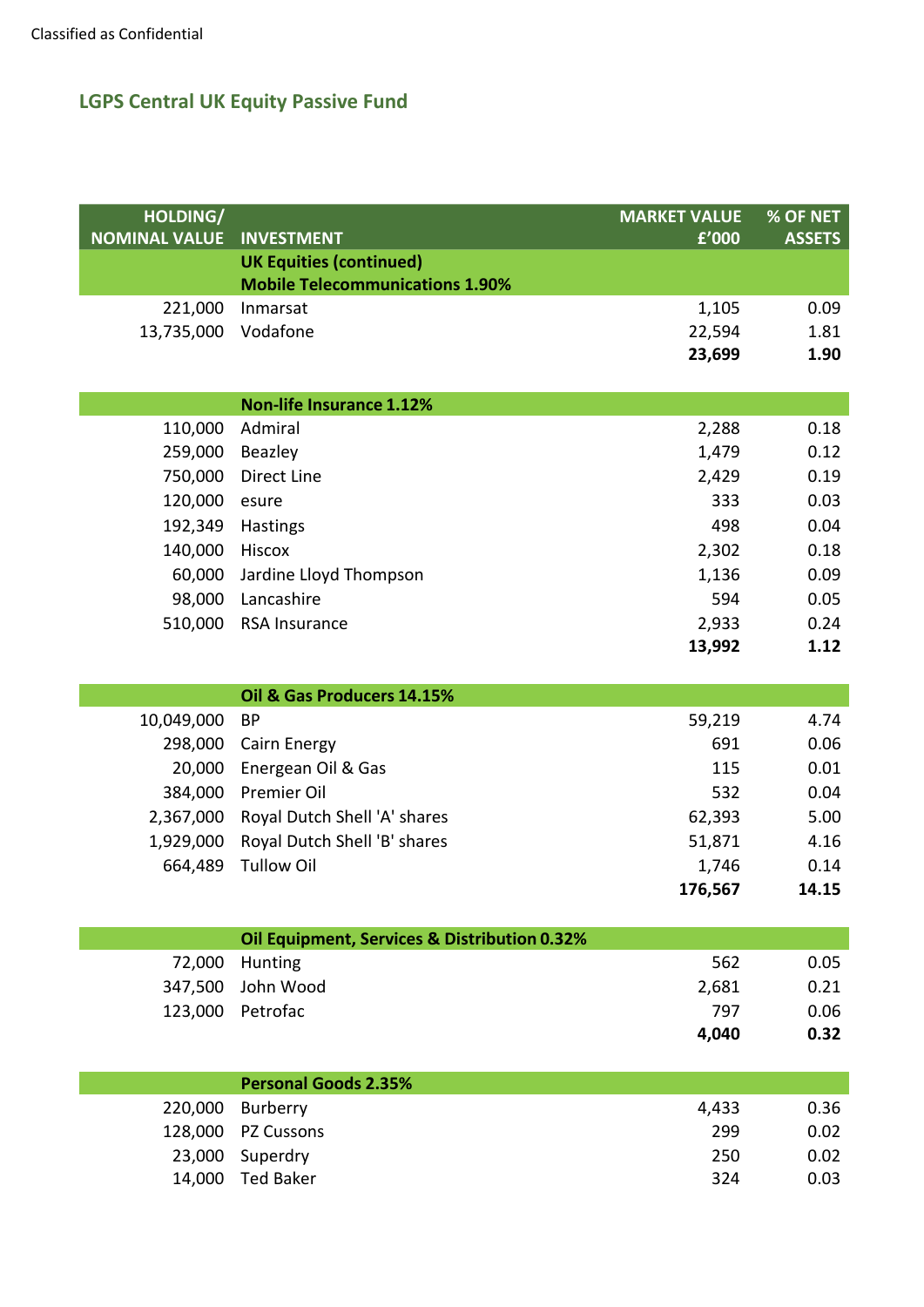| HOLDING/             |                                                            | <b>MARKET VALUE</b> | % OF NET      |
|----------------------|------------------------------------------------------------|---------------------|---------------|
| <b>NOMINAL VALUE</b> | <b>INVESTMENT</b>                                          | f'000               | <b>ASSETS</b> |
|                      | <b>UK Equities (continued)</b>                             |                     |               |
| 571,000              | <b>Personal Goods (continued)</b><br>Unilever (Registered) | 24,073              | 1.92          |
|                      |                                                            | 29,379              | 2.35          |
|                      |                                                            |                     |               |
|                      | <b>Pharmaceuticals &amp; Biotechnology 8.30%</b>           |                     |               |
| 653,000              | AstraZeneca                                                | 38,931              | 3.12          |
| 181,000              | <b>BTG</b>                                                 | 998                 | 0.08          |
| 50,000               | Dechra Pharmaceuticals                                     | 1,088               | 0.09          |
| 30,000               | Genus                                                      | 715                 | 0.06          |
| 2,513,000            | GlaxoSmithKline                                            | 38,620              | 3.09          |
| 72,000               | <b>Hikma Pharmaceuticals</b>                               | 1,332               | 0.11          |
| 345,000              | Indivior                                                   | 635                 | 0.05          |
| 460,000              | Shire                                                      | 21,268              | 1.70          |
|                      |                                                            | 103,587             | 8.30          |
|                      | Real Estate Investment & Services 0.22%                    |                     |               |
|                      |                                                            |                     | 0.09          |
| 425,000<br>70,000    | Capital & Counties Properties<br><b>CLS</b>                | 1,131<br>154        | 0.01          |
| 2,000                | Daejan                                                     | 117                 | 0.01          |
| 200,000              | <b>Grainger Trust</b>                                      | 600                 | 0.05          |
| 62,000               | Savills                                                    | 484                 | 0.04          |
| 75,000               | St Modwen Properties                                       | 285                 | 0.02          |
|                      |                                                            | 2,771               | 0.22          |
|                      |                                                            |                     |               |
|                      | <b>Real Estate Investment Trusts 1.80%</b>                 |                     |               |
| 1,105,000            | Assura                                                     | 598                 | 0.05          |
| 64,000               | <b>Big Yellow</b>                                          | 588                 | 0.05          |
| 530,000              | <b>British Land</b>                                        | 3,268               | 0.25          |
| 55,000               | Derwent London                                             | 1,570               | 0.13          |
| 161,336              | <b>Great Portland Estates</b>                              | 1,079               | 0.09          |
| 400,000              | Hammerson                                                  | 1,827               | 0.15          |
| 500,000              | Intu Properties                                            | 771                 | 0.06          |
| 365,625              | <b>Land Securities</b>                                     | 3,230               | 0.26          |
| 335,000              | LondonMetric Property                                      | 595                 | 0.05          |
| 130,909              | <b>NewRiver REIT</b>                                       | 338                 | 0.03          |
| 369,000              | <b>Primary Health Properties</b>                           | 418                 | 0.03          |
| 90,000               | Safestore                                                  | 468                 | 0.04          |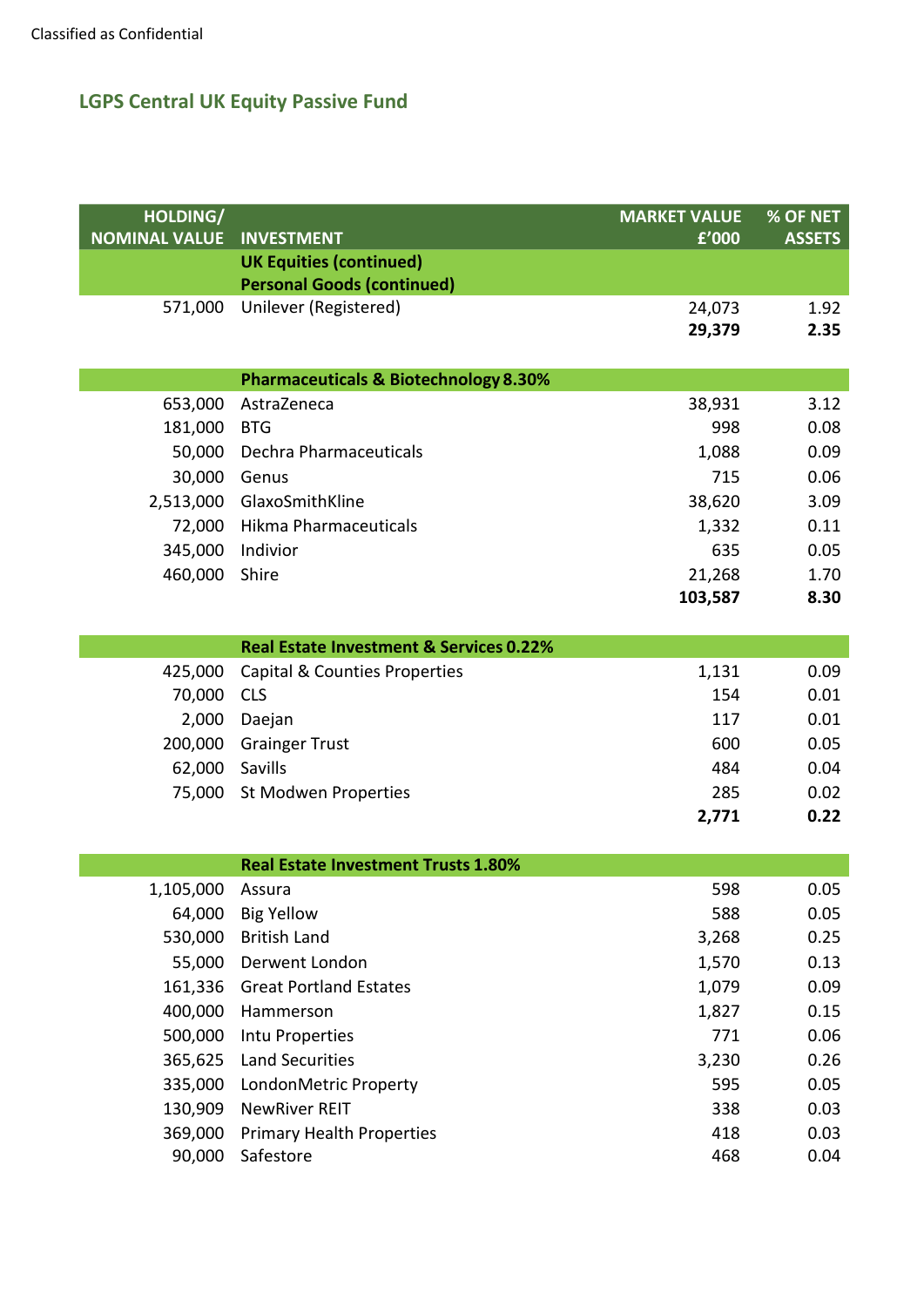| HOLDING/             |                                                  | <b>MARKET VALUE</b> | % OF NET      |
|----------------------|--------------------------------------------------|---------------------|---------------|
| <b>NOMINAL VALUE</b> | <b>INVESTMENT</b>                                | £'000               | <b>ASSETS</b> |
|                      | <b>UK Equities (continued)</b>                   |                     |               |
|                      | <b>Real Estate Investment Trusts (continued)</b> |                     |               |
| 540,000              | Segro                                            | 3,443               | 0.27          |
| 125,000              | Shaftesbury                                      | 1,131               | 0.09          |
| 758,000              | <b>Tritax Big Box</b>                            | 1,116               | 0.09          |
| 262,000              | <b>UK Commercial Property Trust</b>              | 229                 | 0.02          |
| 130,000              | United                                           | 1,158               | 0.09          |
| 62,000               | Workspace                                        | 609                 | 0.05          |
|                      |                                                  | 22,436              | 1.80          |
|                      | <b>Software &amp; Computer Services 0.78%</b>    |                     |               |
| 110,000              | Avast                                            | 312                 | 0.02          |
| 30,000               | <b>AVEVA</b>                                     | 868                 | 0.07          |
| 29,000               | Computacenter                                    | 367                 | 0.03          |
| 40,000               | <b>FDM</b>                                       | 388                 | 0.03          |
| 220,000              | Micro Focus International (Registered)           | 3,142               | 0.25          |
| 580,000              | Sage                                             | 3,400               | 0.28          |
| 54,000               | Softcat                                          | 429                 | 0.03          |
| 175,000              | Sophos                                           | 852                 | 0.07          |
|                      |                                                  | 9,758               | 0.78          |
|                      |                                                  |                     |               |
|                      | <b>Support Services 4.63%</b>                    |                     |               |
| 300,000              | AA                                               | 291                 | 0.02          |
| 125,000              | Aggreko                                          | 1,089               | 0.09          |
| 249,000              | Ashtead                                          | 6,068               | 0.49          |
| 255,000              | <b>Babcock International</b>                     | 1,844               | 0.15          |
| 381,000              | <b>BCA Marketplace</b>                           | 777                 | 0.06          |
| 175,000              | Bunzl                                            | 4,223               | 0.34          |
| 825,000              | Capita                                           | 1,176               | 0.09          |
| 46,000               | <b>DCC</b>                                       | 3,204               | 0.26          |
| 48,000               | Diploma                                          | 678                 | 0.05          |
| 235,000              | Electrocomponents                                | 1,687               | 0.14          |
| 157,857              | Equiniti                                         | 419                 | 0.03          |
| 160,000              | Essentra                                         | 648                 | 0.05          |
| 470,000              | Experian                                         | 9,261               | 0.74          |
| 121,000              | Ferguson                                         | 7,882               | 0.63          |
| 750,000              | G4S                                              | 1,815               | 0.15          |
| 100,000              | Grafton                                          | 758                 | 0.06          |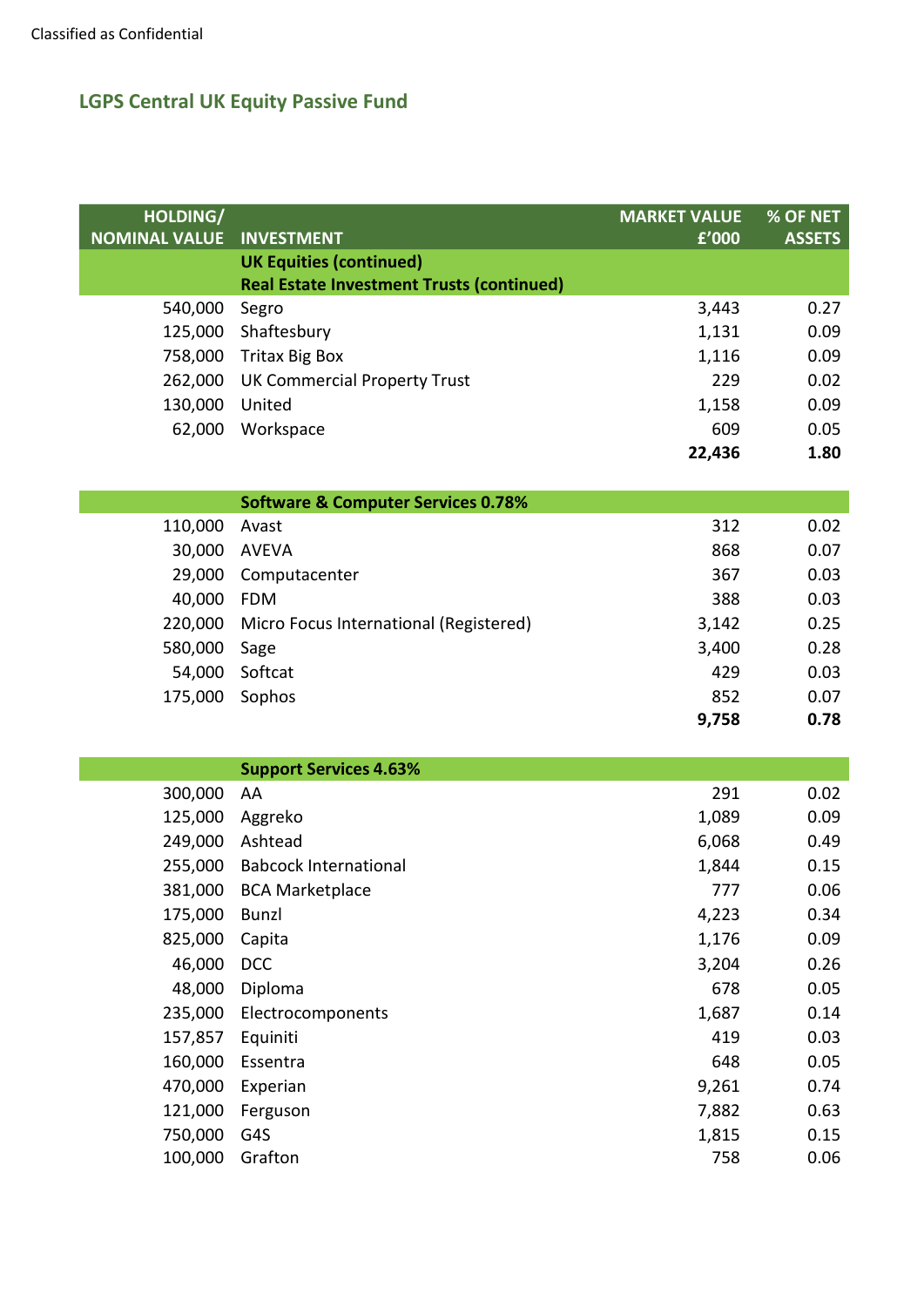| HOLDING/<br><b>NOMINAL VALUE</b> | <b>INVESTMENT</b>                                | <b>MARKET VALUE</b><br>f'000 | % OF NET<br><b>ASSETS</b> |
|----------------------------------|--------------------------------------------------|------------------------------|---------------------------|
|                                  | <b>UK Equities (continued)</b>                   |                              |                           |
|                                  | <b>Support Services (continued)</b>              |                              |                           |
| 700,000                          | Hays                                             | 1,427                        | 0.11                      |
| 140,000                          | HomeServe                                        | 1,435                        | 0.11                      |
| 295,000                          | Howden Joinery                                   | 1,383                        | 0.11                      |
| 82,000                           | Intertek                                         | 4,093                        | 0.33                      |
| 375,000                          | <b>IWG</b>                                       | 911                          | 0.07                      |
| 190,000                          | Pagegroup                                        | 1,087                        | 0.09                      |
| 950,000                          | Rentokil Initial                                 | 3,022                        | 0.24                      |
| 60,000                           | Sanne                                            | 384                          | 0.03                      |
| 600,000                          | Serco                                            | 586                          | 0.05                      |
| 259,000                          | SIG                                              | 328                          | 0.03                      |
| 125,000                          | <b>Travis Perkins</b>                            | 1,332                        | 0.11                      |
|                                  |                                                  | 57,808                       | 4.63                      |
|                                  |                                                  |                              |                           |
|                                  | <b>Technology Hardware &amp; Equipment 0.03%</b> |                              |                           |
| 310,000                          | <b>Spirent Communications</b>                    | 417                          | 0.03                      |
|                                  |                                                  |                              |                           |
|                                  | Tobacco 4.42%                                    |                              |                           |
| 1,174,000                        | <b>British American Tobacco</b>                  | 42,083                       | 3.38<br>1.04              |
| 488,000                          | <b>Imperial Brands</b>                           | 13,034<br>55,117             | 4.42                      |
|                                  |                                                  |                              |                           |
|                                  | <b>Travel &amp; Leisure 4.54%</b>                |                              |                           |
| 80,000                           | 888 Holdings                                     | 159                          | 0.01                      |
| 90,000                           | Carnival (Registered)                            | 4,288                        | 0.34                      |
| 530,000                          | Cineworld                                        | 1,671                        | 0.13                      |
|                                  | 817,307 Compass                                  | 13,942                       | 1.13                      |
| 237,000                          | Domino's Pizza                                   | 662                          | 0.05                      |
| 127,000                          | easyJet                                          | 1,668                        | 0.13                      |
| 234,000                          | El Group                                         | 388                          | 0.03                      |
| 625,000                          | FirstGroup                                       | 569                          | 0.05                      |
| 20,000                           | Go-Ahead                                         | 321                          | 0.03                      |
| 165,000                          | Greene King                                      | 809                          | 0.06                      |
| 276,899                          | <b>GVC</b>                                       | 2,543                        | 0.20                      |
| 97,658                           | <b>InterContinental Hotels</b>                   | 4,668                        | 0.38                      |
| 828,000                          | <b>International Consolidated Airlines</b>       | 5,460                        | 0.45                      |
| 37,000                           | JD Wetherspoon                                   | 483                          | 0.04                      |
| 351,000                          | <b>Merlin Entertainments</b>                     | 1,405                        | 0.11                      |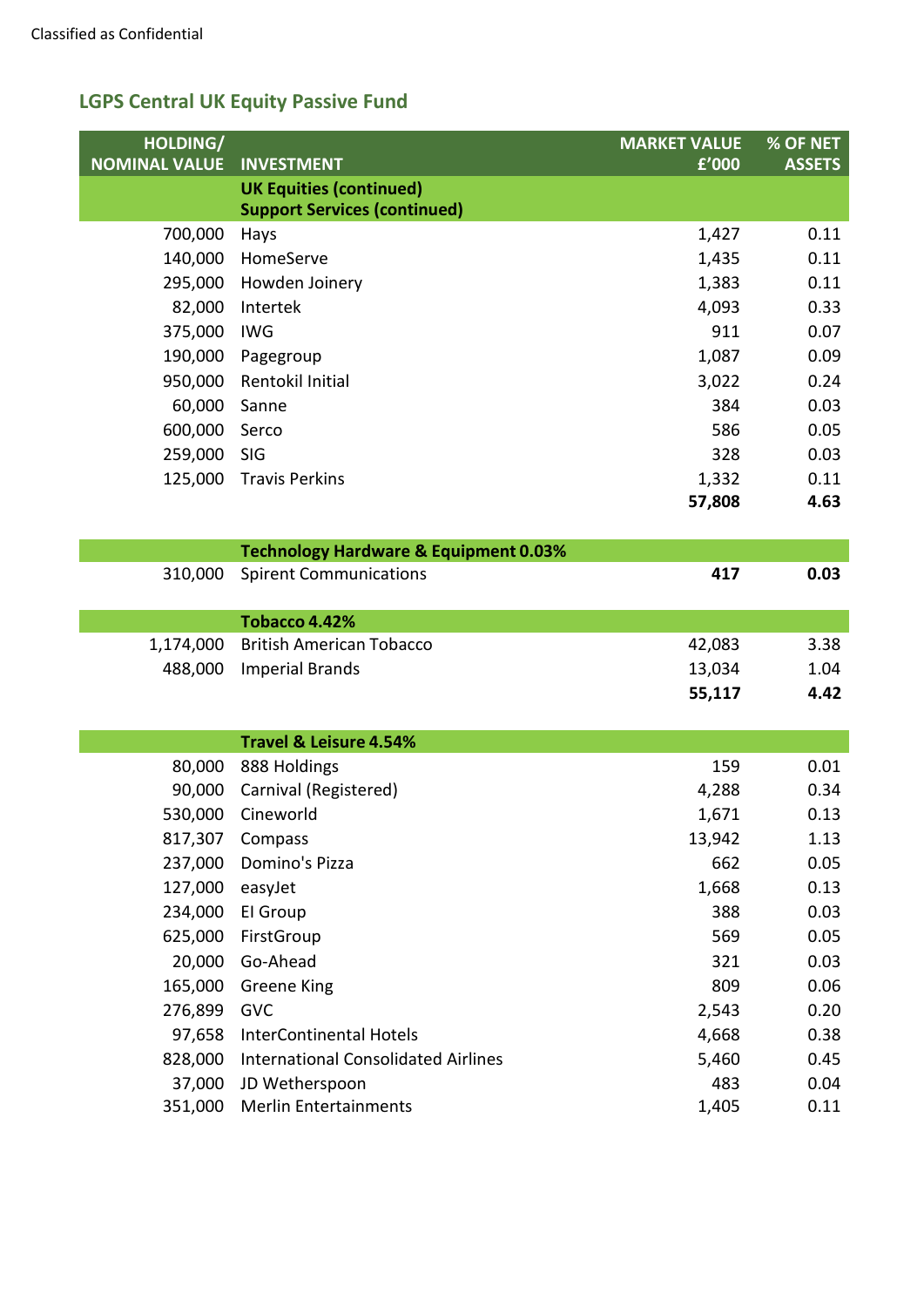| HOLDING/<br><b>NOMINAL VALUE</b> | <b>INVESTMENT</b>                                                         | <b>MARKET VALUE</b><br>f'000 | % OF NET<br><b>ASSETS</b> |
|----------------------------------|---------------------------------------------------------------------------|------------------------------|---------------------------|
|                                  | <b>UK Equities (continued)</b><br><b>Travel &amp; Leisure (continued)</b> |                              |                           |
| 64,000                           | Millennium & Copthorne Hotels                                             | 333                          | 0.03                      |
| 115,000                          | <b>Mitchells &amp; Butlers</b>                                            | 303                          | 0.02                      |
| 250,000                          | <b>National Express</b>                                                   | 976                          | 0.08                      |
| 55,000                           | On the beach                                                              | 272                          | 0.02                      |
| 44,000                           | Paddy Power Betfair (Registered)                                          | 2,856                        | 0.23                      |
| 130,000                          | Playtech                                                                  | 634                          | 0.05                      |
| 105,000                          | Rank                                                                      | 179                          | 0.01                      |
| 236,129                          | <b>SSP</b>                                                                | 1,711                        | 0.14                      |
| 182,000                          | Stagecoach                                                                | 284                          | 0.02                      |
| 750,000                          | <b>Thomas Cook</b>                                                        | 434                          | 0.03                      |
| 230,000                          | TUI                                                                       | 3,388                        | 0.27                      |
| 95,000                           | Whitbread                                                                 | 4,480                        | 0.36                      |
| 410,000                          | William Hill                                                              | 1,034                        | 0.08                      |
| 25,000                           | Wizz Air                                                                  | 717                          | 0.06                      |
|                                  |                                                                           | 56,637                       | 4.54                      |

|         | <b>Overseas Equities 1.15%</b><br>Ireland 1.15% |           |        |
|---------|-------------------------------------------------|-----------|--------|
| 426,000 | CRH                                             | 10,701    | 0.86   |
| 121,000 | Smurfit Kappa                                   | 3,673     | 0.29   |
|         |                                                 | 14,374    | 1.15   |
|         | <b>Total value of investments</b>               | 1,248,117 | 99.98  |
|         | <b>Net other assets</b>                         | 260       | 0.02   |
|         | <b>Total net assets</b>                         | 1,248,377 | 100.00 |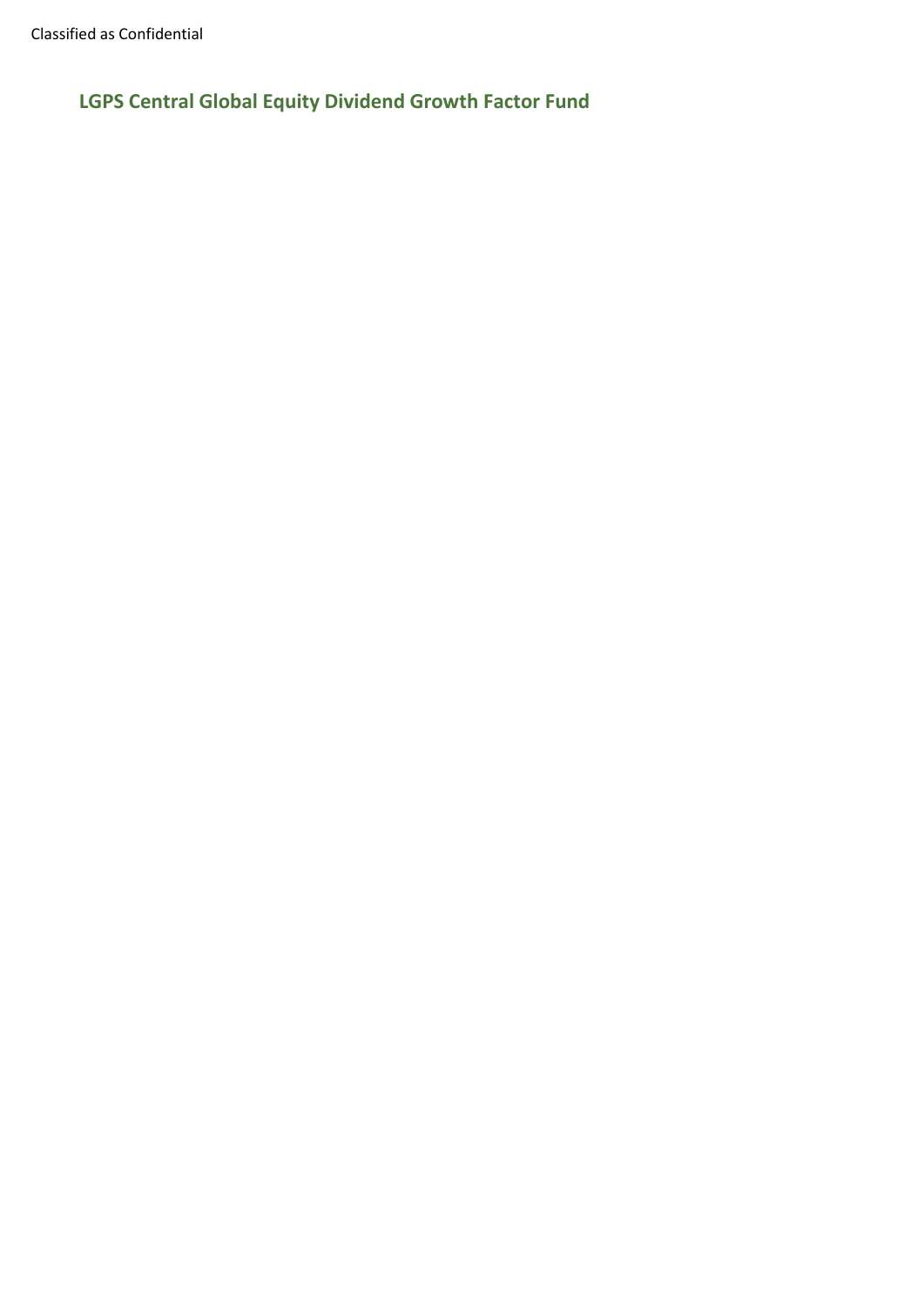| HOLDING/<br><b>NOMINAL VALUE</b> | <b>INVESTMENT</b>                      | <b>MARKET VALUE</b><br>f'000 | % OF NET<br><b>ASSETS</b> |
|----------------------------------|----------------------------------------|------------------------------|---------------------------|
|                                  | <b>United Kingdom 13.27%</b>           |                              |                           |
| 88,500                           | Ashtead                                | 2,157                        | 0.79                      |
|                                  | 84,100 Associated British Foods        | 1,925                        | 0.70                      |
| 305,000                          | <b>BAE Systems</b>                     | 1,921                        | 0.70                      |
|                                  | 52,500 British American Tobacco        | 1,882                        | 0.69                      |
| 91,200                           | Bunzl                                  | 2,201                        | 0.81                      |
| 125,000                          | Compass                                | 2,133                        | 0.78                      |
| 72,100                           | Diageo                                 | 1,960                        | 0.72                      |
| 71,900                           | <b>Imperial Brands</b>                 | 1,920                        | 0.70                      |
| 34,400                           | Intertek                               | 1,717                        | 0.63                      |
| 55,800                           | Johnson Matthey                        | 1,985                        | 0.73                      |
| 165,100                          | Micro Focus International (Registered) | 2,358                        | 0.86                      |
| 59,900                           | Pentair                                | 1,991                        | 0.73                      |
| 115,900                          | Prudential                             | 2,039                        | 0.75                      |
| 326,400                          | Sage                                   | 1,914                        | 0.70                      |
| 151,100                          | SSE                                    | 1,732                        | 0.63                      |
| 47,100                           | Unilever                               | 2,012                        | 0.74                      |
|                                  | 52,100 Whitbread                       | 2,457                        | 0.90                      |
| 172,800                          | <b>WPP</b>                             | 1,942                        | 0.71                      |
|                                  |                                        | 36,246                       | 13.27                     |

|           | <b>Australia 7.15%</b>               |        |      |
|-----------|--------------------------------------|--------|------|
| 146,700   | Amcor                                | 1,113  | 0.41 |
| 57,100    | Ansell                               | 800    | 0.29 |
| 418,500   | APA                                  | 2,317  | 0.85 |
| 36,400    | Aristocrat Leisure                   | 574    | 0.21 |
| 117,600   | carsales.com                         | 944    | 0.35 |
| 102,500   | <b>Challenger Financial Services</b> | 636    | 0.23 |
| 520,000   | <b>Charter Hall</b>                  | 2,066  | 0.76 |
| 39,400    | Commonwealth Bank of Australia       | 1,561  | 0.57 |
| 28,700    | Domino's Pizza Enterprises           | 847    | 0.31 |
| 278,500   | DuluxGroup                           | 1,185  | 0.43 |
| 109,800   | Invocare                             | 753    | 0.28 |
| 1,181,900 | Mirvac                               | 1,580  | 0.58 |
| 16,300    | Ramsay Health Care                   | 497    | 0.18 |
| 9,874     | <b>REA</b>                           | 471    | 0.17 |
| 72,300    | Seek                                 | 833    | 0.31 |
| 106,700   | Washington H Soul Pattinson & Co     | 1,537  | 0.56 |
| 116,500   | <b>Westpac Banking</b>               | 1,805  | 0.66 |
|           |                                      | 19,519 | 7.15 |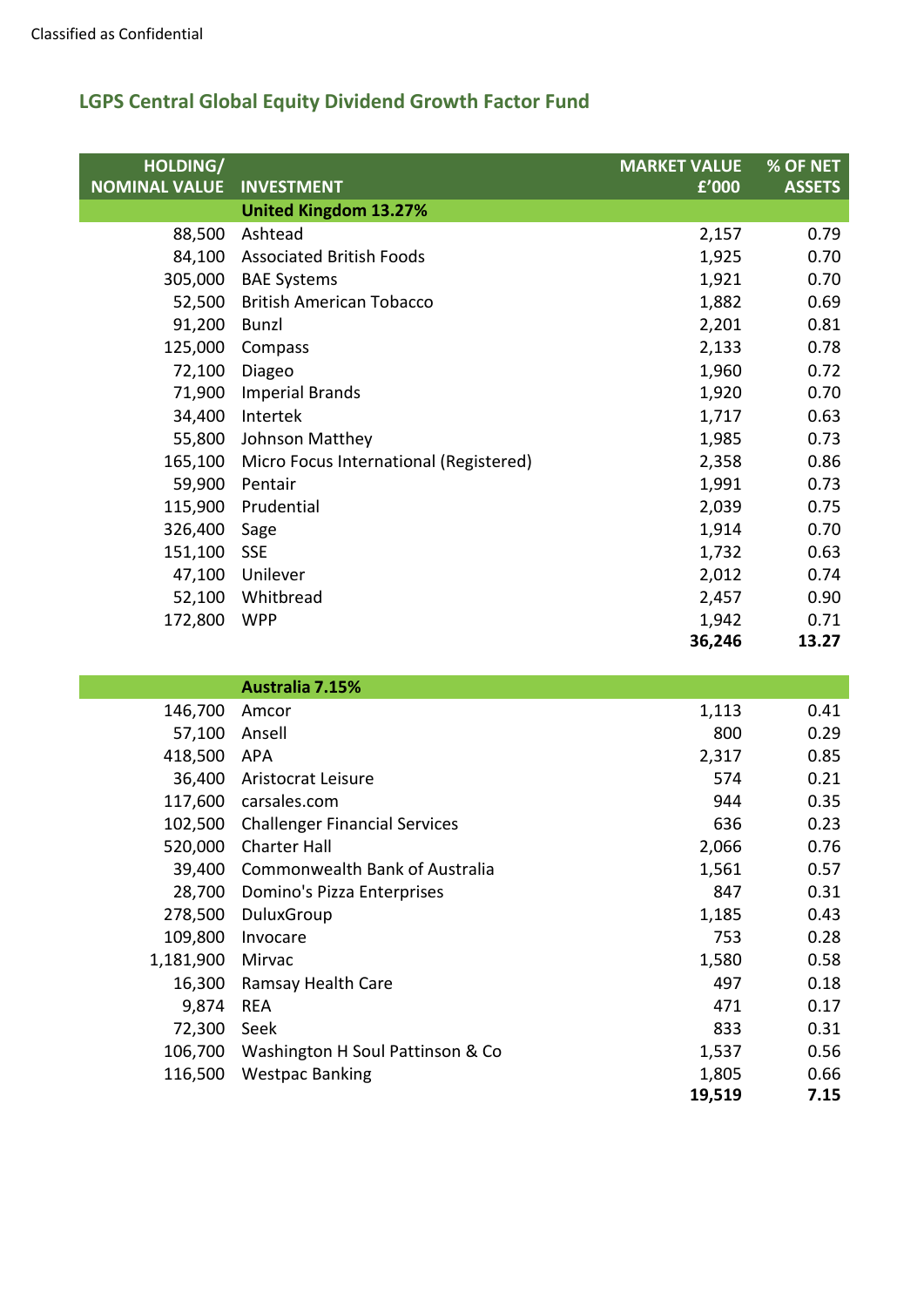| HOLDING/             |                                        | <b>MARKET VALUE</b> | % OF NET      |
|----------------------|----------------------------------------|---------------------|---------------|
| <b>NOMINAL VALUE</b> | <b>INVESTMENT</b>                      | £'000               | <b>ASSETS</b> |
|                      | Belgium 0.75%                          |                     |               |
| 25,500               | <b>Groupe Bruxelles Lambert</b>        | 2,046               | 0.75          |
|                      |                                        |                     |               |
|                      | <b>China 3.64%</b>                     |                     |               |
| 760,037              | China Everbright International         | 503                 | 0.18          |
| 424,000              | China Overseas Land & Investment       | 1,018               | 0.37          |
| 228,000              | China Resources Gas                    | 709                 | 0.26          |
| 1,006,000            | China State Construction International | 812                 | 0.30          |
| 294,000              | China Vanke                            | 745                 | 0.27          |
| 1,328,000            | Guangdong Investment                   | 1,806               | 0.66          |
| 145,000              | Hengan International                   | 1,024               | 0.38          |
| 643,500              | Longfor Properties                     | 1,274               | 0.47          |
| 128,000              | Minth                                  | 405                 | 0.15          |
| 97,000               | Shenzhou International                 | 952                 | 0.35          |
| 182,400              | Sinopharm                              | 684                 | 0.25          |
|                      |                                        | 9,932               | 3.64          |
|                      |                                        |                     |               |
|                      | Denmark 2.23%                          |                     |               |
| 25,200               | Coloplast 'B' shares                   | 1,978               | 0.72          |
| 53,400               | Novo Nordisk 'B' shares                | 1,934               | 0.71          |
| 51,700               | Novozymes 'B' shares                   | 2,178<br>6,090      | 0.80<br>2.23  |
|                      |                                        |                     |               |
|                      | <b>France 3.11%</b>                    |                     |               |
| 18,600               | EssilorLuxottica                       | 2,111               | 0.77          |
| 4,250                | Hermes International                   | 2,160               | 0.79          |
| 11,100               | L'Oréal                                | 2,053               | 0.75          |
|                      |                                        | 8,493               | 3.11          |
|                      |                                        |                     |               |
|                      | Germany 1.49%                          |                     |               |
| 33,600               | Fresenius                              | 1,893               | 0.69          |
| 27,500               | <b>Fresenius Medical Care</b>          | 2,174               | 0.80          |
|                      |                                        | 4,067               | 1.49          |
|                      |                                        |                     |               |
|                      | Hong Kong 3.55%                        |                     |               |
| 204,600              | China Gas                              | 443                 | 0.16          |
| 190,500              | CK Infrastructure                      | 1,157               | 0.42          |
| 542,900              | Hong Kong & China Gas                  | 827                 | 0.30          |
| 17,800               | Jardine Matheson                       | 855                 | 0.31          |
| 169,500              | Link Real Estate Investment Trust      | 1,278               | 0.47          |
| 205,500              | <b>MTR</b>                             | 830                 | 0.30          |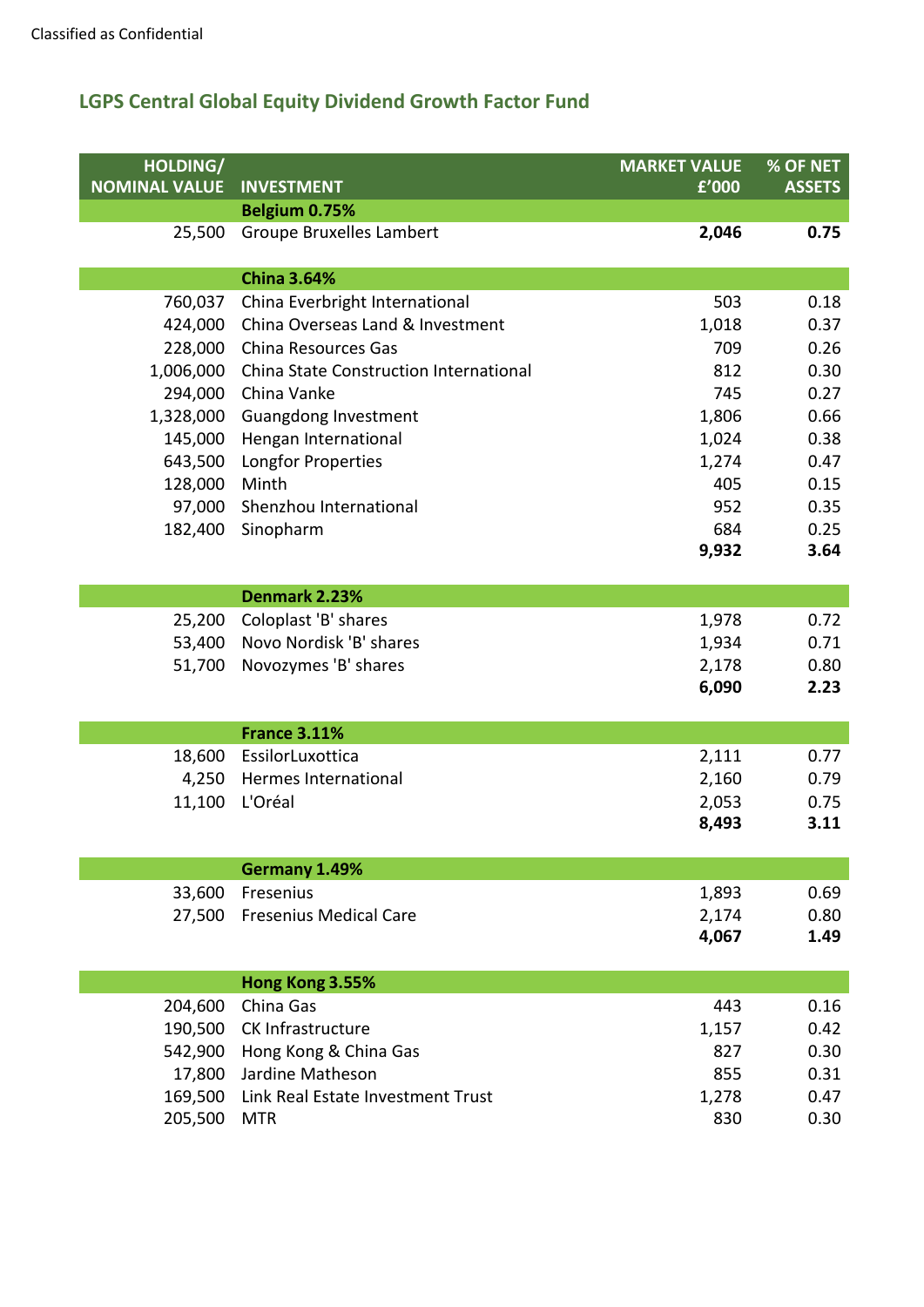| HOLDING/<br><b>NOMINAL VALUE</b> |                                                   | <b>MARKET VALUE</b> | % OF NET      |
|----------------------------------|---------------------------------------------------|---------------------|---------------|
|                                  | <b>INVESTMENT</b><br><b>Hong Kong (continued)</b> | f'000               | <b>ASSETS</b> |
| 1,251,000                        | New World Development                             | 1,307               | 0.48          |
| 86,000                           | <b>Techtronic Industries</b>                      | 421                 | 0.16          |
| 285,000                          | Wharf                                             | 595                 | 0.22          |
| 261,000                          | Wharf Real Estate Investment                      | 1,292               | 0.47          |
| 151,000                          | Wheelock                                          | 695                 | 0.26          |
|                                  |                                                   | 9,700               | 3.55          |
|                                  |                                                   |                     |               |
|                                  | <b>India 0.37%</b>                                |                     |               |
| 134,800                          | Infosys ADR                                       | 1,050               | 0.38          |
|                                  |                                                   |                     |               |
|                                  | Indonesia 0.29%                                   |                     |               |
| 260,800                          | <b>Bank Central Asia</b>                          | 324                 | 0.12          |
| 196,200                          | Unilever Indonesia                                | 474                 | 0.17          |
|                                  |                                                   | 798                 | 0.29          |
|                                  |                                                   |                     |               |
|                                  | Ireland 1.36%                                     |                     |               |
| 24,700                           | Kerry 'A' shares                                  | 2,100               | 0.77          |
| 24,700                           | Paddy Power Betfair                               | 1,613<br>3,713      | 0.59<br>1.36  |
|                                  |                                                   |                     |               |
|                                  | <b>Japan 8.79%</b>                                |                     |               |
| 19,800                           | Alfresa                                           | 405                 | 0.15          |
| 37,000                           | Aozora                                            | 1,013               | 0.37          |
| 8,500                            | Asahi Breweries                                   | 282                 | 0.10          |
| 19,600                           | Bridgestone                                       | 568                 | 0.21          |
| 6,900                            | Ci:z                                              | 196                 | 0.07          |
| 4,500                            | <b>Daito Trust Construction</b>                   | 444                 | 0.16          |
| 8,400                            | FamilyMart                                        | 670                 | 0.25          |
| 9,200                            | <b>Fuyo General Lease</b>                         | 429                 | 0.16          |
| 12,900                           | Glory                                             | 242                 | 0.09          |
| 4,200                            | Hikari Tsushin                                    | 637                 | 0.23          |
| 37,100                           | Hitachi Capital                                   | 791                 | 0.29          |
| 7,600                            | Horiba                                            | 308                 | 0.11          |
| 46,600                           | Japan Exchange                                    | 623                 | 0.23          |
| 743                              | Japan Retail Fund Investment Trust                | 1,034               | 0.38          |
| 42,600                           | Japan Tobacco                                     | 852                 | 0.31          |
| 33,400                           | Kakaku.com                                        | 500                 | 0.18          |
| 17,000                           | Kaken Pharmaceutical                              | 692                 | 0.25          |
| 7,300                            | Kao                                               | 452                 | 0.17          |
| 43,500                           | KDDI                                              | 921                 | 0.34          |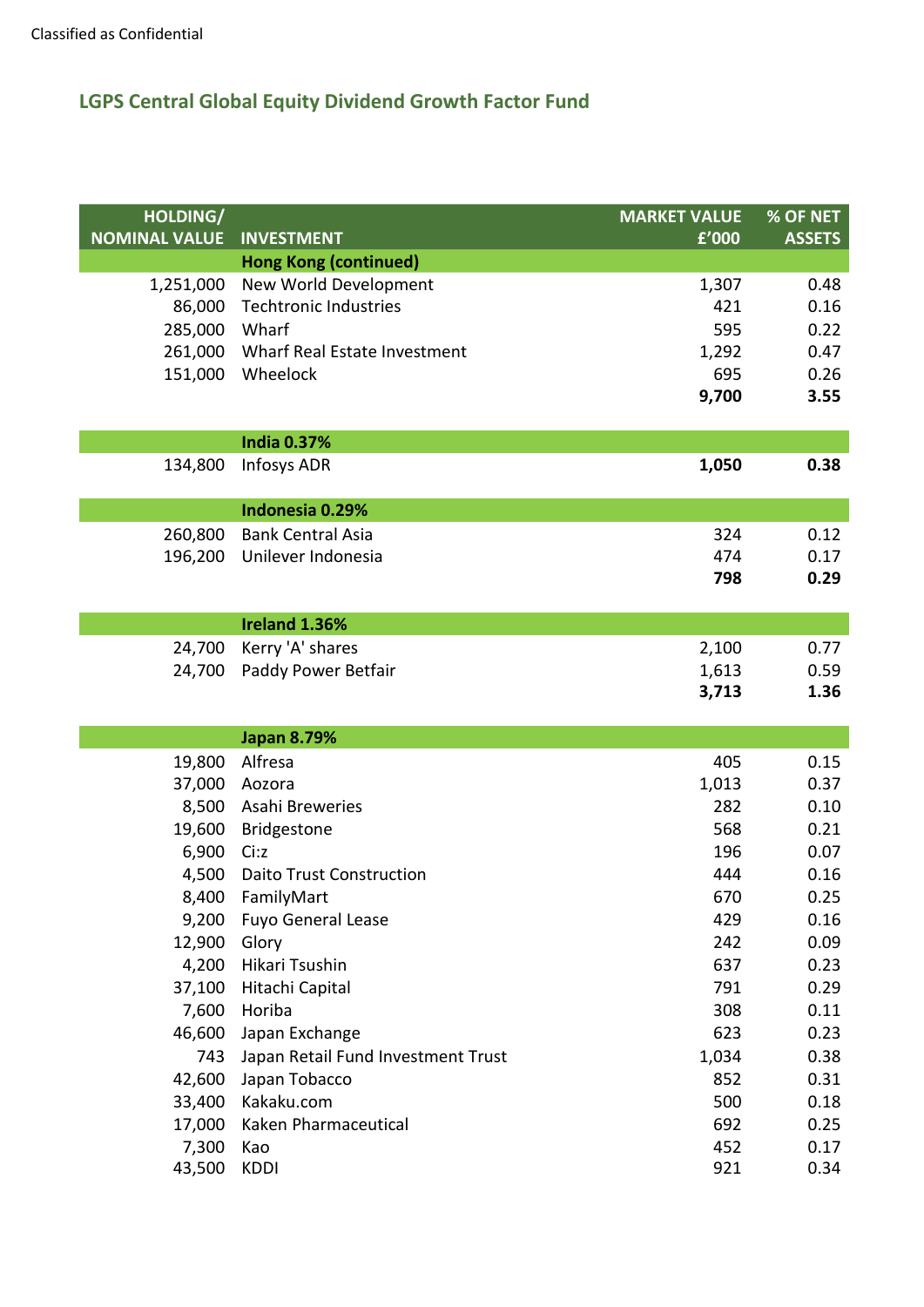| HOLDING/             |                                | <b>MARKET VALUE</b> | % OF NET      |
|----------------------|--------------------------------|---------------------|---------------|
| <b>NOMINAL VALUE</b> | <b>INVESTMENT</b>              | f'000               | <b>ASSETS</b> |
|                      | Japan (continued)              |                     |               |
| 14,600               | Kurita Water Industries        | 326                 | 0.12          |
| 19,100               | Lawson                         | 890                 | 0.33          |
| 123,800              | Mitsubishi UFJ Lease & Finance | 557                 | 0.21          |
| 55,900               | <b>NHK Spring</b>              | 445                 | 0.16          |
| 20,600               | Nippon Telegraph & Telephone   | 714                 | 0.26          |
| 164,100              | Nissan Motor                   | 1,175               | 0.43          |
| 40,100               | Nomura Real Estate             | 620                 | 0.23          |
| 56,300               | Orix                           | 700                 | 0.26          |
| 11,700               | Otsuka                         | 335                 | 0.12          |
| 16,600               | Pola Orbis                     | 465                 | 0.17          |
| 3,400                | Rinnai                         | 199                 | 0.07          |
| 19,100               | Sawai Pharmaceutical           | 789                 | 0.29          |
| 27,100               | Sekisui Chemical               | 383                 | 0.14          |
| 68,100               | Sekisui House                  | 795                 | 0.29          |
| 17,000               | Seven & I                      | 581                 | 0.21          |
| 5,600                | Shimamura                      | 407                 | 0.15          |
| 6,300                | SHO-BOND                       | 390                 | 0.14          |
| 8,300                | Sundrug                        | 227                 | 0.08          |
| 5,000                | Suzuki Motor                   | 220                 | 0.08          |
| 6,300                | Terumo                         | 286                 | 0.11          |
|                      | 13,400 Tokyo Century           | 637                 | 0.23          |
| 14,300               | Tokyo Seimitsu                 | 285                 | 0.11          |
| 13,300               | TS Tech                        | 352                 | 0.13          |
| 2,300                | Tsuruha                        | 217                 | 0.08          |
| 31,300               | <b>USS</b>                     | 445                 | 0.16          |
| 9,400                | West Japan Railway             | 502                 | 0.18          |
|                      |                                | 24,001              | 8.79          |
|                      |                                |                     |               |
|                      | <b>Luxembourg 0.93%</b>        |                     |               |
| 150,700              | <b>SES</b>                     | 2,537               | 0.93          |
|                      | <b>Netherlands 0.78%</b>       |                     |               |
| 44,300               | <b>Wolters Kluwer</b>          | 2,118               | 0.78          |
|                      |                                |                     |               |
|                      | <b>New Zealand 0.28%</b>       |                     |               |
| 106,500              | Ryman Healthcare               | 754                 | 0.28          |
|                      | <b>Singapore 1.35%</b>         |                     |               |
| 1,507,200            | CapitaCommercial               | 1,506               | 0.55          |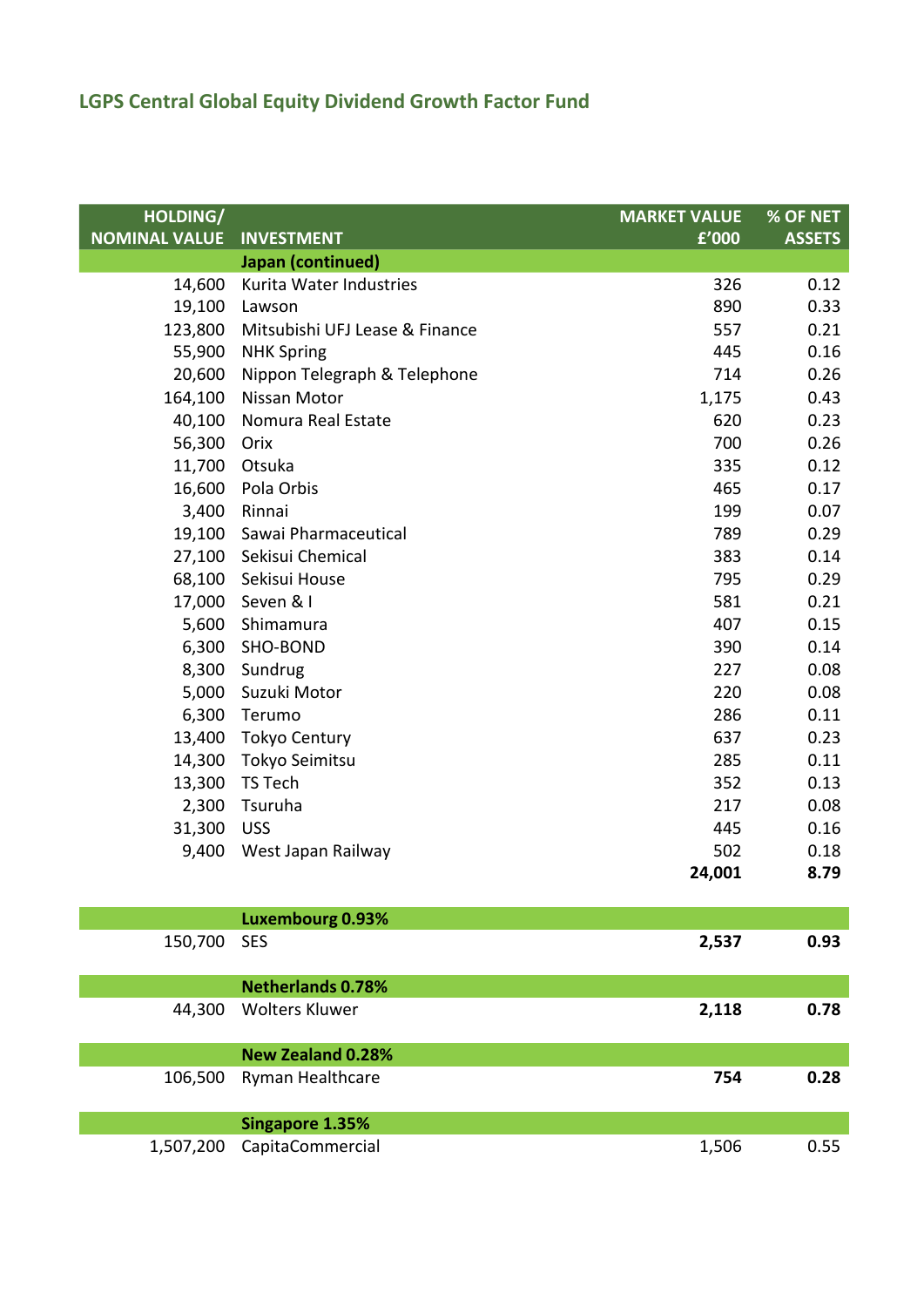| HOLDING/<br><b>NOMINAL VALUE</b> | <b>INVESTMENT</b>                               | <b>MARKET VALUE</b><br>f'000 | % OF NET<br><b>ASSETS</b> |
|----------------------------------|-------------------------------------------------|------------------------------|---------------------------|
|                                  | <b>Singapore (continued)</b>                    |                              |                           |
| 1,615,600                        | ComfortDelGro                                   | 2,194<br>3,700               | 0.80<br>1.35              |
|                                  | South Korea 0.30%                               |                              |                           |
| 2,400                            | Hyundai Mobis                                   | 377                          | 0.14                      |
| 2,200                            | SK C&C                                          | 436                          | 0.16                      |
|                                  |                                                 | 813                          | 0.30                      |
|                                  | <b>Spain 1.49%</b>                              |                              |                           |
| 97,200                           | <b>Enagas</b>                                   | 2,011                        | 0.74                      |
| 127,900                          | <b>Red Electrica</b>                            | 2,055                        | 0.75                      |
|                                  |                                                 | 4,066                        | 1.49                      |
|                                  | <b>Sweden 0.82%</b>                             |                              |                           |
| 263,200                          | Skandinaviska Enskilda Banken series 'A' shares | 2,254                        | 0.82                      |
|                                  | <b>Switzerland 3.18%</b>                        |                              |                           |
| 417                              | Lindt & Spruengli (Part Certified)              | 2,249                        | 0.82                      |
| 33,200                           | Nestlé                                          | 2,132                        | 0.78                      |
| 32,600                           | Novartis                                        | 2,160                        | 0.79                      |
| 11,500                           | Roche Holding                                   | 2,146                        | 0.79                      |
|                                  |                                                 | 8,687                        | 3.18                      |
|                                  | <b>Taiwan 3.21%</b>                             |                              |                           |
| 1,825,451                        | <b>E.Sun Financial</b>                          | 1,032                        | 0.38                      |
| 165,000                          | <b>Eclat Textile</b>                            | 1,567                        | 0.57                      |
| 703,000                          | <b>Foxconn Technology</b>                       | 1,315                        | 0.48                      |
| 896,000                          | Micro-Star International                        | 1,854                        | 0.68                      |
| 224,000                          | <b>Phison Electronics</b>                       | 1,367                        | 0.50                      |
| 961,000                          | Vanguard International Semiconductor            | 1,641                        | 0.60                      |
|                                  |                                                 | 8,776                        | 3.21                      |
|                                  | <b>United States 41.25%</b>                     |                              |                           |
| 13,200                           | 3M                                              | 2,133                        | 0.78                      |
| 41,100                           | <b>Abbott Laboratories</b>                      | 2,312                        | 0.85                      |
| 28,900                           | AbbVie                                          | 2,096                        | 0.77                      |
| 60,500                           | Aflac                                           | 2,183                        | 0.80                      |
| 17,000                           | Air Products & Chemicals                        | 2,178                        | 0.80                      |
| 44,400                           | AO Smith                                        | 1,816                        | 0.66                      |
| 55,900                           | <b>Archer Daniels Midland</b>                   | 2,155                        | 0.79                      |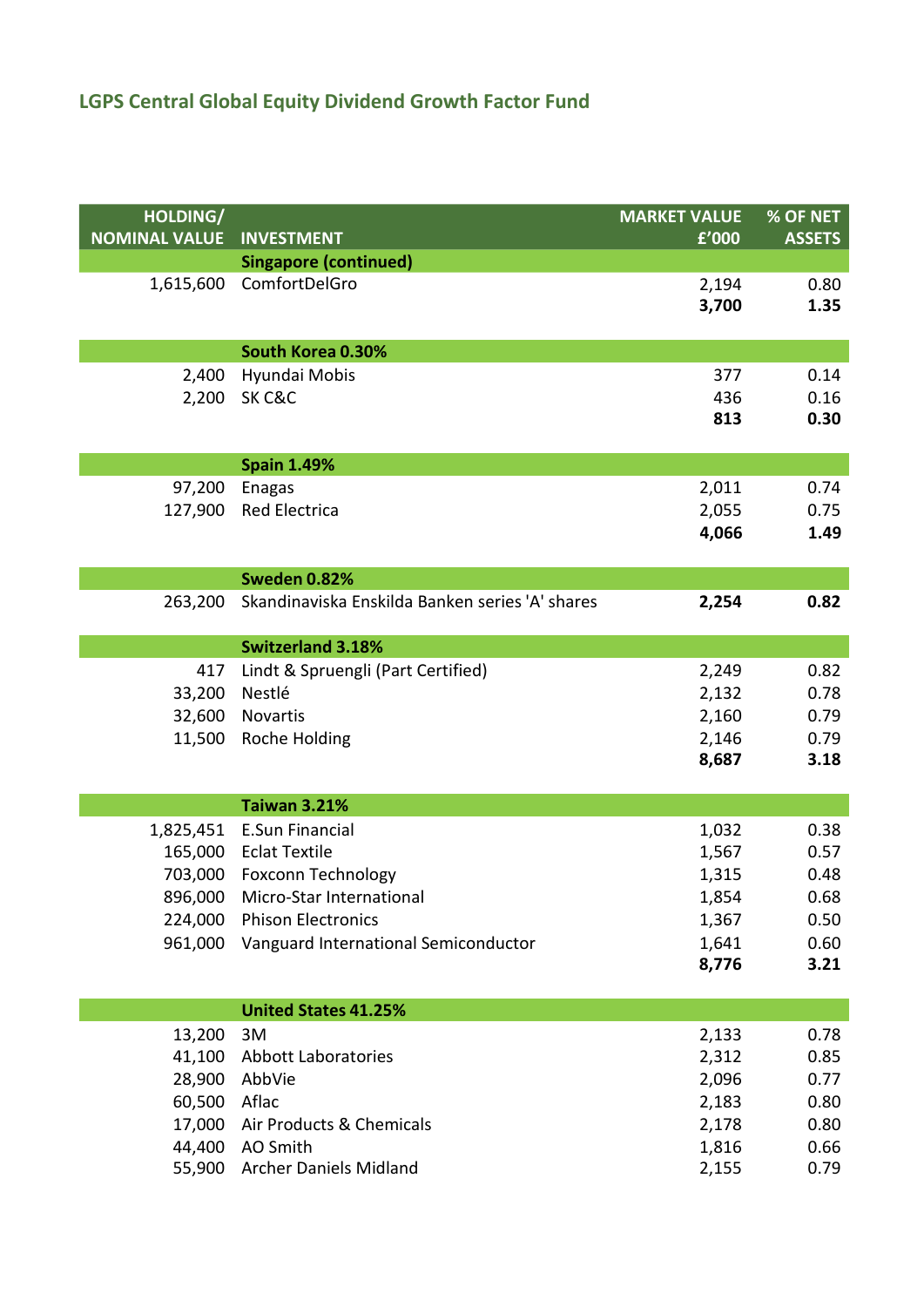| HOLDING/             |                                        | <b>MARKET VALUE</b> | % OF NET      |
|----------------------|----------------------------------------|---------------------|---------------|
| <b>NOMINAL VALUE</b> | <b>INVESTMENT</b>                      | £'000               | <b>ASSETS</b> |
|                      | <b>United States (continued)</b>       |                     |               |
| 83,500               | AT&T                                   | 2,150               | 0.79          |
| 19,300               | <b>Automatic Data Processing</b>       | 2,230               | 0.82          |
|                      | 10,600 Becton Dickinson                | 2,121               | 0.78          |
| 49,900               | Brown-Forman 'B' shares                | 1,933               | 0.71          |
|                      | 53,800 Cardinal Health                 | 2,227               | 0.82          |
| 21,400               | Chevron                                | 2,006               | 0.73          |
| 37,400               | Cincinnati Financial                   | 2,203               | 0.81          |
| 12,800               | Cintas                                 | 1,941               | 0.71          |
| 20,400               | Clorox                                 | 2,353               | 0.86          |
|                      | 58,400 Coca-Cola                       | 2,068               | 0.76          |
| 40,500               | Colgate-Palmolive                      | 2,079               | 0.76          |
|                      | 34,100 Consolidated Edison             | 1,992               | 0.73          |
| 33,400               | Dover                                  | 2,268               | 0.83          |
| 18,800               | Ecolab                                 | 2,260               | 0.83          |
| 38,400               | <b>Emerson Electric</b>                | 2,255               | 0.83          |
|                      | 31,900 Exxon Mobil                     | 2,080               | 0.76          |
|                      | 21,300 Federal Realty Investment Trust | 2,065               | 0.76          |
| 81,100               | <b>Franklin Resources</b>              | 1,890               | 0.69          |
| 13,400               | <b>General Dynamics</b>                | 2,103               | 0.77          |
| 27,000               | <b>Genuine Parts</b>                   | 2,058               | 0.75          |
|                      | 70,900 Hormel Foods                    | 2,142               | 0.78          |
| 19,100               | <b>Illinois Tool Works</b>             | 2,067               | 0.76          |
| 26,200               | iShares MSCI Philippines ETF           | 604                 | 0.22          |
| 20,400               | Johnson & Johnson                      | 2,161               | 0.79          |
| 24,900               | Kimberly-Clark                         | 2,169               | 0.79          |
|                      | 59,300 Leggett & Platt                 | 1,991               | 0.73          |
| 26,400               | Lowe's                                 | 2,325               | 0.85          |
|                      | 22,600 McCormick                       | 2,283               | 0.84          |
| 16,700               | McDonald's                             | 2,142               | 0.78          |
| 29,700               | Medtronic                              | 2,240               | 0.82          |
| 39,000               | Nucor                                  | 1,897               | 0.69          |
| 23,000               | PepsiCo                                | 1,972               | 0.72          |
| 24,900               | <b>PPG Industries</b>                  | 2,083               | 0.76          |
| 16,200               | Praxair                                | 1,997               | 0.73          |
| 33,500               | Procter & Gamble                       | 2,138               | 0.78          |
| 9,400                | Roper Technologies                     | 2,136               | 0.78          |
| 12,400               | <b>S&amp;P Global</b>                  | 1,858               | 0.68          |
| 6,200                | Sherwin-Williams                       | 2,163               | 0.79          |
| 47,300               | Shire                                  | 2,187               | 0.80          |
| 18,900               | <b>Stanley Black &amp; Decker</b>      | 2,122               | 0.78          |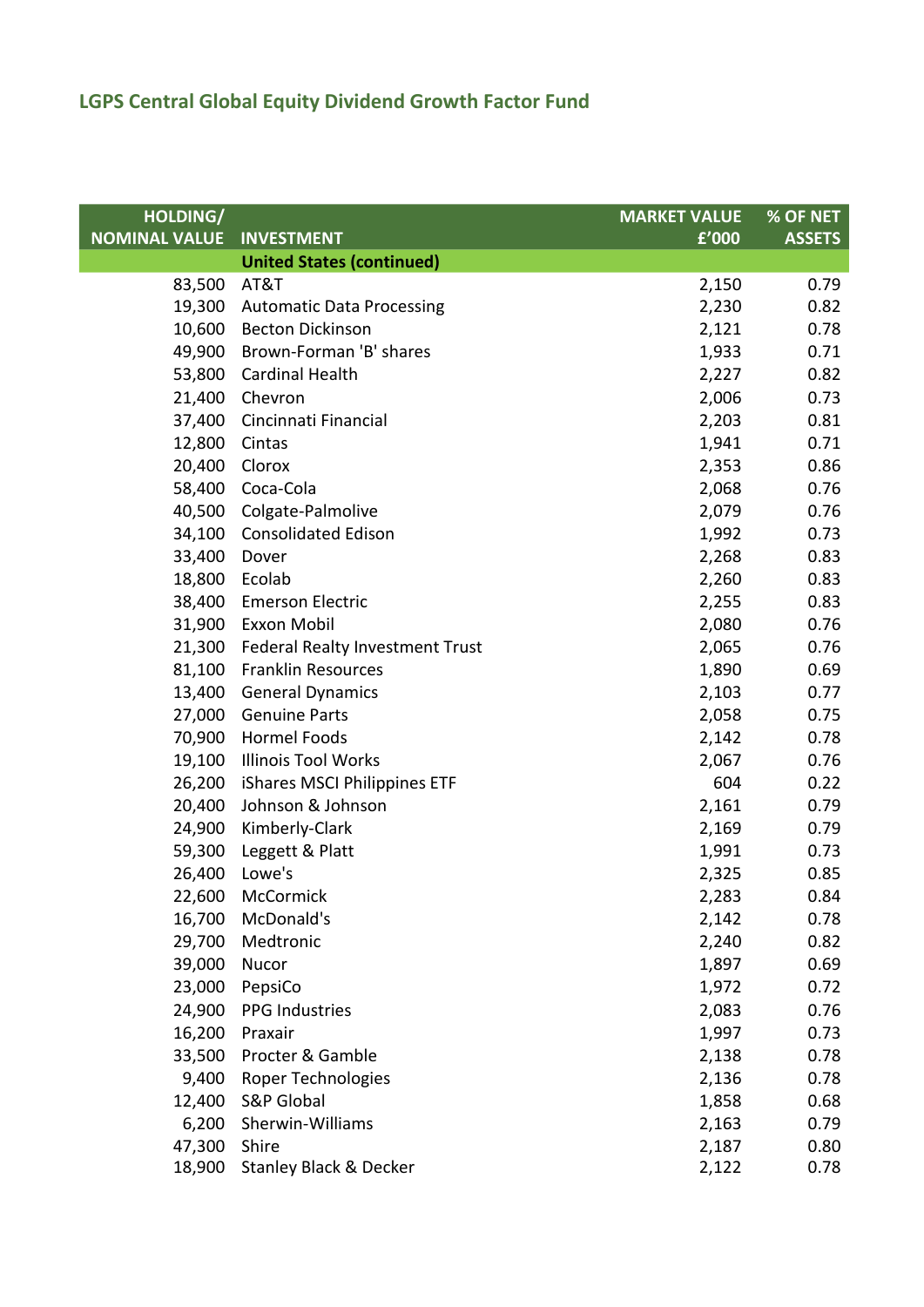| HOLDING/<br><b>NOMINAL VALUE</b> | <b>INVESTMENT</b>                | <b>MARKET VALUE</b><br>f'000 | % OF NET<br><b>ASSETS</b> |
|----------------------------------|----------------------------------|------------------------------|---------------------------|
|                                  | <b>United States (continued)</b> |                              |                           |
| 37,700                           | Sysco                            | 2,117                        | 0.78                      |
| 21,800                           | <b>T Rowe Price</b>              | 1,825                        | 0.67                      |
| 33,300                           | Target                           | 2,253                        | 0.82                      |
| 28,900                           | VF                               | 2,071                        | 0.76                      |
| 40,400                           | <b>Walgreens Boots Alliance</b>  | 2,259                        | 0.83                      |
| 30,100                           | <b>Wal-Mart Stores</b>           | 2,168                        | 0.79                      |
| 7,800                            | <b>WW Grainger</b>               | 2,138                        | 0.78                      |
|                                  |                                  | 112,663                      | 41.25                     |
|                                  | <b>Portfolio of investments</b>  | 272,023                      | 99.60                     |
|                                  | Net other assets                 | 1,088                        | 0.40                      |
|                                  | <b>Total net assets</b>          | 273,111                      | 100.00                    |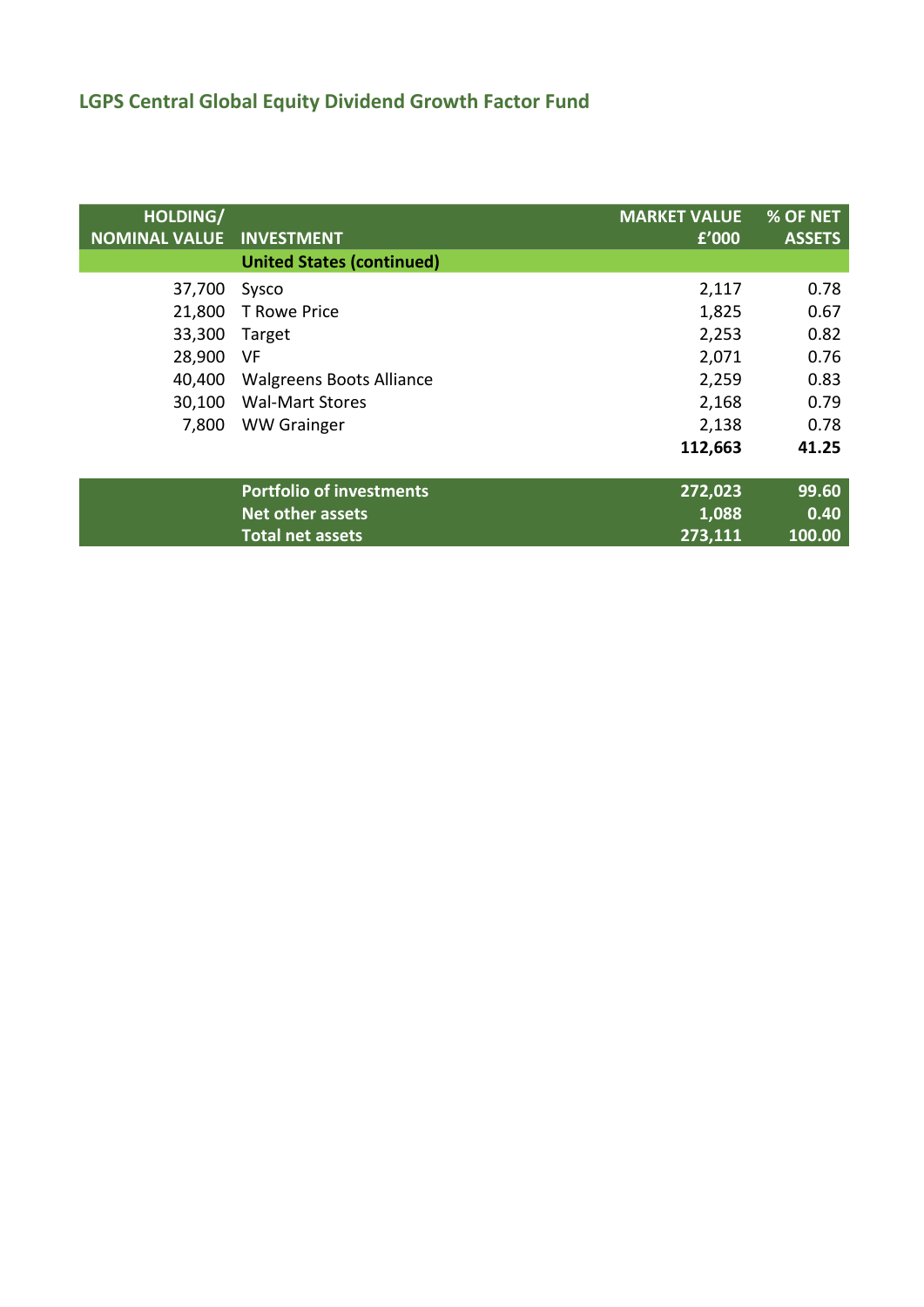| HOLDING/             |                                      | <b>MARKET VALUE</b> | % OF NET      |
|----------------------|--------------------------------------|---------------------|---------------|
| <b>NOMINAL VALUE</b> | <b>INVESTMENT</b>                    | £'000               | <b>ASSETS</b> |
|                      | <b>United Kingdom 0.72%</b>          |                     |               |
| 265,000              | <b>CNH Industrial</b>                | 2,442               | 0.06          |
| 17,000               | Coca-Cola European Partners          | 593                 | 0.01          |
| 294,000              | Fiat Chrysler Automobiles            | 3,966               | 0.10          |
| 12,400               | Janus Henderson                      | 256                 | 0.01          |
| 16,000               | Liberty Global 'A' shares            | 355                 | 0.01          |
| 42,000               | Liberty Global 'C' shares            | 908                 | 0.02          |
| 13,000               | nVent Electric                       | 271                 | 0.01          |
| 13,000               | Pentair                              | 432                 | 0.01          |
| 45,000               | Subsea 7                             | 510                 | 0.01          |
| 124,000              | TechnipFMC                           | 2,993               | 0.07          |
| 396,000              | Unilever                             | 16,918              | 0.41          |
|                      |                                      | 29,644              | 0.72          |
|                      |                                      |                     |               |
|                      | <b>Argentina 0.02%</b>               |                     |               |
| 2,600                | <b>MercadoLibre</b>                  | 679                 | 0.02          |
|                      |                                      |                     |               |
|                      | Australia 6.53%                      |                     |               |
| 160,000              | Adelaide Brighton                    | 549                 | 0.01          |
| 222,700              | <b>AGL Energy</b>                    | 2,410               | 0.06          |
| 190,000              | <b>ALS</b>                           | 941                 | 0.02          |
| 252,900              | Altas Arteria                        | 978                 | 0.02          |
| 892,700              | Alumina                              | 1,372               | 0.03          |
| 382,400              | Amcor                                | 2,903               | 0.07          |
| 990,000              | AMP                                  | 1,747               | 0.04          |
| 55,000               | Ansell                               | 771                 | 0.02          |
| 400,000              | <b>APA</b>                           | 2,215               | 0.05          |
| 222,300              | Aristocrat Leisure                   | 3,505               | 0.09          |
| 65,000               | ASX                                  | 2,296               | 0.06          |
| 640,000              | Aurizon                              | 1,459               | 0.04          |
|                      | 582,300 AusNet Services              | 525                 | 0.01          |
| 990,000              | Australia & New Zealand Banking      | 15,479              | 0.38          |
| 133,500              | <b>Bank of Queensland</b>            | 816                 | 0.02          |
| 171,000              | Bendigo & Adelaide Bank              | 1,020               | 0.02          |
| 1,092,100            | <b>BHP Billiton</b>                  | 20,984              | 0.51          |
| 181,000              | <b>Bluescope Steel</b>               | 1,705               | 0.04          |
| 410,000              | <b>Boral</b>                         | 1,570               | 0.04          |
| 555,300              | <b>Brambles</b>                      | 3,358               | 0.08          |
| 93,000               | Caltex Australia                     | 1,537               | 0.04          |
| 195,000              | <b>Challenger Financial Services</b> | 1,211               | 0.03          |
| 35,700               | <b>CIMIC</b>                         | 1,017               | 0.02          |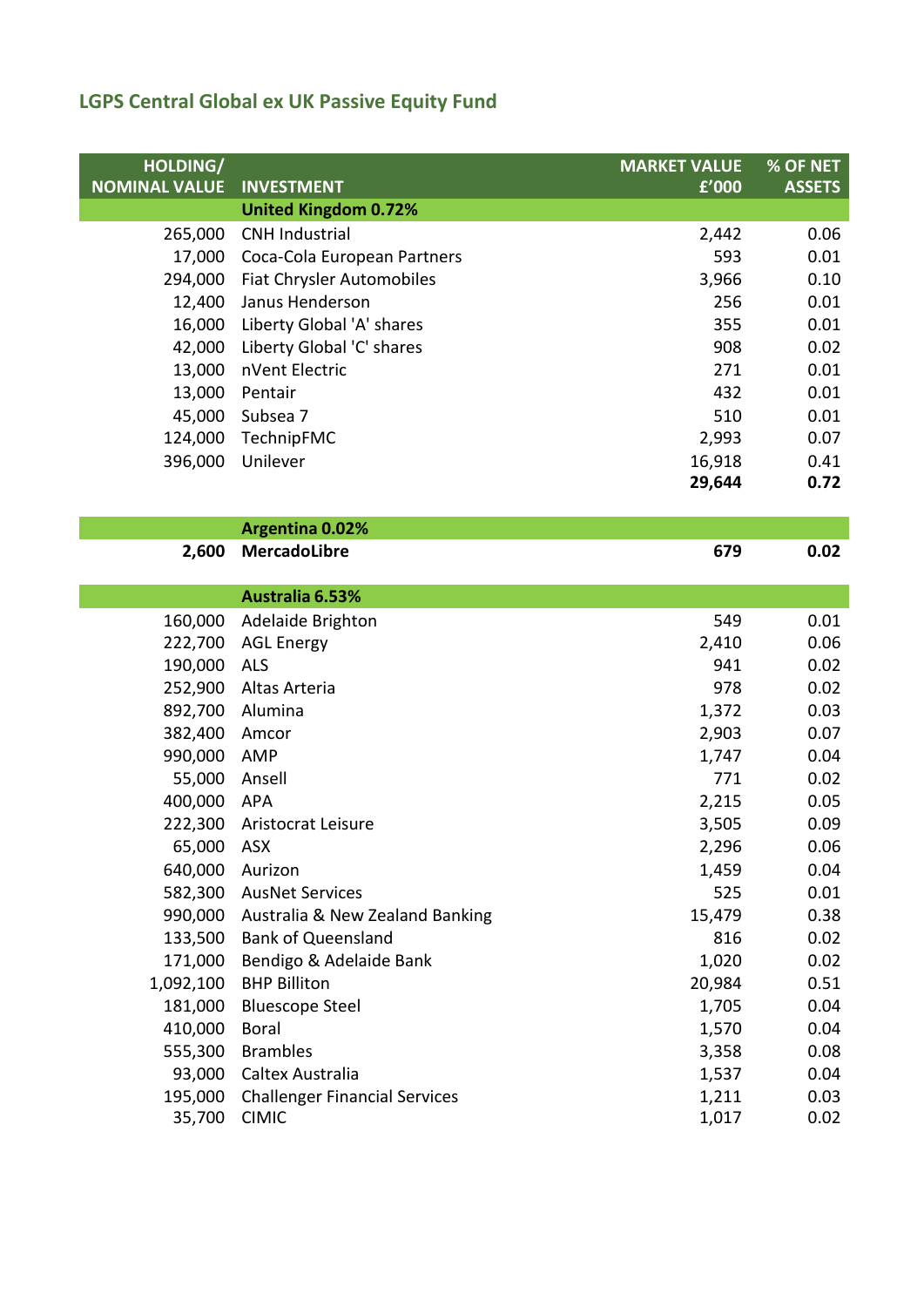### **Portfolio Statement (continued)**

as at 30 September 2018 (Unaudited)

| HOLDING/             |                                | <b>MARKET VALUE</b> | % OF NET      |
|----------------------|--------------------------------|---------------------|---------------|
| <b>NOMINAL VALUE</b> | <b>INVESTMENT</b>              | £'000               | <b>ASSETS</b> |
|                      | <b>Australia (continued)</b>   |                     |               |
| 180,000              | Coca-Cola Amatil               | 975                 | 0.02          |
| 19,000               | Cochlear                       | 2,115               | 0.05          |
| 600,000              | Commonwealth Bank of Australia | 23,770              | 0.58          |
| 170,000              | Computershare                  | 1,882               | 0.05          |
| 110,000              | Crown                          | 835                 | 0.02          |
| 153,500              | <b>CSL</b>                     | 17,128              | 0.42          |
| 140,000              | <b>CSR</b>                     | 293                 | 0.01          |
| 340,000              | <b>Dexus Property</b>          | 1,990               | 0.05          |
| 102,000              | Domain Holdings Australia      | 198                 |               |
| 22,000               | Domino's Pizza Enterprises     | 649                 | 0.02          |
| 218,000              | Downer EDI                     | 954                 | 0.02          |
| 124,300              | DuluxGroup                     | 529                 | 0.01          |
| 357,000              | <b>Evolution Mining</b>        | 525                 | 0.01          |
| 1,020,000            | Fairfax Media                  | 467                 | 0.01          |
| 15,834               | <b>Flight Centre</b>           | 467                 | 0.01          |
| 588,100              | <b>Fortescue Metals</b>        | 1,276               | 0.03          |
| 615,100              | Goodman                        | 3,532               | 0.09          |
| 600,000              | <b>GPT</b>                     | 1,734               | 0.04          |
| 195,500              | Harvey Norman                  | 381                 | 0.01          |
| 11,500               | Harvey Norman Holdings Rights  | 5                   |               |
| 572,400              | Healthscope                    | 667                 | 0.02          |
| 145,000              | Iluka Resources                | 801                 | 0.02          |
| 555,000              | <b>Incitec Pivot</b>           | 1,226               | 0.03          |
| 820,000              | Insurance Australia            | 3,330               | 0.08          |
| 111,600              | <b>IOOF</b>                    | 503                 | 0.01          |
| 195,000              | Lend Lease                     | 2,127               | 0.05          |
| 104,700              | Macquarie                      | 7,320               | 0.18          |
|                      | 42,000 Magellan Financial      | 645                 | 0.02          |
| 920,000              | Medibank                       | 1,485               | 0.04          |
| 336,600              | Metcash                        | 560                 | 0.01          |
| 1,200,000            | Mirvac                         | 1,605               | 0.04          |
| 926,000              | National Australia Bank        | 14,283              | 0.35          |
| 269,000              | <b>Newcrest Mining</b>         | 2,897               | 0.07          |
| 60,898               | Nufarm                         | 226                 | 0.01          |
| 430,000              | Oil Search                     | 2,154               | 0.05          |
| 30,345               | OneMarket                      | 18                  |               |
| 123,600              | Orica                          | 1,168               | 0.03          |
| 573,400              | Origin Energy                  | 2,628               | 0.06          |
| 410,000              | Orora                          | 755                 | 0.02          |
| 109,600              | Oz Minerals                    | 567                 | 0.01          |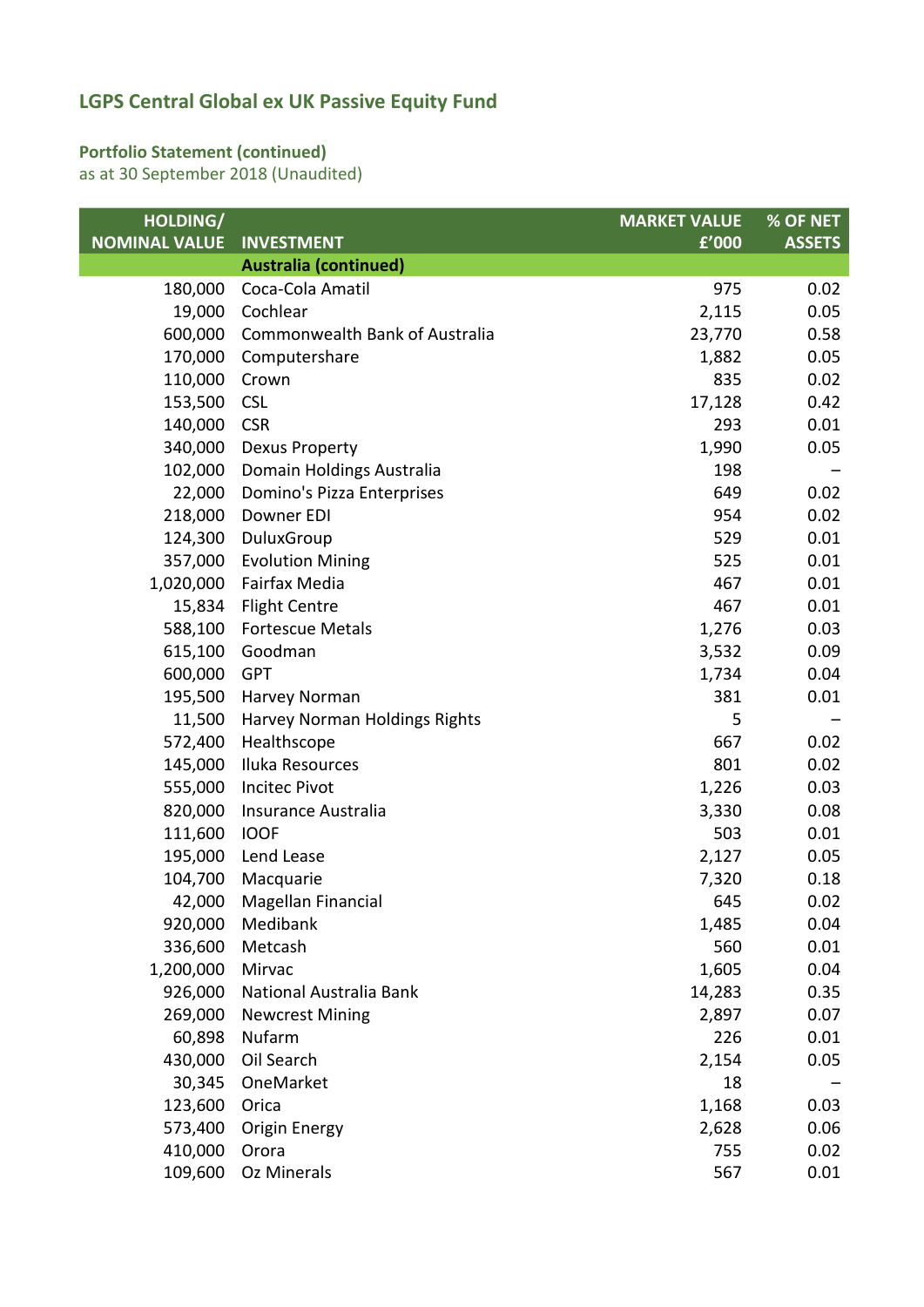### **Portfolio Statement (continued)**

as at 30 September 2018 (Unaudited)

| HOLDING/             |                                     | <b>MARKET VALUE</b> | % OF NET      |
|----------------------|-------------------------------------|---------------------|---------------|
| <b>NOMINAL VALUE</b> | <b>INVESTMENT</b>                   | £'000               | <b>ASSETS</b> |
|                      | <b>Australia (continued)</b>        |                     |               |
| 18,000               | Perpetual Trustees Australia        | 425                 | 0.01          |
| 77,600               | Platinum Asset Management           | 231                 | 0.01          |
| 218,800              | <b>Qantas Airways</b>               | 715                 | 0.02          |
| 460,000              | QBE Insurance                       | 2,838               | 0.07          |
| 46,300               | Ramsay Health Care                  | 1,411               | 0.03          |
| 15,000               | <b>REA</b>                          | 715                 | 0.02          |
| 140,200              | Rio Tinto                           | 6,127               | 0.15          |
| 584,100              | Santos                              | 2,350               | 0.06          |
| 1,775,500            | Scentre                             | 3,911               | 0.10          |
| 113,800              | Seek                                | 1,311               | 0.03          |
| 34,000               | Seven Network                       | 426                 | 0.01          |
| 240,000              | <b>Shopping Centres Australasia</b> | 320                 | 0.01          |
| 142,800              | Sonic Healthcare                    | 1,974               | 0.05          |
| 1,730,000            | South32                             | 3,763               | 0.09          |
| 280,000              | <b>Star Entertainment</b>           | 805                 | 0.02          |
| 798,800              | <b>Stockland Trust</b>              | 1,839               | 0.05          |
| 430,000              | Suncorp                             | 3,448               | 0.08          |
| 365,000              | <b>Sydney Airport</b>               | 1,395               | 0.03          |
| 621,300              | Tabcorp                             | 1,679               | 0.04          |
| 1,415,900            | Telstra                             | 2,498               | 0.06          |
| 125,000              | <b>TPG Telecom</b>                  | 592                 | 0.01          |
| 900,002              | Transurban                          | 5,603               | 0.14          |
| 250,000              | <b>Treasury Wine Estates</b>        | 2,426               | 0.06          |
| 1,110,000            | <b>Vicinity Centres</b>             | 1,614               | 0.04          |
| 210,000              | Vocus                               | 381                 | 0.01          |
| 388,000              | Wesfarmers                          | 10,730              | 0.26          |
| 1,165,000            | <b>Westpac Banking</b>              | 18,047              | 0.44          |
| 240,000              | Whitehaven Coal                     | 724                 | 0.02          |
| 317,500              | Woodside Petroleum                  | 6,796               | 0.17          |
| 446,600              | Woolworths                          | 6,956               | 0.17          |
| 75,000               | WorleyParsons                       | 850                 | 0.02          |
|                      |                                     | 267,938             | 6.53          |

|            | Austria 0.20%                        |       |      |
|------------|--------------------------------------|-------|------|
| 19,000 AMS |                                      | 818   | 0.02 |
|            | 16,179 Andritz                       | 728   | 0.02 |
|            | 75,000 Erste Bank                    | 2,389 | 0.06 |
| 38,000 OMV |                                      | 1,647 | 0.04 |
|            | 32,000 Raiffeisen International Bank | 711   | 0.02 |
| 38,090     | Telekom Austria                      | 227   | 0.01 |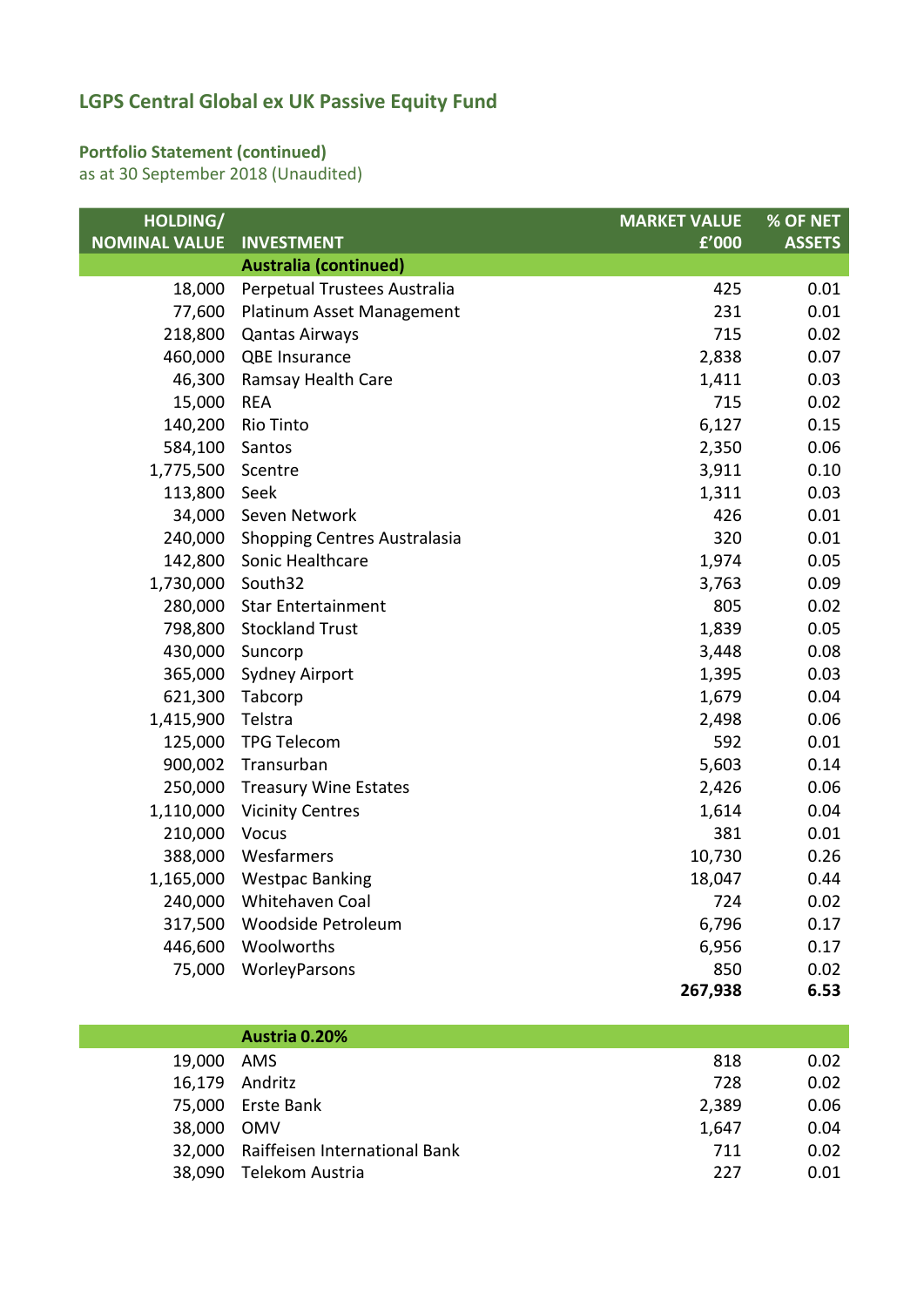| HOLDING/             |                                       | <b>MARKET VALUE</b> | % OF NET      |
|----------------------|---------------------------------------|---------------------|---------------|
| <b>NOMINAL VALUE</b> | <b>INVESTMENT</b>                     | f'000               | <b>ASSETS</b> |
|                      | <b>Austria (continued)</b><br>Verbund |                     |               |
| 15,000               |                                       | 564                 | 0.01          |
| 8,104                | Vienna Insurance                      | 178                 |               |
| 28,000               | Voestalpine                           | 989                 | 0.02          |
|                      |                                       | 8,251               | 0.20          |
|                      | Belgium 0.73%                         |                     |               |
| 6,000                | Ackermans & van Haaren                | 801                 | 0.02          |
| 48,000               | Ageas                                 | 1,980               | 0.05          |
| 198,000              | Anheuser-Busch InBev                  | 13,262              | 0.32          |
| 22,000               | <b>Bpost</b>                          | 274                 | 0.01          |
| 15,194               | Colruyt                               | 659                 | 0.02          |
| 17,149               | <b>Groupe Bruxelles Lambert</b>       | 1,376               | 0.03          |
| 70,000               | <b>KBC</b>                            | 3,997               | 0.10          |
| 31,184               | Proximus                              | 571                 | 0.01          |
| 5,000                | Sofina                                | 765                 | 0.02          |
| 17,000               | Solvay                                | 1,749               | 0.04          |
| 11,043               | Telenet                               | 466                 | 0.01          |
| 30,000               | <b>UCB</b>                            | 2,068               | 0.05          |
| 52,000               | Umicore                               | 2,231               | 0.05          |
|                      |                                       | 30,199              | 0.73          |
|                      | Bermuda 0.01%                         |                     |               |
| 3,020                | RenaissanceRe                         | 309                 | 0.01          |
|                      |                                       |                     |               |
|                      | <b>Canada 1.62%</b>                   |                     |               |
| 4,612,600            | iShares S&P/TSX 60 Index ETF          | 65,401              | 1.60          |
| 6,100                | Shopify                               | 769                 | 0.02          |
|                      |                                       | 66,170              | 1.62          |
|                      | <b>China 0.38%</b>                    |                     |               |
| 230,000              | <b>AAC Technologies</b>               | 1,833               | 0.04          |
| 1,219,500            | <b>BOC Hong Kong</b>                  | 4,434               | 0.11          |
| 947,000              | China Mengniu Dairy                   | 2,413               | 0.06          |
| 1,200,000            | China Travel International            | 296                 | 0.01          |
| 785,000              | <b>FIH Mobile</b>                     | 69                  |               |
| 650,000              | Guotai Junan International            | 87                  |               |
| 154,250              | Kerry Logistics Network               | 197                 |               |
| 780,000              | <b>Minmetals Resources</b>            | 309                 | 0.01          |
| 230,000              | Minth                                 | 727                 | 0.02          |
| 305,000              | <b>Nexteer Automotive</b>             | 370                 | 0.01          |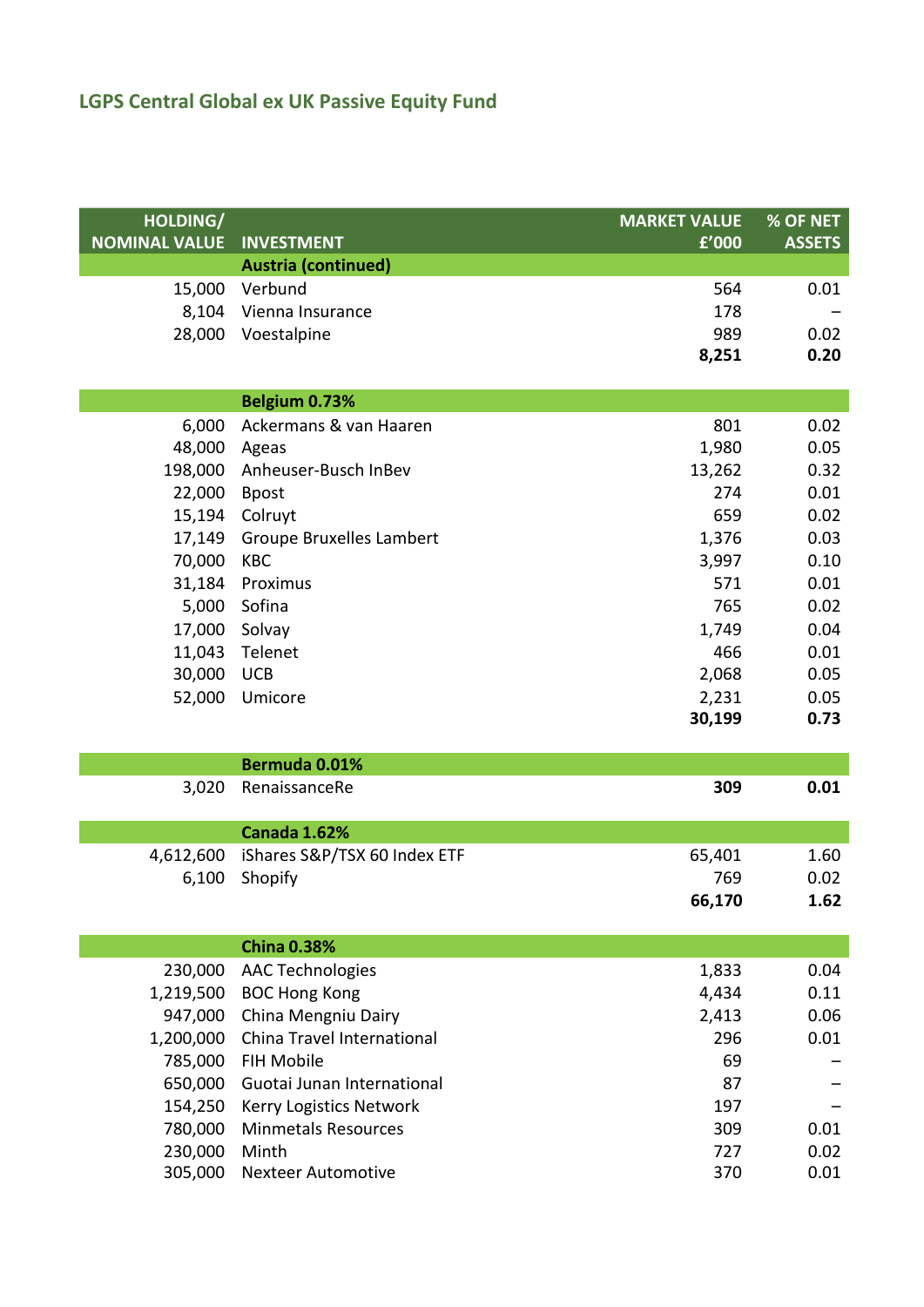| HOLDING/             |                                     | <b>MARKET VALUE</b> | % OF NET      |
|----------------------|-------------------------------------|---------------------|---------------|
| <b>NOMINAL VALUE</b> | <b>INVESTMENT</b>                   | £'000               | <b>ASSETS</b> |
|                      | <b>China (continued)</b>            |                     |               |
| 949,999              | Semiconductor Manufacturing         | 786                 | 0.02          |
| 840,000              | Shougang Fushan                     | 142                 |               |
| 967,166              | Shui On Land                        | 172                 |               |
| 604,000              | Tingyi                              | 851                 | 0.02          |
| 507,000              | <b>Towngas China</b>                | 340                 | 0.01          |
| 400,000              | Uni-President                       | 327                 | 0.01          |
|                      | 1,975,000 Want Want China           | 1,274               | 0.03          |
| 952,599              | Xinyi Solar                         | 224                 | 0.01          |
| 25,300               | Yum China                           | 681                 | 0.02          |
|                      |                                     | 15,532              | 0.38          |
|                      |                                     |                     |               |
|                      | <b>Czech Republic 0.05%</b>         |                     |               |
| 35,245               | Ceske Energeticke Zavody            | 688                 | 0.02          |
| 25,000               | Komercni Banka                      | 783                 | 0.02          |
| 97,000               | Moneta Money Bank                   | 272                 | 0.01          |
| 17,383               | O2 Czech Republic                   | 155                 |               |
|                      |                                     | 1,898               | 0.05          |
|                      | Denmark 1.20%                       |                     |               |
| 30,000               | Ambu                                | 554                 | 0.01          |
| 1,004                | AP Moeller-Maersk series 'A' shares | 1,011               | 0.02          |
| 1,700                | AP Moeller-Maersk series 'B' shares | 1,832               | 0.04          |
| 26,000               | Carlsberg series 'B' shares         | 2,394               | 0.06          |
| 25,000               | Christian Hansen                    | 1,943               | 0.05          |
| 33,000               | Coloplast 'B' shares                | 2,590               | 0.06          |
| 175,000              | Danske Bank                         | 3,529               | 0.09          |
| 41,000               | <b>DONG Energy</b>                  | 2,133               | 0.05          |
| 47,000 DSV           |                                     | 3,277               | 0.08          |
| 14,000               | Genmab                              | 1,684               | 0.04          |
| 30,000               | <b>GN Store Nord</b>                | 1,120               | 0.03          |
| 50,000               | <b>ISS</b>                          | 1,353               | 0.03          |
| 16,010               | Jyske Bank                          | 595                 | 0.01          |
| 13,019               | Lundbeck                            | 616                 | 0.02          |
| 442,000              | Novo Nordisk 'B' shares             | 16,012              | 0.39          |
| 58,000               | Novozymes 'B' shares                | 2,443               | 0.06          |
| 26,000               | Pandora                             | 1,238               | 0.03          |
| 2,000                | Rockwool International 'B' shares   | 657                 | 0.02          |
| 39,000               | <b>Tryg</b>                         | 743                 | 0.02          |
| 52,000               | <b>Vestas Wind Systems</b>          | 2,698               | 0.07          |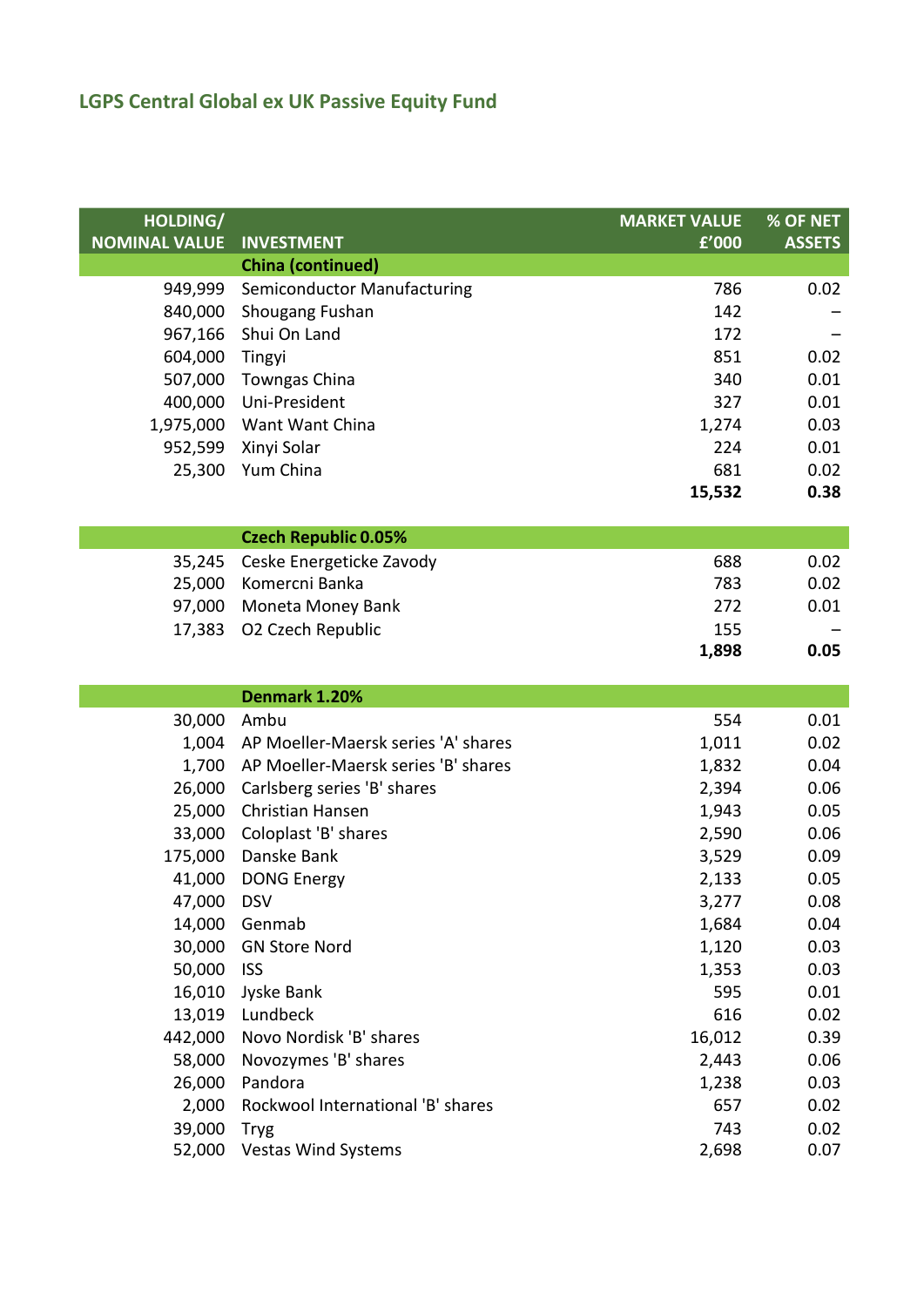| HOLDING/             |                              | <b>MARKET VALUE</b> | % OF NET      |
|----------------------|------------------------------|---------------------|---------------|
| <b>NOMINAL VALUE</b> | <b>INVESTMENT</b>            | f'000               | <b>ASSETS</b> |
|                      | <b>Denmark (continued)</b>   |                     |               |
| 31,000               | <b>William Demant</b>        | 892                 | 0.02<br>1.20  |
|                      |                              | 49,314              |               |
|                      | <b>Finland 0.80%</b>         |                     |               |
| 35,000               | Elisa                        | 1,141               | 0.03          |
| 110,000              | Fortum                       | 2,117               | 0.05          |
| 23,000               | Huhtamaki                    | 567                 | 0.01          |
| 19,000               | Kesko                        | 791                 | 0.02          |
| 105,000              | Kone 'B' shares              | 4,307               | 0.11          |
| 29,866               | Metso                        | 812                 | 0.02          |
| 35,000               | <b>Neste</b>                 | 2,231               | 0.05          |
| 1,454,000            | Nokia                        | 6,193               | 0.15          |
| 34,000               | Nokian Renkaat               | 1,071               | 0.03          |
| 30,000               | Orion series 'B' shares      | 873                 | 0.02          |
| 124,000              | Sampo series 'A' shares      | 4,924               | 0.12          |
| 141,000              | Stora Enso series 'R' shares | 2,071               | 0.05          |
| 134,000              | UPM-Kymmene                  | 4,041               | 0.10          |
| 120,000              | Wartsila                     | 1,800               | 0.04          |
|                      |                              | 32,939              | 0.80          |
|                      | <b>France 7.53%</b>          |                     |               |
| 54,000               | Accor                        | 2,125               | 0.05          |
| 8,000                | Aeroports de Paris           | 1,380               | 0.03          |
|                      | 40,000 Air France-KLM        | 320                 | 0.01          |
| 109,000              | Air Liquide                  | 10,995              | 0.27          |
| 143,000              | Airbus                       | 13,779              | 0.34          |
| 20,000               | <b>ALD</b>                   | 280                 | 0.01          |
| 37,000               | Alstom                       | 1,268               | 0.03          |
| 17,000               | Amundi                       | 977                 | 0.02          |
| 19,000               | Arkema                       | 1,804               | 0.04          |
| 25,000               | Atos                         | 2,281               | 0.06          |
| 506,000              | <b>AXA</b>                   | 10,429              | 0.26          |
| 5,983                | <b>BIC</b>                   | 420                 | 0.01          |
| 12,000               | <b>Biomerieux</b>            | 767                 | 0.02          |
| 278,000              | <b>BNP Paribas</b>           | 13,049              | 0.32          |
| 247,000              | <b>Bollore</b>               | 818                 | 0.02          |
| 50,000               | <b>Bouygues</b>              | 1,658               | 0.04          |
| 63,000               | <b>Bureau Veritas</b>        | 1,246               | 0.03          |

42,000 Capgemini 4,055 0.10 137,000 Carrefour 2,013 0.05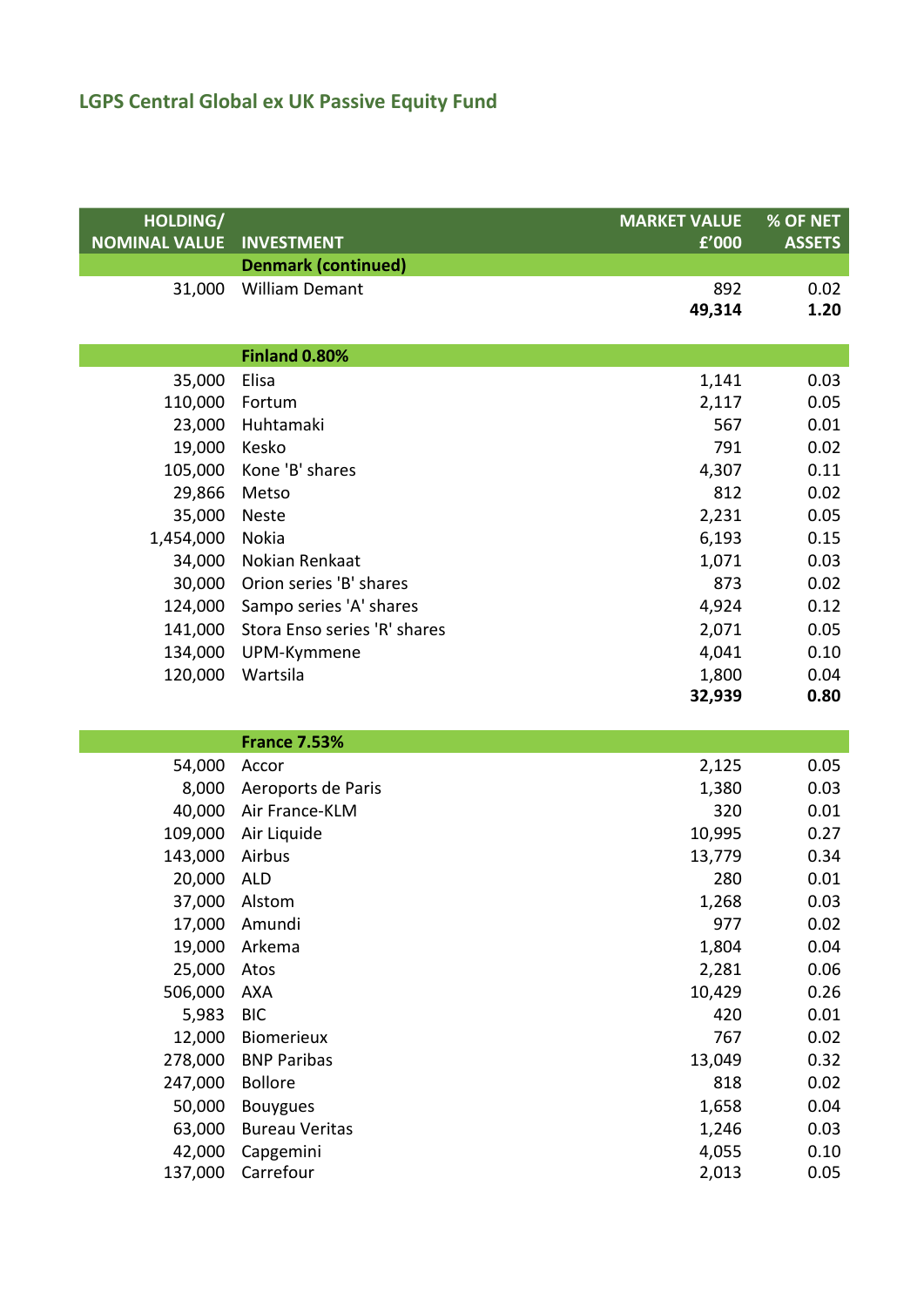| HOLDING/             |                                | <b>MARKET VALUE</b> | <b>% OF NET</b> |
|----------------------|--------------------------------|---------------------|-----------------|
| <b>NOMINAL VALUE</b> | <b>INVESTMENT</b>              | f'000               | <b>ASSETS</b>   |
|                      | <b>France (continued)</b>      |                     |                 |
| 13,108               | Casino Guichard Perrachon      | 422                 | 0.01            |
| 36,178               | <b>CNP Assurances</b>          | 668                 | 0.02            |
| 286,000              | Crédit Agricole                | 3,155               | 0.08            |
| 155,000              | Danone                         | 9,208               | 0.23            |
| 700                  | <b>Dassault Aviation</b>       | 991                 | 0.02            |
| 33,000               | Dassault Systemes              | 3,774               | 0.09            |
| 57,000               | Edenred                        | 1,667               | 0.04            |
| 130,000              | <b>EDF</b>                     | 1,751               | 0.04            |
| 20,000               | Eiffage                        | 1,713               | 0.04            |
| 46,000               | Elis                           | 830                 | 0.02            |
| 414,000              | <b>ENGIE</b>                   | 4,657               | 0.11            |
| 54,000               | EssilorLuxottica               | 6,130               | 0.15            |
| 11,035               | Eurazeo                        | 666                 | 0.02            |
| 123,000              | Eurotunnel                     | 1,204               | 0.03            |
| 50,000               | <b>Eutelsat Communications</b> | 906                 | 0.02            |
| 19,000               | Faurecia                       | 877                 | 0.02            |
| 11,000               | Foncière des Régions           | 877                 | 0.02            |
| 13,000               | Gecina                         | 1,664               | 0.04            |
| 8,000                | Hermes International           | 4,066               | 0.10            |
| 7,962                | Icade                          | 565                 | 0.01            |
| 7,000                | Iliad                          | 701                 | 0.02            |
| 9,000                | Imerys                         | 509                 | 0.01            |
| 14,000               | Ingenico                       | 816                 | 0.02            |
| 8,012                | Ipsen                          | 1,033               | 0.03            |
| 15,000               | JC Decaux                      | 420                 | 0.01            |
| 19,000               | Kering                         | 7,813               | 0.19            |
| 53,000               | Klepierre                      | 1,440               | 0.04            |
| 25,202               | Lagardere                      | 595                 | 0.01            |
| 67,000               | Legrand                        | 3,746               | 0.09            |
| 61,500               | L'Oréal                        | 11,377              | 0.28            |
| 64,000               | <b>LVMH Moet Hennessy</b>      | 17,363              | 0.42            |
| 46,000               | Michelin                       | 4,216               | 0.10            |
| 207,809              | Natixis                        | 1,081               | 0.03            |
| 247,000              | <b>Bollore</b>                 | 818                 | 0.02            |
| 487,000              | Orange                         | 5,958               | 0.15            |
| 11,000               | <b>ORPEA</b>                   | 1,088               | 0.03            |
| 54,000               | Pernod-Ricard                  | 6,796               | 0.17            |
| 137,000              | Peugeot                        | 2,833               | 0.07            |
| 13,000               | Plastic Omnium                 | 376                 | 0.01            |
| 52,000               | Publicis                       | 2,383               | 0.06            |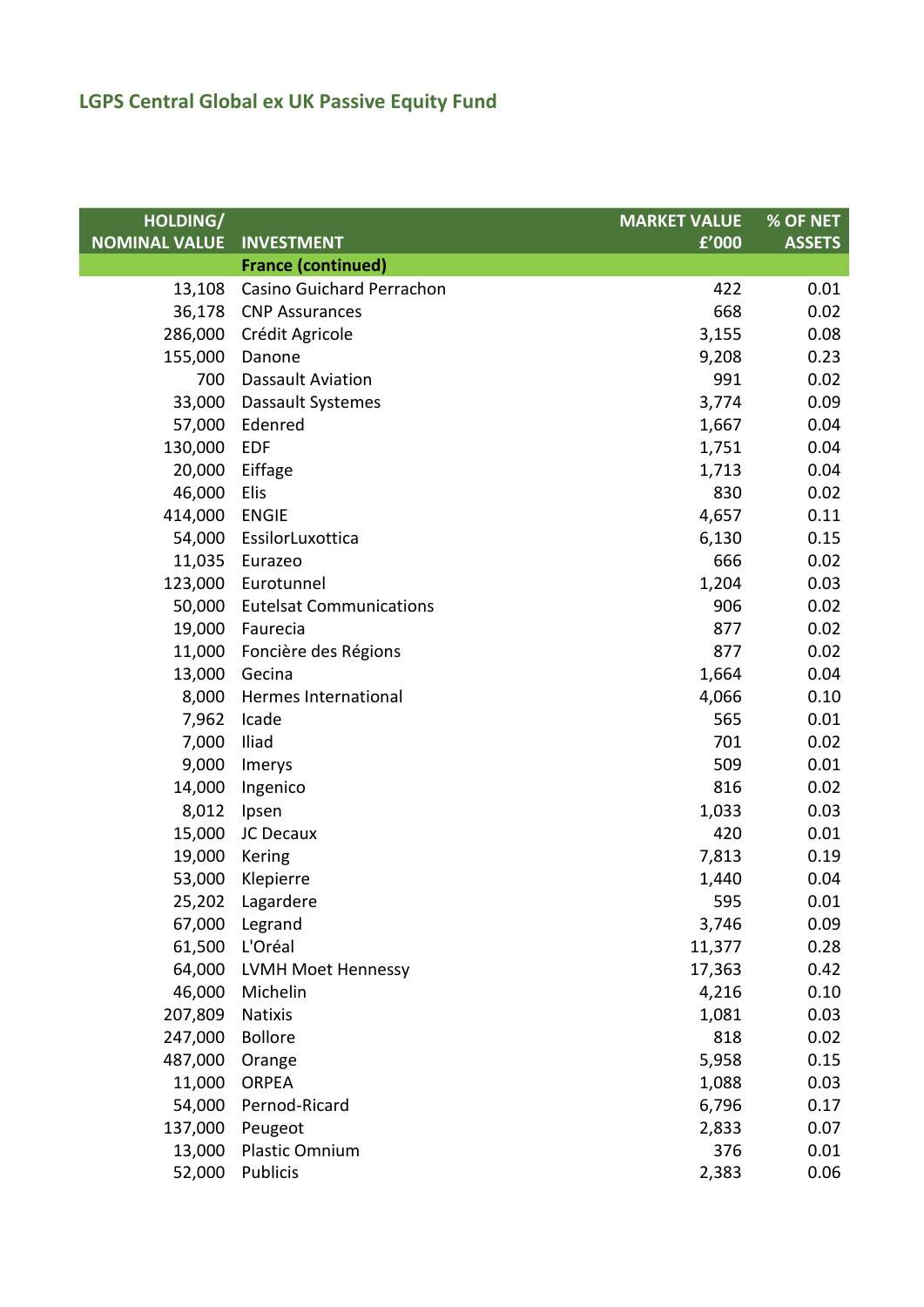| HOLDING/<br><b>NOMINAL VALUE</b> | <b>INVESTMENT</b>              | <b>MARKET VALUE</b><br>£'000 | $%$ OF NET<br><b>ASSETS</b> |
|----------------------------------|--------------------------------|------------------------------|-----------------------------|
|                                  | <b>France (continued)</b>      |                              |                             |
| 7,100                            | Remy Cointreau                 | 710                          | 0.02                        |
| 49,000                           | Renault                        | 3,251                        | 0.08                        |
| 86,000                           | Rexel                          | 990                          | 0.02                        |
| 25,000                           | <b>Rubis SCA</b>               | 1,038                        | 0.03                        |
| 84,000                           | Safran                         | 9,027                        | 0.22                        |
| 130,000                          | Saint-Gobain                   | 4,301                        | 0.11                        |
| 282,000                          | Sanofi                         | 19,230                       | 0.47                        |
| 6,000                            | Sartorius Stedim Biotech       | 631                          | 0.02                        |
| 132,000                          | Schneider Electric             | 8,148                        | 0.20                        |
| 40,000                           | <b>SCOR</b>                    | 1,425                        | 0.03                        |
| 8,000                            | <b>SEB</b>                     | 1,044                        | 0.03                        |
| 183,000                          | Société Générale               | 6,024                        | 0.15                        |
| 22,000                           | Sodexo                         | 1,787                        | 0.04                        |
| 90,000                           | <b>Suez Environnement</b>      | 980                          | 0.02                        |
| 14,000                           | Teleperformance                | 2,026                        | 0.05                        |
| 25,000                           | Thales                         | 2,723                        | 0.07                        |
| 649,000                          | Total                          | 32,279                       | 0.79                        |
| 22,000                           | <b>Ubisoft Entertainment</b>   | 1,830                        | 0.04                        |
| 34,000                           | Unibail-Rodamco-Westfield REIT | 5,246                        | 0.13                        |
| 60,000                           | Valeo                          | 1,998                        | 0.05                        |
| 123,000                          | Veolia Environnement           | 1,883                        | 0.05                        |
| 122,000                          | Vinci                          | 8,913                        | 0.22                        |
| 253,000                          | Vivendi                        | 4,994                        | 0.12                        |
| 7,004                            | Wendel Investissement          | 799                          | 0.02                        |
| 12,000                           | Worldline                      | 589                          | 0.01                        |
|                                  |                                | 307,865                      | 7.53                        |
|                                  |                                |                              |                             |
|                                  | Germany 6.66%                  |                              |                             |
| 13,000                           | 1&1 Drillisch                  | 485                          | 0.01                        |
| 51,000                           | Adidas                         | 9,576                        | 0.23                        |
| 110,000                          | Allianz                        | 18,835                       | 0.46                        |
|                                  | $12E$ $000$ Aroundtown         | 010                          | ററ                          |

| TIO,UUU AMMIL |                                  | בכס,סב | v. <del>4</del> v |
|---------------|----------------------------------|--------|-------------------|
| 135,000       | Aroundtown                       | 919    | 0.02              |
| 10,000        | Axel Springer                    | 514    | 0.01              |
| 239,000       | <b>BASF</b>                      | 16,291 | 0.40              |
| 242,000       | Bayer                            | 16,507 | 0.40              |
| 26,000        | Beiersdorf                       | 2,249  | 0.06              |
| 84,000        | <b>BMW</b>                       | 5,813  | 0.14              |
| 16,000        | BMW non-voting preference shares | 961    | 0.02              |
| 41,000        | <b>Brenntag</b>                  | 1,941  | 0.05              |
| 9,000         | <b>Carl Zeiss Meditec</b>        | 581    | 0.01              |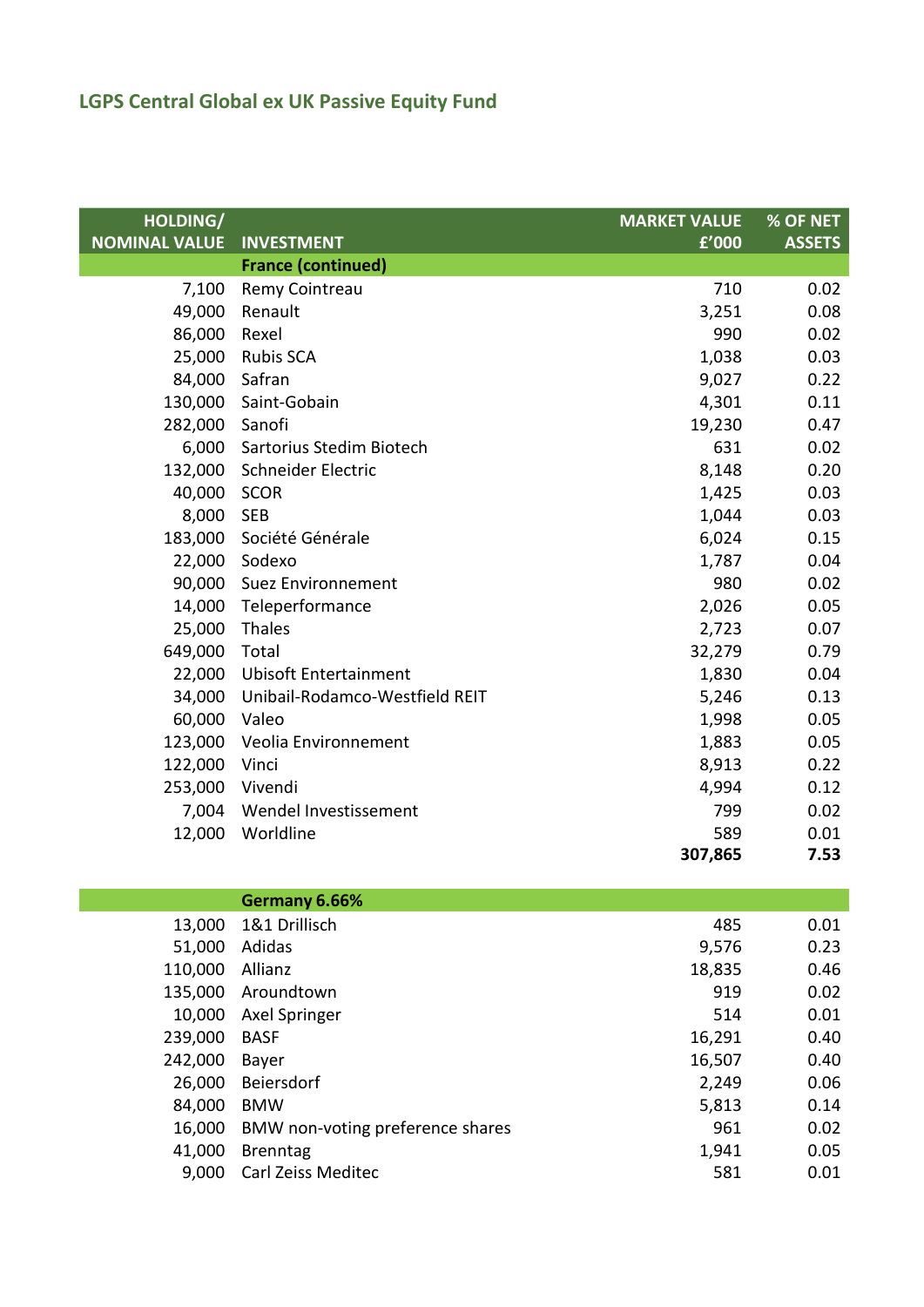| HOLDING/             |                                             | <b>MARKET VALUE</b> | % OF NET      |
|----------------------|---------------------------------------------|---------------------|---------------|
| <b>NOMINAL VALUE</b> | <b>INVESTMENT</b>                           | f'000               | <b>ASSETS</b> |
|                      | <b>Germany (continued)</b>                  |                     |               |
| 41,000               | Ceconomy                                    | 222                 | 0.01          |
| 275,000              | Commerzbank                                 | 2,201               | 0.05          |
| 28,000               | Continental                                 | 3,742               | 0.09          |
| 47,000               | Covestro                                    | 2,930               | 0.07          |
| 224,000              | Daimler                                     | 10,842              | 0.27          |
| 27,000               | Delivery Hero                               | 994                 | 0.02          |
| 490,000              | Deutsche Bank                               | 4,295               | 0.11          |
| 48,000               | Deutsche Boerse                             | 4,953               | 0.12          |
| 58,000               | Deutsche Lufthansa                          | 1,093               | 0.03          |
| 255,000              | Deutsche Post                               | 6,964               | 0.17          |
| 840,000              | Deutsche Telekom                            | 10,396              | 0.25          |
| 91,000               | Deutsche Wohnen                             | 3,351               | 0.08          |
| 4,500                | <b>DWS</b>                                  | 95                  |               |
| 547,000              | E.ON                                        | 4,276               | 0.10          |
| 38,000               | Evonik Industries                           | 1,043               | 0.03          |
| 6,083                | Fielmann                                    | 282                 | 0.01          |
| 8,031                | Fraport                                     | 544                 | 0.01          |
| 105,000              | Fresenius                                   | 5,916               | 0.14          |
| 54,000               | <b>Fresenius Medical Care</b>               | 4,268               | 0.10          |
| 7,994                | <b>Fuchs Petrolub</b>                       | 303                 | 0.01          |
| 21,000               | Fuchs Petrolub non-voting preference shares | 897                 | 0.02          |
| 41,000               | <b>GEA</b>                                  | 1,121               | 0.03          |
| 8,000                | Grenke                                      | 733                 | 0.02          |
| 15,000               | Hannover Rueckversicherung                  | 1,619               | 0.04          |
| 7,000                | Hapag-Lloyd                                 | 203                 | 0.00          |
| 38,000               | HeidelbergCement                            | 2,279               | 0.06          |
| 11,000               | <b>Hella Hueck</b>                          | 469                 | 0.01          |
| 27,000               | Henkel                                      | 2,199               | 0.05          |
| 44,500               | Henkel non-voting preference shares         | 4,005               | 0.10          |
| 4,000                | Hochtief                                    | 508                 | 0.01          |
| 17,000               | <b>Hugo Boss</b>                            | 1,002               | 0.02          |
| 298,000              | Infineon Technologies                       | 5,202               | 0.13          |
| 30,000               | Innogy                                      | 1,026               | 0.03          |
| 53,000               | K&S                                         | 853                 | 0.02          |
| 19,000               | Kion                                        | 896                 | 0.02          |
| 25,000               | Lanxess                                     | 1,403               | 0.03          |
| 18,000               | LEG Immobilien                              | 1,638               | 0.04          |
| 49,000               | Linde                                       | 8,912               | 0.22          |
| 8,057                | <b>MAN</b>                                  | 671                 | 0.02          |
| 35,000               | Merck                                       | 2,776               | 0.07          |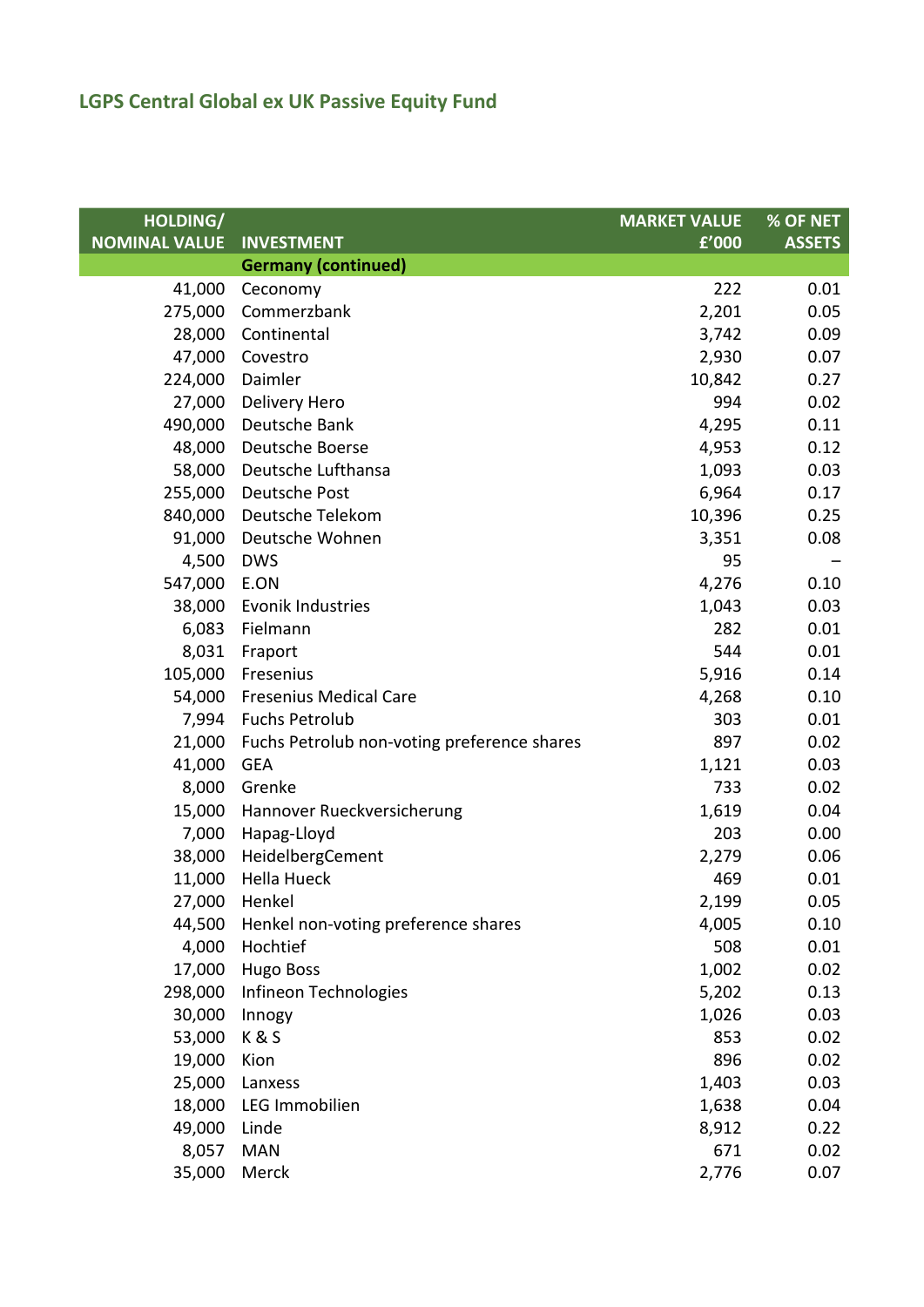| HOLDING/             |                                         | <b>MARKET VALUE</b> | % OF NET      |
|----------------------|-----------------------------------------|---------------------|---------------|
| <b>NOMINAL VALUE</b> | <b>INVESTMENT</b>                       | £'000               | <b>ASSETS</b> |
|                      | <b>Germany (continued)</b>              |                     |               |
| 41,000               | Metro                                   | 493                 | 0.01          |
| 14,000               | <b>MTU Aero Engines</b>                 | 2,427               | 0.06          |
| 37,000               | Muenchener Rueckversicherung            | 6,283               | 0.15          |
| 24,000               | Osram Licht                             | 734                 | 0.02          |
| 41,000               | Porsche non-voting preference shares    | 2,118               | 0.05          |
| 65,000               | ProSiebenSat.1 Media                    | 1,290               | 0.03          |
| 2,083                | Puma                                    | 791                 | 0.02          |
| 1,000                | Rational                                | 554                 | 0.01          |
| 11,000               | Rheinmetall                             | 884                 | 0.02          |
| 16,000               | Rocket Internet                         | 384                 | 0.01          |
| 135,000              | <b>RWE</b>                              | 2,555               | 0.06          |
| 19,490               | RWE non-voting preference shares        | 301                 | 0.01          |
| 252,000              | SAP                                     | 23,846              | 0.58          |
| 8,000                | Sartorius non-voting preference shares  | 998                 | 0.02          |
| 25,000               | Scout24                                 | 894                 | 0.02          |
| 198,000              | Siemens (Registered)                    | 19,463              | 0.48          |
| 33,000               | <b>Siemens Healthineers</b>             | 1,115               | 0.03          |
| 4,000                | <b>STADA</b>                            | 289                 | 0.01          |
| 17,096               | Suedzucker                              | 174                 |               |
| 30,000               | Symrise                                 | 2,102               | 0.05          |
| 8,078                | Talanx                                  | 236                 | 0.01          |
| 165,000              | Telefonica Deutschland                  | 536                 | 0.01          |
| 115,000              | ThyssenKrupp                            | 2,227               | 0.05          |
| 48,000               | Uniper                                  | 1,133               | 0.03          |
| 29,000               | United Internet                         | 1,052               | 0.03          |
| 9,000                | Volkswagen                              | 1,198               | 0.03          |
| 47,000               | Volkswagen non-voting preference shares | 6,351               | 0.16          |
| 133,000              | Vonovia                                 | 4,980               | 0.12          |
|                      | 3,018 Wacker Chemie                     | 290                 | 0.01          |
|                      | 30,000 Wirecard                         | 4,991               | 0.12          |
| 34,000               | Zalando                                 | 1,016               | 0.02          |
|                      |                                         | 273,499             | 6.66          |

|        | Greece 0.06%                      |     |      |
|--------|-----------------------------------|-----|------|
|        | 300,000 Alpha Bank                | 331 | 0.01 |
|        | 500,000 Eurobank Ergasias         | 287 | 0.01 |
|        | 12,000 Folli Follie               | 51  |      |
|        | 15,000 Hellenic Petroleum         | 100 |      |
|        | 55,594 Hellenic Telecommunication | 520 | 0.01 |
| 25,000 | Jumbo                             | 280 | 0.01 |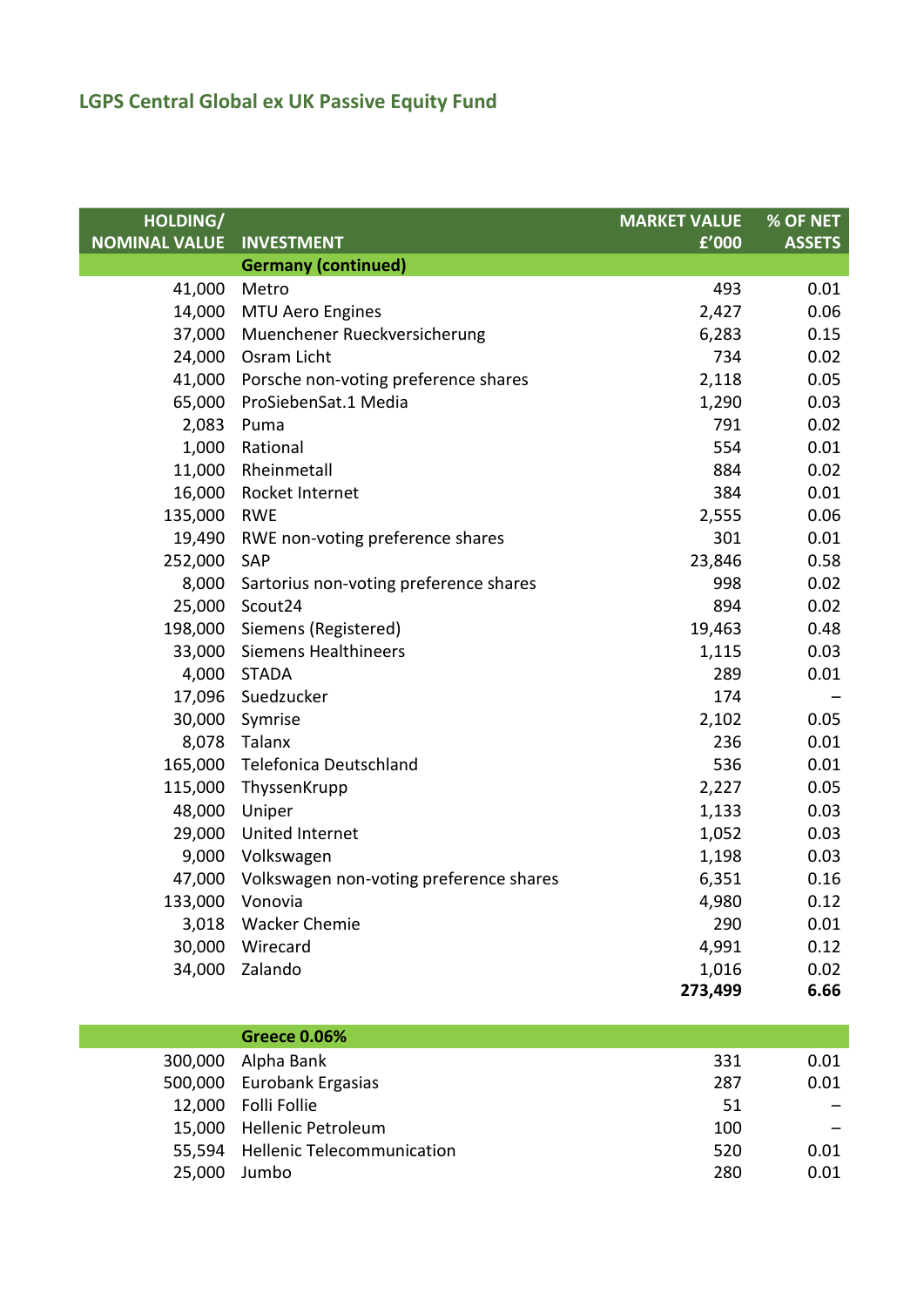| HOLDING/             |                                          | <b>MARKET VALUE</b> | % OF NET      |
|----------------------|------------------------------------------|---------------------|---------------|
| <b>NOMINAL VALUE</b> | <b>INVESTMENT</b>                        | f'000               | <b>ASSETS</b> |
|                      | <b>Greece (continued)</b>                |                     |               |
| 10,000               | Motor Oil Hellas Corinth Refineries      | 200                 |               |
| 27,000               | Mytilineos                               | 204                 | 0.00          |
| 138,000              | <b>National Bank of Greece</b>           | 215                 | 0.01          |
| 44,404               | Opap                                     | 358                 | 0.01          |
| 71,249               | Piraeus Bank                             | 119                 |               |
| 10,000               | <b>Titan Cement</b>                      | 190                 |               |
|                      |                                          | 2,855               | 0.06          |
|                      |                                          |                     |               |
|                      | Hong Kong 3.01%                          |                     |               |
| 4,107,800            | AIA                                      | 28,139              | 0.69          |
| 100,000              | <b>ASM Pacific Technology</b>            | 781                 | 0.02          |
| 405,000              | <b>Bank of East Asia</b>                 | 1,157               | 0.03          |
| 1,182,000            | <b>Brightoil Petroleum</b>               | 174                 |               |
| 92,000               | Café de Coral                            | 161                 |               |
| 150,000              | <b>Cathay Pacific Airways</b>            | 173                 |               |
| 890,000              | Champion Real Estate Investment Trust    | 476                 | 0.01          |
| 300,000              | Chow Tai Fook Jewellery                  | 236                 | 0.01          |
| 920,000              | <b>CK Asset Holdings</b>                 | 5,292               | 0.13          |
| 910,488              | <b>CK Hutchison</b>                      | 8,048               | 0.20          |
| 211,000              | CK Infrastructure                        | 1,282               | 0.03          |
| 558,000              | <b>CLP</b>                               | 5,009               | 0.12          |
| 102,848              | Dah Sing Banking                         | 159                 |               |
| 42,360               | Dah Sing Financial                       | 206                 | 0.01          |
| 112,700              | Dairy Farm International                 | 778                 | 0.02          |
| 653,000              | <b>First Pacific</b>                     | 247                 | 0.01          |
| 742,000              | <b>Galaxy Entertainment</b>              | 3,610               | 0.09          |
| 93,000               | <b>Great Eagle</b>                       | 351                 | 0.01          |
|                      | 650,000 Haitong International Securities | 174                 |               |
| 304,000              | Hang Lung                                | 620                 | 0.02          |
| 675,000              | Hang Lung Properties                     | 1,011               | 0.02          |
| 250,000              | Hang Seng Bank                           | 5,209               | 0.13          |
| 396,236              | Henderson Land Development               | 1,526               | 0.04          |
| 3,102,238            | Hong Kong & China Gas                    | 4,724               | 0.12          |
| 421,700              | Hong Kong Exchanges & Clearing           | 9,249               | 0.23          |
| 385,000              | Hongkong Land                            | 1,952               | 0.05          |
| 212,000              | <b>Hopewell Holdings</b>                 | 535                 | 0.01          |
| 300,000              | Huabao International                     | 122                 |               |
| 1,605,600            | <b>Hutchison Port</b>                    | 302                 | 0.01          |
| 354,000              | <b>Hutchison Telecommunications</b>      | 107                 |               |
| 210,000              | Hysan Development                        | 814                 | 0.02          |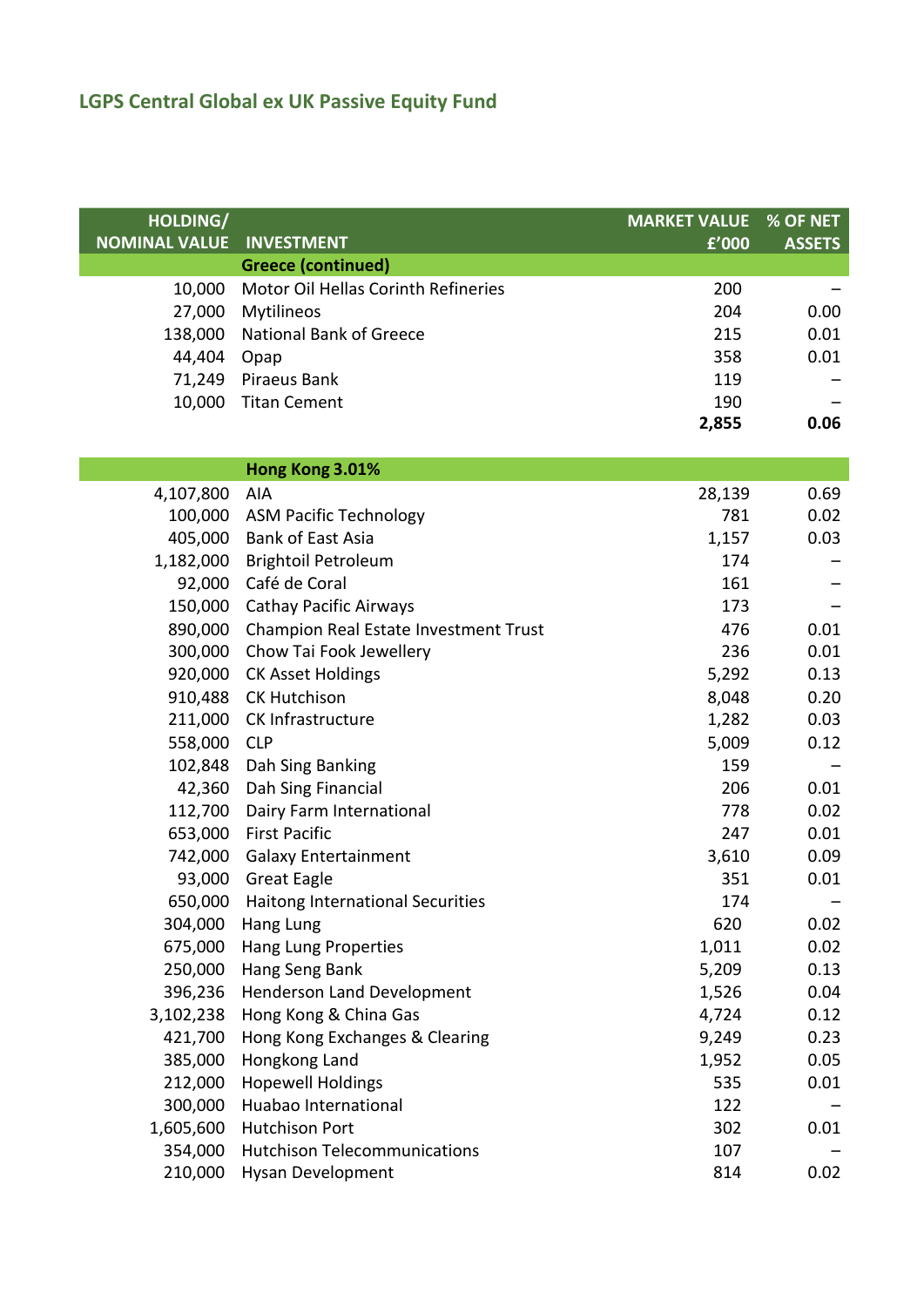| <b>HOLDING/</b><br><b>NOMINAL VALUE</b> | <b>INVESTMENT</b>                 | <b>MARKET VALUE</b><br>f'000 | % OF NET      |
|-----------------------------------------|-----------------------------------|------------------------------|---------------|
|                                         | <b>Hong Kong (continued)</b>      |                              | <b>ASSETS</b> |
| 69,000                                  | Jardine Matheson                  | 3,316                        | 0.08          |
| 60,000                                  | Jardine Strategic                 | 1,670                        | 0.04          |
| 101,500                                 | Johnson Electric                  | 216                          | 0.01          |
| 164,000                                 | <b>Kerry Properties</b>           | 426                          | 0.01          |
| 2,050,000                               | Li & Fung                         | 350                          | 0.01          |
| 131,000                                 | Lifestyle International           | 197                          |               |
| 730,000                                 | Link Real Estate Investment Trust | 5,505                        | 0.13          |
| 225,000                                 | Melco International Development   | 345                          | 0.01          |
| 460,000                                 | <b>MTR</b>                        | 1,857                        | 0.05          |
| 2,042,333                               | New World Development             | 2,134                        | 0.05          |
| 511,300                                 | <b>NWS</b>                        | 776                          | 0.02          |
| 1,500,000                               | <b>PCCW</b>                       | 670                          | 0.02          |
| 450,100                                 | <b>Power Assets</b>               | 2,404                        | 0.06          |
| 280,000                                 | SA SA International               | 119                          |               |
| 406,000                                 | Shangri-La Asia                   | 463                          | 0.01          |
| 514,000                                 | Shun Tak                          | 138                          |               |
| 1,086,000                               | Sino Land                         | 1,426                        | 0.03          |
| 840,000                                 | Sun Art Retail                    | 838                          | 0.02          |
| 490,000                                 | Sun Hung Kai Properties           | 5,474                        | 0.13          |
| 170,000                                 | Swire Pacific 'A' shares          | 1,429                        | 0.03          |
| 347,500                                 | Swire Pacific 'B' shares          | 471                          | 0.01          |
| 334,200                                 | <b>Swire Properties</b>           | 971                          | 0.02          |
| 440,000                                 | <b>Techtronic Industries</b>      | 2,154                        | 0.05          |
| 110,000                                 | <b>Television Broadcasts</b>      | 240                          | 0.01          |
| 60,200                                  | Vtech                             | 533                          | 0.01          |
| 2,877,000                               | WH                                | 1,548                        | 0.04          |
| 450,000                                 | Wharf                             | 939                          | 0.02          |
| 430,000                                 | Wharf Real Estate Investment      | 2,128                        | 0.05          |
| 270,000                                 | Wheelock                          | 1,242                        | 0.03          |
| 680,000                                 | Xinyi Glass                       | 659                          | 0.02          |
| 263,500                                 | Yue Yuen Industrial               | 559                          | 0.01          |
|                                         |                                   | 123,821                      | 3.01          |
|                                         | Hungary 0.08%                     |                              |               |

| <b>Hungary 0.08%</b>                     |       |      |
|------------------------------------------|-------|------|
| 75,000 Magyar Telekom Telecommunications | 83    |      |
| 108,000 MOL Hungarian Oil & Gas          | 887   | 0.02 |
| 62,000 OTP Bank                          | 1.748 | 0.04 |
| 45,000 Richter Gedeon Nyrt               | 643   | 0.02 |
|                                          | 3,361 | 0.08 |
|                                          |       |      |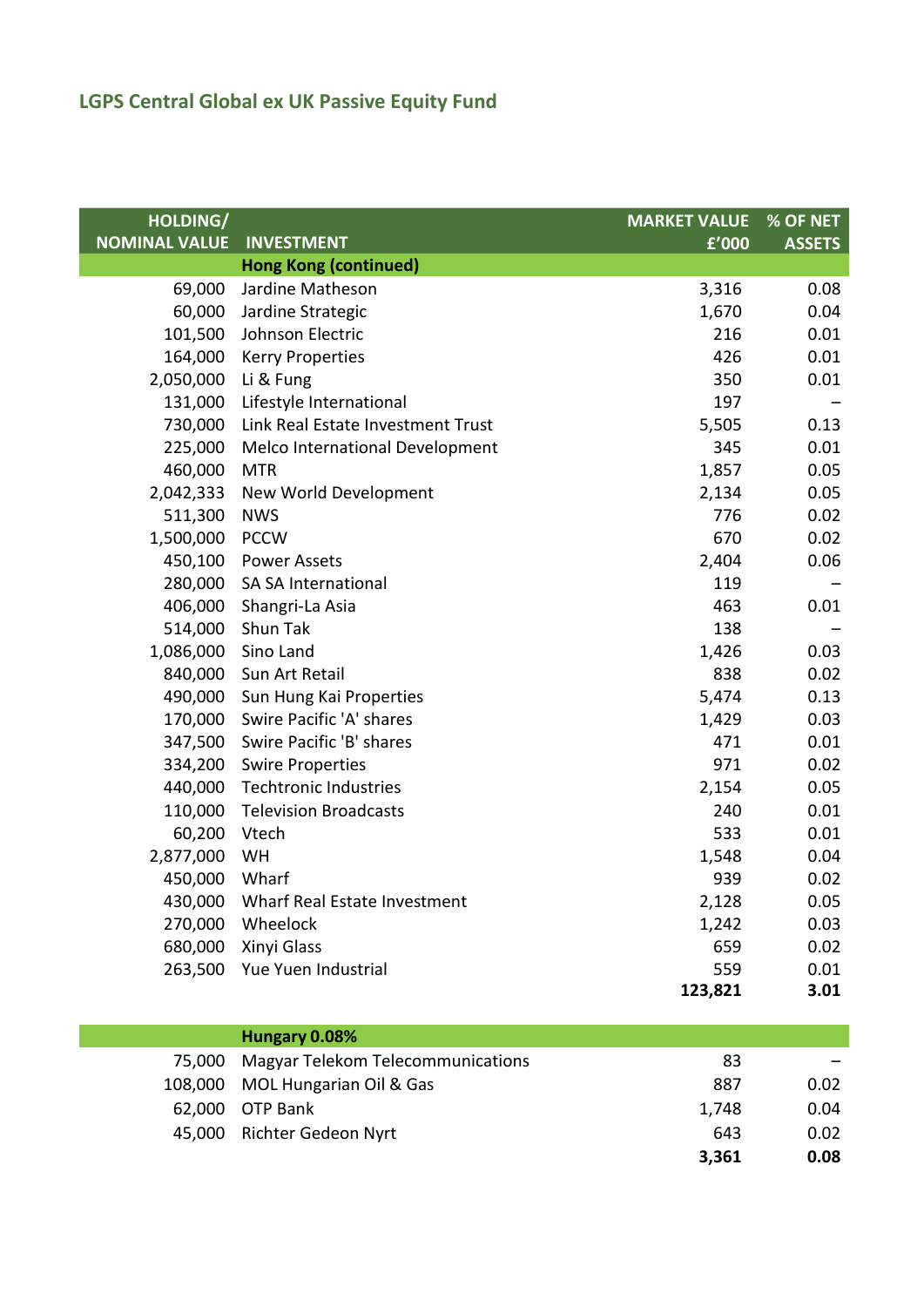| HOLDING/             | <b>INVESTMENT</b>                        | <b>MARKET VALUE</b> | % OF NET      |
|----------------------|------------------------------------------|---------------------|---------------|
| <b>NOMINAL VALUE</b> | Ireland 0.24%                            | f'000               | <b>ASSETS</b> |
| 8,900                | AerCap                                   | 393                 | 0.01          |
| 236,000              | AIB                                      | 930                 | 0.02          |
| 231,000              | Bank of Ireland                          | 1,367               | 0.03          |
| 50,000               | Glanbia                                  | 658                 | 0.02          |
| 143,000              | James Hardie                             | 1,662               | 0.04          |
| 37,000               | Kerry 'A' shares                         | 3,146               | 0.08          |
| 40,000               | Kingspan                                 | 1,434               | 0.04          |
|                      |                                          | 9,590               | 0.24          |
|                      |                                          |                     |               |
|                      | <b>Israel 0.02%</b>                      |                     |               |
| 7,000                | <b>Check Point Software Technologies</b> | 632                 | 0.02          |
|                      |                                          |                     |               |
|                      | <b>Italy 1.55%</b>                       |                     |               |
| 380,000              | A <sub>2</sub> A                         | 506                 | 0.01          |
| 337,000              | Assicurazioni Generali                   | 4,465               | 0.11          |
| 133,000              | Atlantia                                 | 2,116               | 0.05          |
| 56,552               | <b>Banca Mediolanum</b>                  | 295                 | 0.01          |
| 373,000              | <b>Banco BPM</b>                         | 705                 | 0.02          |
| 25,000               | Buzzi Unicem non-voting participating    | 398                 | 0.01          |
|                      | cumulative shares                        |                     |               |
| 170,000              | Campari                                  | 1,111               | 0.03          |
| 2,000                | DiaSorin                                 | 161                 |               |
| 2,032,000            | Enel                                     | 7,983               | 0.20          |
| 657,000              | Eni                                      | 9,528               | 0.23          |
| 32,000               | Ferrari                                  | 3,380               | 0.08          |
|                      | 97,000 FinecoBank                        | 995                 | 0.02          |
| 3,791,200            | Intesa Sanpaolo                          | 7,432               | 0.18          |
| 115,000              | Italgas                                  | 479                 | 0.01          |
| 110,000              | Leonardo                                 | 1,016               | 0.02          |
| 40,000               | Luxottica                                | 2,085               | 0.05          |
| 70,000               | Mediaset                                 | 168                 |               |
| 143,000              | Mediobanca                               | 1,096               | 0.03          |
| 43,000               | Moncler                                  | 1,421               | 0.03          |
| 68,285               | Parmalat                                 | 172                 |               |
| 80,000               | Pirelli & C                              | 514                 | 0.01          |
| 140,000              | Poste Italiane                           | 858                 | 0.02          |
| 196,300              | Prada                                    | 721                 | 0.02          |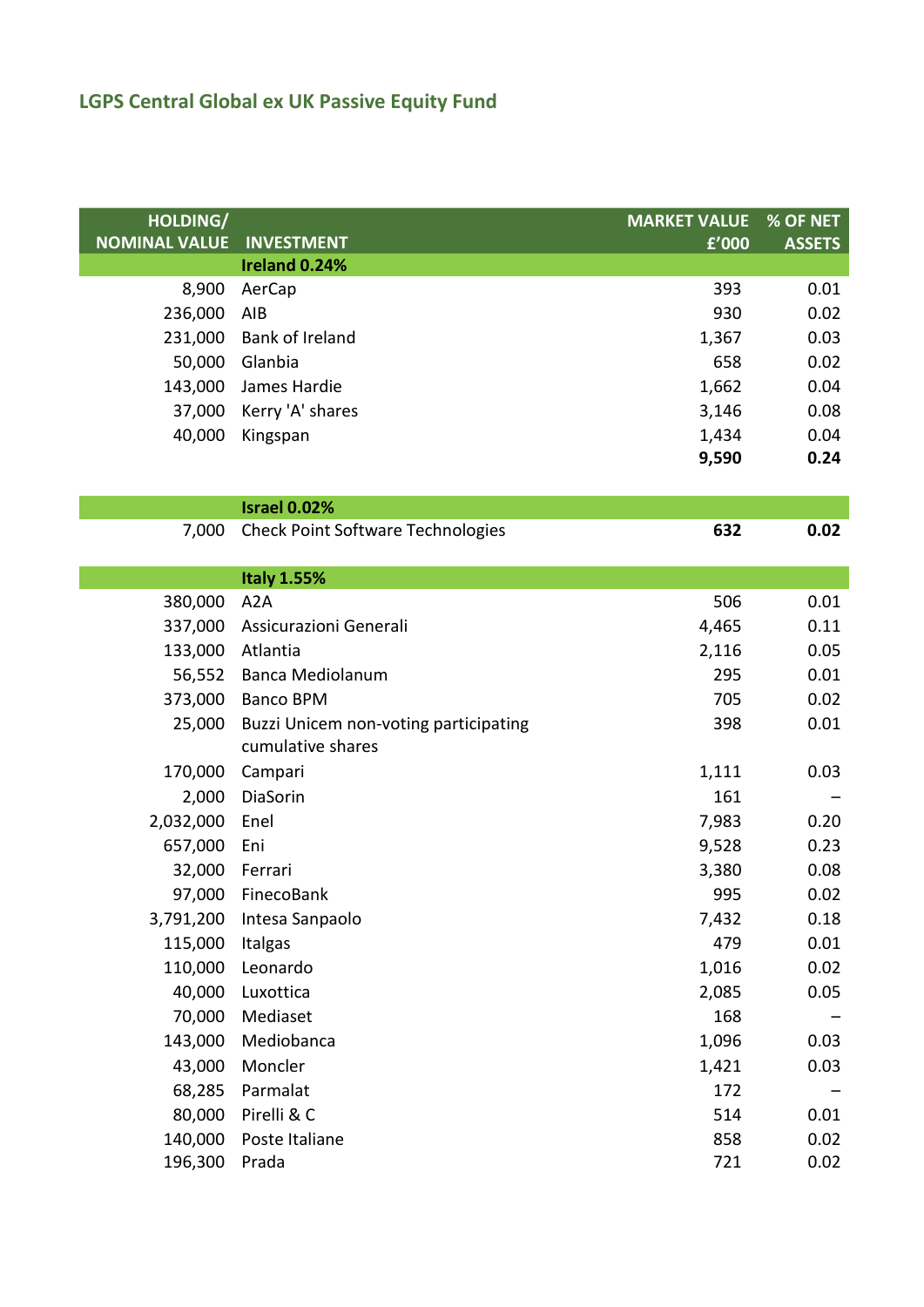| HOLDING/<br><b>NOMINAL VALUE</b> | <b>INVESTMENT</b>               | <b>MARKET VALUE</b><br>f'000 | % OF NET<br><b>ASSETS</b> |
|----------------------------------|---------------------------------|------------------------------|---------------------------|
|                                  | Italy (continued)               |                              |                           |
| 64,600                           | Prysmian                        | 1,154                        | 0.03                      |
| 32,000                           | Recordati                       | 831                          | 0.02                      |
| 155,699                          | Saipem                          | 736                          | 0.02                      |
| 11,000                           | Salvatore Ferragamo             | 202                          | 0.00                      |
| 575,000                          | Snam                            | 1,838                        | 0.04                      |
| 2,870,000                        | Telecom Italia                  | 1,337                        | 0.03                      |
| 1,550,000                        | Telecom Italia (Part Certified) | 640                          | 0.02                      |
| 355,000                          | Terna                           | 1,454                        | 0.04                      |
| 589,000                          | UniCredit                       | 6,799                        | 0.17                      |
| 281,142                          | Unione di Banche Italiane       | 865                          | 0.02                      |
| 264,339                          | UnipolSai                       | 478                          | 0.01                      |
|                                  |                                 | 63,939                       | 1.55                      |

|         | Japan 16.67%                  |       |      |
|---------|-------------------------------|-------|------|
| 13,000  | 77th Bank                     | 237   | 0.01 |
| 4,700   | ABC-Mart                      | 200   |      |
| 79,500  | Acom                          | 245   | 0.01 |
| 40,000  | Advantest                     | 645   | 0.02 |
| 157,000 | <b>AEON</b>                   | 2,898 | 0.07 |
| 28,000  | <b>AEON Financial Service</b> | 444   | 0.01 |
| 28,000  | <b>AEON Mall</b>              | 369   | 0.01 |
| 41,400  | AGC                           | 1,316 | 0.03 |
| 11,600  | Aica Kogyo                    | 359   | 0.01 |
| 51,900  | Aiful                         | 119   |      |
| 5,000   | Ain Pharmaciez                | 309   | 0.01 |
| 30,500  | Air Water                     | 429   | 0.01 |
| 39,000  | Aisin Seiki                   | 1,451 | 0.04 |
| 110,000 | Ajinomoto                     | 1,448 | 0.04 |
| 44,000  | Alfresa                       | 900   | 0.02 |
| 48,000  | Alps Electric                 | 935   | 0.02 |
| 85,000  | Amada                         | 696   | 0.02 |
| 25,000  | <b>ANA</b>                    | 670   | 0.02 |
| 10,200  | Aoyama Trading                | 240   | 0.01 |
| 27,000  | Aozora                        | 739   | 0.02 |
| 8,000   | <b>Aplus Financial</b>        | 6     |      |
| 4,000   | Ariake Japan                  | 306   | 0.01 |
| 87,000  | Asahi Breweries               | 2,891 | 0.07 |
| 20,000  | Asahi Intecc                  | 668   | 0.02 |
| 280,000 | Asahi Kasei                   | 3,257 | 0.08 |
| 42,000  | <b>ASICS</b>                  | 479   | 0.01 |
| 4,000   | <b>ASKUL</b>                  | 92    |      |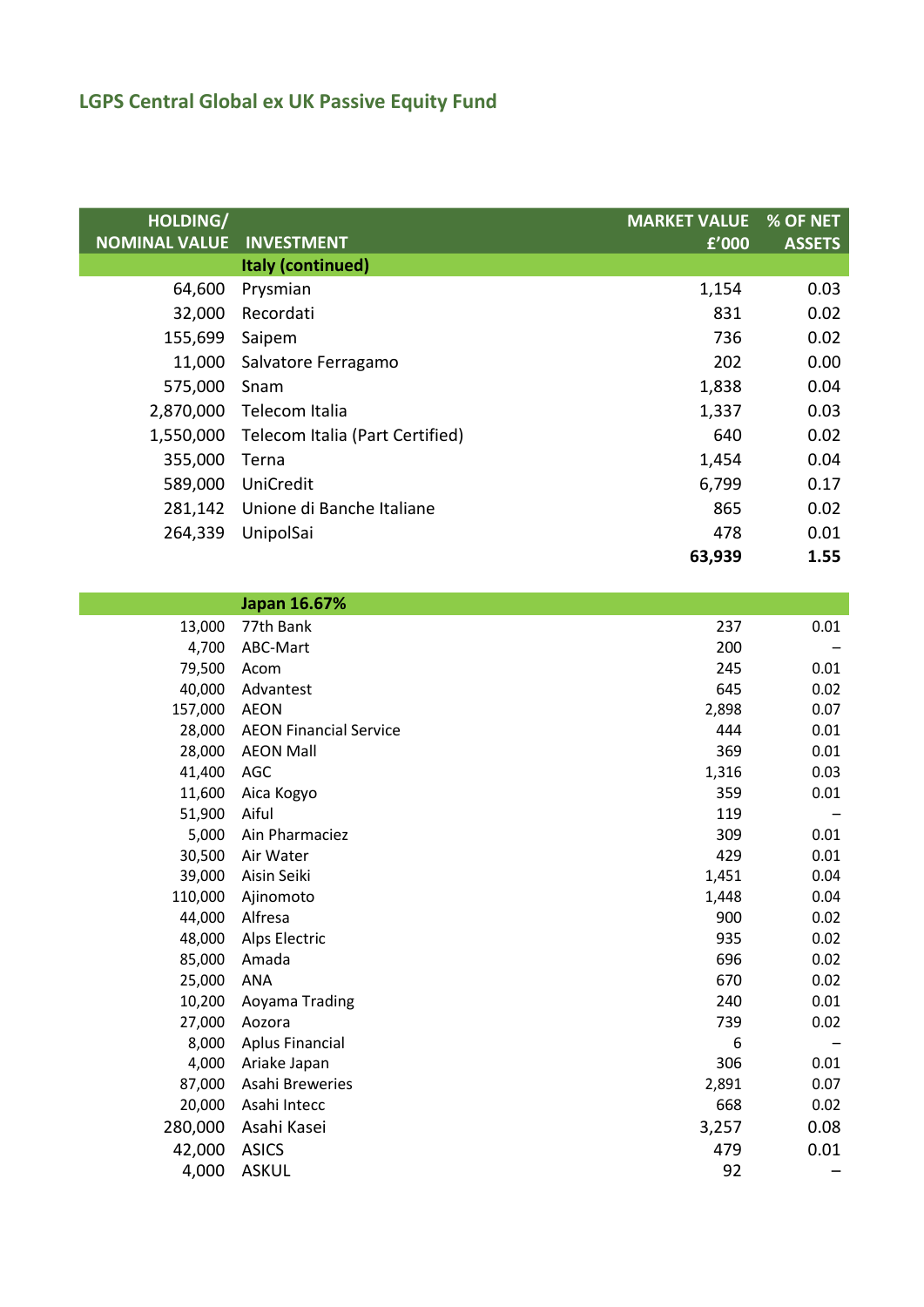| <b>HOLDING/</b>      |                              | <b>MARKET VALUE</b> | % OF NET      |
|----------------------|------------------------------|---------------------|---------------|
| <b>NOMINAL VALUE</b> | <b>INVESTMENT</b>            | f'000               | <b>ASSETS</b> |
|                      | Japan (continued)            |                     |               |
| 437,000              | Astellas Pharma              | 5,846               | 0.14          |
| 15,000               | Autobacs Seven               | 197                 |               |
| 8,800                | Awa Bank                     | 209                 | 0.01          |
| 27,800               | Azbil                        | 464                 | 0.01          |
| 15,000               | Bank of Kyoto                | 600                 | 0.01          |
| 6,000                | <b>Benefit One</b>           | 150                 |               |
| 14,700               | <b>Benesse</b>               | 321                 | 0.01          |
| 30,000               | <b>Bic Camera</b>            | 320                 | 0.01          |
| 140,000              | Bridgestone                  | 4,057               | 0.10          |
| 56,000               | <b>Brother Industries</b>    | 848                 | 0.02          |
| 14,900               | Calbee                       | 376                 | 0.01          |
| 231,000              | Canon                        | 5,630               | 0.14          |
| 7,400                | Canon Marketing Japan        | 120                 |               |
| 20,400               | Capcom                       | 397                 | 0.01          |
| 45,000               | Casio Computer               | 564                 | 0.01          |
| 41,000               | Central Japan Railway        | 6,548               | 0.16          |
| 147,000              | Chiba Bank                   | 769                 | 0.02          |
| 34,000               | Chiyoda                      | 212                 | 0.01          |
| 157,000              | Chubu Electric Power         | 1,821               | 0.04          |
| 49,000               | Chugai Pharmaceutical        | 2,408               | 0.06          |
| 35,400               | Chugoku Bank                 | 276                 | 0.01          |
| 65,000               | Chugoku Electric Power       | 641                 | 0.02          |
| 5,000                | Ci:z                         | 142                 |               |
| 58,200               | Citizen                      | 294                 | 0.01          |
| 35,550               | Coca-Cola Bottlers           | 728                 | 0.02          |
| 21,500               | Comsys                       | 488                 | 0.01          |
| 265,000              | Concordia Financial          | 997                 | 0.02          |
| 13,000               | Cosmo Energy                 | 410                 | 0.01          |
| 1,900                | <b>Cosmos Pharmaceutical</b> | 328                 | 0.01          |
| 36,000               | <b>Credit Saison</b>         | 450                 | 0.01          |
| 23,000               | CyberAgent                   | 936                 | 0.02          |
| 71,500               | Dai Nippon Printing          | 1,275               | 0.03          |
| 67,000               | Daicel Chemical              | 597                 | 0.01          |
| 7,000                | Daido Steel                  | 260                 | 0.01          |
| 23,000               | Daifuku                      | 896                 | 0.02          |
| 255,000              | Dai-ichi Life                | 4,072               | 0.10          |
| 143,000              | Daiichi Sankyo               | 4,753               | 0.12          |
| 9,000                | Daiichikosho                 | 333                 | 0.01          |
| 59,600               | Daikin                       | 6,084               | 0.15          |
| 5,000                | Daikyo                       | 78                  |               |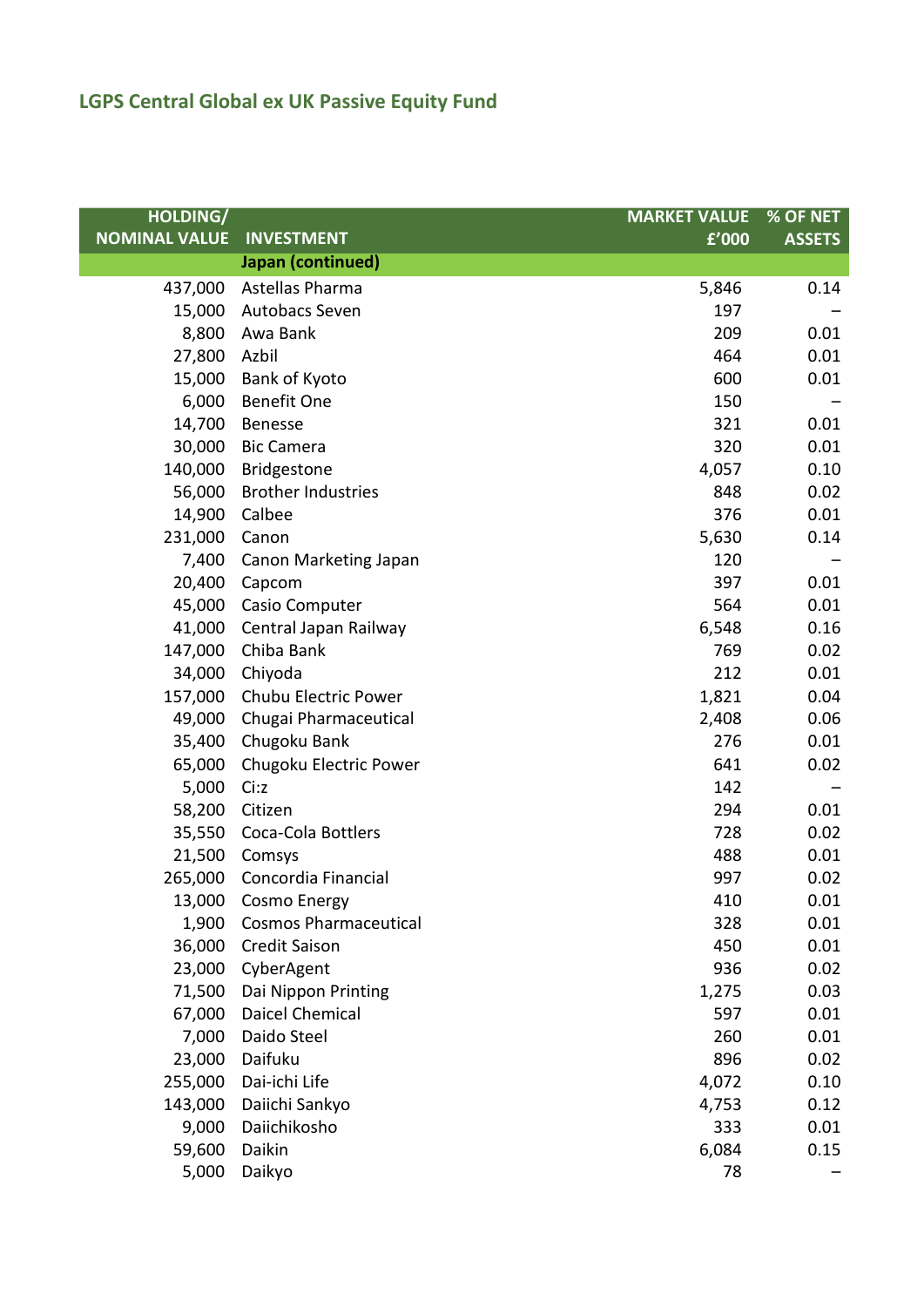| <b>HOLDING/</b>      |                                   | <b>MARKET VALUE</b> | % OF NET      |
|----------------------|-----------------------------------|---------------------|---------------|
| <b>NOMINAL VALUE</b> | <b>INVESTMENT</b>                 | £'000               | <b>ASSETS</b> |
|                      | Japan (continued)                 |                     |               |
| 6,100                | Daishi                            | 205                 | 0.01          |
| 17,000               | <b>Daito Trust Construction</b>   | 1,677               | 0.04          |
| 149,000              | Daiwa House                       | 3,383               | 0.08          |
| 362,000              | Daiwa Securities                  | 1,688               | 0.04          |
| 30,000               | Dena                              | 406                 | 0.01          |
| 18,200               | Denka                             | 487                 | 0.01          |
| 102,000              | Denso                             | 4,130               | 0.10          |
| 48,500               | Dentsu                            | 1,722               | 0.04          |
| 18,000               | <b>DIC</b>                        | 497                 | 0.01          |
| 6,000                | Disco                             | 770                 | 0.02          |
| 21,300               | <b>DMG Mori</b>                   | 273                 | 0.01          |
| 26,000               | Don Quijote                       | 1,008               | 0.02          |
| 7,400                | Dowa Mining                       | 180                 |               |
| 84,000               | East Japan Railway                | 5,983               | 0.15          |
| 21,000               | Ebara                             | 555                 | 0.01          |
| 60,000               | Eisai                             | 4,474               | 0.11          |
| 42,000               | <b>Electric Power Development</b> | 890                 | 0.02          |
| 6,000                | Exedy                             | 152                 |               |
| 10,000               | Ezaki Glico                       | 377                 | 0.01          |
| 12,700               | FamilyMart                        | 1,013               | 0.02          |
| 8,000                | <b>FANCL</b>                      | 301                 | 0.01          |
| 43,500               | Fanuc                             | 6,289               | 0.15          |
| 11,400               | <b>Fast Retailing</b>             | 4,455               | 0.11          |
| 4,000                | FP                                | 187                 |               |
| 28,200               | Fuji Electric                     | 865                 | 0.02          |
| 12,000               | Fuji Media Holdings               | 164                 |               |
| 11,000               | Fuji Oil Holdings                 | 265                 | 0.01          |
| 87,000               | Fujifilm                          | 3,003               | 0.07          |
| 65,000               | Fujikura                          | 235                 | 0.01          |
| 43,500               | Fujitsu                           | 2,377               | 0.06          |
| 12,000               | <b>Fujitsu General</b>            | 154                 |               |
|                      | 32,200 Fukuoka Financial          | 678                 | 0.02          |
| 5,000                | <b>Fukuyama Transporting</b>      | 166                 |               |
| 13,000               | Furukawa Electric                 | 331                 | 0.01          |
| 4,000                | <b>Fuyo General Lease</b>         | 186                 |               |
| 11,200               | Glory                             | 210                 | 0.01          |
| 12,000               | GMO internet                      | 160                 |               |
| 6,000                | <b>GMO Payment Gateway</b>        | 285                 | 0.01          |
| 18,400               | <b>GREE</b>                       | 67                  |               |
| 17,000               | <b>GS Yuasa</b>                   | 320                 | 0.01          |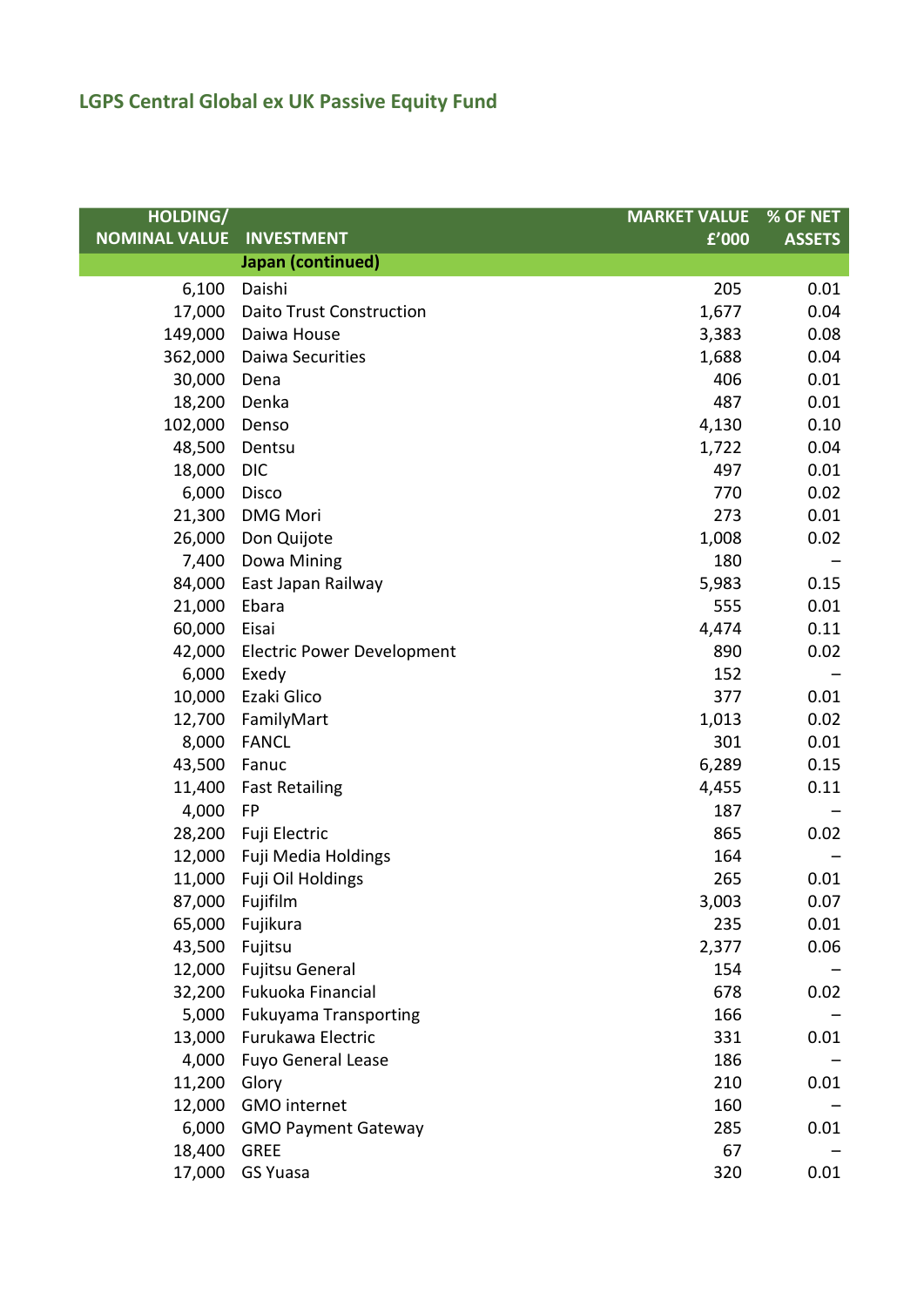| <b>HOLDING/</b>      |                                       | <b>MARKET VALUE</b> | % OF NET      |
|----------------------|---------------------------------------|---------------------|---------------|
| <b>NOMINAL VALUE</b> | <b>INVESTMENT</b>                     | £'000               | <b>ASSETS</b> |
|                      | Japan (continued)                     |                     |               |
| 90,000               | GungHo Online Entertainment           | 142                 |               |
| 97,000               | Gunma Bank                            | 383                 | 0.01          |
| 6,700                | <b>H.I.S.</b>                         | 172                 |               |
| 16,900               | <b>H2O Retailing</b>                  | 213                 | 0.01          |
| 93,000               | Hachijuni Bank                        | 326                 | 0.01          |
| 51,500               | Hakuhodo                              | 692                 | 0.02          |
| 32,000               | <b>Hamamatsu Photonics</b>            | 975                 | 0.02          |
| 49,000               | Hankyu                                | 1,333               | 0.03          |
| 66,000               | Haseko                                | 657                 | 0.02          |
| 11,000               | Heiwa                                 | 188                 |               |
| 5,000                | Hikari Tsushin                        | 758                 | 0.02          |
| 60,000               | <b>Hino Motors</b>                    | 503                 | 0.01          |
| 8,400                | Hirose Electric                       | 704                 | 0.02          |
| 60,500               | Hiroshima Bank                        | 314                 | 0.01          |
| 16,000               | Hisamitsu Pharmaceutical              | 940                 | 0.02          |
| 207,600              | Hitachi                               | 5,404               | 0.13          |
| 8,300                | Hitachi Capital                       | 177                 |               |
| 25,000               | Hitachi Chemical                      | 390                 | 0.01          |
| 23,000               | <b>Hitachi Construction Machinery</b> | 590                 | 0.01          |
| 13,000               | Hitachi High-Technologies             | 343                 | 0.01          |
| 53,000               | Hitachi Metals                        | 503                 | 0.01          |
| 15,000               | Hitachi Transport System              | 323                 | 0.01          |
| 36,200               | <b>Hokkaido Electric Power</b>        | 175                 |               |
| 28,100               | Hokuhoku Financial                    | 303                 | 0.01          |
| 36,600               | Hokuriku Electric Power               | 287                 | 0.01          |
| 392,000              | Honda Motor                           | 9,099               | 0.22          |
| 8,000                | Horiba                                | 325                 | 0.01          |
| 12,000               | Hoshizaki Electric                    | 952                 | 0.02          |
| 16,000               | House Foods                           | 368                 | 0.01          |
| 83,000               | Hoya                                  | 3,781               | 0.09          |
| 80,000               | Hulic                                 | 601                 | 0.01          |
| 22,400               | Ibiden                                | 241                 | 0.01          |
| 43,000               | Ichigo                                | 123                 |               |
| 36,000               | Idemitsu Kosan                        | 1,461               | 0.04          |
| 32,000               | IHI                                   | 930                 | 0.02          |
| 33,000               | lida                                  | 450                 | 0.01          |
| 205,000              | Inpex                                 | 1,960               | 0.05          |
| 90,000               | Isetan Mitsukoshi                     | 848                 | 0.02          |
| 113,000              | <b>Isuzu Motors</b>                   | 1,366               | 0.03          |
| 11,400               | <b>ITO EN</b>                         | 388                 | 0.01          |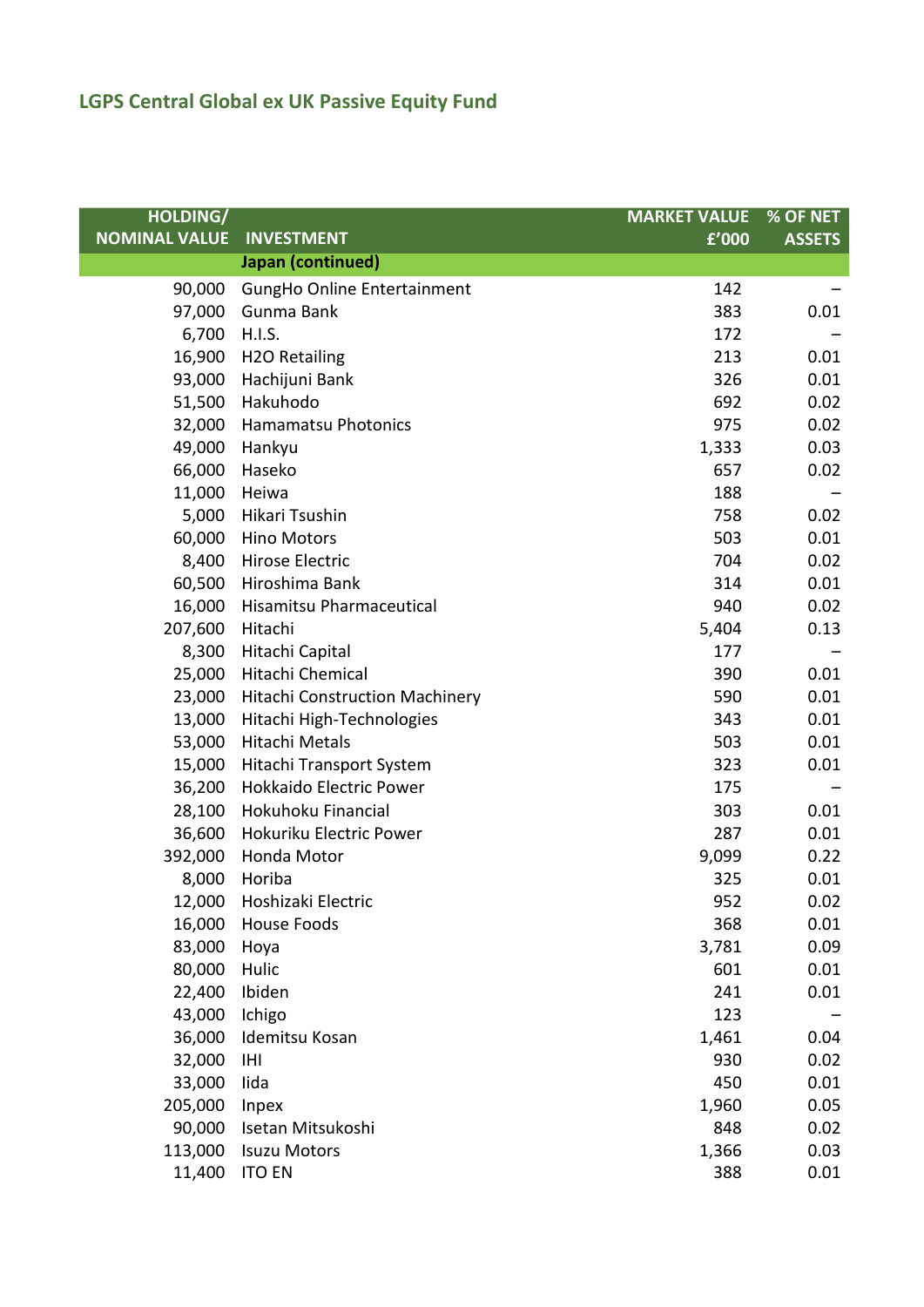| <b>HOLDING/</b>      |                             | <b>MARKET VALUE</b> | % OF NET      |
|----------------------|-----------------------------|---------------------|---------------|
| <b>NOMINAL VALUE</b> | <b>INVESTMENT</b>           | £'000               | <b>ASSETS</b> |
|                      | Japan (continued)           |                     |               |
| 317,000              | <b>ITOCHU</b>               | 4,450               | 0.11          |
| 17,200               | Itochu Techno-Solutions     | 287                 | 0.01          |
| 35,000               | Itoham Yonekyu              | 185                 |               |
| 61,300               | Iyo Bank                    | 294                 | 0.01          |
| 8,400                | Izumi                       | 428                 | 0.01          |
| 58,000               | J Front Retailing           | 690                 | 0.02          |
| 6,700                | Jafco                       | 200                 |               |
| 26,000               | Japan Airlines              | 717                 | 0.02          |
| 11,200               | Japan Airport Terminal      | 390                 | 0.01          |
| 13,000               | Japan Aviation Electronics  | 168                 |               |
| 130,000              | Japan Exchange              | 1,737               | 0.04          |
| 5,600                | Japan Petroleum Exploration | 98                  |               |
| 300,000              | Japan Post                  | 2,732               | 0.07          |
| 95,000               | Japan Post Bank             | 861                 | 0.02          |
| 15,000               | Japan Post Insurance        | 273                 | 0.01          |
| 14,000               | Japan Steel Works           | 261                 | 0.01          |
| 268,000              | Japan Tobacco               | 5,359               | 0.13          |
| 112,000              | <b>JFE</b>                  | 1,970               | 0.05          |
| 52,000               | <b>JGC</b>                  | 915                 | 0.02          |
| 42,000               | <b>JSR</b>                  | 601                 | 0.01          |
| 46,000               | <b>JTEKT</b>                | 515                 | 0.01          |
| 722,300              | <b>JXTG</b>                 | 4,178               | 0.10          |
| 18,000               | Kagome                      | 398                 | 0.01          |
| 99,500               | Kajima                      | 1,108               | 0.03          |
| 29,000               | Kakaku.com                  | 434                 | 0.01          |
| 7,000                | Kaken Pharmaceutical        | 285                 | 0.01          |
| 23,000               | Kamigumi                    | 389                 | 0.01          |
| 20,000               | Kandenko                    | 158                 |               |
| 12,000               | Kaneka                      | 424                 | 0.01          |
| 170,000              | Kansai Electric Power       | 1,966               | 0.05          |
| 38,000               | Kansai Mirai Financial      | 273                 | 0.01          |
| 45,000               | Kansai Paint                | 636                 | 0.02          |
| 108,000              | Kao                         | 6,688               | 0.16          |
| 30,000               | Kawasaki Heavy Industries   | 648                 | 0.02          |
| 18,100               | Kawasaki Kisen Kaisha       | 281                 | 0.01          |
| 404,000              | <b>KDDI</b>                 | 8,556               | 0.21          |
| 18,400               | Keihan                      | 539                 | 0.01          |
| 58,500               | Keikyu                      | 818                 | 0.02          |
| 26,000               | Keio                        | 1,090               | 0.03          |
| 35,000               | Keisei Electric Railway     | 942                 | 0.02          |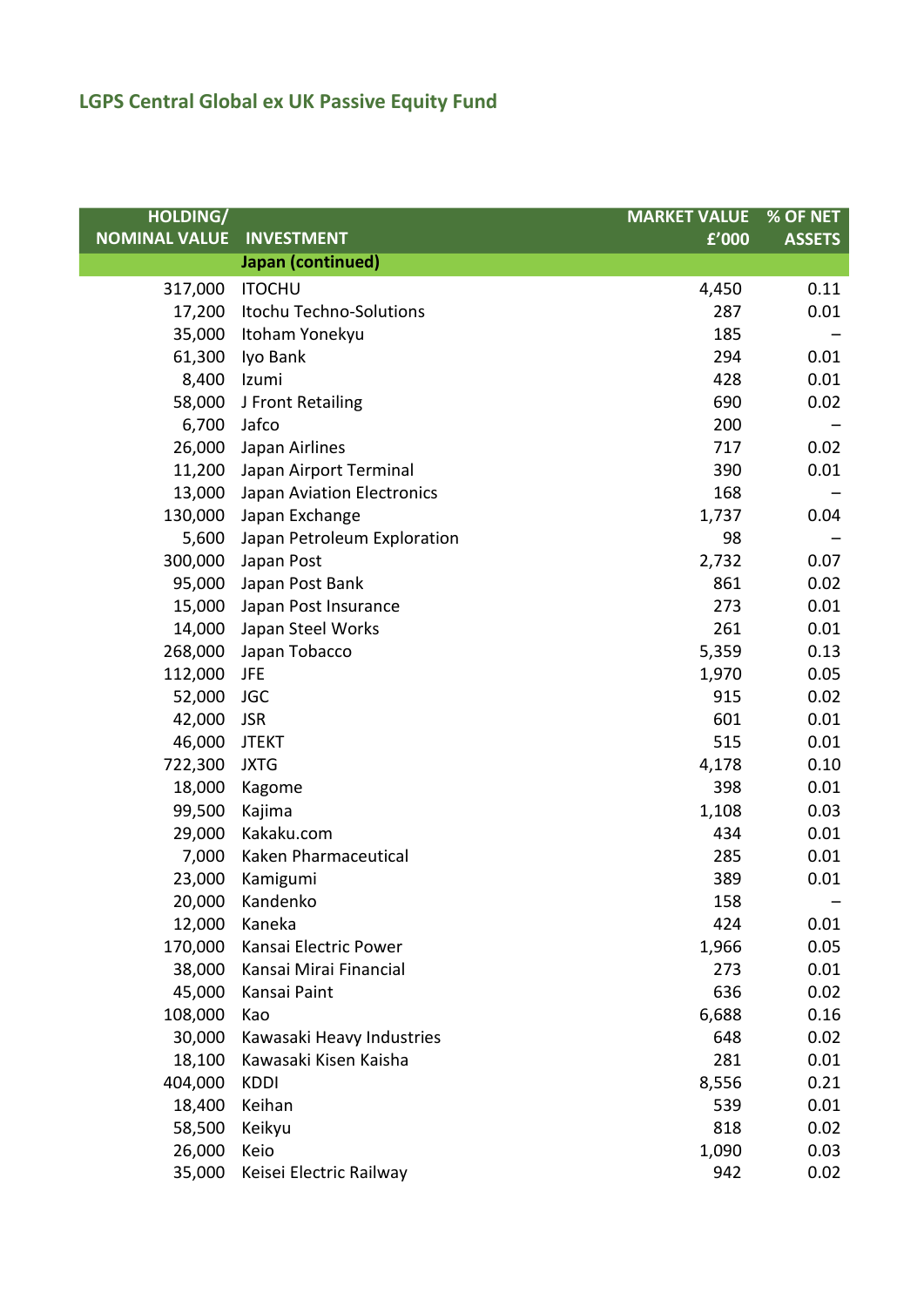| <b>HOLDING/</b>      |                          | <b>MARKET VALUE</b> | % OF NET      |
|----------------------|--------------------------|---------------------|---------------|
| <b>NOMINAL VALUE</b> | <b>INVESTMENT</b>        | £'000               | <b>ASSETS</b> |
|                      | Japan (continued)        |                     |               |
| 29,000               | Keiyo Bank               | 187                 |               |
| 30,000               | Kewpie                   | 533                 | 0.01          |
| 20,300               | Keyence                  | 9,029               | 0.22          |
| 41,000               | Kikkoman                 | 1,868               | 0.05          |
| 37,000               | Kinden                   | 454                 | 0.01          |
| 41,000               | Kintetsu                 | 1,262               | 0.03          |
| 190,000              | Kirin                    | 3,733               | 0.09          |
| 6,700                | Kissei Pharmaceutical    | 163                 |               |
| 13,200               | Kobayashi Pharmaceutical | 744                 | 0.02          |
| 60,000               | Kobe Steel               | 408                 | 0.01          |
| 12,000               | Koei Tecmo               | 158                 |               |
| 27,000               | Koito Manufacturing      | 1,358               | 0.03          |
| 19,000               | <b>KOKUYO</b>            | 262                 | 0.01          |
| 205,000              | Komatsu                  | 4,782               | 0.12          |
| 4,100                | Komeri                   | 73                  |               |
| 21,000               | Konami                   | 629                 | 0.02          |
| 107,000              | Konica Minolta           | 872                 | 0.02          |
| 6,000                | Kose                     | 877                 | 0.02          |
| 34,000               | K's Holdings             | 315                 | 0.01          |
| 255,000              | Kubota                   | 3,323               | 0.08          |
| 83,000               | Kuraray                  | 957                 | 0.02          |
| 23,400               | Kurita Water Industries  | 522                 | 0.01          |
| 3,000                | Kusuri no Aoki           | 183                 |               |
| 70,000               | Kyocera                  | 3,223               | 0.08          |
| 8,500                | Kyorin                   | 135                 |               |
| 5,000                | Kyoritsu Maintenance     | 162                 |               |
| 20,000               | Kyowa Exeo               | 448                 | 0.01          |
|                      | 57,000 Kyowa Hakko Kirin | 818                 | 0.02          |
| 8,000                | Kyudenko                 | 244                 | 0.01          |
| 94,000               | Kyushu Electric Power    | 870                 | 0.02          |
| 84,990               | Kyushu Financial         | 310                 | 0.01          |
| 38,000               | Kyushu Railway           | 886                 | 0.02          |
| 11,000               | Lawson                   | 512                 | 0.01          |
| 51,000               | Leopalace21              | 218                 | 0.01          |
| 11,000               | <b>LINE</b>              | 355                 | 0.01          |
| 9,000                | Lintec                   | 177                 |               |
| 59,000               | Lion                     | 1,005               | 0.02          |
| 54,000               | <b>LIXIL</b>             | 797                 | 0.02          |
| 86,000               | M <sub>3</sub>           | 1,496               | 0.04          |
| 11,300               | Mabuchi Motor            | 350                 | 0.01          |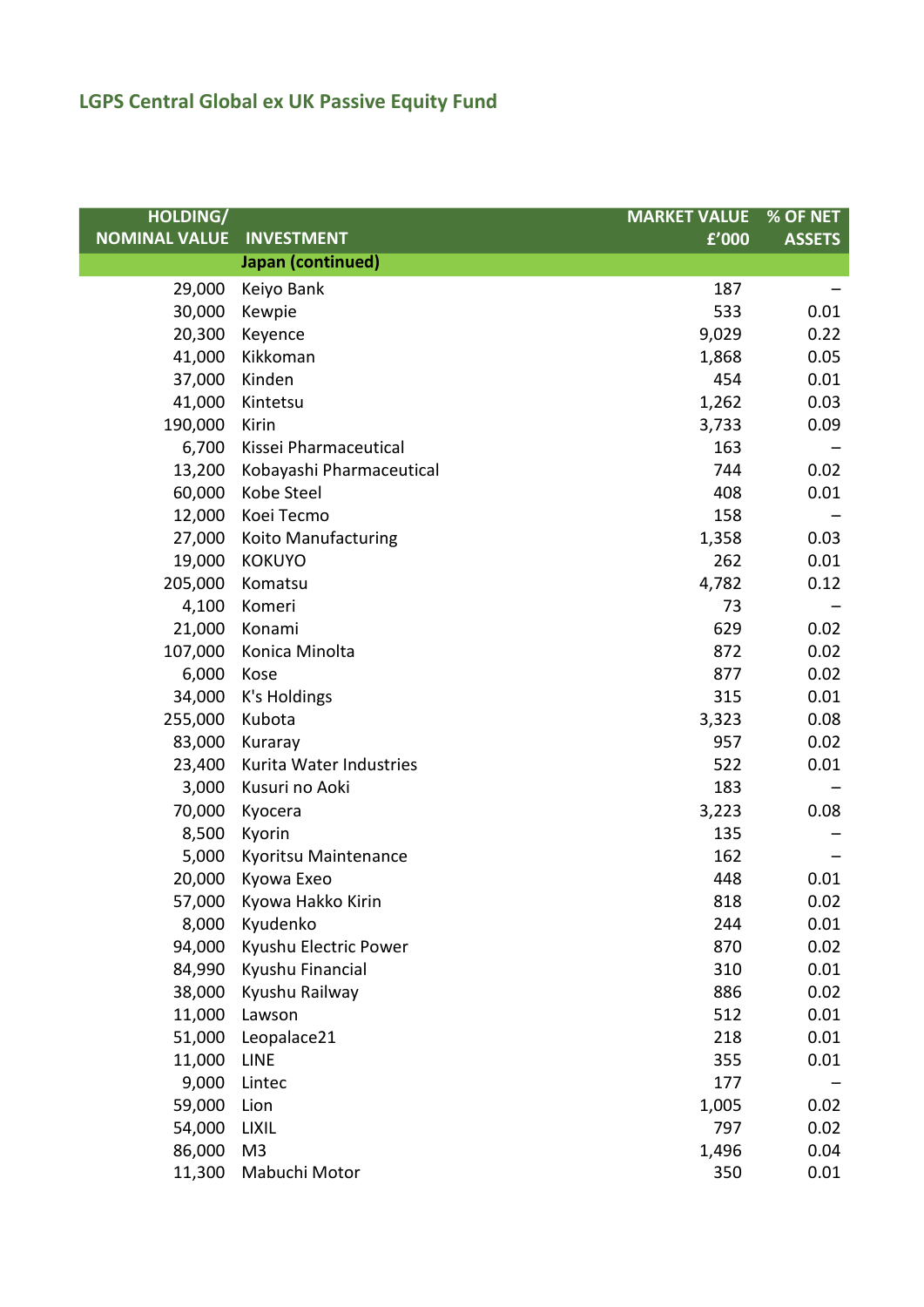| <b>HOLDING/</b>      |                                | <b>MARKET VALUE</b> | % OF NET      |
|----------------------|--------------------------------|---------------------|---------------|
| <b>NOMINAL VALUE</b> | <b>INVESTMENT</b>              | £'000               | <b>ASSETS</b> |
|                      | Japan (continued)              |                     |               |
| 25,000               | Maeda                          | 253                 | 0.01          |
| 16,000               | <b>Maeda Road Construction</b> | 250                 | 0.01          |
| 55,000               | Makita                         | 2,109               | 0.05          |
| 347,000              | Marubeni                       | 2,434               | 0.06          |
| 7,000                | Maruha Nichiro                 | 198                 |               |
| 52,000               | Marui                          | 984                 | 0.02          |
| 13,200               | Maruichi Steel Tube            | 330                 | 0.01          |
| 19,500               | <b>Matsui Securities</b>       | 157                 |               |
| 15,000               | Matsumotokiyoshi Holdings      | 472                 | 0.01          |
| 133,000              | Mazda Motor                    | 1,223               | 0.03          |
| 247,950              | Mebuki Financial               | 656                 | 0.02          |
| 33,600               | MediPal                        | 537                 | 0.01          |
| 11,000               | <b>Megmilk Snow Brand</b>      | 217                 | 0.01          |
| 30,000               | Meiji Holdings                 | 1,543               | 0.04          |
| 95,000               | Minebea Mitsumi                | 1,321               | 0.03          |
| 12,700               | Miraca                         | 253                 | 0.01          |
| 64,000               | Misumi                         | 1,269               | 0.03          |
| 287,000              | Mitsubishi                     | 6,782               | 0.17          |
| 285,000              | Mitsubishi Chemical            | 2,092               | 0.05          |
| 440,000              | Mitsubishi Electric            | 4,622               | 0.11          |
| 265,000              | Mitsubishi Estate              | 3,457               | 0.08          |
| 46,000               | Mitsubishi Gas Chemical        | 751                 | 0.02          |
| 68,000               | Mitsubishi Heavy Industries    | 2,009               | 0.05          |
| 13,500               | Mitsubishi Logistics           | 268                 | 0.01          |
| 30,000               | Mitsubishi Materials           | 687                 | 0.02          |
| 136,000              | Mitsubishi Motors              | 735                 | 0.02          |
| 3,000                | Mitsubishi Shokuhin            | 61                  |               |
| 44,500               | Mitsubishi Tanabe Pharma       | 570                 | 0.01          |
| 2,844,000            | Mitsubishi UFJ Financial       | 13,613              | 0.33          |
| 97,600               | Mitsubishi UFJ Lease & Finance | 440                 | 0.01          |
| 389,000              | Mitsui                         | 5,306               | 0.13          |
| 42,000               | Mitsui Chemicals               | 805                 | 0.02          |
| 212,000              | Mitsui Fudosan                 | 3,849               | 0.09          |
| 13,700               | Mitsui Mining & Smelting       | 303                 | 0.01          |
| 23,000               | Mitsui O.S.K. Lines            | 515                 | 0.01          |
| 20,000               | Miura                          | 475                 | 0.01          |
| 5,703,000            | Mizuho Financial               | 7,627               | 0.19          |
| 2,800                | Mochida Pharmaceutical         | 177                 |               |
| 24,000               | Monotaro                       | 518                 | 0.01          |
| 10,000               | Morinaga                       | 286                 | 0.01          |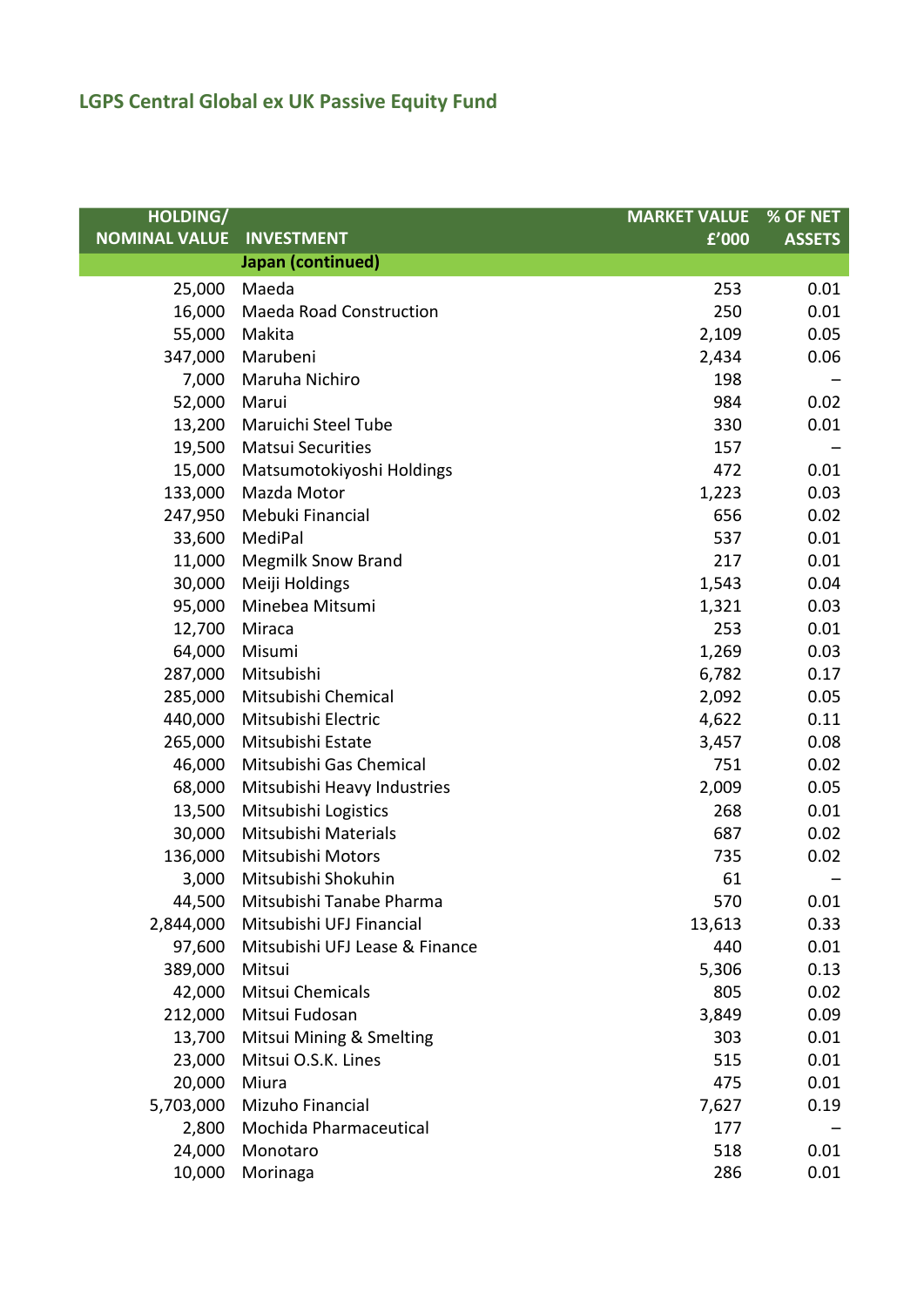| <b>HOLDING/</b>      |                                   | <b>MARKET VALUE</b> | % OF NET      |
|----------------------|-----------------------------------|---------------------|---------------|
| <b>NOMINAL VALUE</b> | <b>INVESTMENT</b>                 | £'000               | <b>ASSETS</b> |
|                      | Japan (continued)                 |                     |               |
| 9,000                | Morinaga Milk                     | 187                 |               |
| 112,000              | MS&AD Insurance                   | 2,863               | 0.07          |
| 43,000               | <b>Murata Manufacturing</b>       | 5,064               | 0.12          |
| 30,000               | Nabtesco                          | 611                 | 0.01          |
| 21,900               | Nagase                            | 295                 | 0.01          |
| 43,400               | Nagoya Railroad                   | 822                 | 0.02          |
| 48,000               | Namco Bandai                      | 1,429               | 0.03          |
| 23,400               | Nankai Electric Railway           | 450                 | 0.01          |
| 53,500               | <b>NEC</b>                        | 1,131               | 0.03          |
| 102,000              | Nexon                             | 1,022               | 0.03          |
| 63,000               | <b>NGK Insulators</b>             | 795                 | 0.02          |
| 42,600               | <b>NGK Spark Plug</b>             | 951                 | 0.02          |
| 24,500               | <b>NH Foods</b>                   | 693                 | 0.02          |
| 36,600               | <b>NHK Spring</b>                 | 292                 | 0.01          |
| 28,500               | Nichirei                          | 578                 | 0.01          |
| 53,016               | Nidec                             | 5,848               | 0.14          |
| 20,000               | Nifco                             | 411                 | 0.01          |
| 16,800               | Nihon Kohden                      | 408                 | 0.01          |
| 30,000               | Nihon M&A Center                  | 690                 | 0.02          |
| 13,000               | <b>Nihon Unisys</b>               | 257                 | 0.01          |
| 79,000               | Nikon                             | 1,138               | 0.03          |
| 24,000               | Nintendo                          | 6,718               | 0.16          |
| 8,000                | Nippo                             | 113                 |               |
| 16,000               | <b>Nippon Electric Glass</b>      | 386                 | 0.01          |
| 16,100               | <b>Nippon Express</b>             | 811                 | 0.02          |
| 8,000                | Nippon Gas                        | 306                 | 0.01          |
| 37,000               | Nippon Kayaku                     | 337                 | 0.01          |
|                      | 35,000 Nippon Paint               | 1,002               | 0.02          |
| 20,400               | <b>Nippon Paper Industries</b>    | 288                 | 0.01          |
| 11,000               | Nippon Shinyaku                   | 553                 | 0.01          |
| 5,000                | Nippon Shokubai                   | 298                 | 0.01          |
| 179,016              | Nippon Steel & Sumitomo Metal     | 2,902               | 0.07          |
| 150,000              | Nippon Telegraph & Telephone      | 5,196               | 0.13          |
| 13,000               | <b>Nippon Television Network</b>  | 173                 |               |
| 35,500               | Nippon Yusen                      | 512                 | 0.01          |
| 27,400               | Nipro                             | 287                 | 0.01          |
| 35,000               | Nishi-Nippon Financial            | 310                 | 0.01          |
| 16,800               | Nishi-Nippon Railroad             | 349                 | 0.01          |
| 33,000               | <b>Nissan Chemical Industries</b> | 1,335               | 0.03          |
| 426,000              | Nissan Motor                      | 3,051               | 0.07          |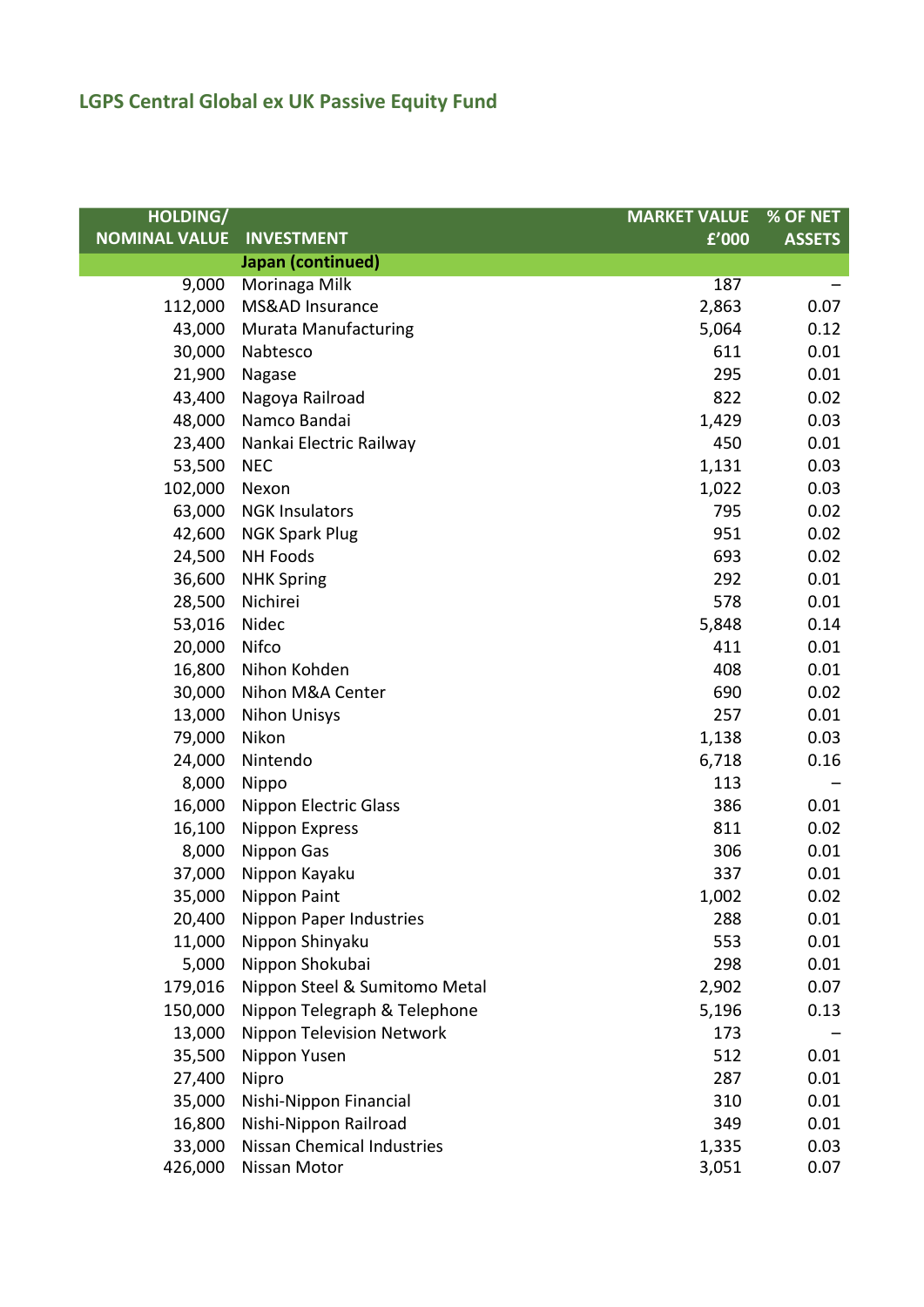| <b>HOLDING/</b>      |                                  | <b>MARKET VALUE</b> | % OF NET      |
|----------------------|----------------------------------|---------------------|---------------|
| <b>NOMINAL VALUE</b> | <b>INVESTMENT</b>                | £'000               | <b>ASSETS</b> |
|                      | Japan (continued)                |                     |               |
| 11,200               | Nissan Shatai                    | 78                  |               |
| 61,990               | Nisshin Seifun                   | 1,042               | 0.03          |
| 16,200               | Nisshin Steel                    | 186                 |               |
| 30,000               | Nisshinbo                        | 274                 | 0.01          |
| 14,000               | Nissin Foods                     | 737                 | 0.02          |
| 17,000               | Nitori                           | 1,867               | 0.05          |
| 35,000               | Nitto Denko                      | 2,012               | 0.05          |
| 3,000                | <b>Noevir Holdings</b>           | 125                 |               |
| 17,500               | <b>NOF</b>                       | 453                 | 0.01          |
| 25,000               | <b>NOK</b>                       | 329                 | 0.01          |
| 736,000              | Nomura                           | 2,696               | 0.07          |
| 26,000               | Nomura Real Estate               | 402                 | 0.01          |
| 23,000               | Nomura Research Institute        | 890                 | 0.02          |
| 55,500               | North Pacific Bank               | 144                 |               |
| 7,000                | <b>NS Solutions</b>              | 173                 |               |
| 108,000              | <b>NSK</b>                       | 949                 | 0.02          |
| 91,000               | <b>NTN</b>                       | 286                 | 0.01          |
| 142,000              | NTT Data                         | 1,506               | 0.04          |
| 284,000              | NTT Docomo                       | 5,854               | 0.14          |
| 20,600               | NTT Urban Development            | 181                 |               |
| 145,000              | Obayashi                         | 1,053               | 0.03          |
| 14,500               | OBIC                             | 1,052               | 0.03          |
| 3,000                | <b>OBIC Business Consultants</b> | 205                 | 0.01          |
| 75,000               | Odakyu Electric Railway          | 1,361               | 0.03          |
| 183,000              | Oji                              | 1,019               | 0.02          |
| 6,000                | Okuma                            | 256                 | 0.01          |
| 65,000               | Olympus                          | 1,944               | 0.05          |
| 44,000 Omron         |                                  | 1,426               | 0.03          |
| 97,000               | Ono Pharmaceutical               | 2,105               | 0.05          |
| 7,000                | Open House                       | 265                 | 0.01          |
| 6,500                | Oracle Japan                     | 402                 | 0.01          |
| 157,100              | Orient                           | 177                 |               |
| 43,000               | Oriental Land                    | 3,444               | 0.08          |
| 288,000              | Orix                             | 3,580               | 0.09          |
| 85,000               | Osaka Gas                        | 1,271               | 0.03          |
| 19,000               | OSG                              | 332                 | 0.01          |
| 20,000               | Otsuka                           | 572                 | 0.01          |
| 95,500               | <b>Otsuka Holdings</b>           | 3,691               | 0.09          |
| 8,000                | Paltac                           | 335                 | 0.01          |
| 490,000              | Panasonic                        | 4,378               | 0.11          |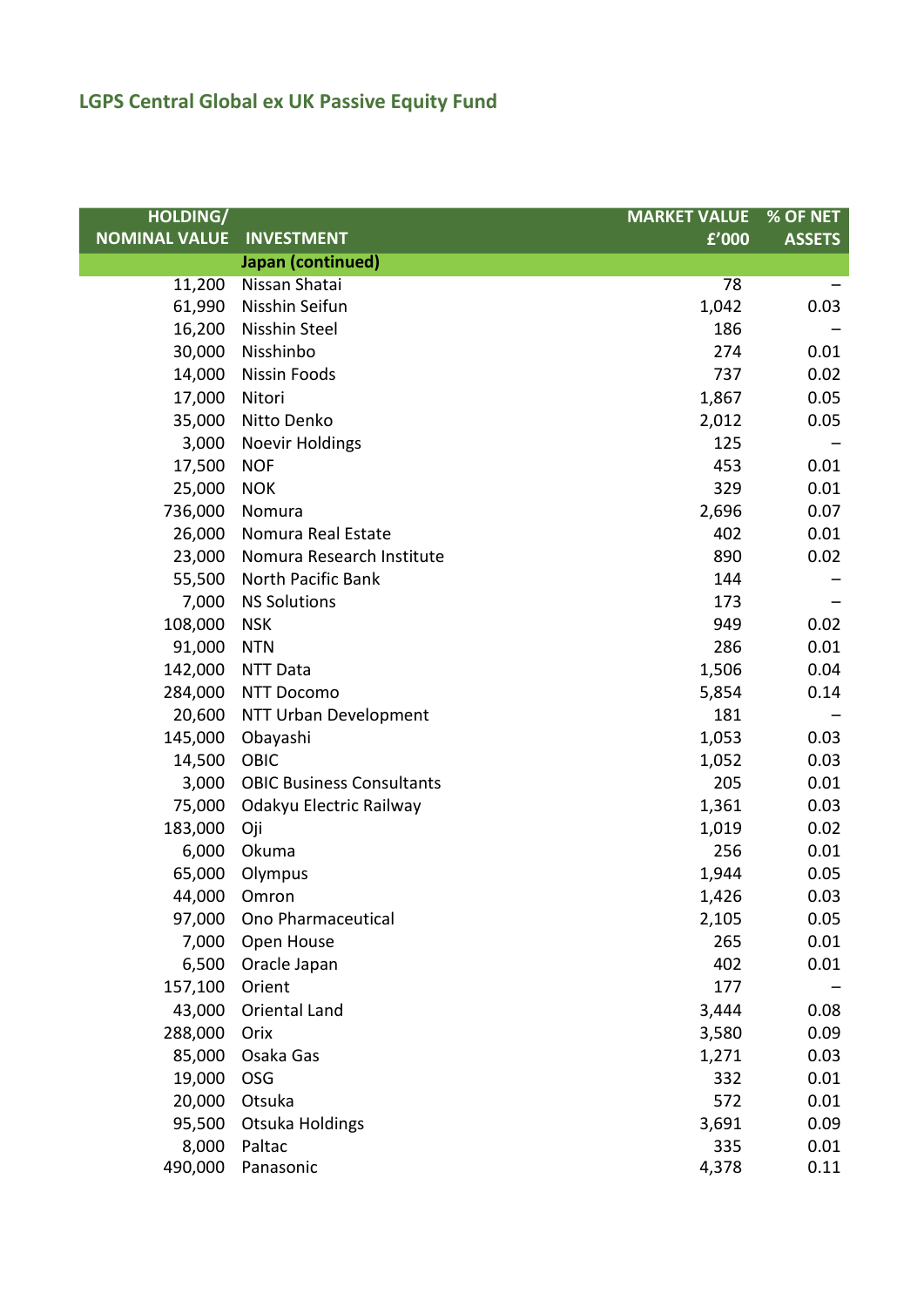| <b>HOLDING/</b>      |                            | <b>MARKET VALUE</b> | % OF NET      |
|----------------------|----------------------------|---------------------|---------------|
| <b>NOMINAL VALUE</b> | <b>INVESTMENT</b>          | £'000               | <b>ASSETS</b> |
|                      | Japan (continued)          |                     |               |
| 28,000               | Park24                     | 647                 | 0.02          |
| 64,000               | Penta-Ocean Construction   | 327                 | 0.01          |
| 16,000               | PeptiDream                 | 489                 | 0.01          |
| 45,000               | Persol                     | 809                 | 0.02          |
| 22,000               | Pigeon                     | 949                 | 0.02          |
| 7,000                | Pilot                      | 322                 | 0.01          |
| 14,800               | Pola Orbis                 | 415                 | 0.01          |
| 168,000              | Rakuten                    | 988                 | 0.02          |
| 266,000              | Recruit                    | 6,808               | 0.17          |
| 20,000               | Relo                       | 450                 | 0.01          |
| 157,000              | <b>Renesas Electronics</b> | 753                 | 0.02          |
| 45,000               | Rengo                      | 294                 | 0.01          |
| 493,000              | Resona                     | 2,124               | 0.05          |
| 12,000               | Resorttrust                | 152                 |               |
| 155,000              | Ricoh                      | 1,274               | 0.03          |
| 7,000                | Rinnai                     | 409                 | 0.01          |
| 21,000               | <b>ROHM</b>                | 1,171               | 0.03          |
| 21,000               | Rohto Pharmaceutical       | 565                 | 0.01          |
| 5,000                | Ryohin Keikaku             | 1,139               | 0.03          |
| 29,000               | San-In Godo Bank           | 195                 |               |
| 10,200               | Sankyo                     | 305                 | 0.01          |
| 11,000               | Sankyu                     | 473                 | 0.01          |
| 12,200               | Sanrio                     | 190                 |               |
| 75,000               | Santen Pharmaceutical      | 911                 | 0.02          |
| 45,000               | Sanwa Holdings             | 411                 | 0.01          |
|                      | 13,400 Sapporo             | 214                 | 0.01          |
| 6,500                | Sawai Pharmaceutical       | 269                 | 0.01          |
| 53,900               | SBI                        | 1,283               | 0.03          |
| 8,400                | <b>SCREEN</b>              | 376                 | 0.01          |
| 8,200                | <b>SCSK</b>                | 297                 | 0.01          |
| 43,000               | Secom                      | 2,689               | 0.07          |
| 43,000               | Sega Sammy                 | 485                 | 0.01          |
| 42,500               | Seibu                      | 586                 | 0.01          |
| 64,000               | Seiko Epson                | 837                 | 0.02          |
| 31,000               | Seino                      | 359                 | 0.01          |
| 85,000               | Sekisui Chemical           | 1,202               | 0.03          |
| 135,000              | Sekisui House              | 1,577               | 0.04          |
| 173,000              | Seven & I                  | 5,909               | 0.14          |
| 144,000              | Seven Bank                 | 347                 | 0.01          |
| 20,000               | <b>SG Holdings</b>         | 402                 | 0.01          |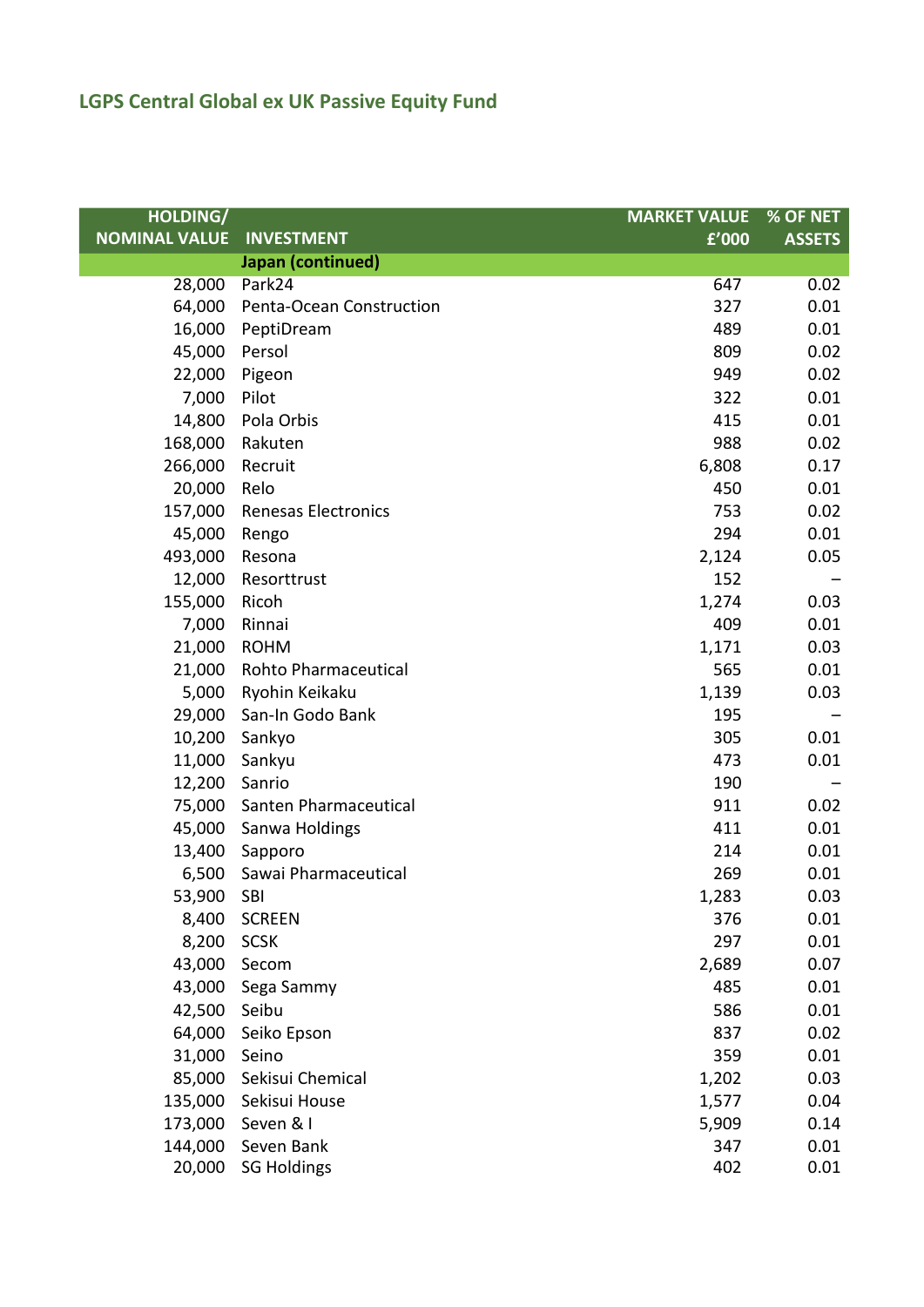| <b>HOLDING/</b>      |                                | <b>MARKET VALUE</b> | % OF NET      |
|----------------------|--------------------------------|---------------------|---------------|
| <b>NOMINAL VALUE</b> | <b>INVESTMENT</b>              | £'000               | <b>ASSETS</b> |
|                      | Japan (continued)              |                     |               |
| 30,200               | Sharp                          | 471                 | 0.01          |
| 9,800                | Shiga Bank                     | 193                 |               |
| 29,900               | Shikoku Electric Power         | 299                 | 0.01          |
| 7,000                | Shima Seiki                    | 237                 | 0.01          |
| 10,200               | Shimachu                       | 253                 | 0.01          |
| 60,000               | Shimadzu                       | 1,440               | 0.04          |
| 6,000                | Shimamura                      | 436                 | 0.01          |
| 18,000               | Shimano                        | 2,225               | 0.05          |
| 142,000              | Shimizu                        | 993                 | 0.02          |
| 91,000               | Shin-Etsu Chemical             | 6,181               | 0.15          |
| 34,000               | Shinsei Bank                   | 426                 | 0.01          |
| 63,600               | Shionogi                       | 3,187               | 0.08          |
| 88,000               | Shiseido                       | 5,220               | 0.13          |
| 119,000              | Shizuoka Bank                  | 819                 | 0.02          |
| 2,000                | Shochiku                       | 187                 |               |
| 33,000               | Showa Denko                    | 1,395               | 0.03          |
| 42,000               | Showa Shell Sekiyu             | 682                 | 0.02          |
| 31,800               | <b>SKY Perfect JSAT</b>        | 118                 |               |
| 43,000               | Skylark                        | 488                 | 0.01          |
| 12,800               | <b>SMC</b>                     | 3,141               | 0.08          |
| 191,000              | SoftBank                       | 14,784              | 0.36          |
| 16,000               | <b>Sohgo Security Services</b> | 540                 | 0.01          |
| 275,000              | Sojitz                         | 759                 | 0.02          |
| 79,000               | Sompo Japan Nipponkoa          | 2,580               | 0.06          |
| 284,000              | Sony                           | 13,347              | 0.33          |
| 41,000               | Sony Financial                 | 693                 | 0.02          |
| 18,400               | Sotetsu                        | 471                 | 0.01          |
|                      | 20,000 Square-Enix             | 633                 | 0.02          |
| 37,000               | <b>Stanley Electric</b>        | 969                 | 0.02          |
| 37,500               | <b>Start Today</b>             | 870                 | 0.02          |
| 138,000              | Subaru                         | 3,238               | 0.08          |
| 10,000               | Sugi                           | 377                 | 0.01          |
| 59,000               | <b>SUMCO</b>                   | 656                 | 0.02          |
| 6,800                | Sumitmo Bakelite               | 234                 | 0.01          |
| 260,000              | Sumitomo                       | 3,325               | 0.08          |
| 338,000              | <b>Sumitomo Chemical</b>       | 1,517               | 0.04          |
| 43,000               | Sumitomo Dainippon Pharma      | 757                 | 0.02          |
| 178,000              | Sumitomo Electric Industries   | 2,141               | 0.05          |
| 26,200               | <b>Sumitomo Forestry</b>       | 349                 | 0.01          |
| 25,800               | Sumitomo Heavy Industries      | 706                 | 0.02          |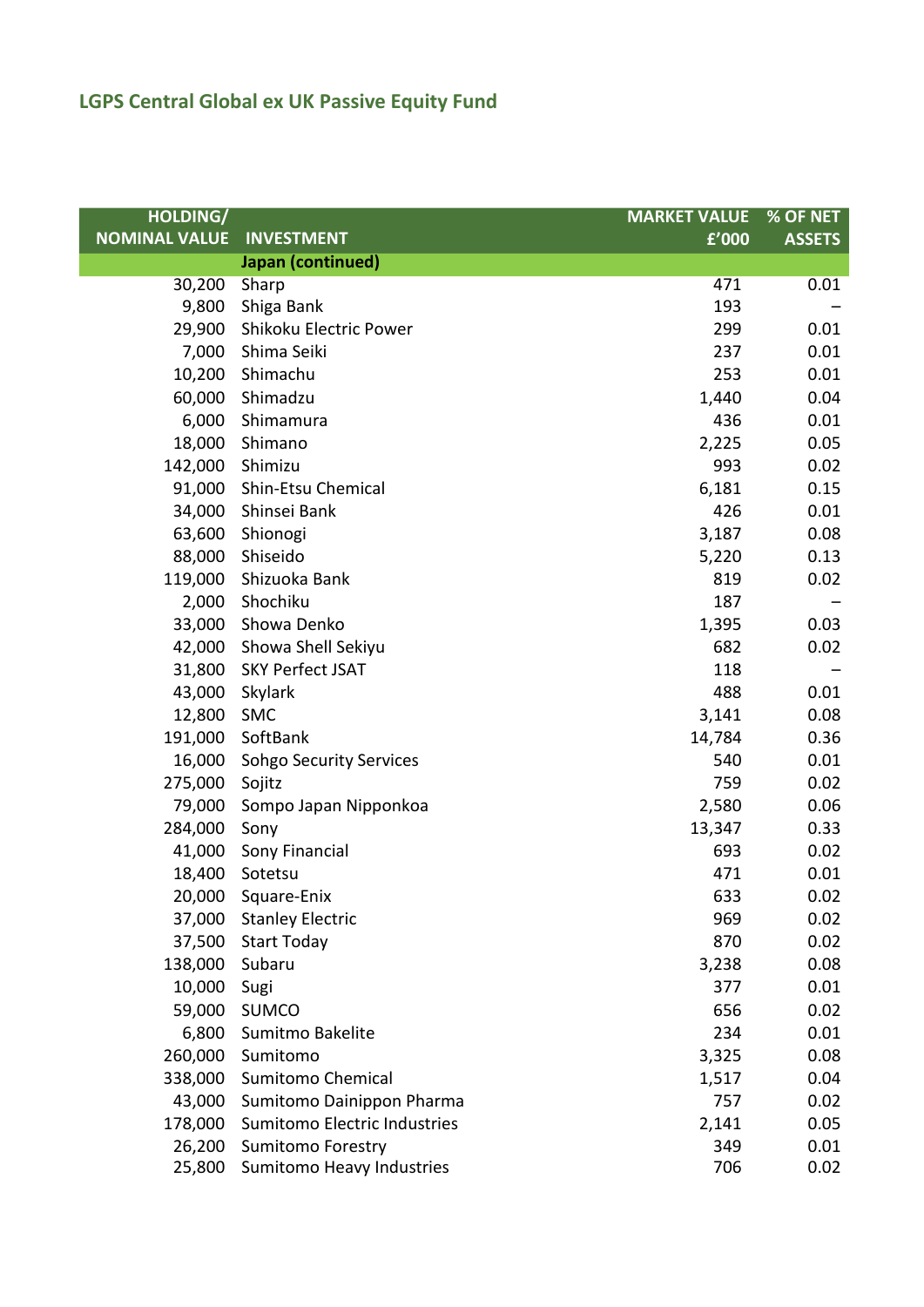| <b>HOLDING/</b>      |                                  | <b>MARKET VALUE</b> | % OF NET      |
|----------------------|----------------------------------|---------------------|---------------|
| <b>NOMINAL VALUE</b> | <b>INVESTMENT</b>                | f'000               | <b>ASSETS</b> |
|                      | Japan (continued)                |                     |               |
| 51,000               | <b>Sumitomo Metal Mining</b>     | 1,372               | 0.03          |
| 300,000              | Sumitomo Mitsui Financial        | 9,286               | 0.23          |
| 87,000               | Sumitomo Mitsui Trust            | 2,746               | 0.07          |
| 7,800                | Sumitomo Osaka Cement            | 248                 | 0.01          |
| 97,000               | Sumitomo Realty & Development    | 2,671               | 0.07          |
| 42,000               | Sumitomo Rubber Industries       | 482                 | 0.01          |
| 15,000               | Sundrug                          | 411                 | 0.01          |
| 27,000               | Suntory Beverage & Food          | 877                 | 0.02          |
| 46,000               | Suruga Bank                      | 176                 |               |
| 20,990               | Suzuken                          | 762                 | 0.02          |
| 92,000               | Suzuki Motor                     | 4,042               | 0.10          |
| 43,000               | Sysmex                           | 2,839               | 0.07          |
| 131,000              | T&D                              | 1,658               | 0.04          |
| 23,000               | Tadano                           | 205                 | 0.01          |
| 30,500               | Taiheiyo Cement                  | 732                 | 0.02          |
| 47,000               | Taisei                           | 1,640               | 0.04          |
| 10,000               | <b>Taisho Pharmaceutical</b>     | 937                 | 0.02          |
| 34,000               | Taiyo Nippon Sanso               | 390                 | 0.01          |
| 22,500               | Taiyo Yuden                      | 388                 | 0.01          |
| 37,100               | Takara                           | 418                 | 0.01          |
| 9,000                | Takara Bio                       | 191                 |               |
| 32,500               | Takashimaya                      | 420                 | 0.01          |
| 172,000              | <b>Takeda Pharmaceutical</b>     | 5,644               | 0.14          |
| 28,000               | <b>TDK</b>                       | 2,340               | 0.06          |
| 8,000                | TechnoPro                        | 381                 | 0.01          |
| 40,000               | Teijin                           | 587                 | 0.01          |
| 71,000               | Terumo                           | 3,221               | 0.08          |
| 23,400               | <b>THK</b>                       | 457                 | 0.01          |
| 17,000               | <b>TIS</b>                       | 651                 | 0.02          |
| 48,200               | Tobu Railway                     | 1,092               | 0.03          |
| 42,000               | Toda                             | 232                 | 0.01          |
| 28,000               | Toho                             | 674                 | 0.02          |
| 20,200               | <b>Toho Gas</b>                  | 588                 | 0.01          |
| 109,000              | <b>Tohoku Electric Power</b>     | 1,134               | 0.03          |
| 44,000               | Tokai Carbon                     | 662                 | 0.02          |
| 11,000               | Tokai Rika                       | 178                 |               |
| 51,900               | Tokai Tokyo Financial            | 228                 | 0.01          |
| 152,000              | <b>Tokio Marine</b>              | 5,785               | 0.14          |
| 15,000               | Tokuyama                         | 312                 | 0.01          |
| 3,800                | <b>Tokyo Broadcasting System</b> | 61                  |               |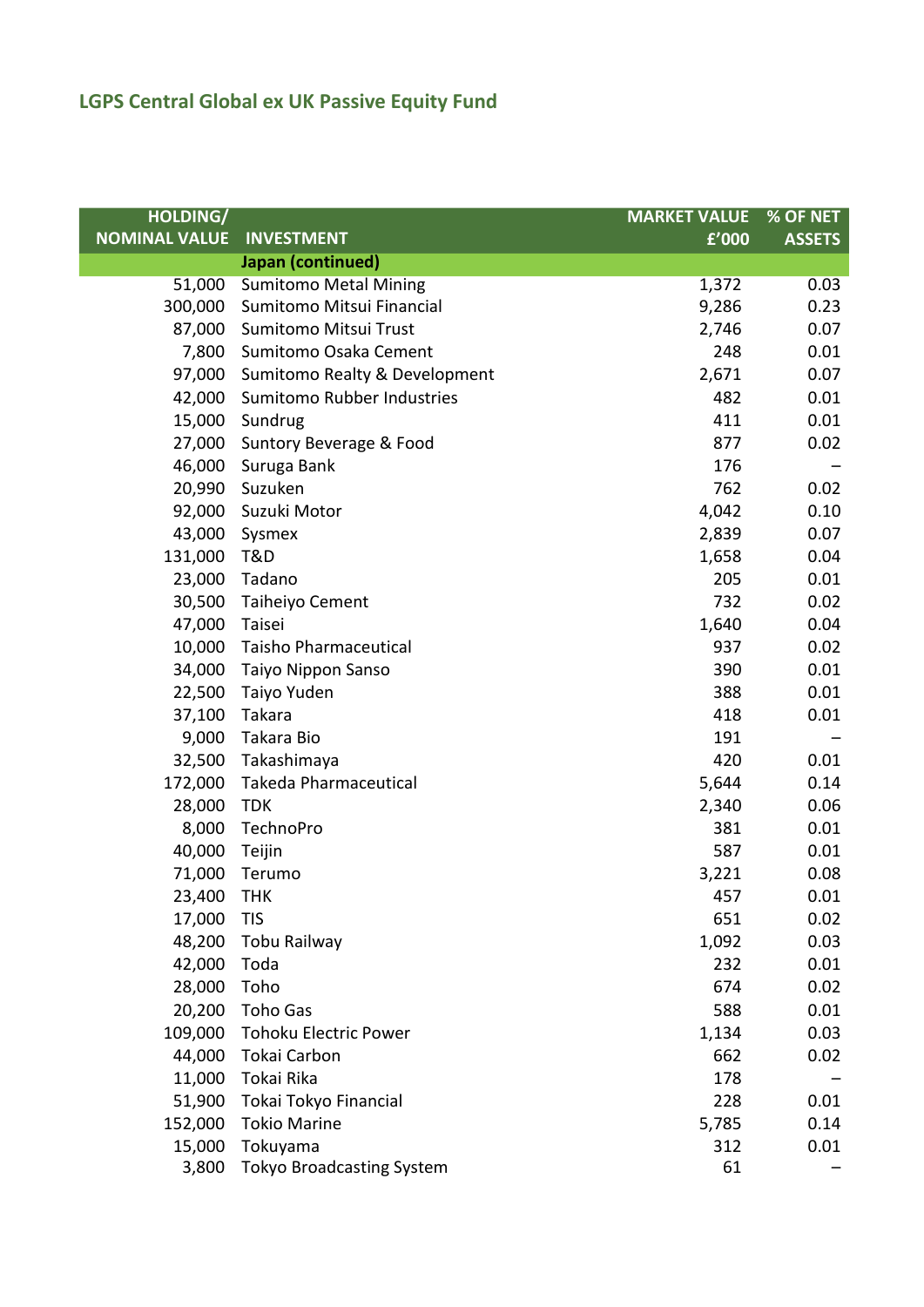| <b>HOLDING/</b>      |                                  | <b>MARKET VALUE</b> | % OF NET      |
|----------------------|----------------------------------|---------------------|---------------|
| <b>NOMINAL VALUE</b> | <b>INVESTMENT</b>                | £'000               | <b>ASSETS</b> |
|                      | Japan (continued)                |                     |               |
| 9,500                | <b>Tokyo Century</b>             | 452                 | 0.01          |
| 352,000              | <b>Tokyo Electric Power</b>      | 1,324               | 0.03          |
| 35,000               | Tokyo Electron                   | 3,687               | 0.09          |
| 97,600               | <b>Tokyo Gas</b>                 | 1,837               | 0.04          |
| 47,000               | Tokyo Tatemono                   | 439                 | 0.01          |
| 116,500              | Tokyu                            | 1,634               | 0.04          |
| 135,000              | Tokyu Fudosan                    | 722                 | 0.02          |
| 18,000               | Topcon                           | 252                 | 0.01          |
| 3,500                | <b>Toppan Forms</b>              | 26                  |               |
| 62,000               | <b>Toppan Printing</b>           | 762                 | 0.02          |
| 355,000              | <b>Toray Industries</b>          | 2,045               | 0.05          |
| 132,000              | Toshiba                          | 2,927               | 0.07          |
| 7,000                | Toshiba Plant Systems & Services | 115                 |               |
| 71,500               | Tosoh                            | 843                 | 0.02          |
| 33,000               | Toto                             | 1,049               | 0.03          |
| 27,000               | Toyo Seikan                      | 429                 | 0.01          |
|                      | 20,600 Toyo Suisan Kaisha        | 612                 | 0.01          |
| 24,000               | Toyo Tire & Rubber               | 331                 | 0.01          |
| 17,400               | Toyobo                           | 226                 | 0.01          |
| 16,000               | Toyoda Gosei                     | 303                 | 0.01          |
| 12,600               | Toyota Boshoku                   | 180                 |               |
| 35,000               | Toyota Industries                | 1,586               | 0.04          |
| 569,000              | <b>Toyota Motor</b>              | 27,248              | 0.67          |
| 50,000               | Toyota Tsusho                    | 1,446               | 0.04          |
| 25,700               | <b>Trend Micro</b>               | 1,265               | 0.03          |
| 9,000                | TS Tech                          | 238                 | 0.01          |
| 12,900               | Tsumura                          | 341                 | 0.01          |
| 9,000                | Tsuruha                          | 850                 | 0.02          |
| 2,100                | TV Asahi                         | 31                  |               |
| 22,700               | Ube Industries                   | 474                 | 0.01          |
| 13,000               | <b>ULVAC</b>                     | 374                 | 0.01          |
| 86,000               | Unicharm                         | 2,180               | 0.05          |
| 24,900               | Ushio                            | 262                 | 0.01          |
| 53,000               | <b>USS</b>                       | 754                 | 0.02          |
| 12,500               | Wacoal                           | 275                 | 0.01          |
| 8,000                | Welcia                           | 347                 | 0.01          |
| 42,000               | West Japan Railway               | 2,244               | 0.05          |
| 530,000              | Yahoo Japan                      | 1,456               | 0.04          |
| 27,000               | Yakult Honsha                    | 1,695               | 0.04          |
| 161,700              | Yamada Denki                     | 626                 | 0.02          |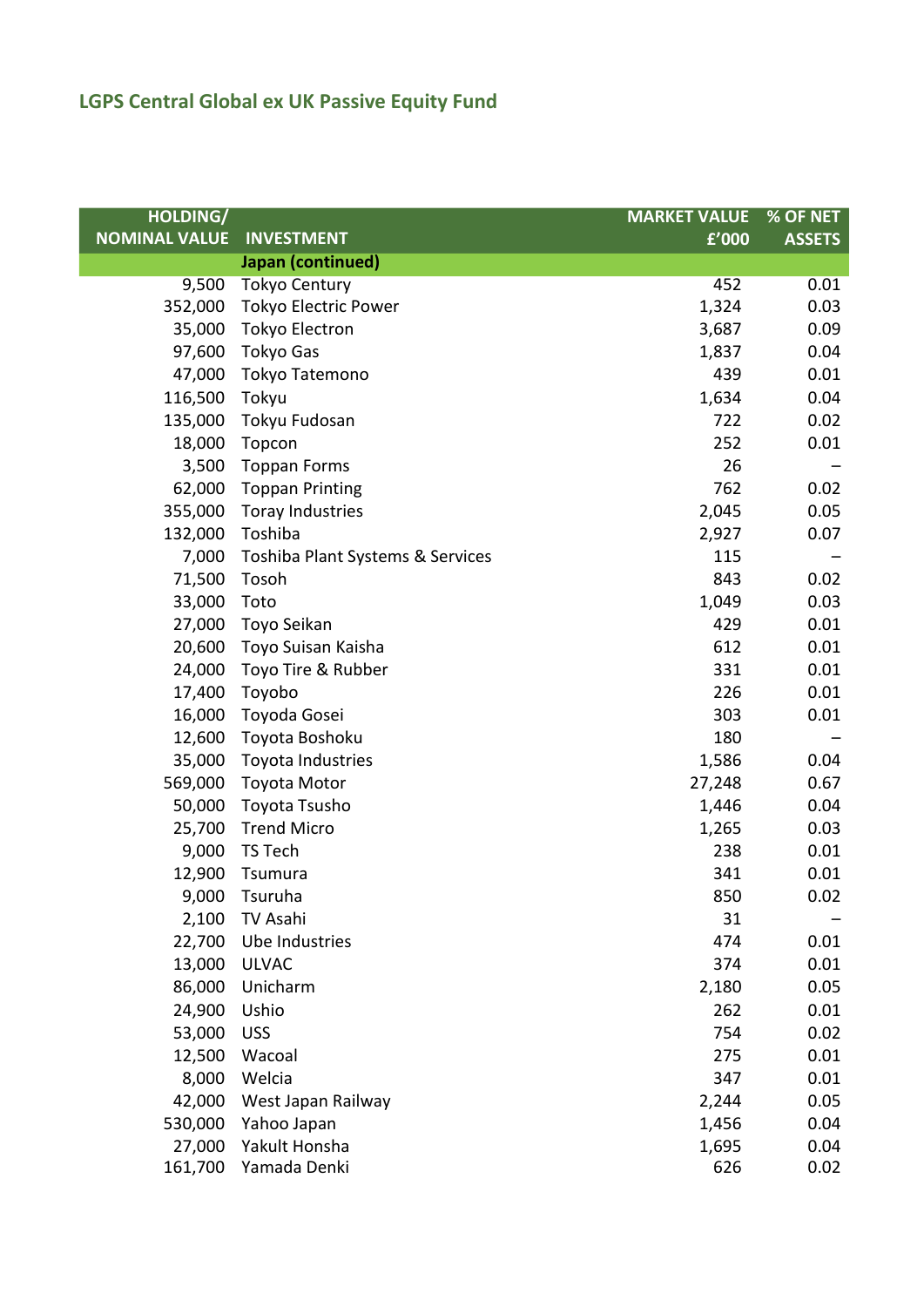| <b>HOLDING/</b>      |                            | <b>MARKET VALUE</b> | % OF NET      |
|----------------------|----------------------------|---------------------|---------------|
| <b>NOMINAL VALUE</b> | <b>INVESTMENT</b>          | £'000               | <b>ASSETS</b> |
|                      | Japan (continued)          |                     |               |
| 47,000               | Yamaguchi Financial        | 393                 | 0.01          |
| 37,000               | Yamaha                     | 1,501               | 0.04          |
| 66,000               | Yamaha Motor               | 1,417               | 0.03          |
| 76,000               | Yamato                     | 1,789               | 0.04          |
| 8,500                | Yamato Kogyo               | 201                 |               |
| 28,000               | Yamazaki Baking            | 429                 | 0.01          |
| 4,000                | Yaoko                      | 187                 |               |
| 59,000               | Yaskawa Electric           | 1,344               | 0.03          |
| 49,000               | Yokogawa Electric          | 795                 | 0.02          |
| 24,000               | Yokohama Rubber            | 396                 | 0.01          |
| 10,000               | Zenkoku Hosho              | 307                 | 0.01          |
| 19,000               | Zensho                     | 287                 | 0.01          |
| 34,000               | Zeon                       | 274                 | 0.01          |
|                      |                            | 683,271             | 16.67         |
|                      | <b>Luxembourg 0.21%</b>    |                     |               |
| 151,000              | ArcelorMittal              | 3,604               | 0.09          |
| 2,800                | <b>Eurofins Scientific</b> | 1,219               | 0.03          |
| 125,750              | L'Occitane International   | 173                 |               |
| 9,035                | <b>RTL</b>                 | 495                 | 0.01          |
| 90,000               | <b>SES</b>                 | 1,515               | 0.04          |
| 120,000              | Tenaris                    | 1,542               | 0.04          |
|                      |                            | 8,548               | 0.21          |
|                      |                            |                     |               |
|                      | <b>Macau 0.11%</b>         |                     |               |
| 454,000              | Macau Legend Development   | 63                  |               |
| 200,000              | <b>MGM China</b>           | 243                 | 0.01          |
| 789,200              | Sands China                | 2,738               | 0.07          |
| 570,000              | SJM                        | 403                 | 0.01          |
| 480,000              | Wynn Macau                 | 847                 | 0.02          |
|                      |                            | 4,294               | 0.11          |
|                      | <b>Netherlands 1.85%</b>   |                     |               |
| 22,000               | <b>Aalberts Industries</b> | 719                 | 0.02          |
| 114,000              | <b>ABN AMRO</b>            | 2,381               | 0.06          |
| 435,000              | Aegon                      | 2,164               | 0.05          |
| 66,000               | Akzo Nobel                 | 4,735               | 0.12          |
| 170,000              | Altice series 'A' shares   | 351                 | 0.01          |
| 33,000               | Altice series 'B' shares   | 62                  |               |
| 104,000              | ASML                       | 14,904              | 0.36          |
|                      |                            |                     |               |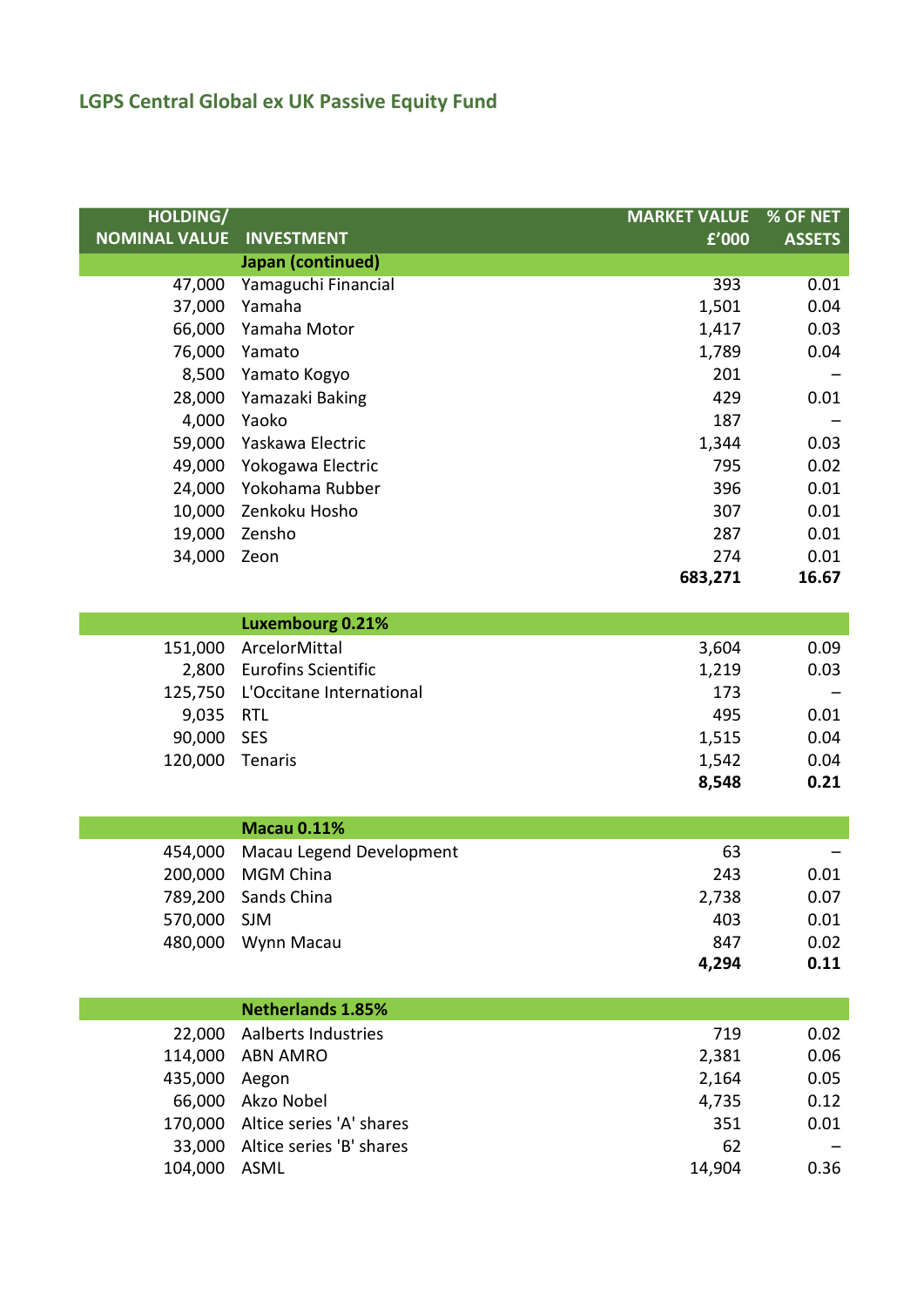l

| HOLDING/             |                                | <b>MARKET VALUE</b> | % OF NET      |
|----------------------|--------------------------------|---------------------|---------------|
| <b>NOMINAL VALUE</b> | <b>INVESTMENT</b>              | f'000               | <b>ASSETS</b> |
|                      | <b>Netherlands (continued)</b> |                     |               |
|                      | 35,000 ASR Nederland           | 1,280               | 0.03          |
| 18,709               | <b>Boskalis Westminster</b>    | 452                 | 0.01          |
| 27,000               | <b>EXOR</b>                    | 1,389               | 0.03          |
| 23,000               | Gemalto                        | 1,028               | 0.03          |
| 10,000               | GrandVision                    | 189                 | 0.00          |
| 63,000               | Heineken                       | 4,532               | 0.11          |
| 26,000               | Heineken Holding               | 1,806               | 0.04          |
| 1,023,000            | <b>ING</b>                     | 10,191              | 0.25          |
| 800,000              | Koninklijke                    | 1,619               | 0.04          |
| 305,000              | Koninklijke Ahold Delhaize     | 5,365               | 0.13          |
| 46,000               | Koninklijke DSM                | 3,738               | 0.09          |
| 243,000              | Koninklijke Philips            | 8,492               | 0.21          |
| 85,000               | <b>NN</b>                      | 2,909               | 0.07          |
| 22,700               | <b>NXP Semiconductors</b>      | 1,487               | 0.04          |
| 28,000               | <b>OCI</b>                     | 686                 | 0.02          |
| 30,000               | Randstad                       | 1,228               | 0.03          |
| 28,000               | Signify                        | 556                 | 0.01          |
| 15,117 Vopak         |                                | 571                 | 0.01          |
| 72,000               | <b>Wolters Kluwer</b>          | 3,442               | 0.08          |
|                      |                                | 76,276              | 1.85          |
|                      | <b>New Zealand 0.26%</b>       |                     |               |

|         | New Zealand U.Z6%              |        |      |
|---------|--------------------------------|--------|------|
| 200,000 | Air New Zealand                | 311    | 0.01 |
| 304,500 | Auckland International Airport | 1,107  | 0.03 |
| 262,600 | <b>Contact Energy</b>          | 778    | 0.02 |
| 182,800 | Fisher & Paykel Healthcare     | 1,388  | 0.03 |
| 280,100 | <b>Fletcher Building</b>       | 931    | 0.02 |
| 378,201 | Kiwi Property                  | 267    | 0.01 |
| 230,000 | Mercury NZ                     | 392    | 0.01 |
| 447,900 | <b>Meridian Energy</b>         | 731    | 0.02 |
| 135,000 | <b>Ryman Healthcare</b>        | 956    | 0.02 |
| 270,000 | Sky City Entertainment         | 550    | 0.01 |
| 663,600 | Spark New Zealand              | 1,349  | 0.03 |
| 245,800 | The A2 Milk                    | 1,402  | 0.03 |
| 29,000  | Xero                           | 788    | 0.02 |
|         |                                | 10,950 | 0.26 |

|            | Norway 0.54%   |     |      |
|------------|----------------|-----|------|
| 3,000 Aker |                | 207 | 0.01 |
|            | 27,000 Aker BP | 878 | 0.02 |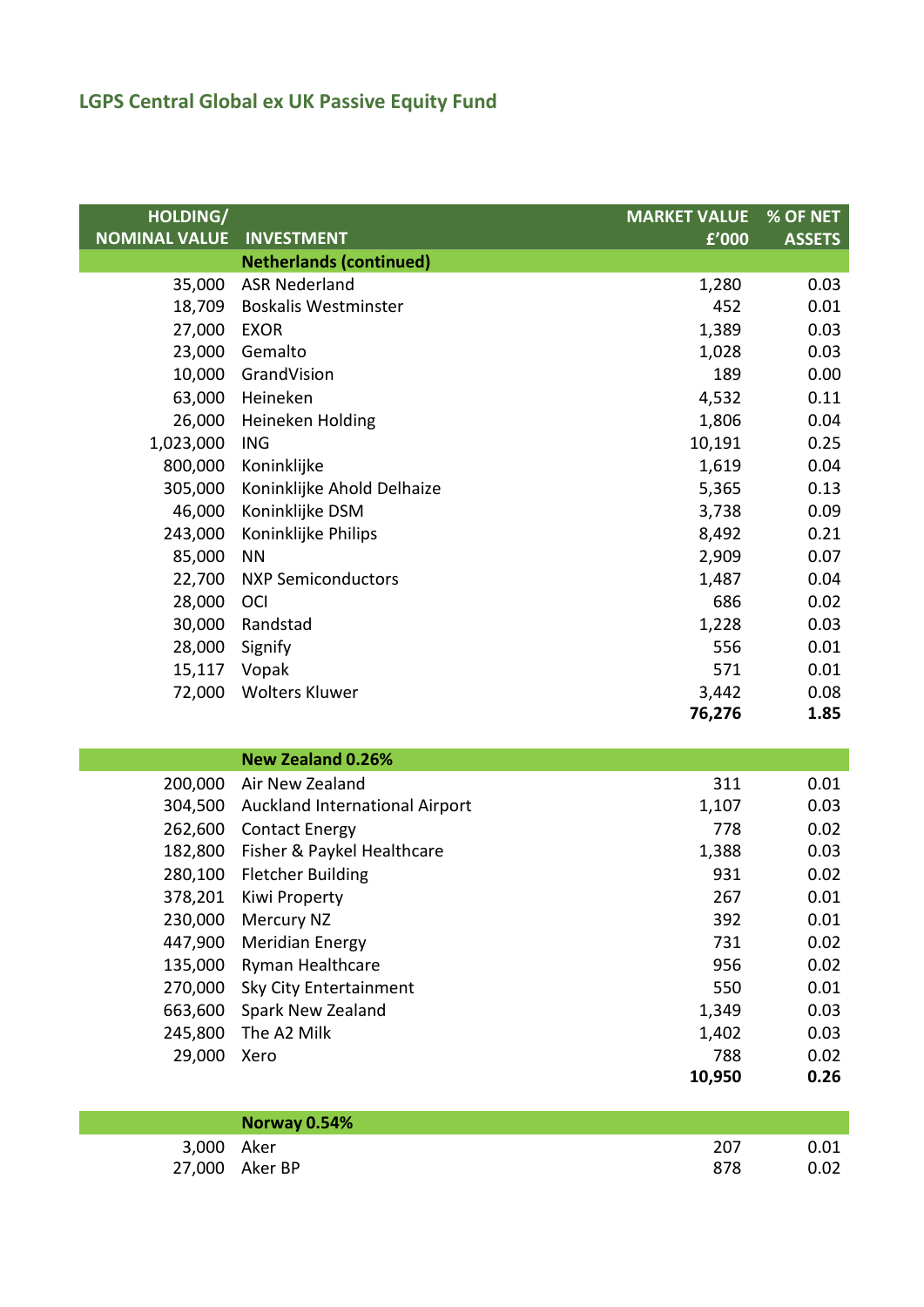| HOLDING/             |                                          | <b>MARKET VALUE</b> | % OF NET      |
|----------------------|------------------------------------------|---------------------|---------------|
| <b>NOMINAL VALUE</b> | <b>INVESTMENT</b>                        | f'000               | <b>ASSETS</b> |
|                      | <b>Norway (continued)</b>                |                     |               |
| 280,000              | <b>DNB</b>                               | 4,515               | 0.11          |
| 261,000              | Equinor                                  | 5,641               | 0.14          |
| 38,041               | <b>Gjensidige Forsikring</b>             | 491                 | 0.01          |
| 103,000              | <b>Marine Harvest</b>                    | 1,828               | 0.04          |
| 375,000              | Norsk Hydro                              | 1,724               | 0.04          |
| 209,000              | Orkla                                    | 1,353               | 0.03          |
| 21,000               | Schibsted 'A' shares                     | 604                 | 0.01          |
| 25,000               | Schibsted 'B' shares                     | 664                 | 0.02          |
| 182,000              | Telenor                                  | 2,727               | 0.07          |
| 44,000               | Yara International                       | 1,654               | 0.04          |
|                      |                                          | 22,286              | 0.54          |
|                      | <b>Peru 0.01%</b>                        |                     |               |
| 7,000                | Southern Copper                          | 232                 | 0.01          |
|                      |                                          |                     |               |
|                      | <b>Poland 0.25%</b>                      |                     |               |
| 40,000               | <b>Bank Pekao</b>                        | 884                 | 0.02          |
| 6,000                | Bank Zachodni WBK                        | 469                 | 0.01          |
| 2,996                | <b>BRE Bank</b>                          | 279                 | 0.01          |
| 17,000               | CD Projekt Red                           | 661                 | 0.02          |
| 47,585               | <b>Cyfrowy Polsat</b>                    | 219                 | 0.01          |
| 20,000               | Dino Polska                              | 414                 | 0.01          |
| 35,000               | <b>Grupa Lotos Rights</b>                | 546                 | 0.01          |
| 29,620               | <b>KGHM Polska Miedz</b>                 | 549                 | 0.01          |
| 250                  | <b>LPP</b>                               | 448                 | 0.01          |
| 159,013              | <b>PGE</b>                               | 315                 | 0.01          |
| 80,000               | Polski Koncern Naftowy Orlen             | 1,676               | 0.04          |
| 385,223              | Polskie Gornictwo Naftowe i Gazownictwo  | 518                 | 0.01          |
| 211,000              | Powszechna Kasa Oszczednosci Bank Polski | 1,875               | 0.05          |
| 138,000              | Powszechny Zaklad Ubezpieczen            | 1,139               | 0.03          |
|                      |                                          | 9,992               | 0.25          |
|                      | Portugal 0.11%                           |                     |               |
| 570,000              | <b>EDP Energias</b>                      | 1,613               | 0.04          |
| 129,000              | Galp Energia                             | 1,964               | 0.05          |
| 70,000               | Jeronimo Martins                         | 791                 | 0.02          |
|                      |                                          | 4,368               | 0.11          |
|                      |                                          |                     |               |
|                      | Russian 0.01%                            |                     |               |
| 16,000               | Yandex                                   | 404                 | 0.01          |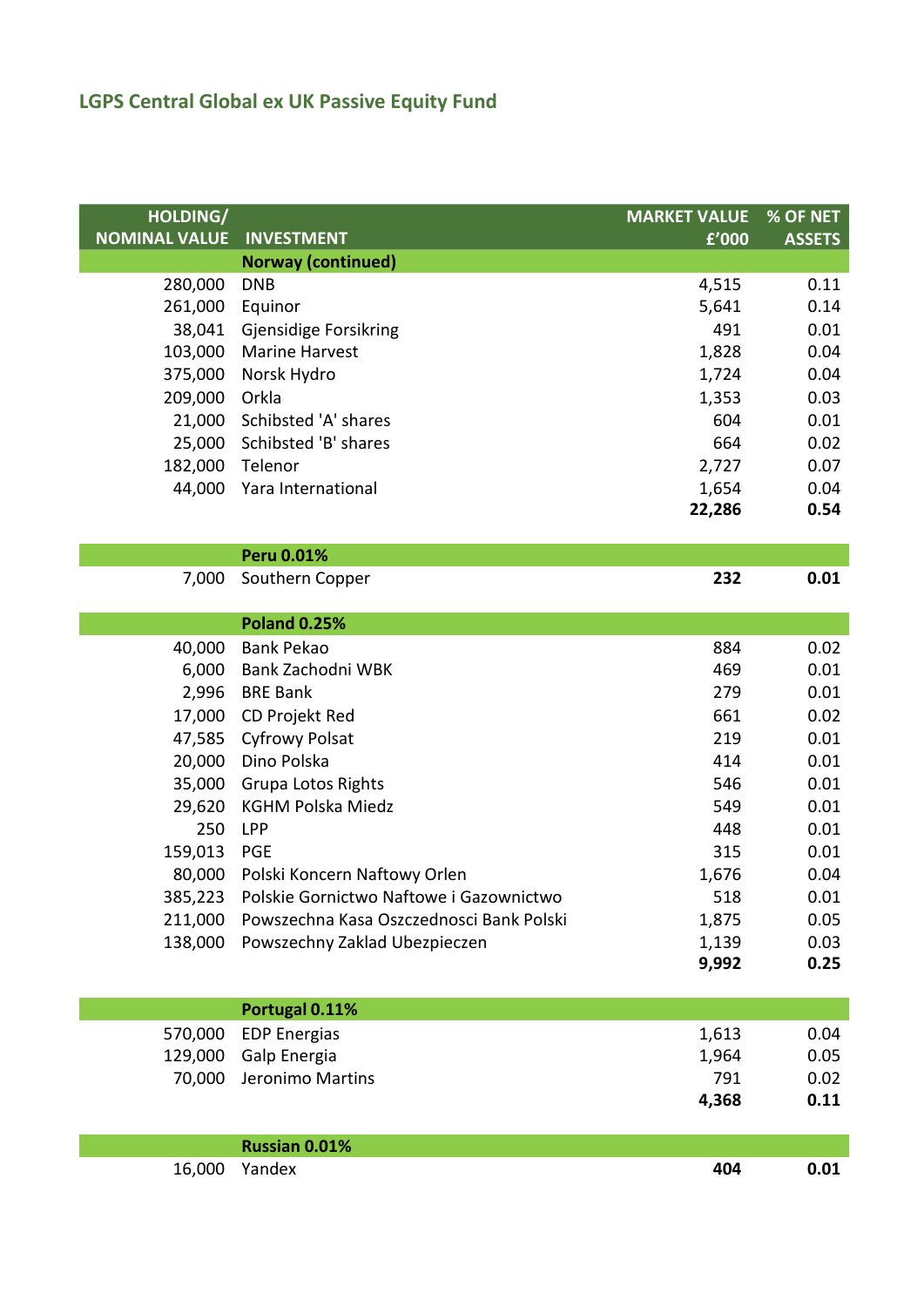| HOLDING/             |                                       | <b>MARKET VALUE</b> | % OF NET      |
|----------------------|---------------------------------------|---------------------|---------------|
| <b>NOMINAL VALUE</b> | <b>INVESTMENT</b>                     | £'000               | <b>ASSETS</b> |
|                      | Singapore 1.17%                       |                     |               |
| 781,400              | Ascendas Real Estate Investment Trust | 1,153               | 0.03          |
|                      | 70,000 BOC Aviation                   | 415                 | 0.01          |
| 850,245              | CapitaCommercial                      | 849                 | 0.02          |
| 850,000              | CapitaLand                            | 1,608               | 0.04          |
| 800,000              | <b>CapitaLand Mall Trust</b>          | 992                 | 0.02          |
| 172,100              | <b>City Developments</b>              | 878                 | 0.02          |
| 763,600              | ComfortDelGro                         | 1,037               | 0.03          |
| 613,000              | <b>DBS</b>                            | 8,969               | 0.22          |
| 2,000,000            | <b>Genting Singapore</b>              | 1,179               | 0.03          |
| 1,600,000            | Golden Agri-Resources                 | 225                 | 0.01          |
| 29,911               | Jardine Cycle & Carriage              | 537                 | 0.01          |
| 500,000              | Keppel                                | 1,953               | 0.05          |
| 84,000               | M1                                    | 99                  |               |
| 1,111,000            | Oversea-Chinese Banking               | 7,127               | 0.17          |
| 235,000              | SATS                                  | 686                 | 0.02          |
| 240,000              | Sembcorp Industries                   | 416                 | 0.01          |
|                      | 200,000 Sembcorp Marine               | 228                 | 0.01          |
| 63,000               | <b>SIA Engineering</b>                | 104                 |               |
| 185,000              | <b>Singapore Airlines</b>             | 1,010               | 0.02          |
| 273,300              | Singapore Exchange                    | 1,127               | 0.03          |
| 559,200              | <b>Singapore Post</b>                 | 352                 | 0.01          |
| 595,100              | <b>Singapore Press</b>                | 955                 | 0.02          |
| 550,000              | Singapore Technologies Engineering    | 1,096               | 0.03          |
| 2,527,800            | <b>Singapore Telecommunications</b>   | 4,582               | 0.11          |
| 229,700              | StarHub                               | 240                 | 0.01          |
| 640,600              | Suntec Real Estate Investment Trust   | 690                 | 0.02          |
| 435,000              | <b>United Overseas Bank</b>           | 6,597               | 0.16          |
| 180,000              | <b>UOL</b>                            | 696                 | 0.02          |
| 85,000               | Venture                               | 841                 | 0.02          |
| 600,000              | Wilmar International                  | 1,084               | 0.03          |
| 109,000              | Wing Tai                              | 119                 |               |
|                      |                                       | 47,844              | 1.17          |

|         | South Korea 4.72%                               |       |      |
|---------|-------------------------------------------------|-------|------|
|         | 10,700 Amorepacific                             | 1,931 | 0.05 |
|         | 10,000 Amorepacific Group                       | 644   | 0.02 |
|         | 3,000 Amorepacific non-voting preference shares | 282   | 0.01 |
|         | 6,186 BGF (Registered)                          | 40    |      |
| 1,700   | <b>BGF</b> retail                               | 241   | 0.01 |
| 100,000 | <b>BNK Financial</b>                            | 593   | 0.01 |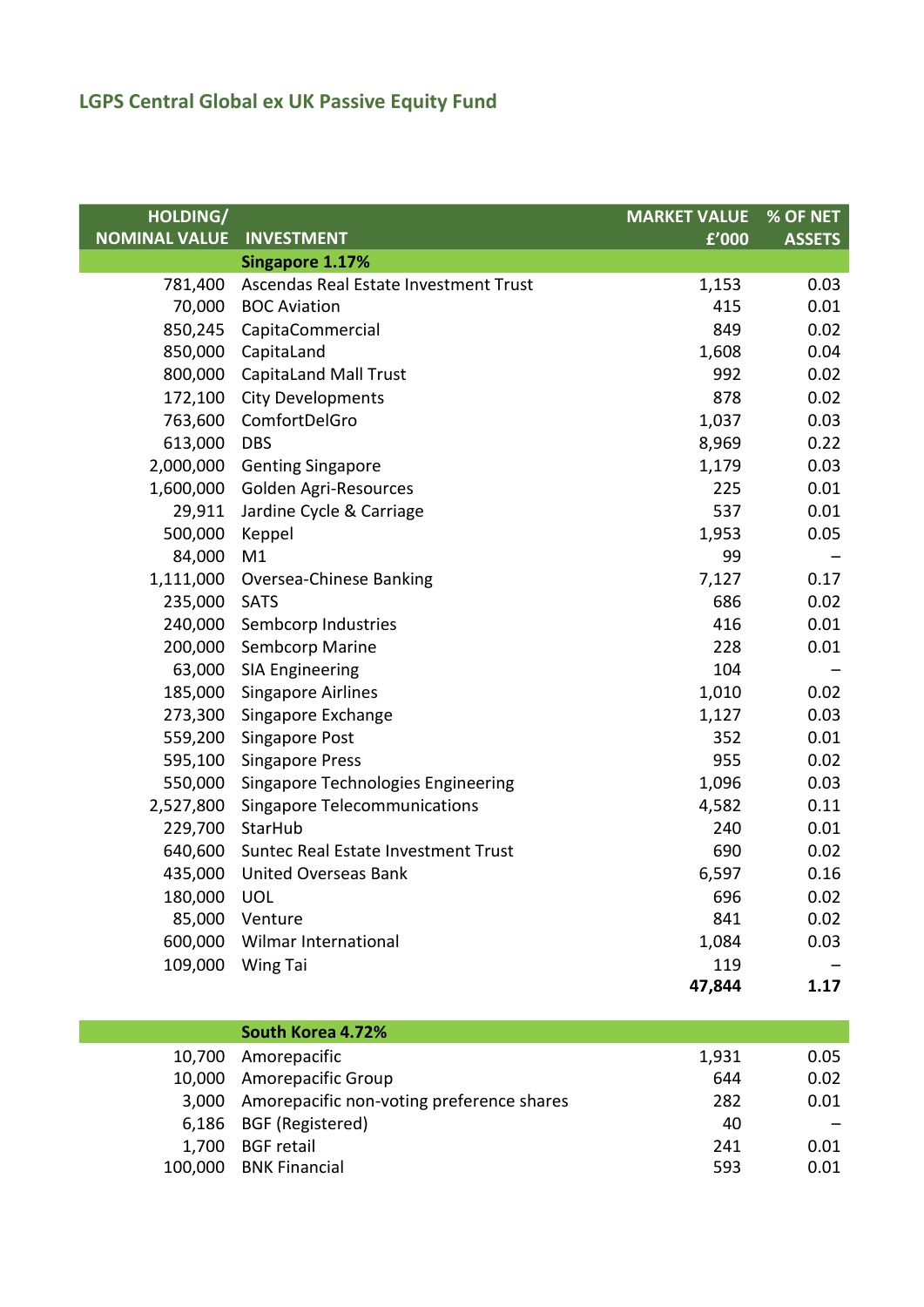| HOLDING/             |                                             | <b>MARKET VALUE</b> | $%$ OF NET    |
|----------------------|---------------------------------------------|---------------------|---------------|
| <b>NOMINAL VALUE</b> | <b>INVESTMENT</b>                           | f'000               | <b>ASSETS</b> |
|                      | <b>South Korea (continued)</b>              |                     |               |
| 26,400               | Celltrion                                   | 5,420               | 0.13          |
| 15,000               | <b>Celltrion Healthcare</b>                 | 956                 | 0.02          |
|                      | 24,376 Cheil Worldwide                      | 363                 | 0.01          |
| 4,400                | CJ                                          | 409                 | 0.01          |
| 2,600                | CJ CheilJedang                              | 599                 | 0.01          |
| 1,000                | CJ CheilJedang non-voting preference shares | 88                  |               |
| 2,500                | CJ Korea Express                            | 272                 | 0.01          |
| 3,600                | CJ O Shopping                               | 617                 | 0.02          |
| 19,000               | Coway                                       | 1,137               | 0.03          |
|                      | 10,000 Daelim Industrial                    | 570                 | 0.01          |
| 40,000               | Daewoo Engineering & Construction           | 163                 |               |
| 62,000               | <b>DGB Financial</b>                        | 435                 | 0.01          |
| 15,000               | Dongbu Insurance                            | 754                 | 0.02          |
| 9,300                | Dongsuh                                     | 135                 |               |
| 2,000                | Doosan                                      | 188                 | 0.00          |
| 20,000               | Doosan Heavy Industry                       | 205                 | 0.01          |
| 37,544               | Doosan Infracore                            | 254                 | 0.01          |
| 6,000                | E-Mart                                      | 861                 | 0.02          |
| 18,500               | GS                                          | 703                 | 0.02          |
| 18,200               | GS Engineering & Construction               | 657                 | 0.02          |
|                      | 10,000 GS Retail                            | 266                 | 0.01          |
| 97,000               | Hana Financial                              | 2,984               | 0.07          |
|                      | 27,300 Hankook Tire                         | 946                 | 0.02          |
|                      | 2,651 Hanmi Pharm                           | 915                 | 0.02          |
| 3,894                | Hanmi Science                               | 236                 | 0.01          |
|                      | 62,200 Hanon Systems                        | 544                 | 0.01          |
| 3,000                | Hanssem                                     | 159                 |               |
|                      | 30,600 Hanwha Chemical                      | 408                 | 0.01          |
| 97,000               | Hanwha Life Insurance                       | 354                 | 0.01          |
|                      | 11,244 Hanwha Techwin                       | 197                 | 0.00          |
| 11,657               | HDC Hyundai Development Co-Engineering &    |                     |               |
|                      | Construction                                | 410                 | 0.01          |
| 7,966                | Hite Jinro                                  | 93                  |               |
| 11,000               | <b>Hotel Shilla</b>                         | 821                 | 0.02          |
|                      | 3,142 Hyosung                               | 104                 |               |
| 1,020                | <b>Hyosung Advanced Materials</b>           | 99                  |               |
|                      | 726 Hyosung Chemical                        | 77                  |               |
| 2,124                | <b>Hyosung Heavy Industries</b>             | 87                  |               |
| 985                  | <b>Hyosung TNC</b>                          | 126                 |               |
|                      | 2,024 Hyundai Construction Equipment        | 171                 |               |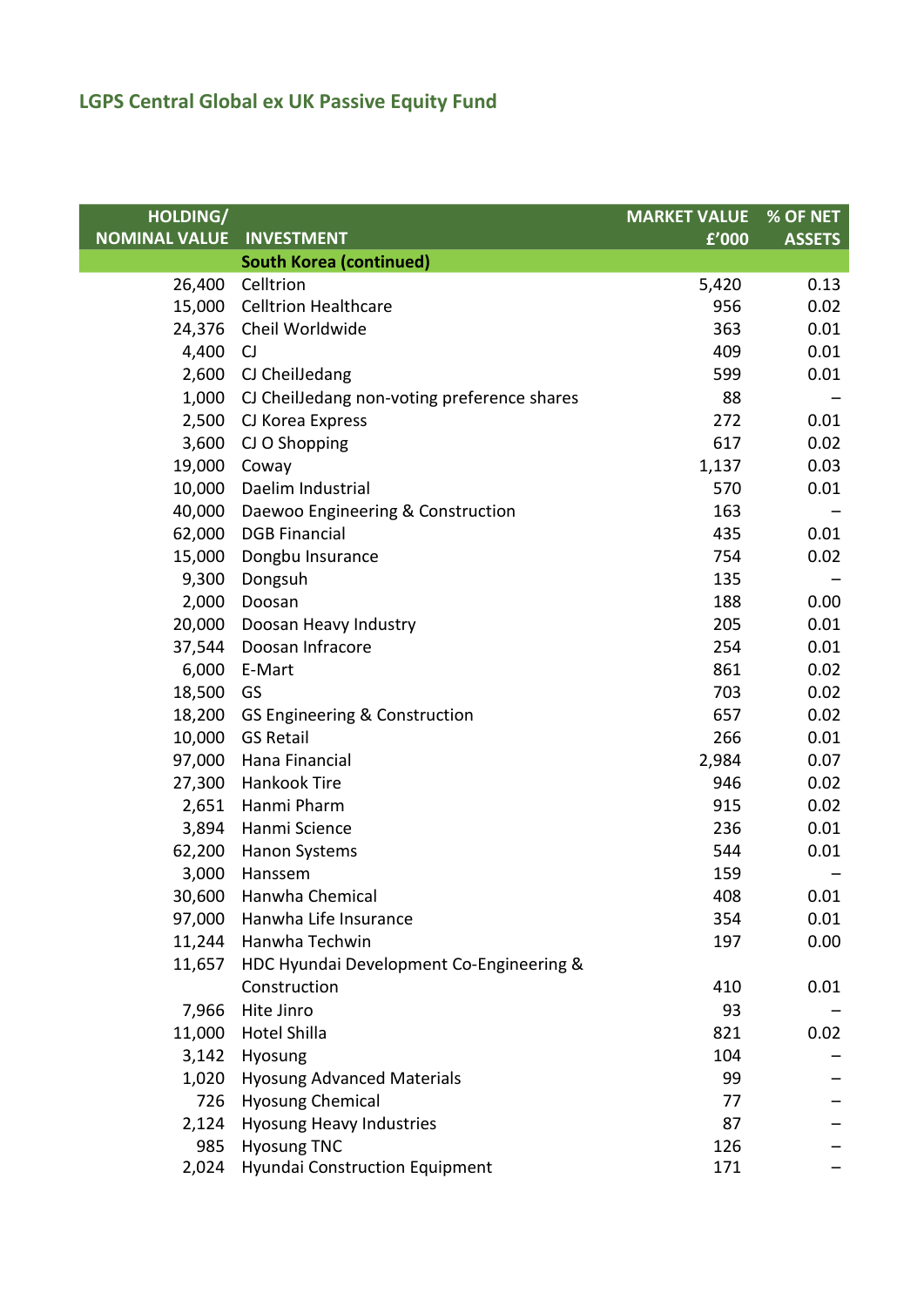| HOLDING/             |                                                  | <b>MARKET VALUE</b> | % OF NET      |
|----------------------|--------------------------------------------------|---------------------|---------------|
| <b>NOMINAL VALUE</b> | <b>INVESTMENT</b>                                | f'000               | <b>ASSETS</b> |
|                      | <b>South Korea (continued)</b>                   |                     |               |
| 6,000                | Hyundai Department Store                         | 412                 | 0.01          |
| 8,342                | Hyundai Development                              | 132                 |               |
| 25,900               | Hyundai Engineering & Construction               | 1,207               | 0.03          |
| 6,000                | Hyundai Glovis                                   | 537                 | 0.01          |
| 15,296               | Hyundai Heavy Industries                         | 1,417               | 0.03          |
| 22,500               | Hyundai Marine & Fire Insurance                  | 653                 | 0.02          |
| 2,888                | Hyundai Mipo Dockyard                            | 206                 | 0.01          |
| 21,400               | Hyundai Mobis                                    | 3,366               | 0.08          |
| 46,000               | Hyundai Motor                                    | 4,102               | 0.10          |
| 12,500               | Hyundai Motor cumulative preference shares       | 729                 | 0.02          |
| 8,500                | Hyundai Motor non-cumulative preference shares   | 460                 | 0.01          |
| 3,900                | Hyundai Robotics                                 | 1,091               | 0.03          |
| 27,400               | Hyundai Steel                                    | 1,068               | 0.03          |
| 5,400                | Hyundai Wia                                      | 158                 |               |
| 93,000               | Industrial Bank of Korea                         | 977                 | 0.02          |
| 16,900               | Kakao                                            | 1,390               | 0.03          |
| 40,300               | Kangwon Land                                     | 798                 | 0.02          |
| 134,000              | <b>KB Financial</b>                              | 5,012               | 0.12          |
| 1,900                | KCC                                              | 445                 | 0.01          |
| 7,000                | <b>KEPCO Plant Service &amp; Engineering</b>     | 165                 |               |
| 87,100               | Kia Motors                                       | 2,110               | 0.05          |
| 23,000               | Korea Aerospace Industries                       | 558                 | 0.01          |
| 86,400               | Korea Electric Power                             | 1,753               | 0.04          |
| 7,859                | Korea Gas                                        | 330                 | 0.01          |
| 13,900               | Korea Investment                                 | 730                 | 0.02          |
| 3,600                | Korea Zinc                                       | 1,084               | 0.03          |
| 18,570               | Korean Air Lines                                 | 360                 | 0.01          |
| 36,500               | KT&G                                             | 2,612               | 0.06          |
| 7,200                | Kumho Petro Chemical                             | 490                 | 0.01          |
| 30,000               | LG                                               | 1,504               | 0.04          |
| 15,800               | LG Chemical                                      | 3,987               | 0.10          |
| 3,000                | LG Chemical non-voting preference shares         | 418                 | 0.01          |
| 68,000               | LG Display                                       | 898                 | 0.02          |
| 38,300               | LG Electronics                                   | 1,880               | 0.05          |
| 5,000                | LG Electronics non-voting preference shares      | 103                 |               |
| 2,900                | LG Household & Health Care                       | 2,556               | 0.06          |
| 600                  | LG Household & Health Care non-voting preference |                     |               |
|                      | shares                                           | 332                 | 0.01          |
| 68,000               | LG Telecom                                       | 856                 | 0.02          |
| 20,557 Lotte         |                                                  | 811                 | 0.02          |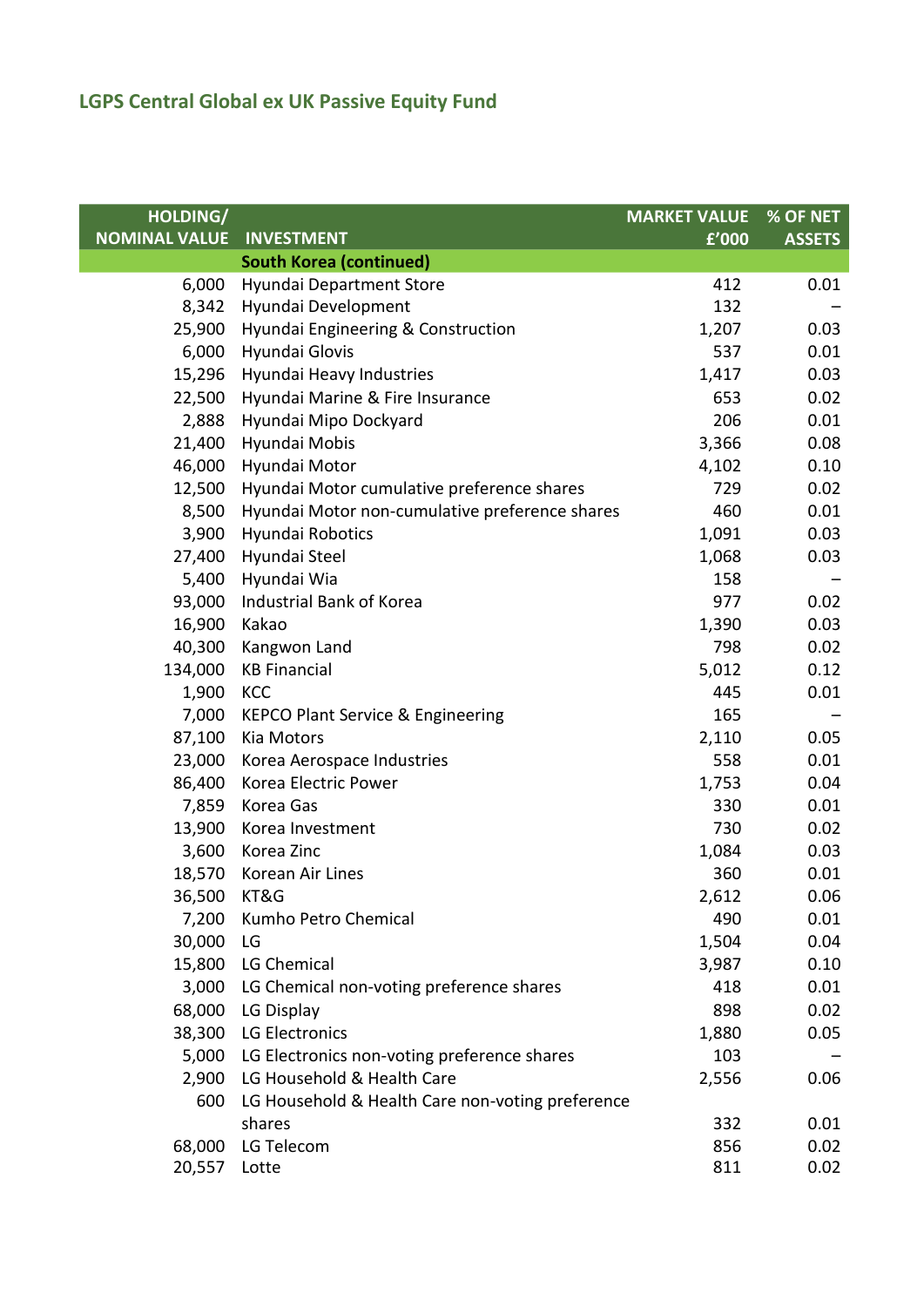| HOLDING/             |                                            | <b>MARKET VALUE</b> | % OF NET      |
|----------------------|--------------------------------------------|---------------------|---------------|
| <b>NOMINAL VALUE</b> | <b>INVESTMENT</b>                          | f'000               | <b>ASSETS</b> |
|                      | <b>South Korea (continued)</b>             |                     |               |
| 5,000                | <b>Lotte Chemical</b>                      | 959                 | 0.02          |
|                      | 4,972 Lotte Fine Chemical                  | 178                 |               |
|                      | 3,214 Lotte Shopping                       | 464                 | 0.01          |
| 4,779                | LS Cable                                   | 226                 | 0.01          |
| 12,500               | Mando                                      | 298                 | 0.01          |
| 143,400              | Mirae Asset Daewoo                         | 839                 | 0.02          |
| 75,200               | Mirae Asset Daewoo Preferred               | 222                 | 0.01          |
| 9,100                | <b>NAVER</b>                               | 4,498               | 0.11          |
| 6,000                | <b>NCSoft</b>                              | 1,829               | 0.04          |
| 6,000                | <b>Netmarble Games</b>                     | 475                 | 0.01          |
| 43,900               | NH Investment & Securities                 | 432                 | 0.01          |
| 4,520                | <b>NHN Entertainment</b>                   | 191                 | 0.00          |
| 995                  | NongShim                                   | 168                 |               |
| 7,000                | OCI                                        | 530                 | 0.01          |
| 6,000                | Orion                                      | 438                 | 0.01          |
| 600                  | Ottogi                                     | 309                 | 0.01          |
| 13,954               | Paradise                                   | 202                 | 0.00          |
| 23,100               | <b>POSCO</b>                               | 4,695               | 0.11          |
| 21,000               | Posco Daewoo                               | 304                 | 0.01          |
| 6,900                | S <sub>1</sub>                             | 435                 | 0.01          |
| 4,500                | <b>Samsung Biologics</b>                   | 1,661               | 0.04          |
| 28,400               | Samsung C&T                                | 2,543               | 0.06          |
|                      | 9,769 Samsung Card                         | 248                 | 0.01          |
|                      | 19,000 Samsung Electro Mechanics           | 1,819               | 0.04          |
|                      | 1,597,200 Samsung Electronics              | 51,289              | 1.25          |
| 283,400              | Samsung Electronics non-voting preference  |                     |               |
|                      | shares                                     | 7,406               | 0.18          |
|                      | 60,300 Samsung Engineering                 | 802                 | 0.02          |
| 11,000               | Samsung Fire & Marine                      | 2,156               | 0.05          |
| 800                  | Samsung Fire & Marine Insurance non-voting |                     |               |
|                      | preference shares                          | 101                 |               |
| 143,200              | Samsung Heavy Industries                   | 799                 | 0.02          |
| 21,000               | Samsung Life                               | 1,411               | 0.03          |
| 18,300               | Samsung SDI                                | 3,270               | 0.08          |
| 11,000               | <b>Samsung SDS</b>                         | 1,753               | 0.04          |
| 19,304               | <b>Samsung Securities</b>                  | 435                 | 0.01          |
| 154,500              | Shinhan Financial                          | 4,801               | 0.12          |
| 1,993                | Shinsegae                                  | 499                 | 0.01          |
| 18,000               | SillaJen                                   | 1,273               | 0.03          |
| 11,300               | SK C&C                                     | 2,238               | 0.05          |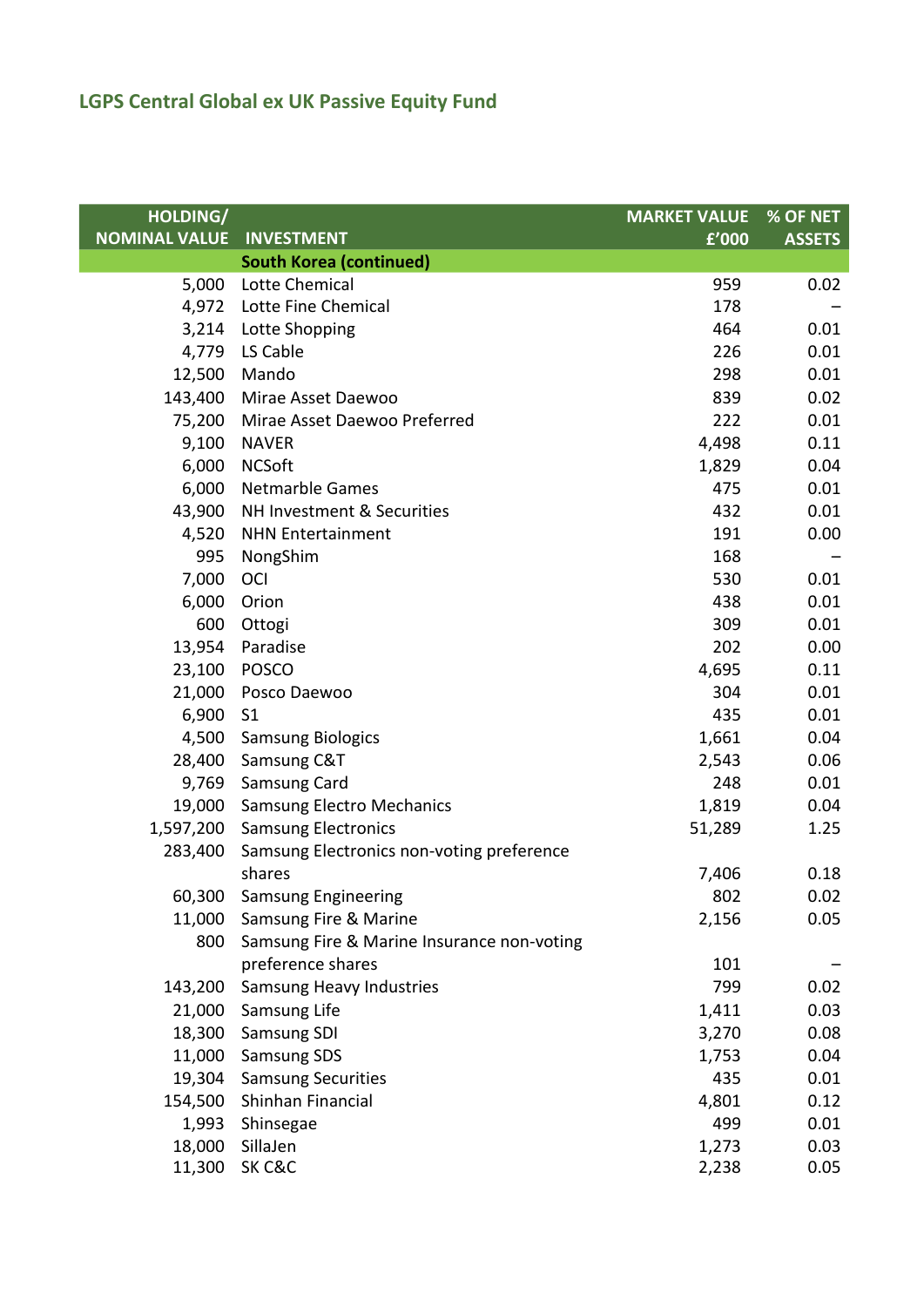| HOLDING/             |                                       | <b>MARKET VALUE</b> | % OF NET      |
|----------------------|---------------------------------------|---------------------|---------------|
| <b>NOMINAL VALUE</b> | <b>INVESTMENT</b>                     | f'000               | <b>ASSETS</b> |
|                      | <b>South Korea (continued)</b>        |                     |               |
| 181,000              | SK Hynix                              | 9,147               | 0.22          |
| 19,900               | <b>SK Innovation</b>                  | 2,951               | 0.07          |
| 70,000               | <b>SK Networks</b>                    | 266                 | 0.01          |
| 8,000                | SK Telecom                            | 1,560               | 0.04          |
| 5,459                | <b>SKC</b>                            | 161                 |               |
| 14,600               | S-Oil                                 | 1,378               | 0.03          |
| 168,200              | Woori Bank                            | 1,959               | 0.05          |
| 3,000                | Yuhan                                 | 502                 | 0.01          |
|                      |                                       | 195,331             | 4.72          |
|                      |                                       |                     |               |
|                      | <b>Spain 2.12%</b>                    |                     |               |
| 5,950                | Acciona                               | 413                 | 0.01          |
| 51,297               | Acerinox                              | 563                 | 0.01          |
| 63,657               | <b>ACS Actividades</b>                | 2,080               | 0.05          |
| 16,000               | Aena                                  | 2,128               | 0.05          |
| 107,000              | Amadeus IT                            | 7,626               | 0.19          |
| 1,748,000            | Banco Bilbao Vizcaya Argentaria       | 8,548               | 0.21          |
| 1,394,000            | Banco de Sabadell                     | 1,663               | 0.04          |
| 4,120,000            | <b>Banco Santander</b>                | 15,910              | 0.39          |
| 328,000              | <b>Bankia</b>                         | 987                 | 0.02          |
| 173,000              | Bankinter                             | 1,222               | 0.03          |
| 900,000              | CaixaBank                             | 3,157               | 0.08          |
| 38,000               | Cellnex Telecom                       | 765                 | 0.02          |
| 4,000                | Corporacion Financiera Alba           | 171                 |               |
| 38,000               | <b>EDP Renovaveis</b>                 | 295                 | 0.01          |
| 62,000               | <b>Enagas</b>                         | 1,283               | 0.03          |
| 88,000               | Endesa                                | 1,459               | 0.04          |
|                      | 119,500 Ferrovial                     | 1,902               | 0.05          |
| 9,000                | Fomento de Construcciones y Contratas | 104                 |               |
| 50,000               | Gamesa                                | 485                 | 0.01          |
| 85,000               | <b>Gas Natural</b>                    | 1,780               | 0.04          |
| 83,000               | Grifols 'A' shares                    | 1,793               | 0.04          |
| 60,000               | Grifols 'B' shares                    | 975                 | 0.02          |
| 11,000               | Grupo Financiero Banorte              | 367                 | 0.01          |
| 1,549,000            | Iberdrola                             | 8,744               | 0.21          |
| 277,000              | Inditex                               | 6,439               | 0.16          |
| 50,000               | Inmobiliaria Colonial                 | 398                 | 0.01          |
| 227,076              | Mapfre                                | 546                 | 0.01          |
| 52,200               | Mediaset Espana                       | 292                 | 0.01          |
| 84,000               | <b>Merlin Properties</b>              | 874                 | 0.02          |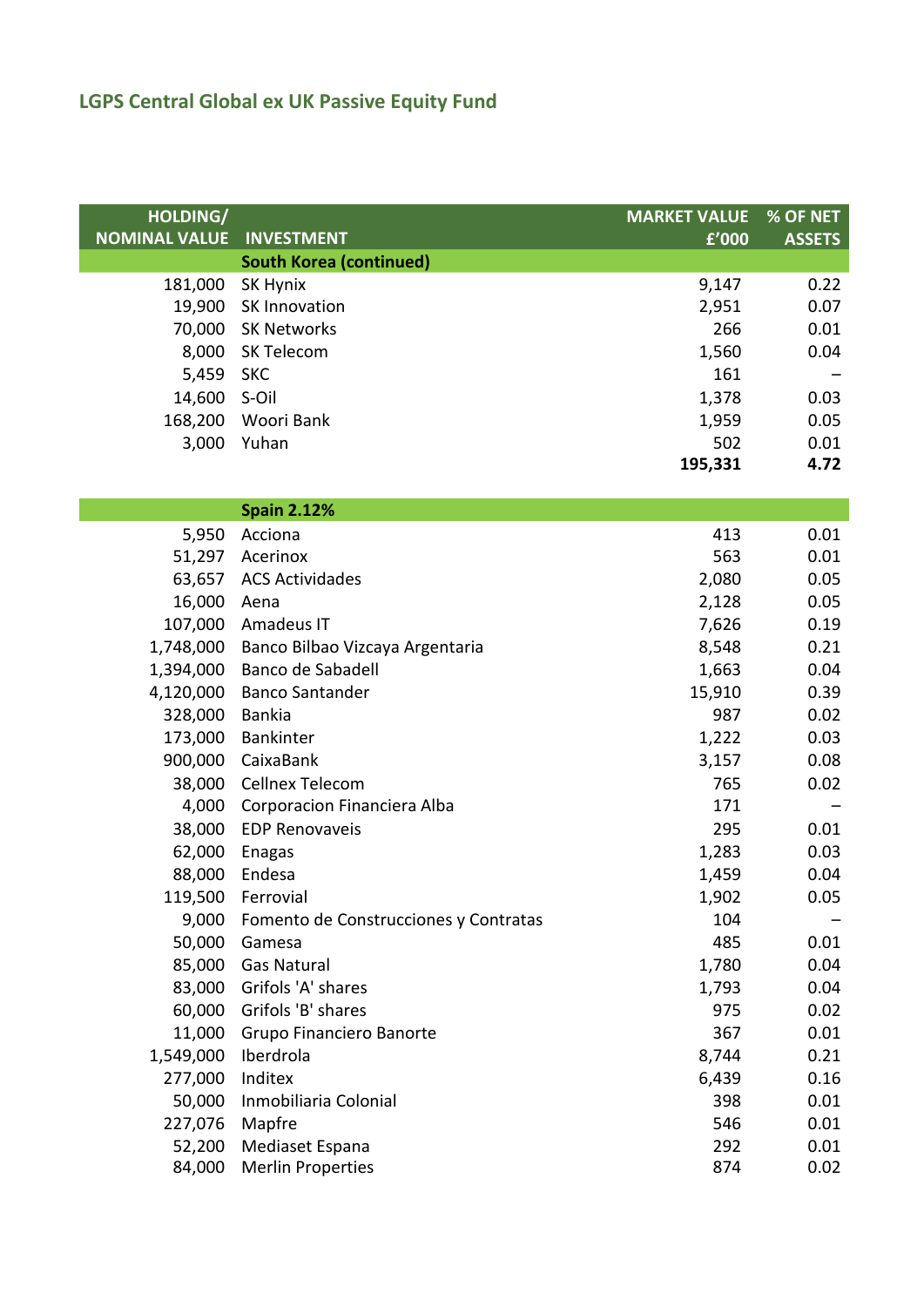| HOLDING/             |                                                 | <b>MARKET VALUE</b> | % OF NET      |
|----------------------|-------------------------------------------------|---------------------|---------------|
| <b>NOMINAL VALUE</b> | <b>INVESTMENT</b>                               | f'000               | <b>ASSETS</b> |
|                      | <b>Spain (continued)</b>                        |                     |               |
| 110,000              | <b>Red Electrica</b>                            | 1,767               | 0.04          |
| 309,956              | Repsol                                          | 4,739               | 0.12          |
| 1,191,000            | Telefonica                                      | 7,232               | 0.18          |
| 40,864               | Zardoya Otis                                    | 292                 | 0.01          |
|                      |                                                 | 86,999              | 2.12          |
|                      |                                                 |                     |               |
|                      | <b>Sweden 2.08%</b>                             |                     |               |
| 79,000               | Alfa Laval                                      | 1,648               | 0.04          |
| 247,000              | Assa Abloy                                      | 3,816               | 0.09          |
| 158,000              | Atlas Copco 'A' shares                          | 3,499               | 0.09          |
| 94,000               | Atlas Copco 'B' shares                          | 1,927               | 0.05          |
| 5,000                | Autoliv                                         | 332                 | 0.01          |
| 68,000               | Boliden                                         | 1,455               | 0.04          |
| 60,000               | Electrolux series 'B' shares                    | 1,015               | 0.02          |
| 90,000               | Elekta                                          | 932                 | 0.02          |
| 158,000              | Epiroc 'A' shares                               | 1,357               | 0.03          |
| 94,000               | Epiroc 'B' shares                               | 744                 | 0.02          |
| 772,000              | Ericsson series 'B' shares                      | 5,264               | 0.13          |
| 164,000              | Essity                                          | 3,165               | 0.08          |
| 20,000               | <b>Fastighets Balder</b>                        | 425                 | 0.01          |
| 233,000              | Hennes & Mauritz series 'B' shares              | 3,309               | 0.08          |
| 62,000               | Hexagon series 'B' shares                       | 2,787               | 0.07          |
| 102,000              | Husqvarna series 'B' shares                     | 667                 | 0.02          |
| 22,000               | ICA Gruppen                                     | 535                 | 0.01          |
| 62,000               | Industrivarden series 'A' shares                | 1,091               | 0.03          |
| 51,000               | Industrivarden series 'C' shares                | 871                 | 0.02          |
| 47,024               | <b>Investment Latour</b>                        | 450                 | 0.01          |
| 28,000               | Investor                                        | 990                 | 0.02          |
| 114,000              | Investor series 'B' shares                      | 4,042               | 0.10          |
| 58,000               | Kinnevik                                        | 1,349               | 0.03          |
| 18,000               | L E Lundbergforetagen                           | 465                 | 0.01          |
| 46,801               | Lundin Petroleum                                | 1,374               | 0.03          |
| 50,000               | Nibe Industrier                                 | 460                 | 0.01          |
| 826,000              | Nordea Bank                                     | 6,926               | 0.17          |
| 19,000               | SAAB 'B' shares                                 | 732                 | 0.02          |
| 278,000              | Sandvik                                         | 3,792               | 0.09          |
| 90,000               | Securitas series 'B' shares                     | 1,203               | 0.03          |
| 374,000              | Skandinaviska Enskilda Banken series 'A' shares | 3,203               | 0.08          |
| 97,000               | Skanska series 'B' shares                       | 1,462               | 0.04          |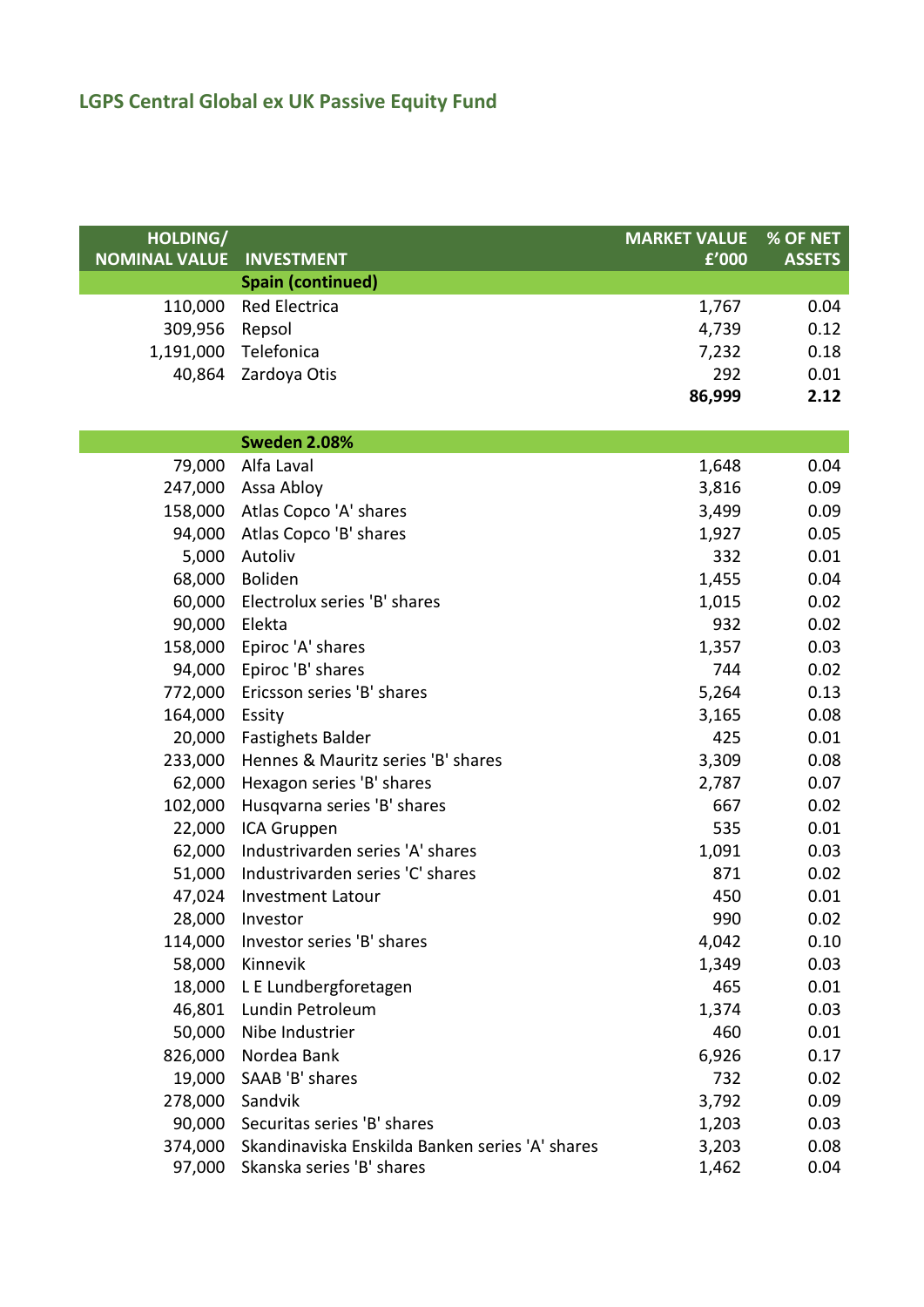| HOLDING/<br><b>NOMINAL VALUE</b><br><b>INVESTMENT</b> | <b>MARKET VALUE</b><br>f'000 | % OF NET<br><b>ASSETS</b> |
|-------------------------------------------------------|------------------------------|---------------------------|
| <b>Sweden (continued)</b>                             |                              |                           |
| 92,062 SKF series 'B' shares                          | 1,394                        | 0.03                      |
| 140,000 Svenska Cellulosa series 'B' shares           | 1,218                        | 0.03                      |
| 15,338 Svenska Handelsbanken                          | 148                          |                           |
| 365,000 Svenska Handelsbanken series 'A' shares       | 3,544                        | 0.09                      |
| 268,000 Swedbank series 'A' shares                    | 5,102                        | 0.12                      |
| 44,155<br>Swedish Match                               | 1,735                        | 0.04                      |
| 35,000<br>Swedish Orphan Biovitrum                    | 785                          | 0.02                      |
| Tele2 series 'B' shares<br>88,000                     | 811                          | 0.02                      |
| Telia                                                 | 2,536                        | 0.06                      |
| Telia                                                 | 2,536                        | 0.06                      |
| Trelleborg 'B' shares<br>69,000                       | 1,080                        | 0.03                      |
| Veoneer                                               | 211                          | 0.01                      |
| Volvo series 'B' shares<br>390,000                    | 5,298                        | 0.13                      |
|                                                       | 85,149                       | 2.08                      |
| <b>Switzerland 5.86%</b>                              |                              |                           |
|                                                       |                              |                           |

| 467,000 | ABB (Registered)                       | 8,502  | 0.21 |
|---------|----------------------------------------|--------|------|
| 41,000  | Adecco                                 | 1,658  | 0.04 |
| 13,000  | <b>Baloise</b>                         | 1,526  | 0.04 |
| 704     | Banque Cantonale Vaudoise (Registered) | 401    | 0.01 |
| 502     | <b>Barry Callebaut</b>                 | 733    | 0.02 |
| 53,000  | Clariant                               | 1,062  | 0.03 |
| 133,000 | Compagnie Financiere Richemont         | 8,353  | 0.20 |
| 672,000 | <b>Credit Suisse</b>                   | 7,779  | 0.19 |
| 5,959   | <b>DKSH</b>                            | 312    | 0.01 |
| 8,000   | Dufry                                  | 695    | 0.02 |
| 2,000   | <b>EMS-Chemie</b>                      | 918    | 0.02 |
| 5,000   | Flughafen Zuerich                      | 779    | 0.02 |
| 9,000   | Geberit                                | 3,216  | 0.08 |
| 1,000   | Georg Fischer                          | 871    | 0.02 |
| 2,300   | Givaudan                               | 4,355  | 0.11 |
| 1,800   | Helvetia                               | 845    | 0.02 |
| 58,000  | Julius Baer (Registered)               | 2,236  | 0.05 |
| 14,000  | Kuehne + Nagel                         | 1,707  | 0.04 |
| 121,000 | LafargeHolcim                          | 4,601  | 0.11 |
| 261     | Lindt & Spruengli (Part Certified)     | 1,408  | 0.03 |
| 27      | Lindt & Spruengli (Registered)         | 1,704  | 0.04 |
| 35,000  | Logitech International                 | 1,205  | 0.03 |
| 19,000  | Lonza                                  | 4,997  | 0.12 |
| 774,000 | Nestlé                                 | 49,704 | 1.21 |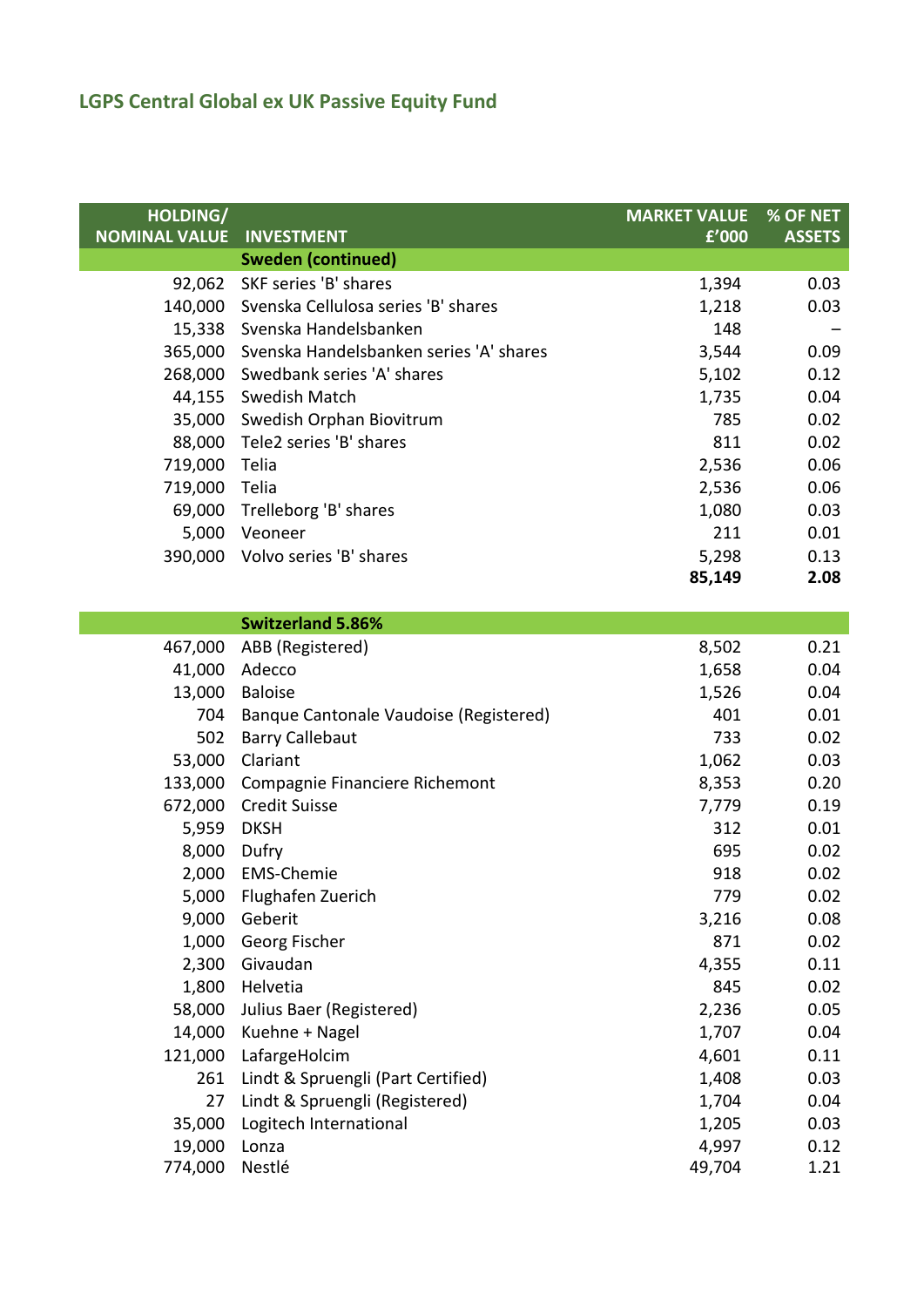| HOLDING/             |                                           | <b>MARKET VALUE</b> | % OF NET      |
|----------------------|-------------------------------------------|---------------------|---------------|
| <b>NOMINAL VALUE</b> | <b>INVESTMENT</b>                         | f'000               | <b>ASSETS</b> |
|                      | <b>Switzerland (continued)</b>            |                     |               |
| 559,000              | Novartis                                  | 37,030              | 0.90          |
| 58,000               | OC Oerlikon                               | 612                 | 0.01          |
| 9,000                | Pargesa                                   | 557                 | 0.01          |
| 4,300                | Partners                                  | 2,626               | 0.06          |
| 9,036                | <b>PSP Swiss Property</b>                 | 674                 | 0.02          |
| 7,000                | Roche (Bearer)                            | 1,311               | 0.03          |
| 180,000              | Roche Holding                             | 33,589              | 0.82          |
| 11,000               | <b>Schindler (Part Certified)</b>         | 2,111               | 0.05          |
| 4,975                | Schindler (Registered)                    | 924                 | 0.02          |
| 1,300                | SGS (Registered)                          | 2,637               | 0.06          |
| 34,200               | Sika                                      | 3,837               | 0.09          |
| 13,000               | Sonova                                    | 1,993               | 0.05          |
| 165,000              | STMicroelectronics                        | 2,303               | 0.06          |
| 2,800                | Straumann                                 | 1,621               | 0.04          |
| 3,000                | Sulzer                                    | 277                 | 0.01          |
| 7,000                | Swatch 'I' shares                         | 2,145               | 0.05          |
| 11,126               | Swatch 'N' shares                         | 667                 | 0.02          |
| 9,000                | Swiss Life                                | 2,628               | 0.06          |
| 22,312               | <b>Swiss Prime Site</b>                   | 1,463               | 0.04          |
| 78,000               | Swiss Re                                  | 5,547               | 0.14          |
| 6,500                | Swisscom                                  | 2,273               | 0.06          |
| 15,000               | Temenos                                   | 1,874               | 0.05          |
| 926,000              | <b>UBS</b>                                | 11,264              | 0.27          |
| 11,000               | Vifor Pharma                              | 1,469               | 0.04          |
| 39,000               | Zurich Insurance                          | 9,494               | 0.23          |
|                      |                                           | 240,493             | 5.86          |
|                      |                                           |                     |               |
|                      | <b>Taiwan 0.00%</b>                       |                     |               |
| 450,000              | FIT Hon Teng                              | 171                 |               |
|                      |                                           |                     |               |
|                      | <b>Turkey 0.11%</b>                       |                     |               |
| 503,000              | Akbank                                    | 444                 | 0.01          |
| 43,924               | Anadolu Efes Biracilik ve Malt Sanayii    | 118                 |               |
| 39,121               | Arcelik                                   | 69                  |               |
| 60,000               | Aselsan Elektronik Sanayi ve Ticaret      | 211                 | 0.01          |
| 50,462               | <b>BIM Birlesik Magazalar</b>             | 523                 | 0.01          |
| 15,134               | Coca-Cola Icecek                          | 65                  |               |
| 525,000              | Emlak Konut Gayrimenkul Yatirim Ortakligi | 120                 |               |
|                      | 119 993 Fnka Insaat ve Sanavi             | 80                  |               |

119,993 Enka Insaat ve Sanayi 80 a.C. (1998) 80 a.C. (1998) 80 a.C. (1998) 80 315,723 Eregli Demir ve Celik Fabrikalari 445 0.01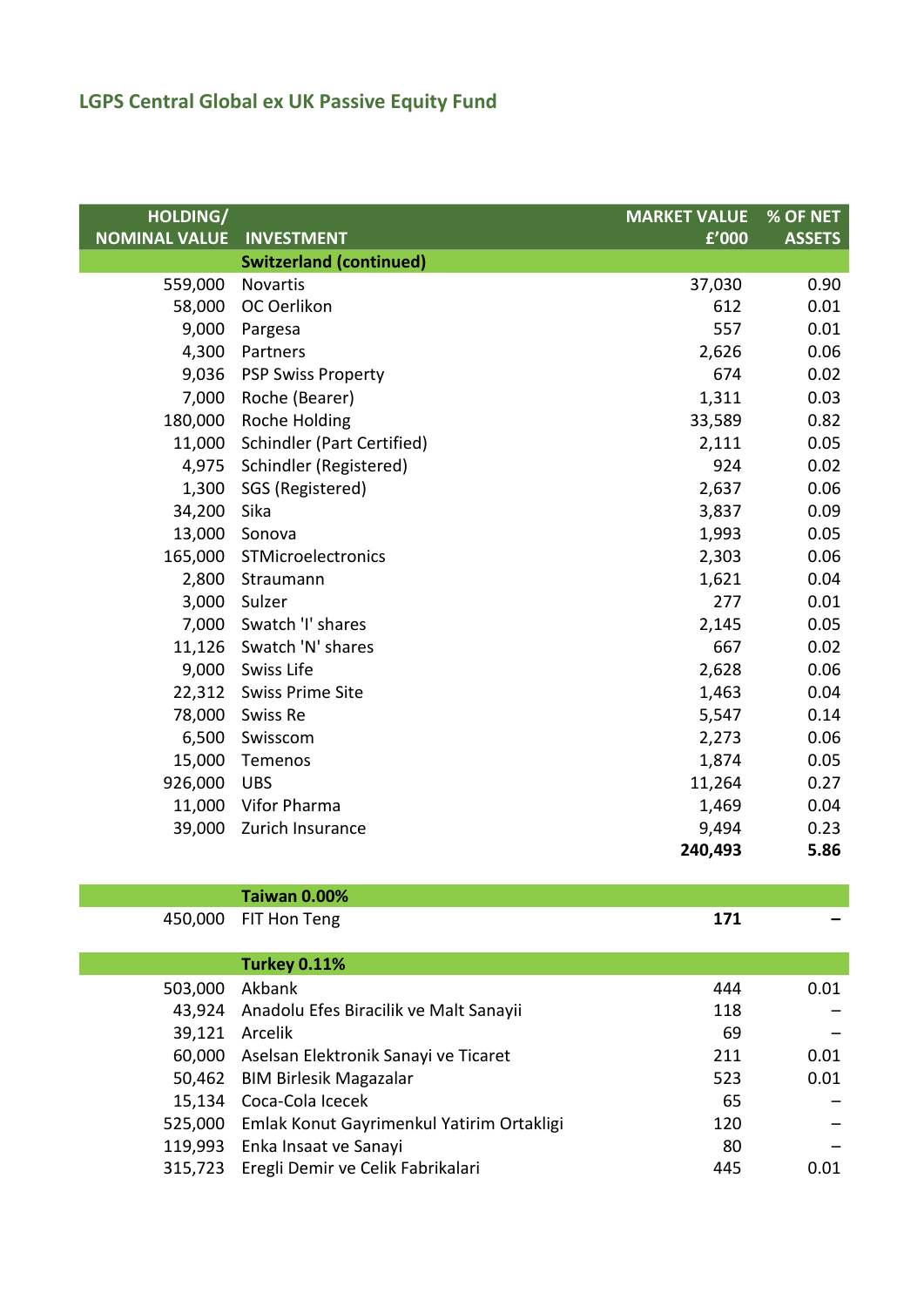I

| HOLDING/             |                                    | <b>MARKET VALUE</b> | % OF NET      |
|----------------------|------------------------------------|---------------------|---------------|
| <b>NOMINAL VALUE</b> | <b>INVESTMENT</b>                  | £'000               | <b>ASSETS</b> |
|                      | <b>Turkey (continued)</b>          |                     |               |
| 16,412               | Ford Otomotiv Sanayi               | 138                 | 0.00          |
| 184,229              | Haci Omer Sabanci Holding          | 179                 | 0.00          |
| 19,000               | Iskenderun Demir                   | 21                  |               |
| 210,000              | KOC                                | 457                 | 0.01          |
| 9,990                | Koza Altin Isletmeleri             | 65                  |               |
| 132,000              | Petkim Petrokimya                  | 90                  |               |
| 33,664               | <b>TAV Havalimanlari</b>           | 134                 | 0.00          |
| 29,068               | Tofas Turk Otomobil Fabrikasi      | 79                  |               |
| 27,665               | Tupras Turkiye Petrol Rafinerileri | 473                 | 0.01          |
| 123,654              | Turk Hava Yollari                  | 301                 | 0.01          |
| 119,974              | Turk Telekomunikasyon              | 56                  |               |
| 266,000              | Turkcell Iletisim Hizmetleri       | 392                 | 0.01          |
| 550,000              | Turkiye Garanti Bankasi            | 541                 | 0.01          |
| 142,116              | Turkiye Halk Bankasi               | 121                 |               |
| 300,956              | Turkiye Is Bankasi                 | 169                 | 0.00          |
| 153,130              | Turkiye Sise ve Cam Fabrikalari    | 114                 |               |
| 237,068              | Turkiye Vakiflar Bankasi           | 114                 |               |
| 34,619               | Ulker Biskuvi Sanayi               | 74                  |               |
| 382,186              | Yapi ve Kredi Bankasi              | 91                  |               |
|                      |                                    | 5,684               | 0.11          |

|  | <b>United States 32.06%</b> |  |  |
|--|-----------------------------|--|--|
|  |                             |  |  |

| 73,100  | 21st Century Fox America 'A' shares | 2,597 | 0.06 |
|---------|-------------------------------------|-------|------|
| 28,000  | 21st Century Fox America 'B' shares | 984   | 0.02 |
| 37,900  | 3M                                  | 6,124 | 0.15 |
| 117,300 | Abbott Laboratories                 | 6,599 | 0.16 |
| 101,800 | AbbVie                              | 7,385 | 0.18 |
| 2,700   | Abiomed                             | 931   | 0.02 |
| 42,900  | Accenture                           | 5,598 | 0.13 |
| 52,000  | <b>Activision Blizzard</b>          | 3,318 | 0.08 |
| 3,000   | <b>Acuity Brands</b>                | 362   | 0.01 |
| 6,429   | Adient                              | 194   |      |
| 33,400  | Adobe Systems                       | 6,915 | 0.17 |
| 4,000   | <b>Advance Auto Parts</b>           | 516   | 0.01 |
| 52,000  | <b>Advanced Micro Devices</b>       | 1,231 | 0.03 |
| 48,000  | <b>AES</b>                          | 515   | 0.01 |
| 22,000  | Aetna                               | 3,421 | 0.08 |
| 2,800   | <b>Affiliated Managers</b>          | 294   | 0.01 |
| 54,200  | Aflac                               | 1,956 | 0.05 |
| 23,000  | <b>Agilent Technologies</b>         | 1,244 | 0.03 |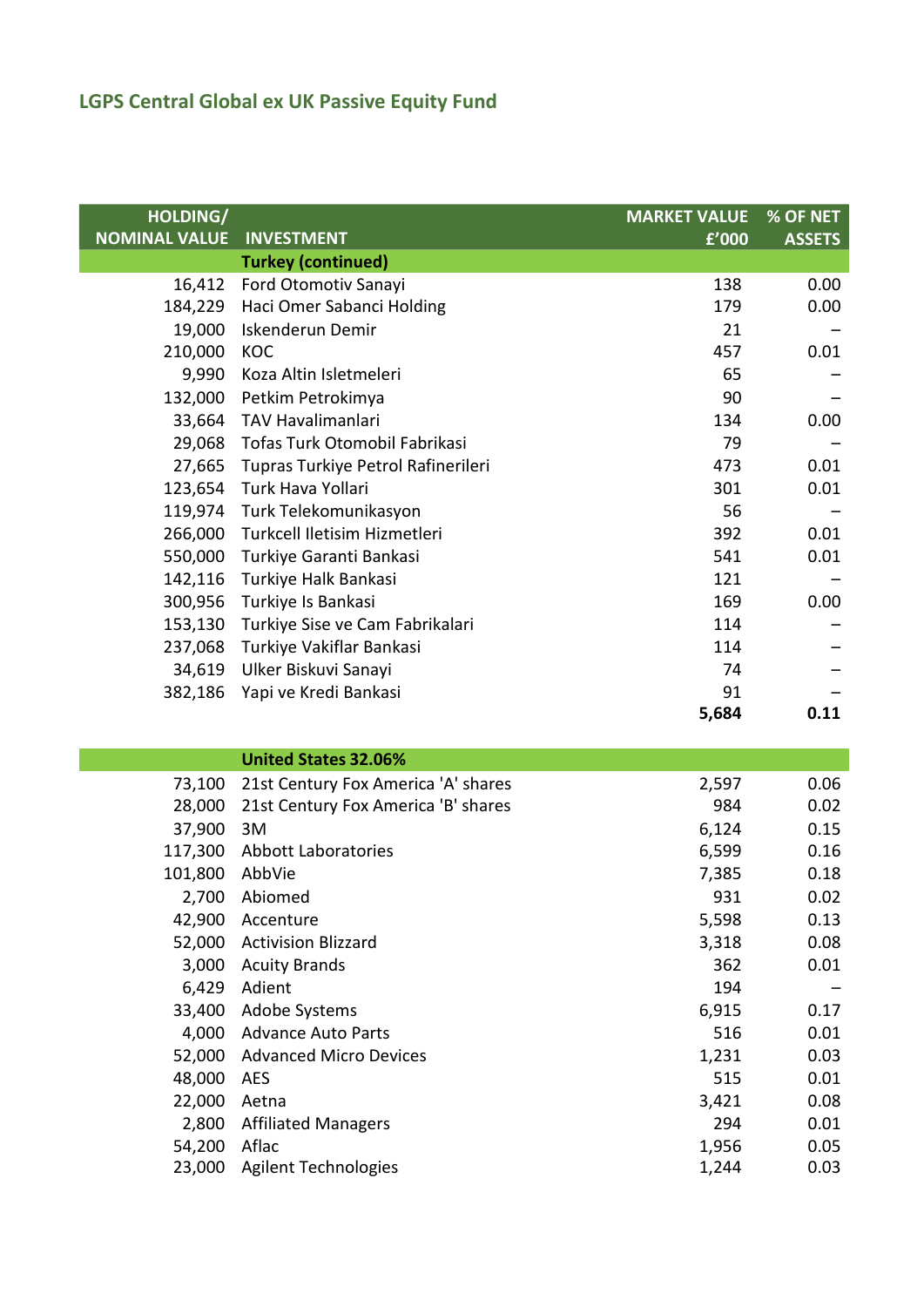| HOLDING/             |                                  | <b>MARKET VALUE</b> | % OF NET      |
|----------------------|----------------------------------|---------------------|---------------|
| <b>NOMINAL VALUE</b> | <b>INVESTMENT</b>                | £'000               | <b>ASSETS</b> |
|                      | <b>United States (continued)</b> |                     |               |
| 35,000               | <b>AGNC Investment</b>           | 500                 | 0.01          |
| 14,700               | Air Products & Chemicals         | 1,883               | 0.05          |
| 8,000                | Akamai Technologies              | 449                 | 0.01          |
| 5,900                | Albemarle                        | 451                 | 0.01          |
| 12,500               | Alcoa                            | 387                 | 0.01          |
| 6,000                | Alexandria Real Estate Equities  | 579                 | 0.01          |
|                      | 13,200 Alexion Pharmaceuticals   | 1,407               | 0.03          |
| 5,100                | Align Technology                 | 1,530               | 0.04          |
| 10,000               | Alkermes                         | 325                 | 0.01          |
| 1,000                | Alleghany                        | 500                 | 0.01          |
| 7,333                | Allegion                         | 509                 | 0.01          |
| 24,000               | Allergan                         | 3,506               | 0.09          |
| 4,000                | Alliance Data Systems            | 724                 | 0.02          |
| 12,400               | <b>Alliant Energy</b>            | 405                 | 0.01          |
| 23,000               | Allstate                         | 1,741               | 0.04          |
| 25,000               | <b>Ally Financial</b>            | 507                 | 0.01          |
|                      | 3,800 Alnylam Pharmaceuticals    | 255                 | 0.01          |
| 20,000               | Alphabet 'A' shares              | 18,518              | 0.45          |
| 20,400               | Alphabet 'C' shares              | 18,682              | 0.46          |
| 11,882               | Altice USA 'B' shares            | 165                 |               |
| 125,400              | Altria                           | 5,800               | 0.14          |
| 27,200               | Amazon.com                       | 41,769              | 1.02          |
| 8,000                | Amdocs                           | 405                 | 0.01          |
| 15,000               | Ameren                           | 727                 | 0.02          |
| 6,400                | American Airlines                | 203                 |               |
|                      | 32,800 American Electric Power   | 1,783               | 0.04          |
| 46,200               | <b>American Express</b>          | 3,773               | 0.09          |
|                      | 59,900 American International    | 2,446               | 0.06          |
| 29,300               | American Tower 'A' shares        | 3,265               | 0.08          |
| 10,000               | American Water Works             | 675                 | 0.02          |
| 9,500                | Ameriprise Financial             | 1,076               | 0.03          |
| 11,000               | AmerisourceBergen                | 778                 | 0.02          |
| 15,300               | AMETEK                           | 928                 | 0.02          |
| 43,400               | Amgen                            | 6,899               | 0.17          |
| 20,000               | Amphenol 'A' shares              | 1,442               | 0.04          |
| 34,200               | Anadarko Petroleum               | 1,768               | 0.04          |
| 24,600               | <b>Analog Devices</b>            | 1,744               | 0.04          |
| 9,900                | Andeavor                         | 1,149               | 0.03          |
| 80,000               | <b>Annaly Capital Management</b> | 627                 | 0.02          |
| 5,600                | Ansys                            | 802                 | 0.02          |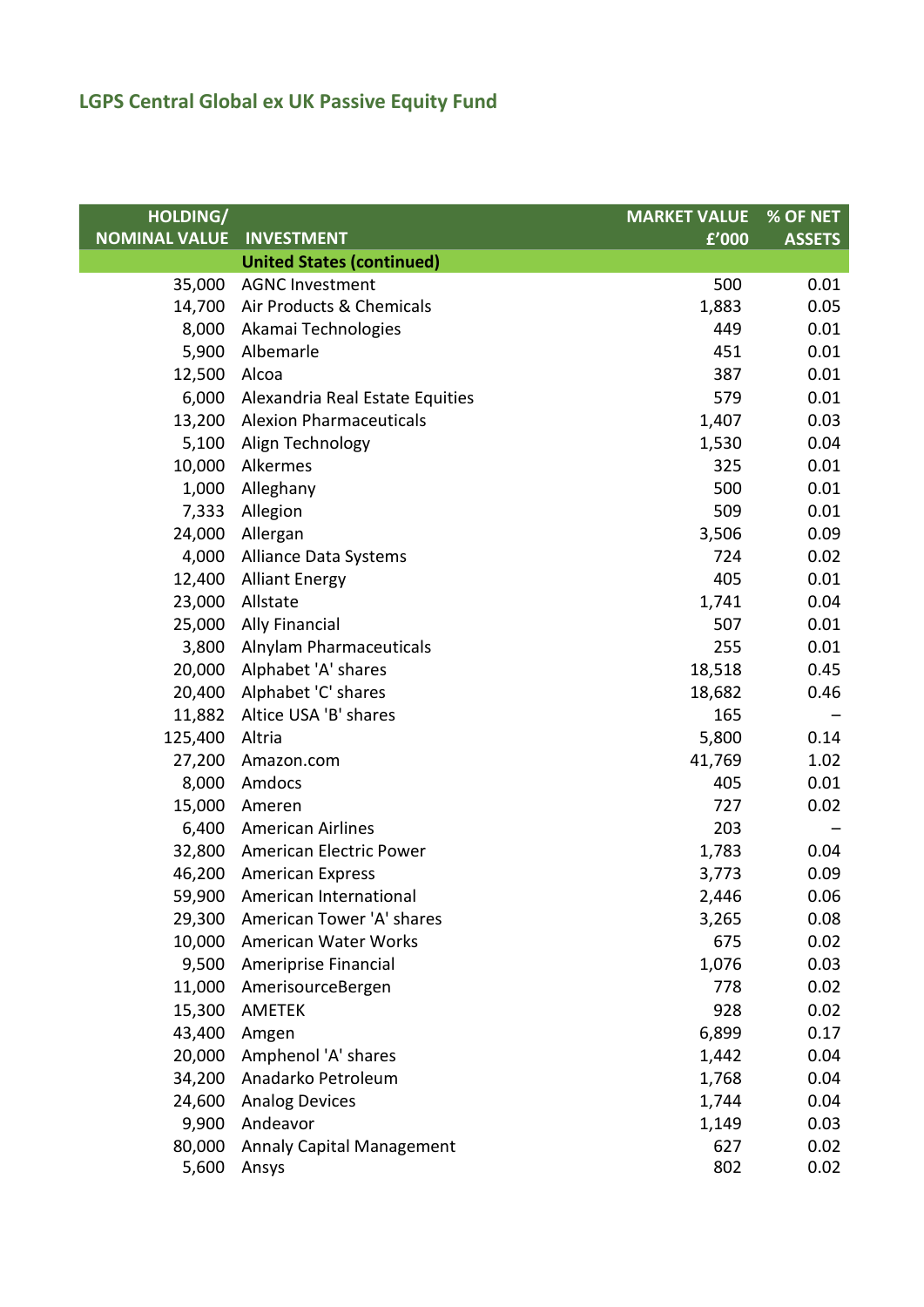| HOLDING/             |                                           | <b>MARKET VALUE</b> | % OF NET      |
|----------------------|-------------------------------------------|---------------------|---------------|
| <b>NOMINAL VALUE</b> | <b>INVESTMENT</b>                         | f'000               | <b>ASSETS</b> |
|                      | <b>United States (continued)</b>          |                     |               |
| 8,000                | <b>Antero Resources</b>                   | 109                 |               |
| 16,400               | Anthem                                    | 3,446               | 0.08          |
| 16,300               | Aon 'A' shares                            | 1,922               | 0.05          |
| 25,000               | Apache                                    | 914                 | 0.02          |
| 4,500                | Apergy                                    | 150                 |               |
| 323,400              | Apple                                     | 55,988              | 1.37          |
| 67,000               | <b>Applied Materials</b>                  | 1,986               | 0.05          |
| 17,400               | Aptiv                                     | 1,119               | 0.03          |
| 15,600               | Aramark                                   | 515                 | 0.01          |
|                      | 27,000 Arch Capital                       | 617                 | 0.02          |
|                      | 39,000 Archer Daniels Midland             | 1,503               | 0.04          |
|                      | 27,233 Arconic                            | 460                 | 0.01          |
| 3,400                | Arista Networks                           | 693                 | 0.02          |
| 5,000                | <b>Arrow Electronics</b>                  | 283                 | 0.01          |
| 11,700               | <b>Arthur J Gallagher</b>                 | 668                 | 0.02          |
| 5,000                | <b>Ashland Global</b>                     | 322                 | 0.01          |
| 5,000                | Assurant                                  | 414                 | 0.01          |
| 492,600              | AT&T                                      | 12,685              | 0.31          |
| 15,000               | Autodesk                                  | 1,796               | 0.04          |
| 31,000               | <b>Automatic Data Processing</b>          | 3,582               | 0.09          |
| 2,000                | AutoNation                                | 64                  |               |
| 2,000                | AutoZone                                  | 1,189               | 0.03          |
| 9,000                | <b>AvalonBay Communities</b>              | 1,250               | 0.03          |
| 3,600                | Avangrid                                  | 132                 |               |
| 5,000                | <b>Avery Dennison</b>                     | 415                 | 0.01          |
| 5,000                | Avnet                                     | 172                 |               |
| 4,500                | <b>Axis Capital</b>                       | 199                 |               |
|                      | 27,000 Baker Hughes                       | 700                 | 0.02          |
| 22,000               | Ball                                      | 742                 | 0.02          |
| 624,800              | <b>Bank of America</b>                    | 14,115              | 0.35          |
| 62,100               | <b>Bank of New York Mellon</b>            | 2,428               | 0.06          |
| 36,000               | <b>Baxter International</b>               | 2,128               | 0.05          |
| 51,800               | BB&T                                      | 1,928               | 0.05          |
| 18,000               | <b>Becton Dickinson</b>                   | 3,601               | 0.09          |
| 29                   | Berkshire Hathaway convertible 'A' shares | 7,138               | 0.17          |
| 87,100               | Berkshire Hathaway convertible 'B' shares | 14,301              | 0.35          |
| 15,900               | <b>Best Buy</b>                           | 968                 | 0.02          |
| 13,500               | Biogen                                    | 3,658               | 0.09          |
| 13,200               | <b>BioMarin Pharmaceutical</b>            | 982                 | 0.02          |
| 8,300                | BlackRock                                 | 3,000               | 0.07          |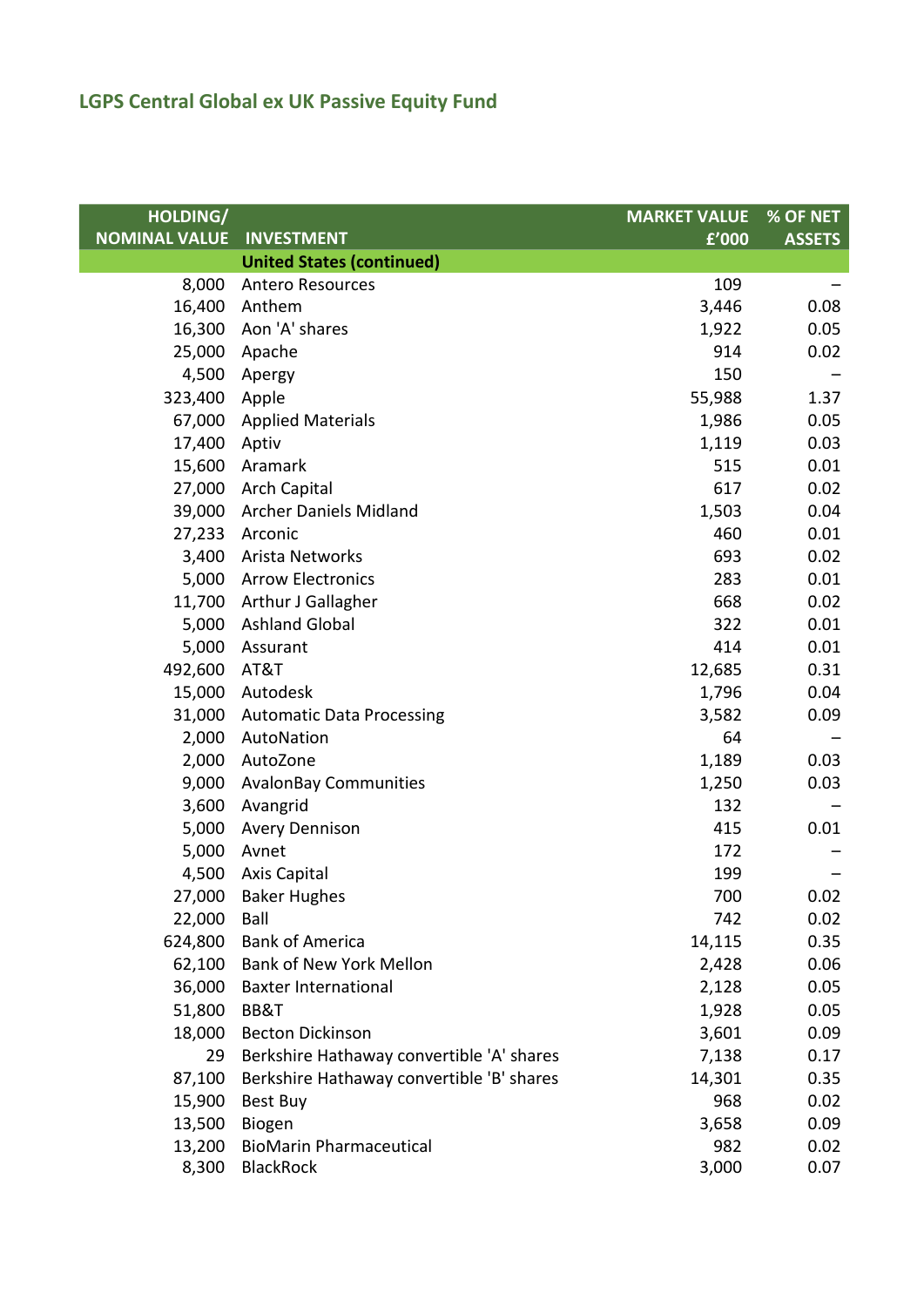| HOLDING/             |                                       | <b>MARKET VALUE</b> | % OF NET      |
|----------------------|---------------------------------------|---------------------|---------------|
| <b>NOMINAL VALUE</b> | <b>INVESTMENT</b>                     | £'000               | <b>ASSETS</b> |
|                      | <b>United States (continued)</b>      |                     |               |
| 36,900               | <b>Boeing</b>                         | 10,524              | 0.26          |
| 3,100                | <b>Booking</b>                        | 4,721               | 0.11          |
| 16,000               | BorgWarner                            | 525                 | 0.01          |
| 10,600               | <b>Boston Properties</b>              | 1,001               | 0.02          |
| 92,400               | <b>Boston Scientific</b>              | 2,727               | 0.07          |
| 4,909                | <b>Brighthouse Financial</b>          | 167                 |               |
| 108,300              | <b>Bristol-Myers Squibb</b>           | 5,155               | 0.13          |
| 29,700               | <b>Broadcom</b>                       | 5,619               | 0.14          |
| 6,600                | <b>Broadridge Financial Solutions</b> | 668                 | 0.02          |
| 9,884                | Brown & Brown                         | 224                 | 0.01          |
| 20,000               | Brown-Forman 'B' shares               | 775                 | 0.02          |
| 10,000               | <b>Bunge</b>                          | 527                 | 0.01          |
| 21,000               | <b>CA</b>                             | 710                 | 0.02          |
| 31,600               | Cabot Oil & Gas                       | 545                 | 0.01          |
| 14,000               | <b>Cadence Design Systems</b>         | 487                 | 0.01          |
| 11,000               | Campbell Soup                         | 309                 | 0.01          |
| 34,000               | Capital One Financial                 | 2,475               | 0.06          |
| 20,000               | <b>Cardinal Health</b>                | 828                 | 0.02          |
| 12,800               | CarMax                                | 733                 | 0.02          |
| 25,900               | Carnival                              | 1,266               | 0.03          |
| 38,000               | Caterpillar                           | 4,444               | 0.11          |
| 7,100                | <b>Cboe Global Markets</b>            | 523                 | 0.01          |
| 20,000               | CBRE 'A' shares                       | 676                 | 0.02          |
| 24,000               | CBS 'B' shares                        | 1,057               | 0.03          |
| 12,000               | <b>CDK Global</b>                     | 576                 | 0.01          |
| 9,900                | CDW                                   | 675                 | 0.02          |
| 10,000               | Celanese                              | 874                 | 0.02          |
|                      | 47,000 Celgene                        | 3,225               | 0.08          |
| 12,200               | Centene                               | 1,354               | 0.03          |
| 32,500               | <b>CenterPoint Energy</b>             | 689                 | 0.02          |
|                      | 59,714 CenturyLink                    | 971                 | 0.02          |
| 20,000               | Cerner                                | 988                 | 0.02          |
| 16,000               | CF Industries                         | 668                 | 0.02          |
| 8,000                | CH Robinson Worldwide                 | 601                 | 0.01          |
| 80,100               | Charles Schwab                        | 3,019               | 0.07          |
| 12,400               | <b>Charter Communications</b>         | 3,099               | 0.08          |
| 17,000               | <b>Cheniere Energy</b>                | 907                 | 0.02          |
| 128,000              | Chevron                               | 12,002              | 0.29          |
| 2,000                | Chipotle Mexican Grill                | 697                 | 0.02          |
| 32,426               | Chubb                                 | 3,322               | 0.08          |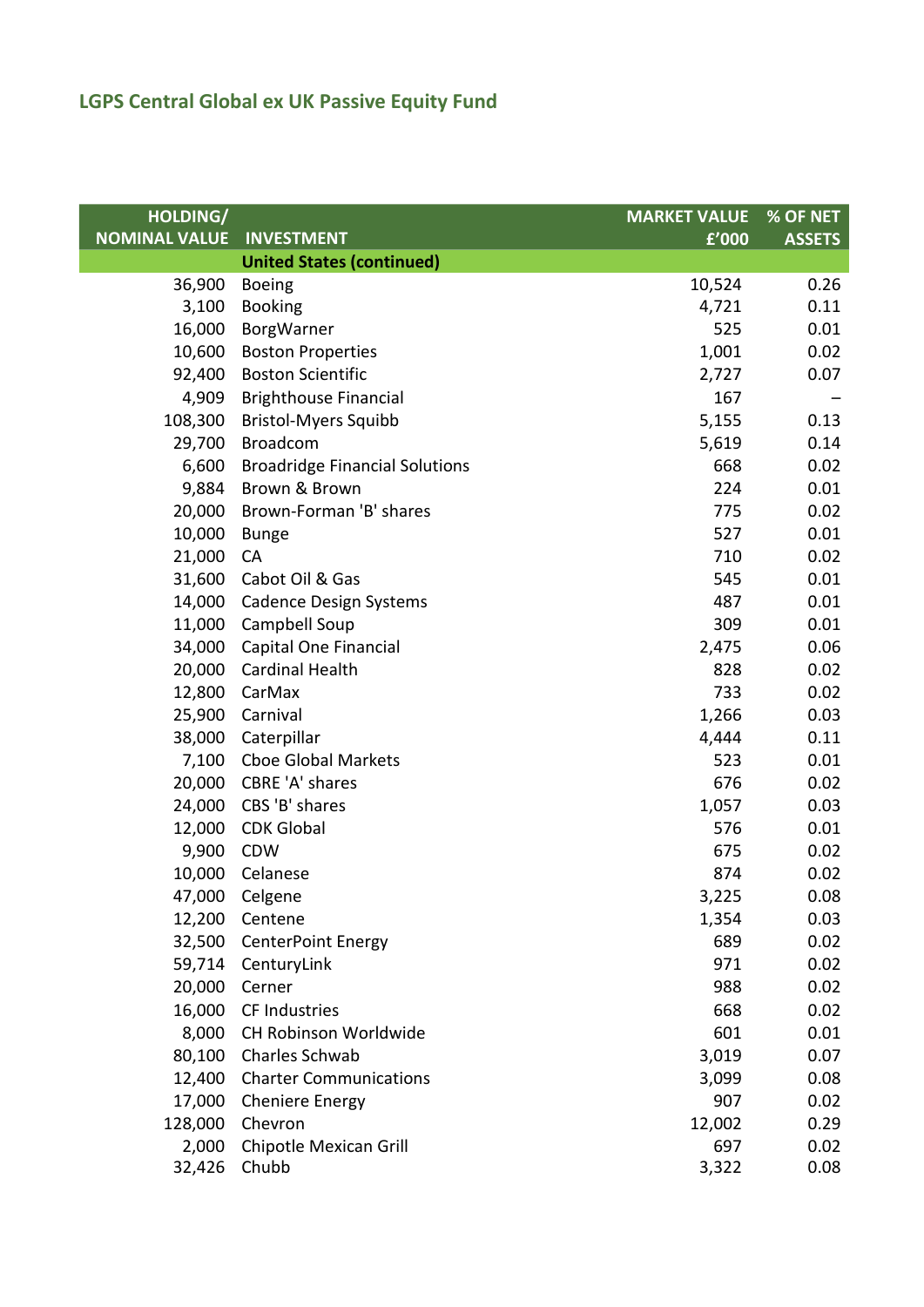| HOLDING/             |                                        | <b>MARKET VALUE</b> | % OF NET      |
|----------------------|----------------------------------------|---------------------|---------------|
| <b>NOMINAL VALUE</b> | <b>INVESTMENT</b>                      | f'000               | <b>ASSETS</b> |
|                      | <b>United States (continued)</b>       |                     |               |
| 16,000               | Church & Dwight                        | 728                 | 0.02          |
| 16,100               | Cigna                                  | 2,571               | 0.06          |
|                      | 6,300 Cimarex Energy                   | 449                 | 0.01          |
| 11,500               | Cincinnati Financial                   | 677                 | 0.02          |
| 5,100                | Cintas                                 | 773                 | 0.02          |
| 315,500              | Cisco Systems                          | 11,773              | 0.29          |
| 7,600                | <b>CIT</b>                             | 301                 | 0.01          |
| 167,700              | Citigroup                              | 9,227               | 0.22          |
| 35,000               | Citizens Financial                     | 1,035               | 0.03          |
| 9,600                | <b>Citrix Systems</b>                  | 818                 | 0.02          |
| 8,500                | Clorox                                 | 980                 | 0.02          |
| 22,600               | <b>CME</b>                             | 2,950               | 0.07          |
| 20,000               | <b>CMS Energy</b>                      | 752                 | 0.02          |
| 259,000              | Coca-Cola                              | 9,172               | 0.22          |
| 40,000               | <b>Cognizant Technology</b>            | 2,366               | 0.06          |
| 56,800               | Colgate-Palmolive                      | 2,916               | 0.07          |
| 307,900              | Comcast 'A' shares                     | 8,361               | 0.20          |
| 14,000               | Comerica                               | 968                 | 0.02          |
|                      | 3,827 Commerce Bancshares              | 194                 |               |
| 28,000               | Conagra Brands                         | 729                 | 0.02          |
| 12,800               | Concho Resources                       | 1,499               | 0.04          |
| 76,600               | ConocoPhillips                         | 4,546               | 0.11          |
| 23,000               | <b>Consolidated Edison</b>             | 1,344               | 0.03          |
| 10,100               | <b>Constellation Brands 'A' shares</b> | 1,671               | 0.04          |
| 8,200                | <b>Continental Resources</b>           | 429                 | 0.01          |
| 3,100                | Cooper                                 | 659                 | 0.02          |
| 13,400               | Copart                                 | 529                 | 0.01          |
|                      | 3,000 Core Laboratories                | 266                 | 0.01          |
| 56,000               | Corning                                | 1,515               | 0.04          |
| 2,000                | CoStar                                 | 645                 | 0.02          |
| 29,800               | Costco Wholesale                       | 5,368               | 0.13          |
| 25,000               | Coty                                   | 241                 | 0.01          |
| 26,000               | <b>Crown Castle International</b>      | 2,219               | 0.05          |
| 54,400               | <b>CSX</b>                             | 3,089               | 0.08          |
| 10,400               | Cummins                                | 1,165               | 0.03          |
| 71,000               | <b>CVS Health</b>                      | 4,286               | 0.10          |
| 39,900               | Danaher                                | 3,324               | 0.08          |
| 8,000                | Darden Restaurants                     | 682                 | 0.02          |
| 8,400                | DaVita                                 | 461                 | 0.01          |
| 22,000               | Deere                                  | 2,536               | 0.06          |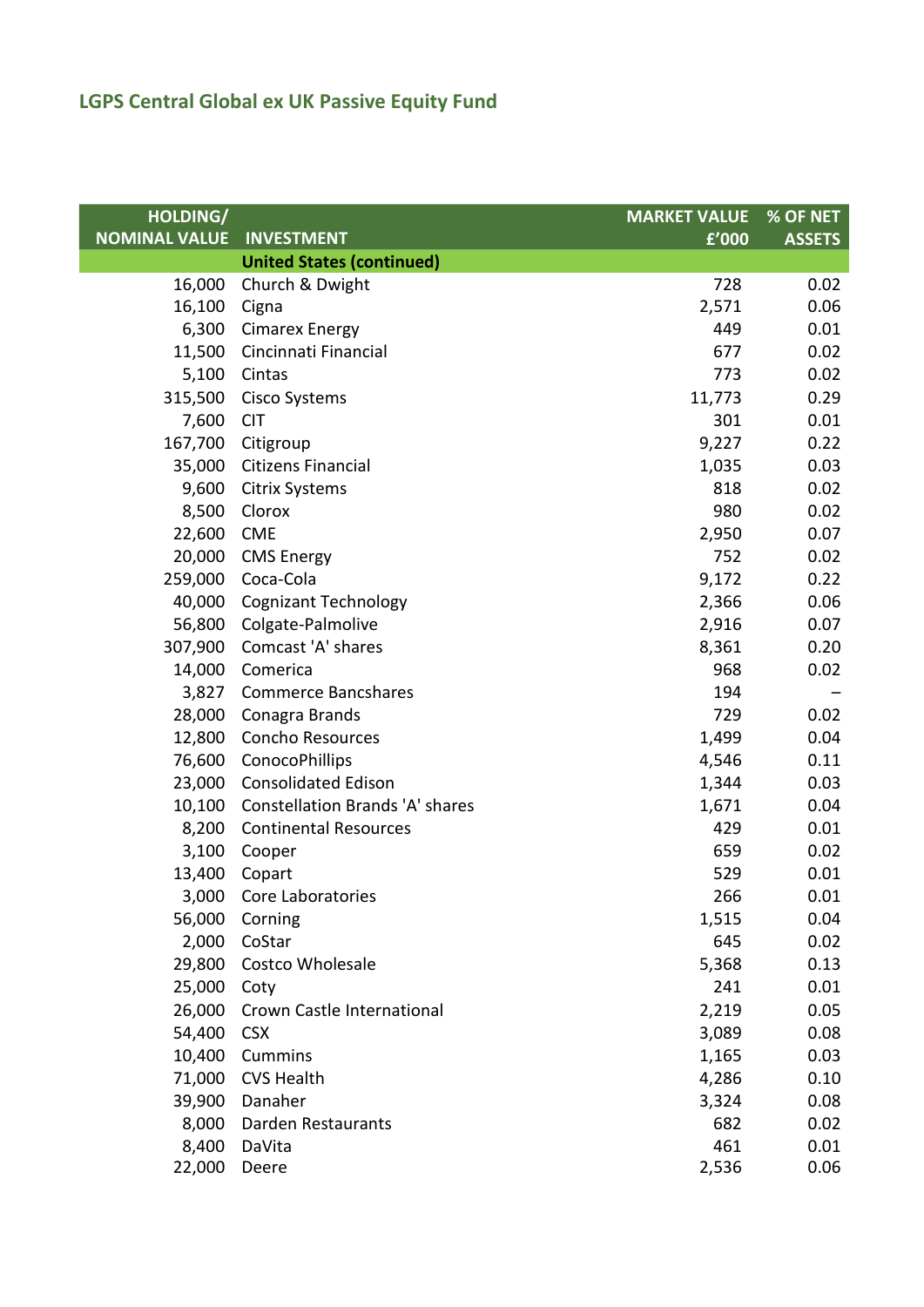| HOLDING/             |                                     | <b>MARKET VALUE</b> | % OF NET      |
|----------------------|-------------------------------------|---------------------|---------------|
| <b>NOMINAL VALUE</b> | <b>INVESTMENT</b>                   | £'000               | <b>ASSETS</b> |
|                      | <b>United States (continued)</b>    |                     |               |
| 13,129               | Dell Technologies                   | 978                 | 0.02          |
| 11,000               | Delta Air Lines                     | 488                 | 0.01          |
| 16,000               | <b>Dentsply Sirona</b>              | 463                 | 0.01          |
| 35,000               | Devon Energy                        | 1,072               | 0.03          |
| 5,000                | Diamondback Energy                  | 518                 | 0.01          |
| 13,200               | <b>Digital Realty Trust</b>         | 1,138               | 0.03          |
| 23,000               | <b>Discover Financial Services</b>  | 1,348               | 0.03          |
| 9,000                | Discovery Communications 'A' shares | 221                 | 0.01          |
| 20,467               | Discovery Communications 'C' shares | 464                 | 0.01          |
| 14,000               | DISH Network 'A' shares             | 384                 | 0.01          |
| 18,600               | <b>Dollar General</b>               | 1,559               | 0.04          |
| 15,800               | <b>Dollar Tree</b>                  | 988                 | 0.02          |
| 47,000               | <b>Dominion Energy</b>              | 2,533               | 0.06          |
| 3,100                | Domino's Pizza                      | 701                 | 0.02          |
| 9,000                | Dover                               | 611                 | 0.01          |
| 155,000              | DowDuPont                           | 7,644               | 0.19          |
| 21,300               | <b>DR Horton</b>                    | 689                 | 0.02          |
| 14,000               | <b>DTE Energy</b>                   | 1,172               | 0.03          |
| 45,000               | Duke Energy                         | 2,761               | 0.07          |
| 20,000               | Duke Realty                         | 435                 | 0.01          |
| 2,000                | Dun & Bradstreet                    | 218                 | 0.01          |
| 20,665               | <b>DXC Technology</b>               | 1,482               | 0.04          |
| 20,000               | <b>E*TRADE Financial</b>            | 804                 | 0.02          |
| 11,000               | <b>Eastman Chemical</b>             | 808                 | 0.02          |
| 30,000               | Eaton                               | 1,995               | 0.05          |
| 62,300               | eBay                                | 1,577               | 0.04          |
| 17,000               | Ecolab                              | 2,044               | 0.05          |
|                      | 20,200 Edison International         | 1,049               | 0.03          |
| 14,000               | <b>Edwards Lifesciences</b>         | 1,869               | 0.05          |
| 22,000               | <b>Electronic Arts</b>              | 2,033               | 0.05          |
| 63,500               | Eli Lilly                           | 5,224               | 0.13          |
| 41,500               | <b>Emerson Electric</b>             | 2,437               | 0.06          |
| 12,000               | Entergy                             | 747                 | 0.02          |
| 39,700               | <b>EOG Resources</b>                | 3,884               | 0.09          |
| 19,100               | <b>EQT</b>                          | 648                 | 0.02          |
| 9,000                | Equifax                             | 901                 | 0.02          |
| 5,600                | Equinix                             | 1,859               | 0.05          |
| 25,000               | <b>Equity Residential</b>           | 1,270               | 0.03          |
| 4,000                | <b>Essex Property Trust</b>         | 757                 | 0.02          |
| 14,500               | Estee Lauder 'A' shares             | 1,616               | 0.04          |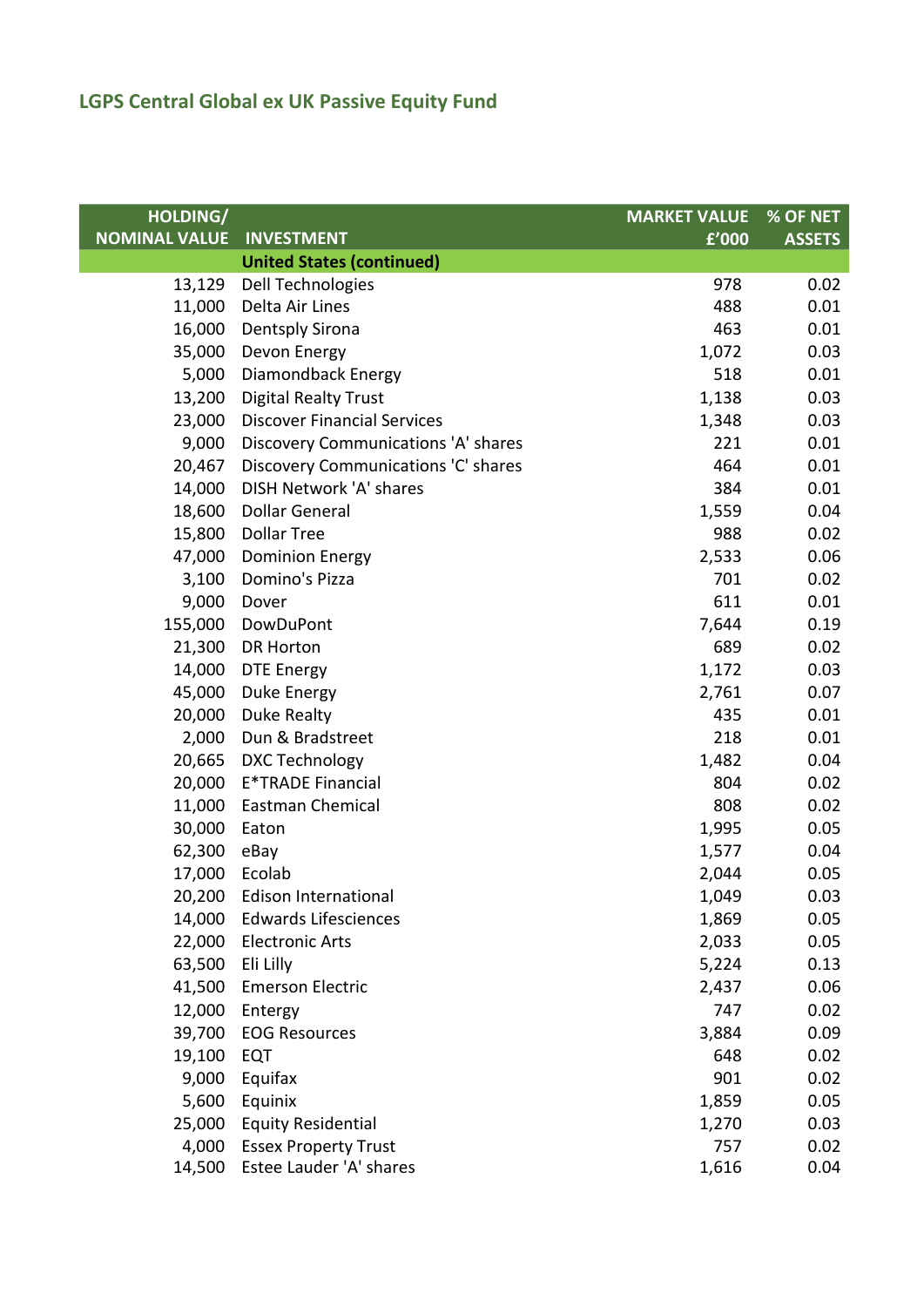| HOLDING/             |                                               | <b>MARKET VALUE</b> | $%$ OF NET    |
|----------------------|-----------------------------------------------|---------------------|---------------|
| <b>NOMINAL VALUE</b> | <b>INVESTMENT</b>                             | f'000               | <b>ASSETS</b> |
|                      | <b>United States (continued)</b>              |                     |               |
| 3,000                | <b>Everest Re</b>                             | 526                 | 0.01          |
| 18,000               | Evergy                                        | 758                 | 0.02          |
| 19,600               | <b>Eversource Energy</b>                      | 923                 | 0.02          |
| 68,000               | Exelon                                        | 2,276               | 0.06          |
| 7,500                | Expedia                                       | 750                 | 0.02          |
| 11,000               | <b>Expeditors International of Washington</b> | 620                 | 0.01          |
| 37,200               | <b>Express Scripts</b>                        | 2,710               | 0.07          |
| 8,000                | <b>Extra Space Storage</b>                    | 532                 | 0.01          |
| 282,700              | <b>Exxon Mobil</b>                            | 18,431              | 0.45          |
| 3,000                | F5 Networks                                   | 459                 | 0.01          |
| 159,500              | Facebook                                      | 20,113              | 0.49          |
|                      | 20,000 Fastenal                               | 890                 | 0.02          |
| 4,600                | <b>Federal Realty Investment Trust</b>        | 446                 | 0.01          |
| 16,700               | FedEx                                         | 3,084               | 0.08          |
| 21,000               | <b>Fidelity National Information Services</b> | 1,756               | 0.04          |
| 50,000               | <b>Fifth Third Bancorp</b>                    | 1,070               | 0.03          |
| 9,100                | <b>First Republic Bank</b>                    | 670                 | 0.02          |
| 30,000               | FirstEnergy                                   | 855                 | 0.02          |
| 30,000               | Fiserv                                        | 1,895               | 0.05          |
| 6,200                | <b>FleetCor Technologies</b>                  | 1,083               | 0.03          |
| 43,000               | Flex                                          | 433                 | 0.01          |
| 10,500               | Flowserve                                     | 440                 | 0.01          |
| 9,400                | Fluor                                         | 419                 | 0.01          |
| 10,700               | FMC                                           | 715                 | 0.02          |
| 20,000               | <b>FNF</b>                                    | 603                 | 0.01          |
|                      | 10,630 Foot Locker                            | 416                 | 0.01          |
| 255,900              | Ford Motor                                    | 1,813               | 0.04          |
|                      | 20,400 Fortive                                | 1,317               | 0.03          |
| 10,000               | Fortune Brands Home & Security                | 402                 | 0.01          |
| 23,500               | <b>Franklin Resources</b>                     | 548                 | 0.01          |
| 102,000              | Freeport-McMoRan                              | 1,088               | 0.03          |
| 14,900               | Gap                                           | 330                 | 0.01          |
| 8,200                | Garmin                                        | 440                 | 0.01          |
| 5,600                | Gartner                                       | 681                 | 0.02          |
| 16,800               | <b>General Dynamics</b>                       | 2,637               | 0.06          |
| 574,300              | <b>General Electric</b>                       | 4,972               | 0.12          |
| 37,000               | <b>General Mills</b>                          | 1,217               | 0.03          |
| 88,000               | <b>General Motors</b>                         | 2,271               | 0.06          |
| 13,600               | Gentex                                        | 224                 | 0.01          |
| 10,000               | <b>Genuine Parts</b>                          | 762                 | 0.02          |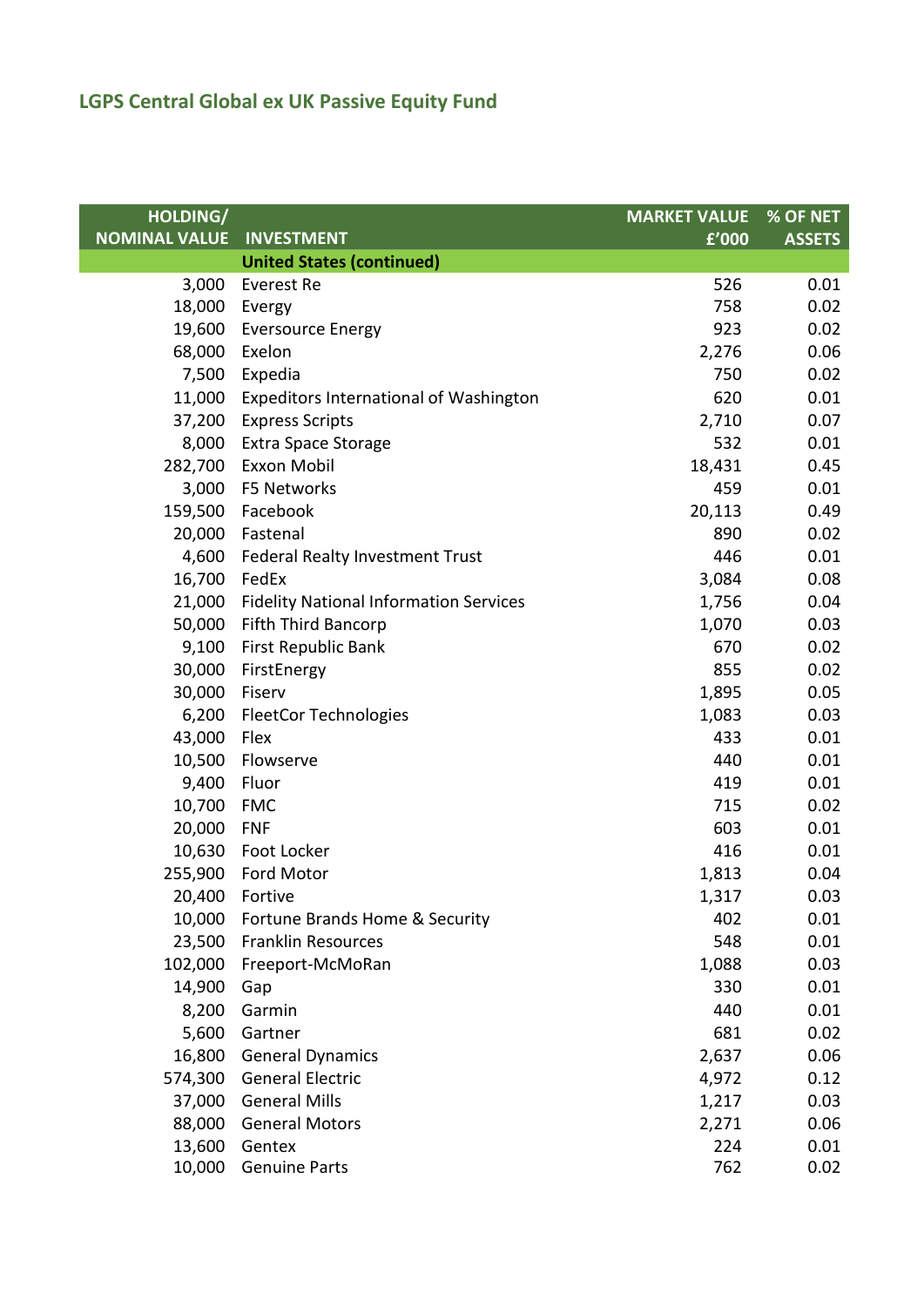| HOLDING/             |                                     | <b>MARKET VALUE</b> | % OF NET      |
|----------------------|-------------------------------------|---------------------|---------------|
| <b>NOMINAL VALUE</b> | <b>INVESTMENT</b>                   | $\overline{f'000}$  | <b>ASSETS</b> |
|                      | <b>United States (continued)</b>    |                     |               |
| 86,200               | <b>Gilead Sciences</b>              | 5,104               | 0.12          |
| 12,000               | <b>Global Payments</b>              | 1,172               | 0.03          |
| 10,600               | GoDaddy                             | 678                 | 0.02          |
| 23,200               | Goldman Sachs                       | 3,992               | 0.10          |
| 18,000               | Goodyear Tire & Rubber              | 323                 | 0.01          |
| 15,000               | <b>H&amp;R Block</b>                | 296                 | 0.01          |
| 56,800               | Halliburton                         | 1,764               | 0.04          |
| 20,000               | Hanesbrands                         | 283                 | 0.01          |
| 12,000               | Harley-Davidson                     | 417                 | 0.01          |
| 8,000                | Harris                              | 1,038               | 0.03          |
| 25,000               | <b>Hartford Financial Services</b>  | 958                 | 0.02          |
| 7,000                | Hasbro                              | 564                 | 0.01          |
| 20,400               | <b>HCA Healthcare</b>               | 2,176               | 0.05          |
| 32,000               | <b>HCP</b>                          | 646                 | 0.02          |
| 7,000                | Helmerich & Payne                   | 369                 | 0.01          |
| 9,200                | Henry Schein                        | 600                 | 0.01          |
| 8,800                | Herbalife                           | 368                 | 0.01          |
| 10,000               | Hershey                             | 782                 | 0.02          |
| 18,000               | Hess                                | 988                 | 0.02          |
| 106,700              | <b>Hewlett Packard Enterprise</b>   | 1,334               | 0.03          |
| 16,000               | Hilton Worldwide                    | 991                 | 0.02          |
| 14,000               | HollyFrontier                       | 750                 | 0.02          |
| 18,000               | Hologic                             | 566                 | 0.01          |
| 77,400               | Home Depot                          | 12,294              | 0.30          |
| 49,300               | Honeywell International             | 6,290               | 0.15          |
| 21,200               | <b>Hormel Foods</b>                 | 640                 | 0.02          |
| 10,550               | <b>Hospitality Properties Trust</b> | 233                 | 0.01          |
|                      | 47,944 Host Hotels & Resorts        | 775                 | 0.02          |
| 108,400              | HP                                  | 2,141               | 0.05          |
| 9,100                | Humana                              | 2,361               | 0.06          |
| 87,000               | <b>Huntington Bancshares</b>        | 995                 | 0.02          |
| 2,000                | Huntington Ingalls Industries       | 393                 | 0.01          |
| 5,465                | <b>IAC InterActive</b>              | 908                 | 0.02          |
| 5,000                | <b>IDEXX Laboratories</b>           | 957                 | 0.02          |
| 25,700               | <b>IHS Markit</b>                   | 1,063               | 0.03          |
| 23,000               | <b>Illinois Tool Works</b>          | 2,489               | 0.06          |
| 9,800                | Illumina                            | 2,758               | 0.07          |
| 9,500                | Incyte                              | 503                 | 0.01          |
| 16,000               | Ingersoll-Rand                      | 1,255               | 0.03          |
| 4,100                | Ingredion                           | 330                 | 0.01          |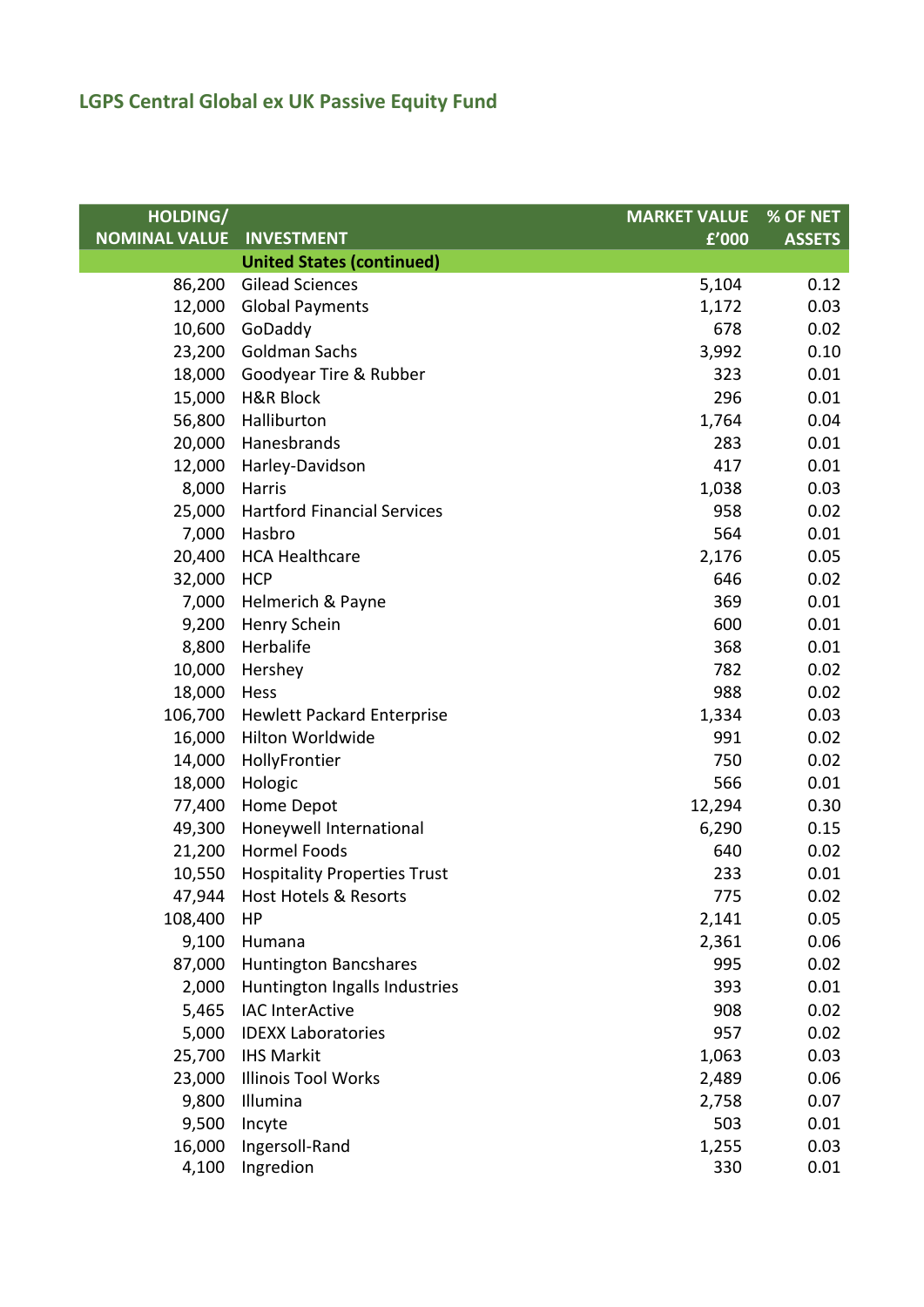| HOLDING/             |                                               | <b>MARKET VALUE</b> | % OF NET      |
|----------------------|-----------------------------------------------|---------------------|---------------|
| <b>NOMINAL VALUE</b> | <b>INVESTMENT</b>                             | £'000               | <b>ASSETS</b> |
|                      | <b>United States (continued)</b>              |                     |               |
| 308,100              | Intel                                         | 11,173              | 0.27          |
| 38,400               | Intercontinental Exchange                     | 2,205               | 0.05          |
| 62,000               | <b>International Business Machines</b>        | 7,188               | 0.18          |
| 5,000                | <b>International Flavors &amp; Fragrances</b> | 533                 | 0.01          |
| 28,000               | <b>International Paper</b>                    | 1,055               | 0.03          |
| 20,000               | Interpublic                                   | 351                 | 0.01          |
| 15,800               | Intuit                                        | 2,755               | 0.07          |
| 7,500                | <b>Intuitive Surgical</b>                     | 3,300               | 0.08          |
| 25,000               | Invesco                                       | 439                 | 0.01          |
| 9,000                | <b>Invitation Homes</b>                       | 158                 |               |
| 2,000                | <b>IPG Photonics</b>                          | 239                 | 0.01          |
| 8,771                | <b>IQVIA Holdings</b>                         | 873                 | 0.02          |
| 24,100               | Iron Mountain                                 | 638                 | 0.02          |
| 13,000               | Jabil                                         | 270                 | 0.01          |
| 7,000                | Jacobs Engineering                            | 411                 | 0.01          |
| 3,000                | Jazz Pharmaceuticals                          | 387                 | 0.01          |
| 7,000                | JB Hunt Transport Services                    | 638                 | 0.02          |
| 18,300               | Jefferies Financial                           | 308                 | 0.01          |
| 9,000                | <b>JM Smucker</b>                             | 708                 | 0.02          |
| 180,100              | Johnson & Johnson                             | 19,080              | 0.46          |
| 60,000               | Johnson Controls International                | 1,610               | 0.04          |
| 224,400              | JPMorgan Chase & Co.                          | 19,416              | 0.47          |
| 29,000               | Juniper Networks                              | 666                 | 0.02          |
| 6,800                | Kansas City Southern                          | 591                 | 0.01          |
| 16,700               | Kellogg                                       | 896                 | 0.02          |
| 11,000               | Keurig Dr Pepper                              | 195                 |               |
| 67,400               | KeyCorp                                       | 1,028               | 0.02          |
|                      | 11,500 Keysight Technologies                  | 584                 | 0.01          |
| 22,400               | Kimberly-Clark                                | 1,952               | 0.05          |
| 27,000               | <b>Kimco Realty</b>                           | 347                 | 0.01          |
| 127,502              | Kinder Morgan                                 | 1,734               | 0.04          |
| 10,000               | <b>KLA-Tencor</b>                             | 780                 | 0.02          |
| 12,000               | Kohl's                                        | 686                 | 0.02          |
| 40,500               | Kraft Heinz                                   | 1,712               | 0.04          |
| 55,000               | Kroger                                        | 1,227               | 0.03          |
| 13,000               | L Brands                                      | 302                 | 0.01          |
| 6,000                | L3 Technologies                               | 978                 | 0.02          |
| 6,000                | Laboratory Corp of America                    | 799                 | 0.02          |
| 10,500               | Lam Research                                  | 1,222               | 0.03          |
| 9,333                | Lamb Weston                                   | 477                 | 0.01          |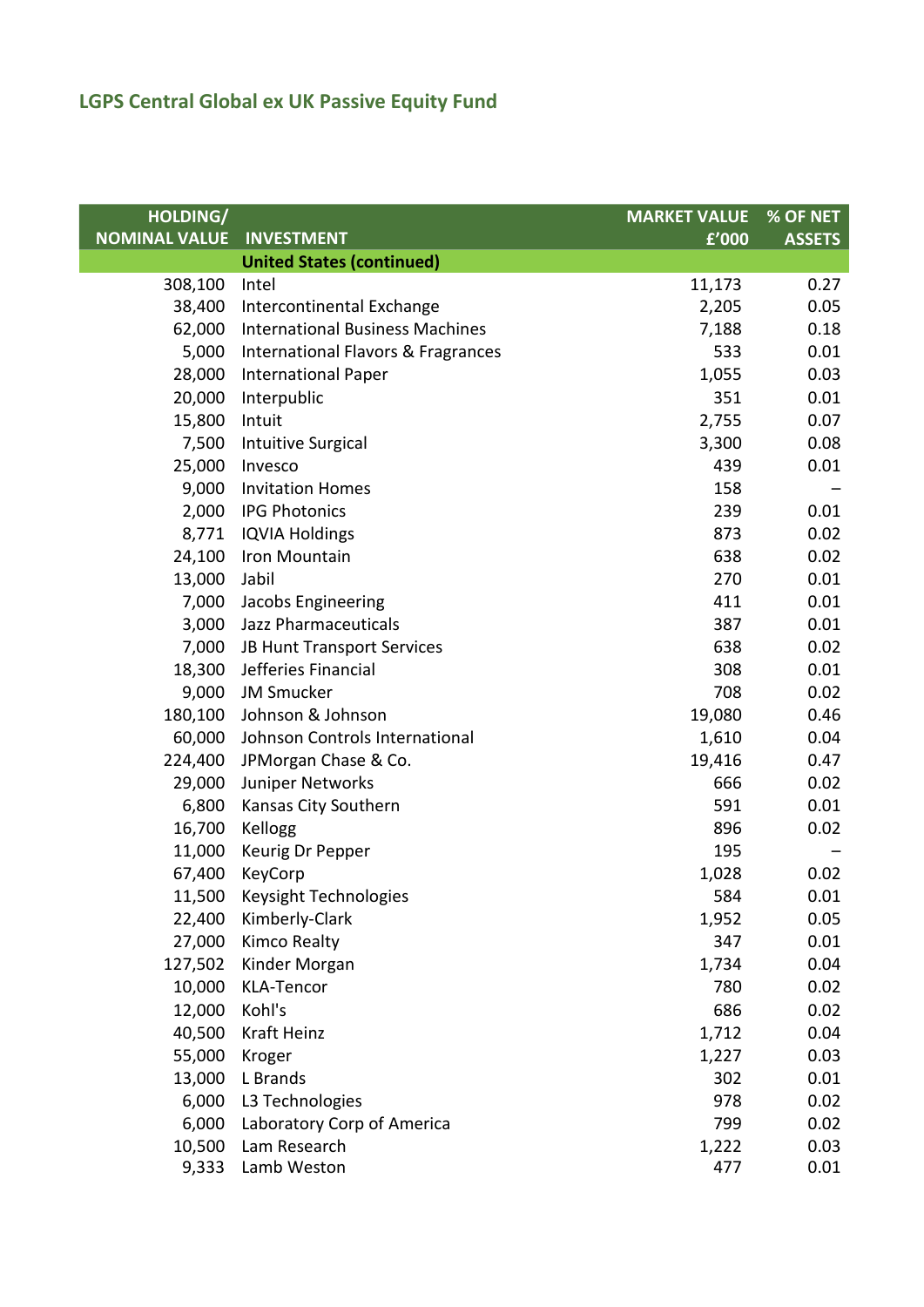| HOLDING/             |                                      | <b>MARKET VALUE</b> | % OF NET      |
|----------------------|--------------------------------------|---------------------|---------------|
| <b>NOMINAL VALUE</b> | <b>INVESTMENT</b>                    | £'000               | <b>ASSETS</b> |
|                      | <b>United States (continued)</b>     |                     |               |
| 24,000               | Las Vegas Sands                      | 1,092               | 0.03          |
| 4,900                | Lear                                 | 545                 | 0.01          |
| 7,350                | Leggett & Platt                      | 247                 | 0.01          |
| 14,900               | Lennar 'A' shares                    | 533                 | 0.01          |
| 2,000                | Liberty Broadband 'A' shares         | 129                 |               |
| 9,000                | Liberty Broadband 'C' shares         | 582                 | 0.01          |
| 11,700               | <b>Liberty Property Trust</b>        | 379                 | 0.01          |
| 8,000                | Liberty SiriusXM 'A' shares          | 266                 | 0.01          |
| 12,000               | Liberty SiriusXM 'C' shares          | 400                 | 0.01          |
| 16,000               | <b>Lincoln National</b>              | 830                 | 0.02          |
| 20,700               | <b>LKQ</b>                           | 503                 | 0.01          |
| 16,700               | Lockheed Martin                      | 4,430               | 0.11          |
| 20,000               | Loews                                | 770                 | 0.02          |
| 54,400               | Lowe's                               | 4,790               | 0.12          |
| 6,000                | Lululemon Athletica                  | 748                 | 0.02          |
| 23,000               | Lyondellbasell Industries 'A' shares | 1,808               | 0.04          |
| 9,000                | M&T Bank                             | 1,136               | 0.03          |
| 9,642                | Macerich                             | 409                 | 0.01          |
| 23,000               | Macy's                               | 612                 | 0.01          |
| 4,000                | Manpower                             | 264                 | 0.01          |
| 67,000               | Marathon Oil                         | 1,196               | 0.03          |
| 29,800               | <b>Marathon Petroleum</b>            | 1,841               | 0.04          |
| 850                  | Markel                               | 773                 | 0.02          |
| 18,500               | Marriott International 'A' shares    | 1,873               | 0.05          |
| 36,000               | Marsh & McLennan                     | 2,284               | 0.06          |
| 4,300                | <b>Martin Marietta Materials</b>     | 600                 | 0.01          |
| 33,000               | <b>Marvell Technology</b>            | 488                 | 0.01          |
| 22,000 Masco         |                                      | 617                 | 0.01          |
| 61,600               | MasterCard 'A' shares                | 10,515              | 0.26          |
| 25,000               | Mattel                               | 301                 | 0.01          |
| 18,000               | <b>Maxim Integrated Products</b>     | 778                 | 0.02          |
| 7,100                | McCormick                            | 717                 | 0.02          |
| 51,700               | McDonald's                           | 6,632               | 0.16          |
| 14,000               | McKesson                             | 1,424               | 0.03          |
| 10,000               | <b>MDU Resources</b>                 | 197                 |               |
| 90,700               | Medtronic                            | 6,842               | 0.17          |
| 177,300              | Merck & Co.                          | 9,644               | 0.23          |
| 56,300               | MetLife                              | 2,017               | 0.05          |
| 1,800                | Mettler-Toledo International         | 841                 | 0.02          |
| 34,000               | MGM Resorts International            | 728                 | 0.02          |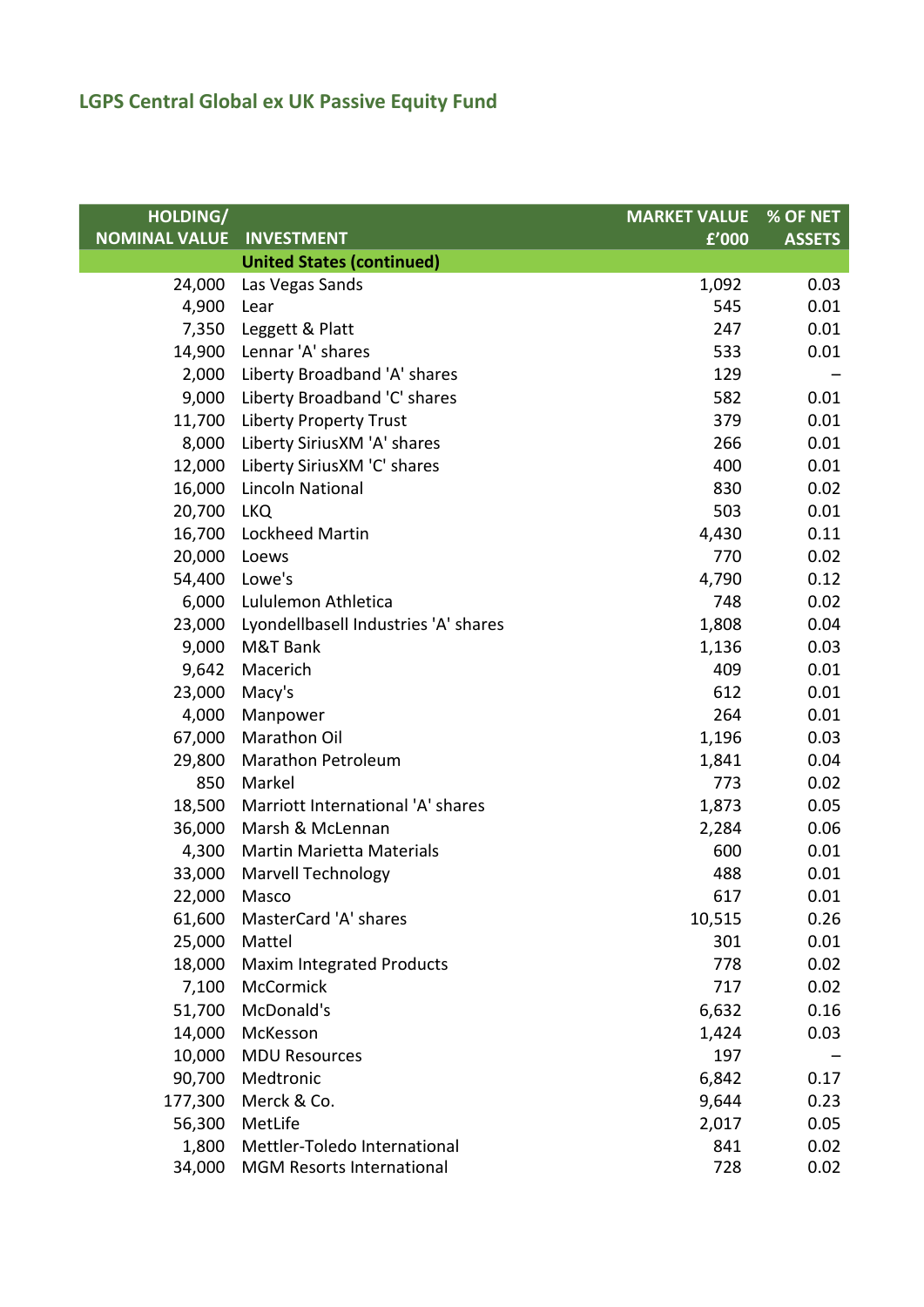| HOLDING/             |                                   | <b>MARKET VALUE</b> | % OF NET      |
|----------------------|-----------------------------------|---------------------|---------------|
| <b>NOMINAL VALUE</b> | <b>INVESTMENT</b>                 | £'000               | <b>ASSETS</b> |
|                      | <b>United States (continued)</b>  |                     |               |
| 10,600               | <b>Michael Kors</b>               | 557                 | 0.01          |
| 17,600               | Microchip Technology              | 1,065               | 0.03          |
| 79,700               | <b>Micron Technology</b>          | 2,764               | 0.07          |
| 507,700              | Microsoft                         | 44,562              | 1.09          |
| 8,000                | Mid-America Apartment Communities | 614                 | 0.01          |
| 3,800                | <b>Mohawk Industries</b>          | 511                 | 0.01          |
| 10,000               | Molson Coors Brewing 'B' shares   | 472                 | 0.01          |
| 102,200              | Mondelez International            | 3,367               | 0.08          |
| 26,500               | Monster Beverage                  | 1,184               | 0.03          |
| 12,000               | Moody's                           | 1,539               | 0.04          |
| 91,900               | Morgan Stanley                    | 3,281               | 0.08          |
| 25,000               | Mosaic                            | 622                 | 0.02          |
| 10,900               | <b>Motorola Solutions</b>         | 1,088               | 0.03          |
| 5,000                | <b>MSCI</b>                       | 680                 | 0.02          |
| 10,000               | Murphy Oil                        | 256                 | 0.01          |
| 35,300               | Mylan                             | 991                 | 0.02          |
| 8,000                | Nasdaq                            | 526                 | 0.01          |
| 23,000               | National Oilwell Varco            | 759                 | 0.02          |
| 20,000               | NetApp                            | 1,317               | 0.03          |
| 28,200               | <b>Netflix</b>                    | 8,094               | 0.20          |
| 34,200               | New York Community Bancorp        | 272                 | 0.01          |
| 28,620               | <b>Newell Brands</b>              | 446                 | 0.01          |
| 10,300               | Newfield Exploration              | 228                 | 0.01          |
| 36,000               | <b>Newmont Mining</b>             | 834                 | 0.02          |
| 28,750               | News 'A' shares                   | 291                 | 0.01          |
|                      | 7,000 News 'B' shares             | 73                  |               |
| 32,000               | NextEra Energy                    | 4,112               | 0.10          |
|                      | 20,000 Nielsen                    | 424                 | 0.01          |
| 83,600               | <b>NIKE</b>                       | 5,431               | 0.13          |
| 24,000               | NiSource                          | 458                 | 0.01          |
| 38,000               | Noble Energy                      | 909                 | 0.02          |
| 10,000               | Nordstrom                         | 459                 | 0.01          |
| 19,900               | Norfolk Southern                  | 2,754               | 0.07          |
| 15,000               | Northern Trust                    | 1,175               | 0.03          |
| 10,500               | Northrop Grumman                  | 2,556               | 0.06          |
| 12,000               | Norwegian Cruise Line             | 528                 | 0.01          |
| 22,400               | <b>NRG Energy</b>                 | 642                 | 0.02          |
| 13,200               | <b>Nuance Communications</b>      | 175                 |               |
| 21,000               | Nucor                             | 1,021               | 0.02          |
| 39,900               | <b>NVIDIA</b>                     | 8,601               | 0.21          |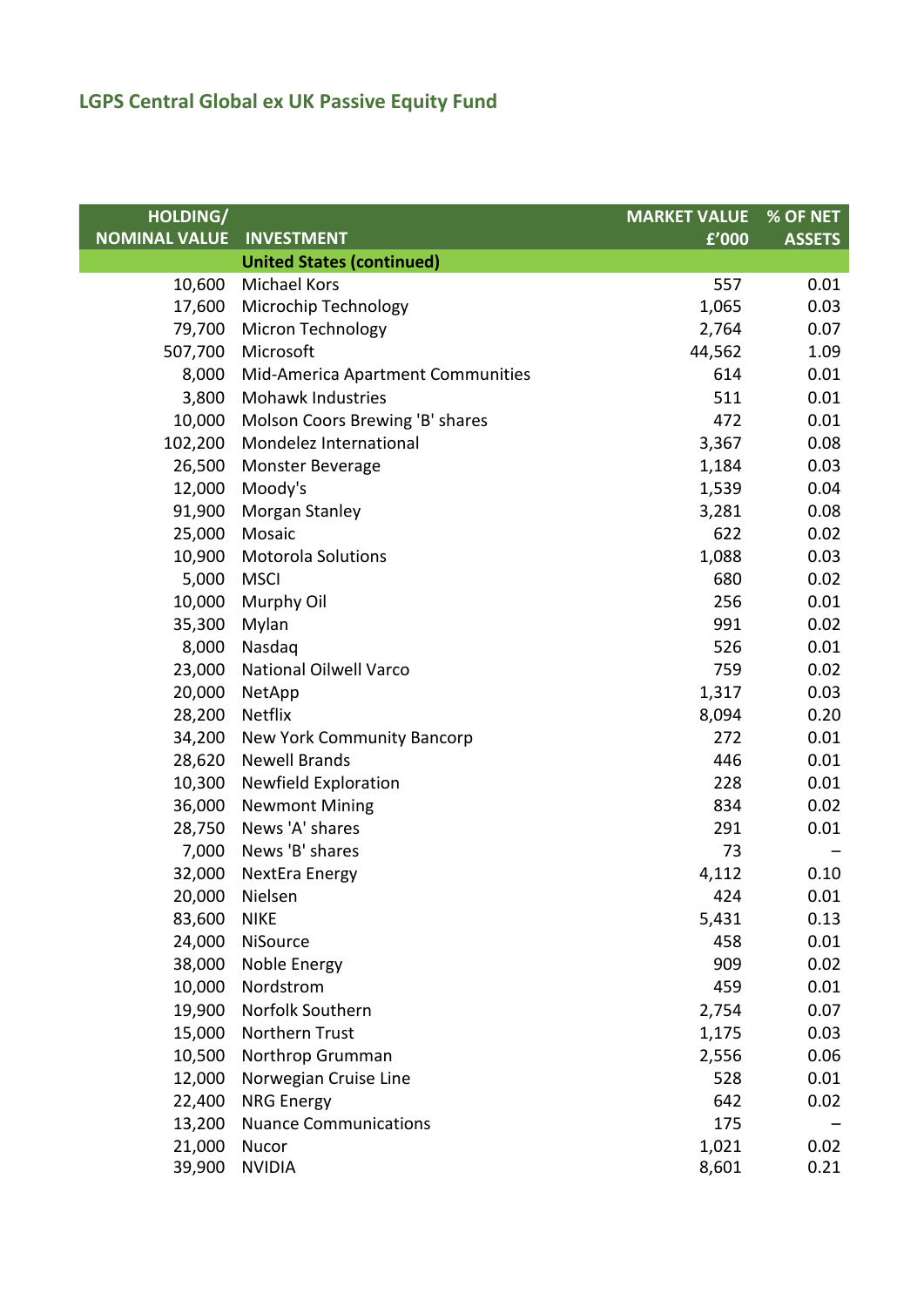| HOLDING/             |                                  | <b>MARKET VALUE</b> | % OF NET      |
|----------------------|----------------------------------|---------------------|---------------|
| <b>NOMINAL VALUE</b> | <b>INVESTMENT</b>                | f'000               | <b>ASSETS</b> |
|                      | <b>United States (continued)</b> |                     |               |
| 200                  | <b>NVR</b>                       | 379                 | 0.01          |
| 51,000               | Occidental Petroleum             | 3,213               | 0.08          |
| 3,000                | Old Dominion Freight Line        | 371                 | 0.01          |
| 9,290                | Old Republic International       | 160                 |               |
| 15,000               | Omnicom                          | 782                 | 0.02          |
| 25,600               | <b>ONEOK</b>                     | 1,331               | 0.03          |
| 186,700              | Oracle                           | 7,380               | 0.18          |
| 4,800                | O'Reilly Automotive              | 1,278               | 0.03          |
| 22,800               | <b>PACCAR</b>                    | 1,192               | 0.03          |
| 6,500                | Packaging Corporation of America | 547                 | 0.01          |
| 6,000                | Palo Alto Networks               | 1,036               | 0.03          |
| 6,629                | Park Hotels & Resorts            | 167                 |               |
| 8,000                | Parker-Hannifin                  | 1,128               | 0.03          |
| 19,000               | Paychex                          | 1,073               | 0.03          |
| 79,500               | PayPal                           | 5,355               | 0.13          |
| 20,000               | People's United Financial        | 262                 | 0.01          |
| 96,200               | PepsiCo                          | 8,248               | 0.20          |
| 8,000                | Perrigo                          | 434                 | 0.01          |
| 10,332               | Perspecta                        | 204                 |               |
| 394,000              | Pfizer                           | 13,315              | 0.32          |
| 34,400               | PG&E                             | 1,214               | 0.03          |
| 104,000              | Philip Morris International      | 6,503               | 0.16          |
| 28,000               | Phillips 66                      | 2,420               | 0.06          |
| 7,000                | Pinnacle West Capital            | 425                 | 0.01          |
| 11,000               | <b>Pioneer Natural Resources</b> | 1,469               | 0.04          |
|                      | 31,900 PNC Financial Services    | 3,331               | 0.08          |
| 4,000                | Polaris Industries               | 310                 | 0.01          |
|                      | 17,600 PPG Industries            | 1,473               | 0.04          |
| 45,000               | <b>PPL</b>                       | 1,009               | 0.02          |
| 20,000               | Praxair                          | 2,465               | 0.06          |
| 17,000               | <b>Principal Financial</b>       | 764                 | 0.02          |
| 165,900              | Procter & Gamble                 | 10,587              | 0.26          |
| 38,500               | Progressive                      | 2,097               | 0.05          |
| 38,152               | Prologis                         | 1,983               | 0.05          |
| 26,400               | <b>Prudential Financial</b>      | 2,051               | 0.05          |
| 7,700                | <b>PTC</b>                       | 627                 | 0.02          |
| 35,100               | <b>Public Service Enterprise</b> | 1,421               | 0.03          |
| 9,500                | <b>Public Storage</b>            | 1,469               | 0.04          |
| 24,200               | <b>Pulte Homes</b>               | 459                 | 0.01          |
| 5,700                | <b>PVH</b>                       | 631                 | 0.02          |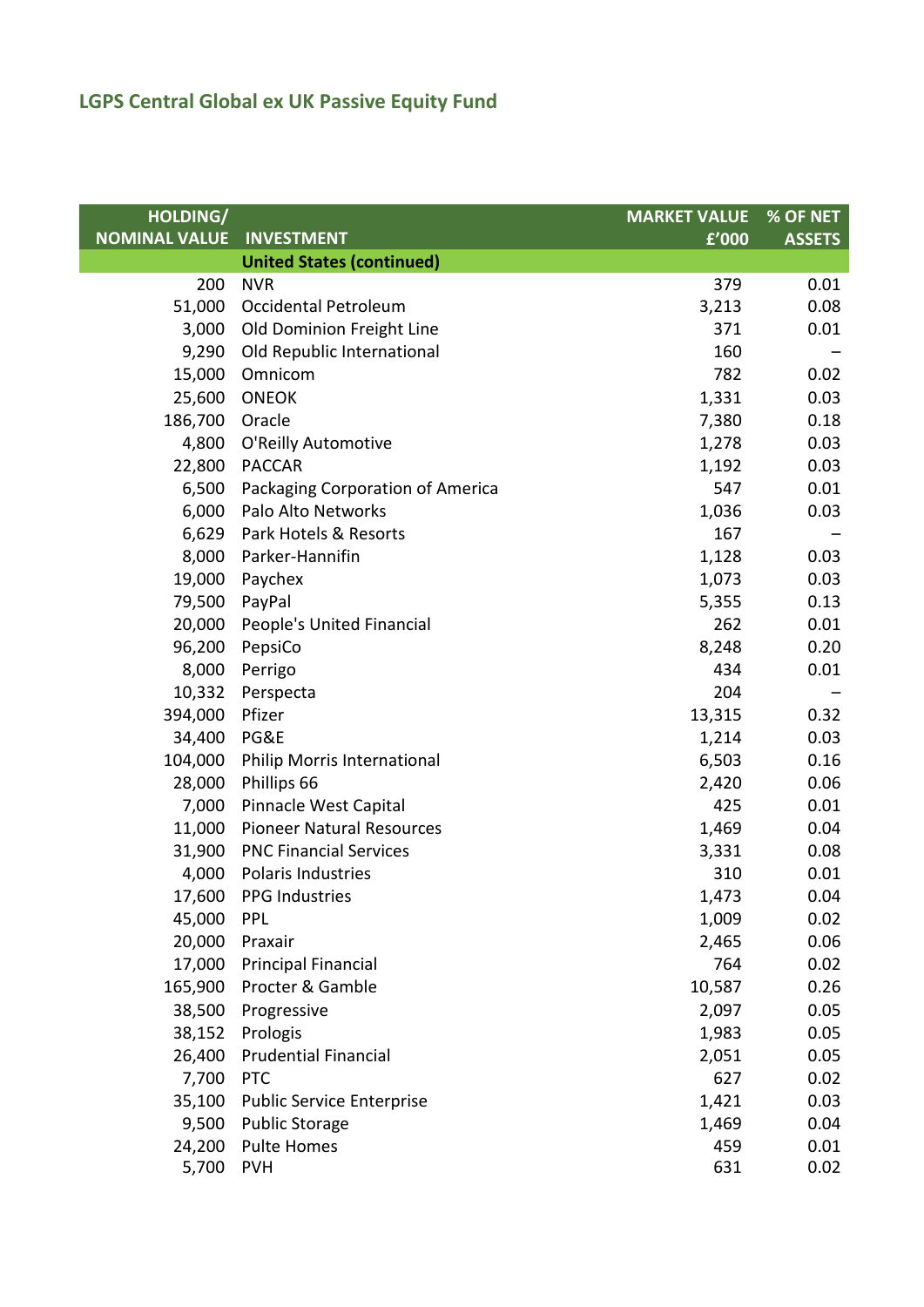| HOLDING/             |                                  | <b>MARKET VALUE</b> | % OF NET      |
|----------------------|----------------------------------|---------------------|---------------|
| <b>NOMINAL VALUE</b> | <b>INVESTMENT</b>                | $E'$ 000            | <b>ASSETS</b> |
|                      | <b>United States (continued)</b> |                     |               |
| 59,000               | <b>QIAGEN</b>                    | 1,717               | 0.04          |
| 8,900                | Qorvo                            | 525                 | 0.01          |
| 97,500               | Qualcomm                         | 5,385               | 0.13          |
| 8,600                | <b>Quest Diagnostics</b>         | 712                 | 0.02          |
| 34,000               | <b>Qurate Retail</b>             | 579                 | 0.01          |
| 4,300                | Ralph Lauren 'A' shares          | 454                 | 0.01          |
| 9,000                | Range Resources                  | 117                 |               |
| 8,700                | Raymond James Financial          | 614                 | 0.01          |
| 19,000               | Raytheon                         | 3,011               | 0.07          |
| 18,300               | Realty Income                    | 798                 | 0.02          |
| 12,000               | <b>Red Hat</b>                   | 1,254               | 0.03          |
| 12,000               | <b>Regency Centers</b>           | 595                 | 0.01          |
| 5,200                | <b>Regeneron Pharmaceuticals</b> | 1,611               | 0.04          |
| 73,300               | <b>Regions Financial</b>         | 1,031               | 0.03          |
| 17,000               | <b>Republic Services</b>         | 947                 | 0.02          |
| 9,000                | ResMed                           | 796                 | 0.02          |
| 8,000                | Robert Half International        | 432                 | 0.01          |
| 9,000                | <b>Rockwell Automation</b>       | 1,294               | 0.03          |
| 12,480               | <b>Rockwell Collins</b>          | 1,344               | 0.03          |
| 5,900                | Rollins                          | 274                 | 0.01          |
| 7,000                | Roper Technologies               | 1,590               | 0.04          |
| 24,600               | <b>Ross Stores</b>               | 1,870               | 0.05          |
| 11,000               | Royal Caribbean Cruises          | 1,096               | 0.03          |
| 17,000               | <b>S&amp;P Global</b>            | 2,547               | 0.06          |
| 48,000               | Salesforce.com                   | 5,854               | 0.14          |
|                      | 462,000 Samsonite International  | 1,313               | 0.03          |
| 6,100                | <b>SBA Communications</b>        | 751                 | 0.02          |
|                      | 11,000 SCANA                     | 328                 | 0.01          |
| 96,800               | Schlumberger                     | 4,522               | 0.11          |
| 19,600               | Seagate Technology               | 712                 | 0.02          |
| 15,000               | Sealed Air                       | 462                 | 0.01          |
| 6,060                | SEI Investments                  | 284                 | 0.01          |
| 19,500               | Sempra Energy                    | 1,701               | 0.04          |
| 8,000                | Sensata Technologies             | 304                 | 0.01          |
| 11,000               | ServiceNow                       | 1,650               | 0.04          |
| 5,500                | Sherwin-Williams                 | 1,919               | 0.05          |
| 21,300               | Simon Property                   | 2,887               | 0.07          |
| 47,965               | <b>Sims Metal Management</b>     | 336                 | 0.01          |
| 75,000               | Sirius XM                        | 363                 | 0.01          |
| 11,000               | <b>Skyworks Solutions</b>        | 765                 | 0.02          |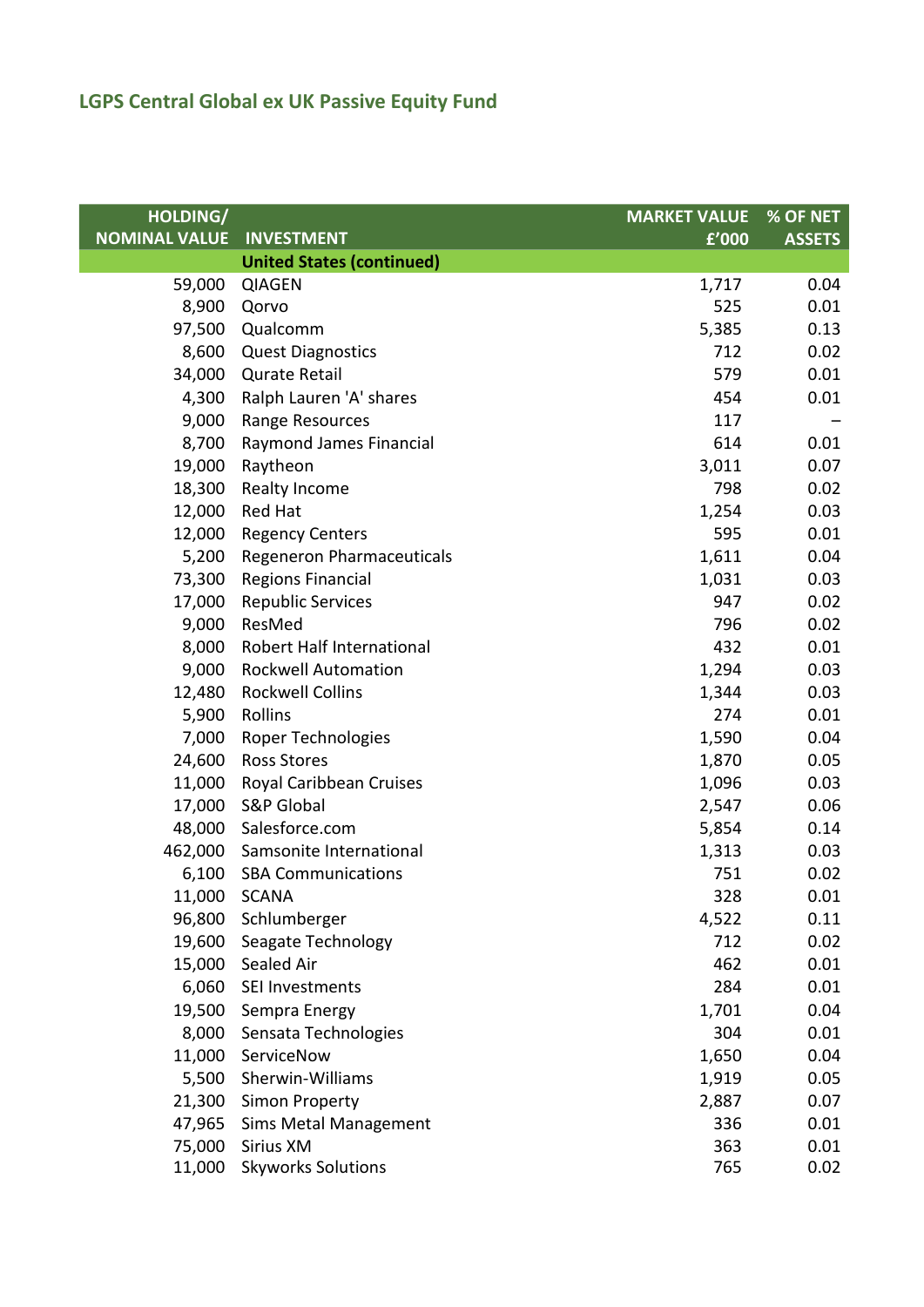| HOLDING/             |                                   | <b>MARKET VALUE</b> | % OF NET      |
|----------------------|-----------------------------------|---------------------|---------------|
| <b>NOMINAL VALUE</b> | <b>INVESTMENT</b>                 | f'000               | <b>ASSETS</b> |
|                      | <b>United States (continued)</b>  |                     |               |
| 6,000                | SL Green Realty                   | 449                 | 0.01          |
| 3,500                | Snap-on                           | 493                 | 0.01          |
| 66,000               | Southern                          | 2,206               | 0.05          |
| 10,000               | Southwest Airlines                | 479                 | 0.01          |
| 11,500               | Splunk                            | 1,066               | 0.03          |
| 70,000 Sprint        |                                   | 351                 | 0.01          |
| 19,000               | Square                            | 1,442               | 0.04          |
|                      | 13,600 SS&C Technologies          | 593                 | 0.01          |
| 11,600               | <b>Stanley Black &amp; Decker</b> | 1,303               | 0.03          |
| 88,000               | Starbucks                         | 3,836               | 0.09          |
| 27,000               | <b>State Street</b>               | 1,735               | 0.04          |
|                      | 14,900 Steel Dynamics             | 516                 | 0.01          |
| 5,000                | Stericycle                        | 225                 | 0.01          |
| 24,000               | Stryker                           | 3,270               | 0.08          |
|                      | 30,800 SunTrust Banks             | 1,577               | 0.04          |
|                      | 3,000 SVB Financial               | 715                 | 0.02          |
|                      | 40,000 Symantec                   | 653                 | 0.02          |
| 50,000               | <b>Synchrony Financial</b>        | 1,191               | 0.03          |
| 9,800                | Synopsys                          | 741                 | 0.02          |
| 31,700               | Sysco                             | 1,780               | 0.04          |
|                      | 15,900 T Rowe Price               | 1,331               | 0.03          |
| 5,000                | Take-Two Interactive Software     | 529                 | 0.01          |
| 18,000               | Tapestry                          | 694                 | 0.02          |
| 10,000               | <b>Targa Resources</b>            | 432                 | 0.01          |
| 37,300               | Target                            | 2,523               | 0.06          |
| 16,200               | TD Ameritrade                     | 656                 | 0.02          |
| 21,700               | <b>TE Connectivity</b>            | 1,463               | 0.04          |
|                      | 2,000 Teleflex                    | 408                 | 0.01          |
| 9,600                | Tesla                             | 1,949               | 0.05          |
| 65,600               | <b>Texas Instruments</b>          | 5,397               | 0.13          |
| 16,500               | Textron                           | 904                 | 0.02          |
| 27,200               | Thermo Fisher Scientific          | 5,089               | 0.12          |
| 6,000                | Tiffany                           | 593                 | 0.01          |
| 41,200               | TJX                               | 3,539               | 0.09          |
| 20,700               | T-Mobile                          | 1,114               | 0.03          |
| 13,000               | <b>Toll Brothers</b>              | 329                 | 0.01          |
| 7,100                | Torchmark                         | 472                 | 0.01          |
| 12,100               | <b>Total System Services</b>      | 916                 | 0.02          |
| 6,000                | <b>Tractor Supply</b>             | 418                 | 0.01          |
| 3,600                | TransDigm                         | 1,028               | 0.02          |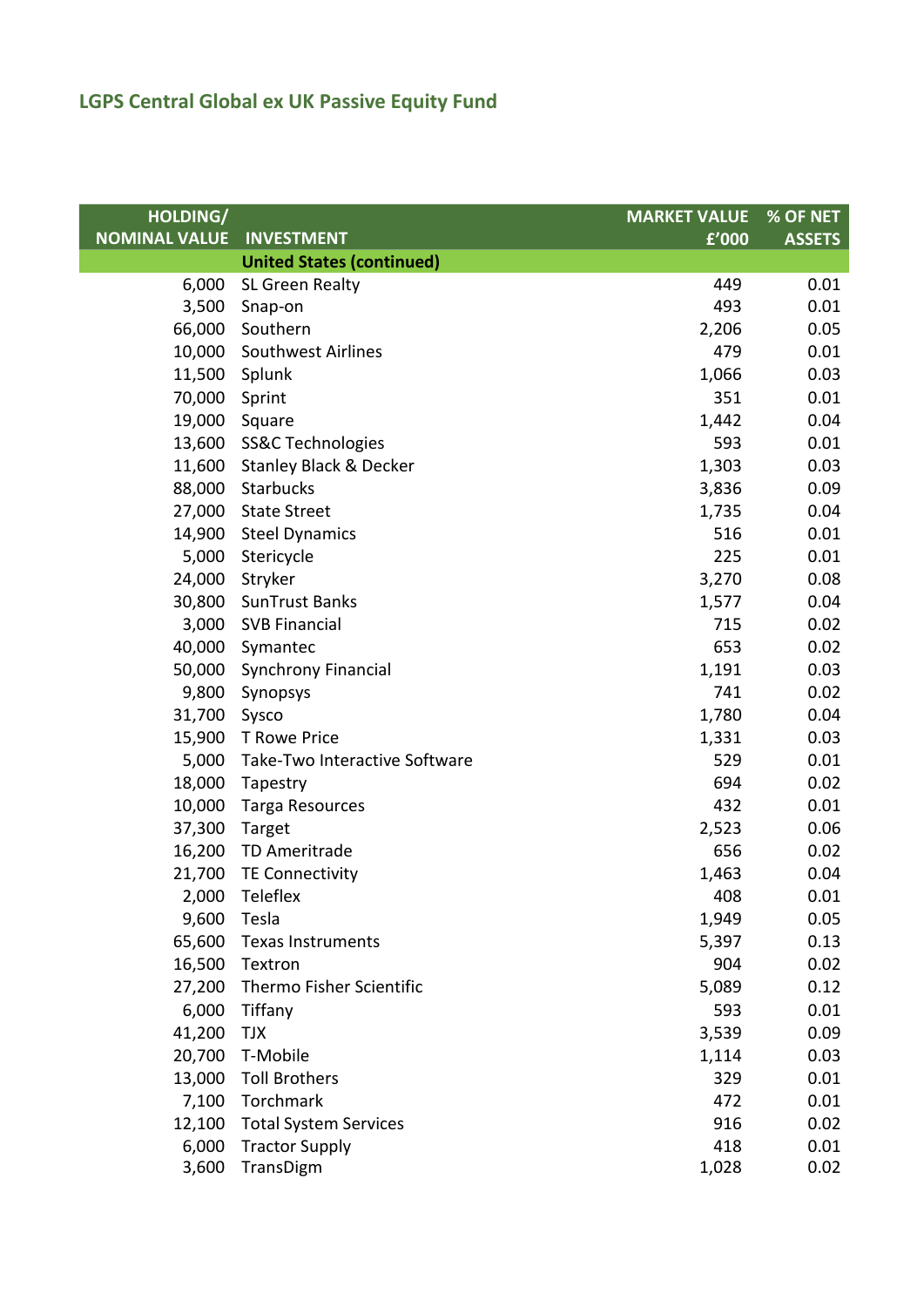## **LGPS Central Global ex UK Passive Equity Fund**

| HOLDING/             |                                      | <b>MARKET VALUE</b> | % OF NET      |
|----------------------|--------------------------------------|---------------------|---------------|
| <b>NOMINAL VALUE</b> | <b>INVESTMENT</b>                    | f'000               | <b>ASSETS</b> |
|                      | <b>United States (continued)</b>     |                     |               |
| 12,200               | TransUnion                           | 688                 | 0.02          |
| 18,000               | Travelers                            | 1,790               | 0.04          |
| 15,000               | Trimble                              | 500                 | 0.01          |
| 5,000                | TripAdvisor                          | 196                 |               |
| 52,000               | Twitter                              | 1,135               | 0.03          |
| 20,000               | <b>Tyson Foods</b>                   | 913                 | 0.02          |
| 17,000               | <b>UDR</b>                           | 527                 | 0.01          |
| 4,000                | <b>Ulta Beauty</b>                   | 865                 | 0.02          |
| 12,000               | Under Armour 'A' shares              | 195                 |               |
| 12,084               | Under Armour 'C' shares              | 180                 |               |
| 49,300               | <b>Union Pacific</b>                 | 6,156               | 0.15          |
| 6,000                | <b>United Continental</b>            | 410                 | 0.01          |
| 45,300               | United Parcel Service 'B' shares     | 4,056               | 0.10          |
| 6,700                | <b>United Rentals</b>                | 841                 | 0.02          |
| 49,600               | <b>United Technologies</b>           | 5,317               | 0.13          |
| 64,900               | UnitedHealth                         | 13,237              | 0.32          |
| 6,000                | Universal Health Services 'B' shares | 588                 | 0.01          |
| 15,000               | Unum                                 | 450                 | 0.01          |
| 107,900              | <b>US Bancorp</b>                    | 4,369               | 0.11          |
| 3,000                | Vail Resorts                         | 631                 | 0.02          |
| 29,100               | Valero Energy                        | 2,538               | 0.06          |
| 7,000                | Varian Medical Systems               | 601                 | 0.01          |
| 26,000               | Ventas                               | 1,084               | 0.03          |
| 65,000               | <b>VEREIT</b>                        | 361                 | 0.01          |
|                      | 7,000 VeriSign                       | 859                 | 0.02          |
|                      | 10,800 Verisk Analytics              | 998                 | 0.02          |
|                      | 278,200 Verizon Communications       | 11,388              | 0.28          |
|                      | 18,200 Vertex Pharmaceuticals        | 2,690               | 0.07          |
| 22,000               | VF                                   | 1,576               | 0.04          |
| 23,000               | Viacom 'B' non-voting shares         | 595                 | 0.01          |
| 120,400              | Visa                                 | 13,854              | 0.35          |
| 27,000               | Vistra Energy                        | 515                 | 0.01          |
| 6,000                | VMware                               | 718                 | 0.02          |
| 12,000               | <b>Vornado Realty Trust</b>          | 672                 | 0.02          |
| 9,500                | Voya Financial                       | 362                 | 0.01          |
| 8,800                | <b>Vulcan Materials</b>              | 750                 | 0.02          |
| 5,000                | Wabtec                               | 402                 | 0.01          |
| 59,800               | <b>Walgreens Boots Alliance</b>      | 3,343               | 0.08          |
| 95,800               | <b>Wal-Mart Stores</b>               | 6,900               | 0.17          |
| 101,200              | Walt Disney                          | 9,074               | 0.22          |